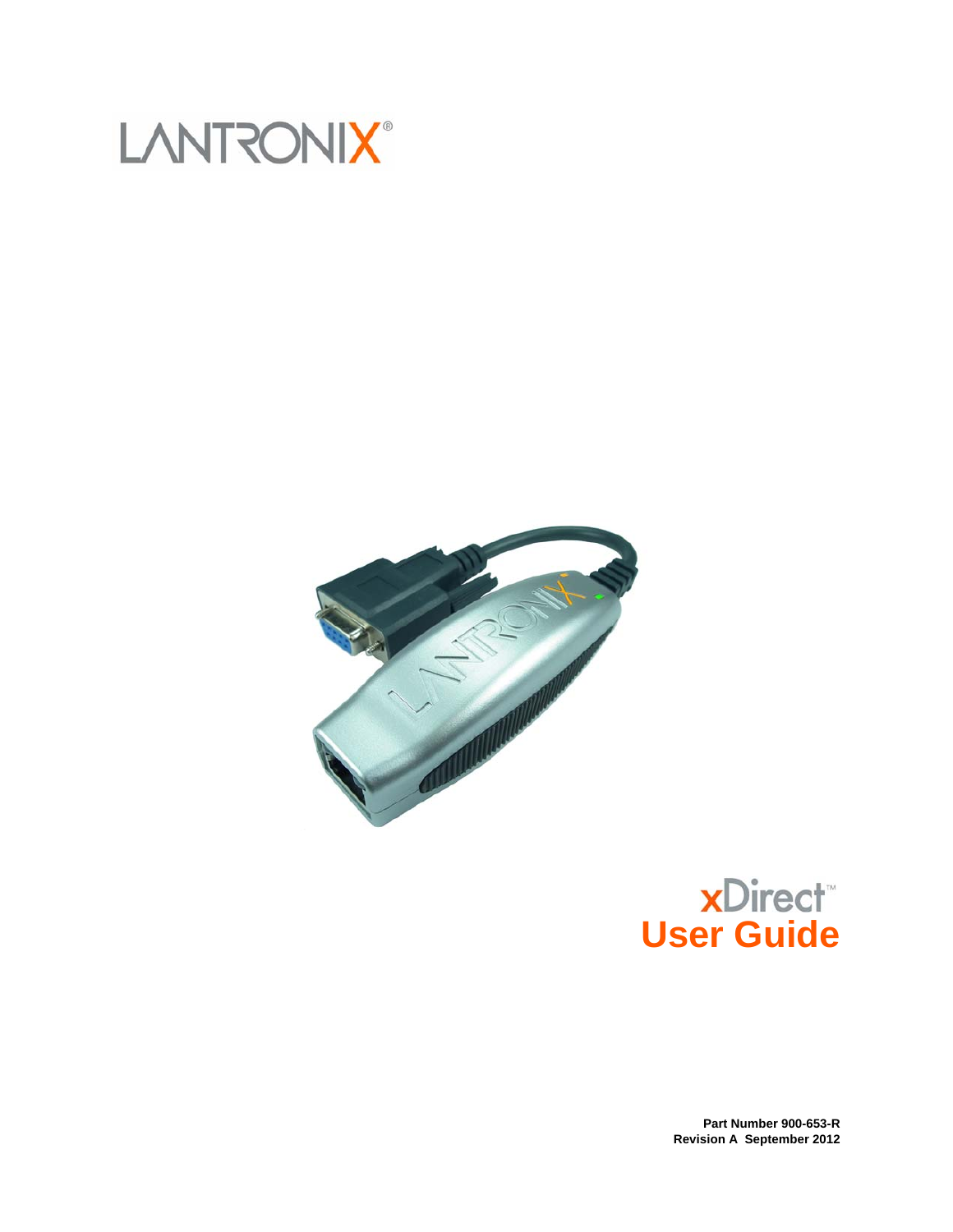### <span id="page-1-0"></span>**Copyright & Trademark**

© 2012 Lantronix, Inc. All rights reserved. No part of the contents of this book may be transmitted or reproduced in any form or by any means without the written permission of Lantronix.

Lantronix® is a registered trademark and xDirect™ and DeviceInstaller™ are trademarks of Lantronix, Inc.

Windows® and Internet Explorer® are registered trademarks of Microsoft Corporation. Mozilla® and Firefox® are registered trademarks of the Mozilla Foundation. Chrome™ is a trademark of Google. Tera Term® is a registered trademark of Vector, Inc. All other trademarks and trade names are the property of their respective holders.

#### <span id="page-1-1"></span>**Warranty**

For details on the Lantronix warranty policy, please go to our web site at www.lantronix.com/support/warranty.

#### <span id="page-1-2"></span>**Contacts**

#### **Lantronix, Inc.**

167 Technology Drive Irvine, CA 92618, USA

Toll Free: 800-526-8766 Phone: 949-453-3990 Fax: 949-450-7249

#### **Technical Support**

Online: [www.lantronix.com/support](http://www.lantronix.com/support)

#### **Sales Offices**

For a current list of our domestic and international sales offices, go to the Lantronix web site at [www.lantronix.com/about/contact.](http://www.lantronix.com/about/contact)

#### <span id="page-1-3"></span>**Disclaimer**

The information in this guide may change without notice. The manufacturer assumes no responsibility for any errors that may appear in this guide.

### <span id="page-1-4"></span>**Revision History**

| <b>Date</b>    | I Rev. | <b>Comments</b>                                |
|----------------|--------|------------------------------------------------|
| September 2012 | A      | Initial document for firmware version 6.9.0.0. |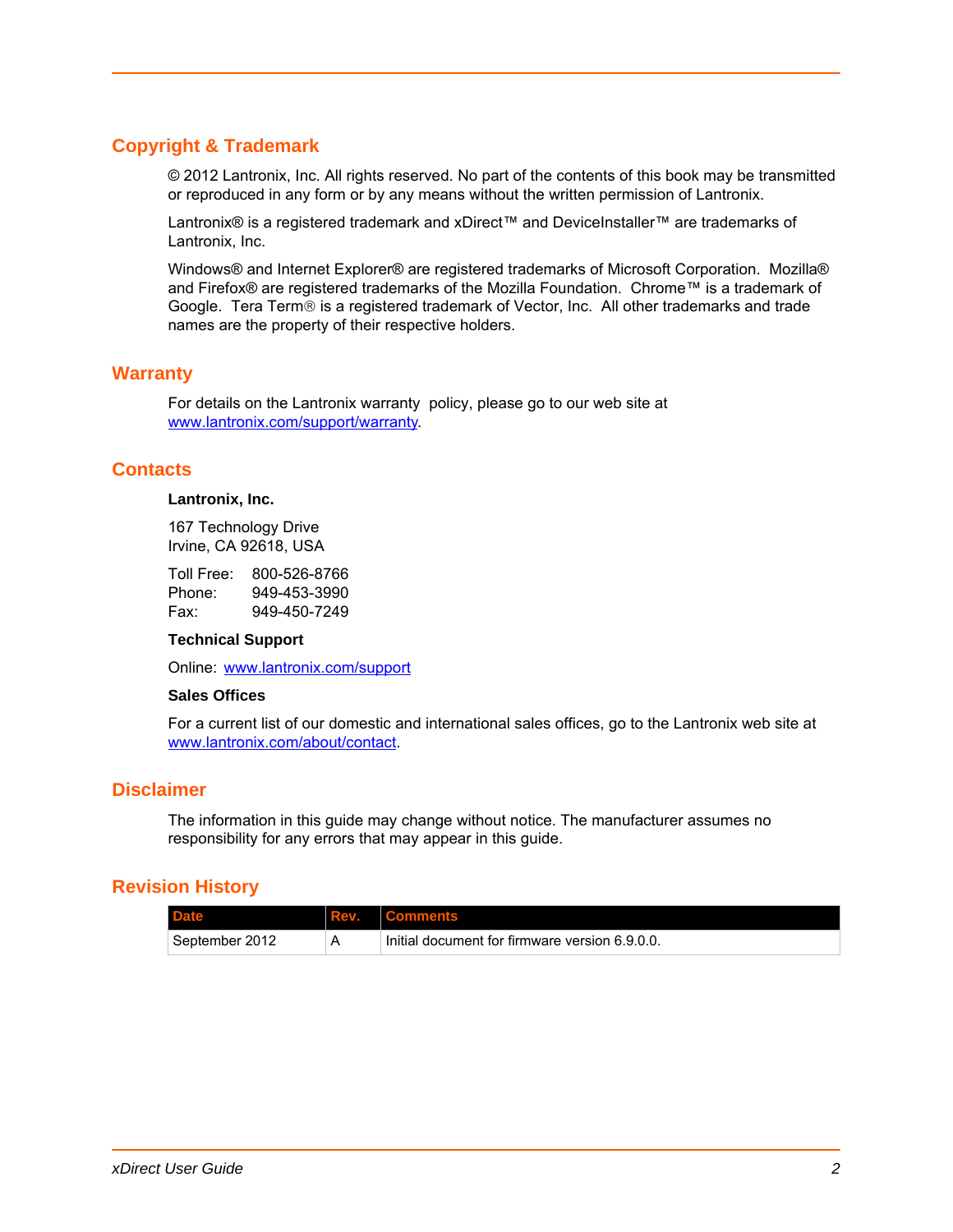### **Table of Contents**

|                                                                                                               | 2              |
|---------------------------------------------------------------------------------------------------------------|----------------|
|                                                                                                               | $\overline{2}$ |
| Contacts                                                                                                      | $\mathcal{P}$  |
|                                                                                                               | - 2            |
| <b>Revision History</b>                                                                                       | $\overline{2}$ |
|                                                                                                               | - 8            |
| List of Tables and the state of the state of the state of the state of the state of the state of the state of | -9             |
|                                                                                                               |                |

### **[1: Using this Guide 10](#page-9-0) 10 10 10**

| Purpose and Audience            |  |
|---------------------------------|--|
| <b>Chapter Summary</b>          |  |
| <b>Additional Documentation</b> |  |

### **[2: Introduction 12](#page-11-0)**

| Key Features                     | $12 \overline{ }$ |
|----------------------------------|-------------------|
| Applications                     | 12                |
| <b>Protocol Support</b>          | 14                |
| <b>Additional Features</b>       | 14                |
| <b>Configuration Methods</b>     | 14                |
| <b>Product Information Label</b> | 15                |

**[3: Installation of xDirect 16](#page-15-0)** [Package Contents \\_\\_\\_\\_\\_\\_\\_\\_\\_\\_\\_\\_\\_\\_\\_\\_\\_\\_\\_\\_\\_\\_\\_\\_\\_\\_\\_\\_\\_\\_\\_\\_\\_\\_\\_\\_\\_\\_\\_\\_\\_\\_\\_\\_\\_\\_\\_\\_\\_\\_\\_\\_\\_\\_\\_\\_\\_16](#page-15-1) [Installing the xDirect \\_\\_\\_\\_\\_\\_\\_\\_\\_\\_\\_\\_\\_\\_\\_\\_\\_\\_\\_\\_\\_\\_\\_\\_\\_\\_\\_\\_\\_\\_\\_\\_\\_\\_\\_\\_\\_\\_\\_\\_\\_\\_\\_\\_\\_\\_\\_\\_\\_\\_\\_\\_\\_\\_\\_16](#page-15-2) [Required Information \\_\\_\\_\\_\\_\\_\\_\\_\\_\\_\\_\\_\\_\\_\\_\\_\\_\\_\\_\\_\\_\\_\\_\\_\\_\\_\\_\\_\\_\\_\\_\\_\\_\\_\\_\\_\\_\\_\\_\\_\\_\\_\\_\\_\\_\\_\\_\\_\\_\\_\\_\\_\\_\\_\\_17](#page-16-0) [Hardware Address \\_\\_\\_\\_\\_\\_\\_\\_\\_\\_\\_\\_\\_\\_\\_\\_\\_\\_\\_\\_\\_\\_\\_\\_\\_\\_\\_\\_\\_\\_\\_\\_\\_\\_\\_\\_\\_\\_\\_\\_\\_\\_\\_\\_\\_\\_\\_\\_\\_\\_\\_\\_\\_17](#page-16-1) [IP Address \\_\\_\\_\\_\\_\\_\\_\\_\\_\\_\\_\\_\\_\\_\\_\\_\\_\\_\\_\\_\\_\\_\\_\\_\\_\\_\\_\\_\\_\\_\\_\\_\\_\\_\\_\\_\\_\\_\\_\\_\\_\\_\\_\\_\\_\\_\\_\\_\\_\\_\\_\\_\\_\\_\\_\\_\\_\\_\\_17](#page-16-2)

### **[4: Using DeviceInstaller 18](#page-17-0) 18**

| ٠   |
|-----|
| ۰   |
| - 3 |
|     |

| 18 |
|----|
| 18 |
| 19 |
| 19 |
| 19 |
| 21 |
| 21 |
|    |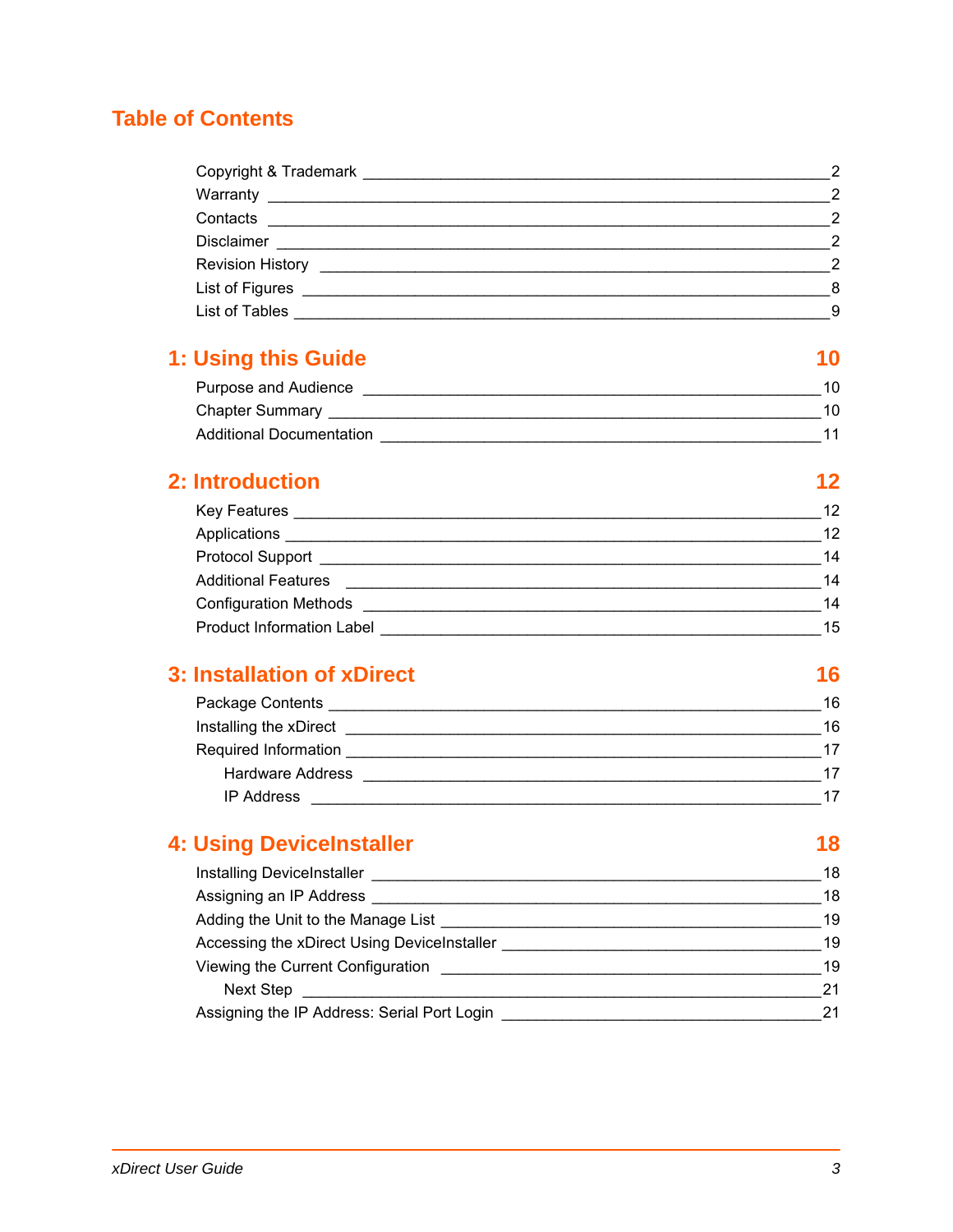## **5: Configuration Using Web Manager**

| ۰,                                                                                                                              | PO.                                                                                                            |
|---------------------------------------------------------------------------------------------------------------------------------|----------------------------------------------------------------------------------------------------------------|
|                                                                                                                                 |                                                                                                                |
| . .                                                                                                                             | . .                                                                                                            |
| $\mathcal{L}^{\text{max}}_{\text{max}}$ and $\mathcal{L}^{\text{max}}_{\text{max}}$ and $\mathcal{L}^{\text{max}}_{\text{max}}$ | and the state of the state of the state of the state of the state of the state of the state of the state of th |
|                                                                                                                                 |                                                                                                                |

|                                          | 22 |
|------------------------------------------|----|
|                                          | 24 |
|                                          | 24 |
|                                          | 24 |
|                                          | 25 |
|                                          | 25 |
|                                          | 26 |
|                                          | 26 |
|                                          | 26 |
|                                          | 28 |
|                                          | 28 |
|                                          | 28 |
|                                          | 29 |
|                                          | 29 |
| Channel 1                                | 29 |
|                                          | 29 |
|                                          |    |
|                                          |    |
|                                          |    |
|                                          |    |
| Connect Protocol <b>Connect Protocol</b> | 31 |
|                                          |    |
|                                          |    |
|                                          |    |
|                                          |    |
|                                          |    |
|                                          | 33 |
|                                          | 34 |
|                                          |    |
|                                          | 34 |
|                                          | 35 |
|                                          | 35 |

## **[6: Configuration Via Telnet or Serial Port \(Setup Mode\) 36](#page-35-0)**

| Accessing Setup Mode      | 36 |
|---------------------------|----|
| <b>Telnet Connection</b>  | 36 |
| Serial Port Connection    | 38 |
| <b>Exiting Setup Mode</b> | 38 |
|                           |    |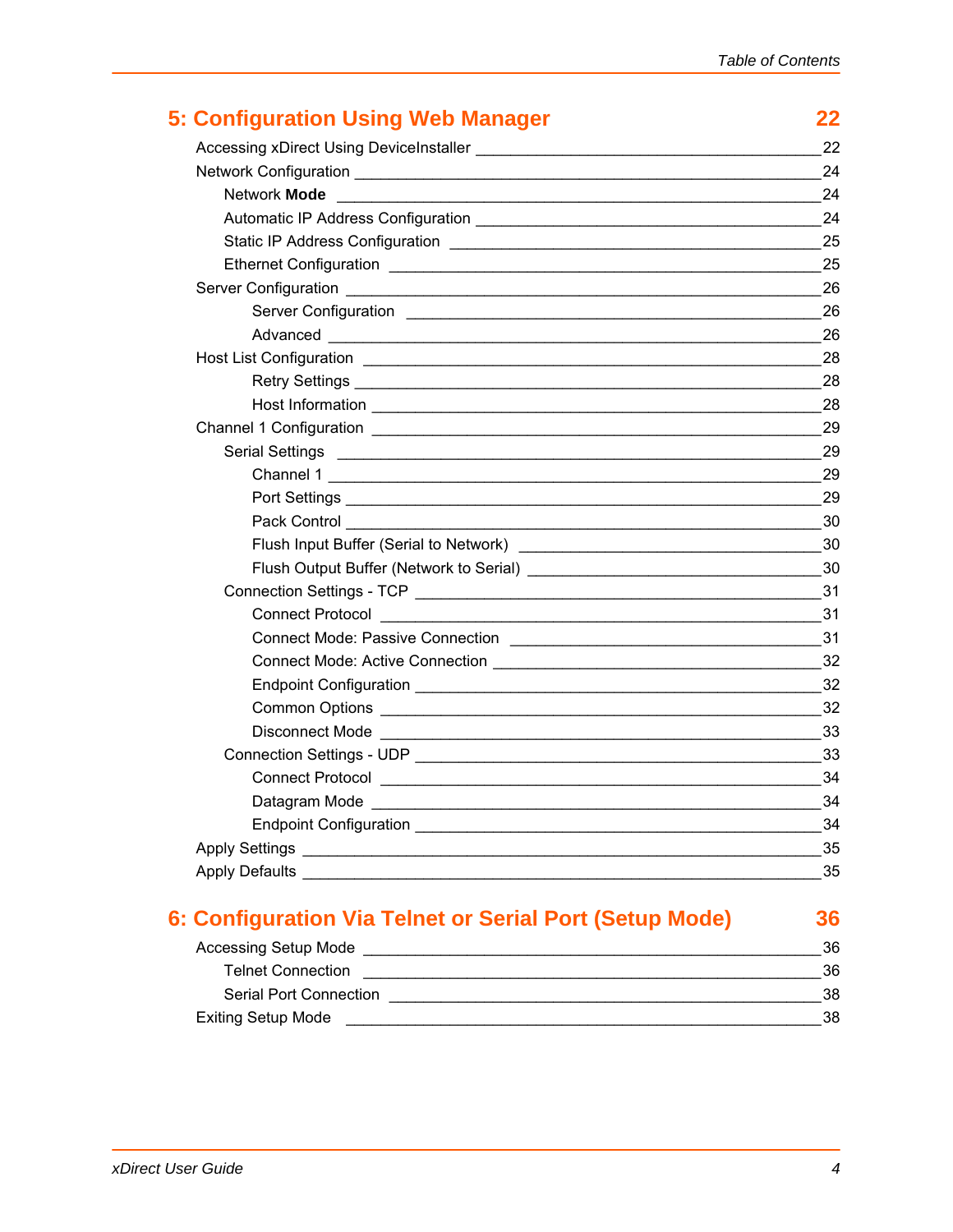# 7: Setup Mode: Server Configuration

|                                         | 39 |
|-----------------------------------------|----|
| IP Address                              | 39 |
| Set Gateway IP Address ________________ | 40 |
| Netmask: Number of Bits for Host Part   | 40 |
|                                         | 40 |
| Change Telnet Configuration Password    | 41 |
| DHCP Name                               | 41 |
|                                         |    |

## 8: Setup Mode: Channel Configuration

|                        | 42 |
|------------------------|----|
| <b>Baudrate</b>        | 42 |
|                        | 43 |
| <b>Flow</b>            | 43 |
|                        | 44 |
|                        |    |
|                        | 45 |
|                        |    |
|                        |    |
|                        |    |
|                        |    |
|                        |    |
|                        |    |
|                        |    |
|                        |    |
|                        |    |
|                        |    |
|                        |    |
|                        |    |
|                        |    |
|                        |    |
|                        |    |
| <b>Send Characters</b> |    |
|                        | 54 |
| Send Characters        | 54 |
|                        |    |
|                        | 54 |

42

39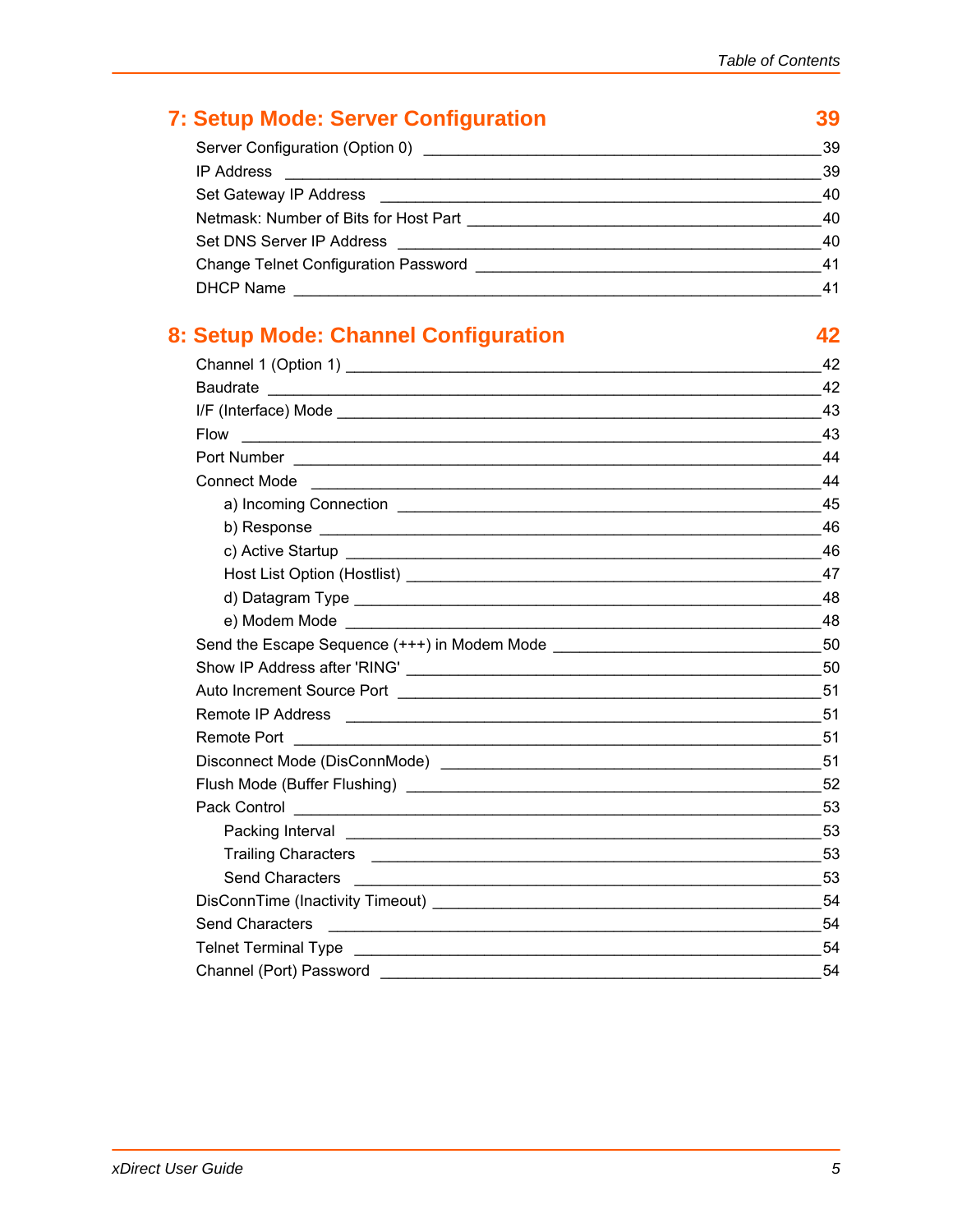## **9: Setup Mode: Advanced Settings**

| <b>Contract Contract Contract Contract Contract Contract Contract Contract Contract Contract Contract Contract Co</b> | <b>Service Service</b> |
|-----------------------------------------------------------------------------------------------------------------------|------------------------|
|                                                                                                                       |                        |
| ۰                                                                                                                     | I                      |
|                                                                                                                       | . .                    |
|                                                                                                                       |                        |
|                                                                                                                       |                        |

| Expert Settings (Option 5) Note that the contract of the contract of the contract of the contract of the contract of the contract of the contract of the contract of the contract of the contract of the contract of the contr       | 55 |
|--------------------------------------------------------------------------------------------------------------------------------------------------------------------------------------------------------------------------------------|----|
|                                                                                                                                                                                                                                      |    |
|                                                                                                                                                                                                                                      |    |
|                                                                                                                                                                                                                                      |    |
|                                                                                                                                                                                                                                      |    |
|                                                                                                                                                                                                                                      |    |
|                                                                                                                                                                                                                                      |    |
|                                                                                                                                                                                                                                      |    |
|                                                                                                                                                                                                                                      |    |
|                                                                                                                                                                                                                                      |    |
|                                                                                                                                                                                                                                      |    |
|                                                                                                                                                                                                                                      |    |
|                                                                                                                                                                                                                                      |    |
|                                                                                                                                                                                                                                      |    |
|                                                                                                                                                                                                                                      |    |
|                                                                                                                                                                                                                                      |    |
|                                                                                                                                                                                                                                      |    |
|                                                                                                                                                                                                                                      |    |
|                                                                                                                                                                                                                                      |    |
|                                                                                                                                                                                                                                      |    |
|                                                                                                                                                                                                                                      |    |
|                                                                                                                                                                                                                                      | 59 |
|                                                                                                                                                                                                                                      |    |
|                                                                                                                                                                                                                                      | 60 |
| Security Settings Defaults <b>Constant Construction Constant Constant Constant Constant Constant Constant Constant Constant Constant Constant Constant Constant Constant Constant Constant Constant Constant Constant Constant C</b> | 60 |
|                                                                                                                                                                                                                                      |    |

## **[10: Firmware Upgrades 61](#page-60-0)**

| <b>Obtaining Firmware</b>                                          | 61 |
|--------------------------------------------------------------------|----|
| Reloading Firmware                                                 | 61 |
| Using TFTP: Graphical User Interface                               | 61 |
| Using TFTP: Command Line Interface                                 | 62 |
| Recovering the Firmware Using the Serial Port and Device Installer | 62 |

## **[11: Monitor Mode 64](#page-63-0)**

| Entering Monitor Mode Using the Serial Port  | 64 |
|----------------------------------------------|----|
| Entering Monitor Mode Using the Network Port | 64 |
| Monitor Mode Commands                        | 65 |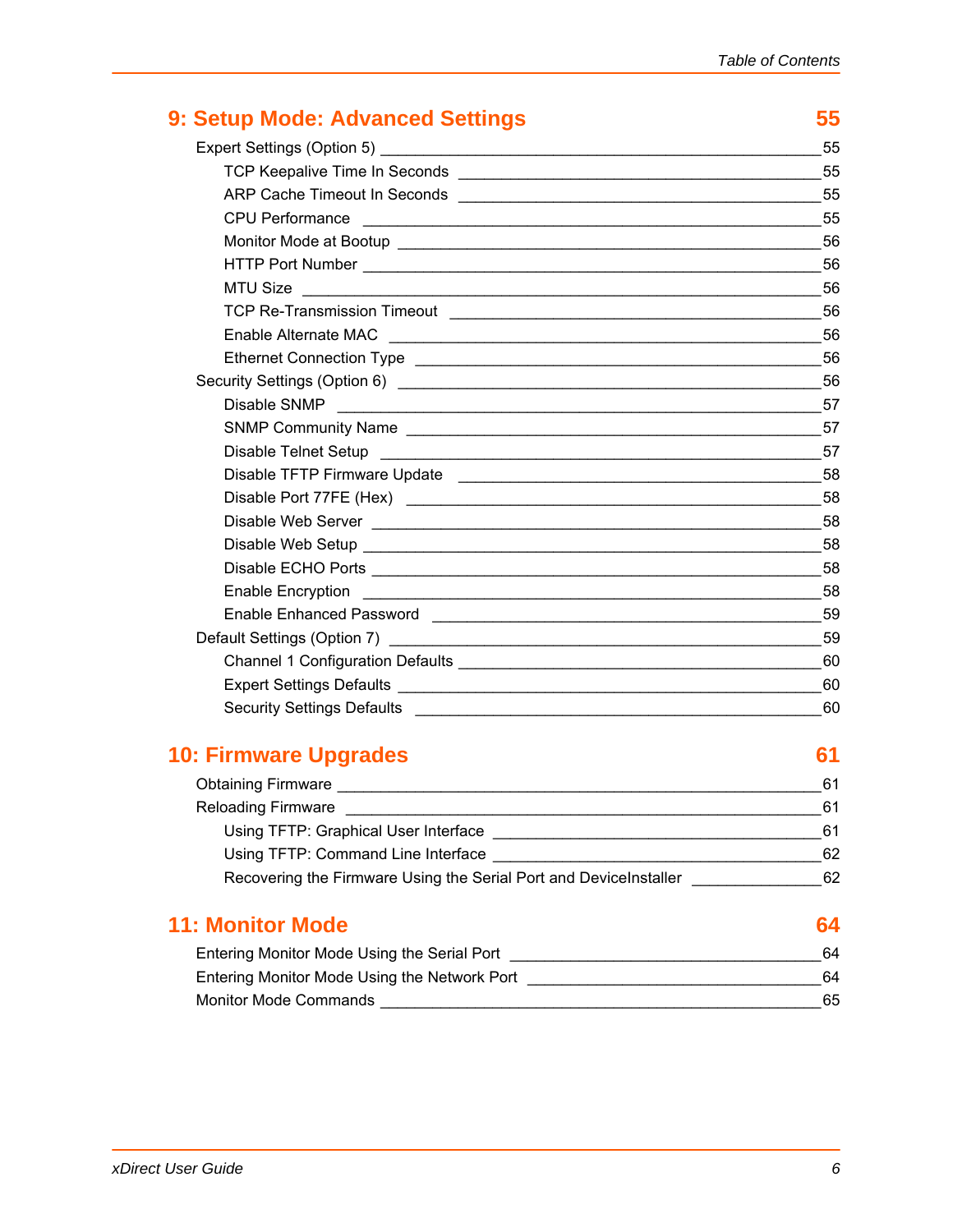|                                                                       | 67             |
|-----------------------------------------------------------------------|----------------|
|                                                                       | 67             |
|                                                                       | 67             |
|                                                                       | 68             |
|                                                                       | 68             |
|                                                                       |                |
|                                                                       | 71             |
| <b>Appendix B: Connections and Pinouts</b>                            | 72             |
|                                                                       | 72             |
|                                                                       | 73             |
|                                                                       | 74             |
| <b>Appendix D: Alternative Ways to Assign an IP Address</b>           |                |
|                                                                       |                |
|                                                                       | 77             |
|                                                                       | 77             |
| AutolP<br><u> 1989 - Johann Stoff, amerikansk politiker (d. 1989)</u> | 77             |
| ARP and Telnet                                                        | 78<br>78       |
|                                                                       | 79             |
|                                                                       |                |
| <b>Appendix E: Binary to Hexadecimal Conversions</b>                  |                |
|                                                                       | 79<br>79<br>79 |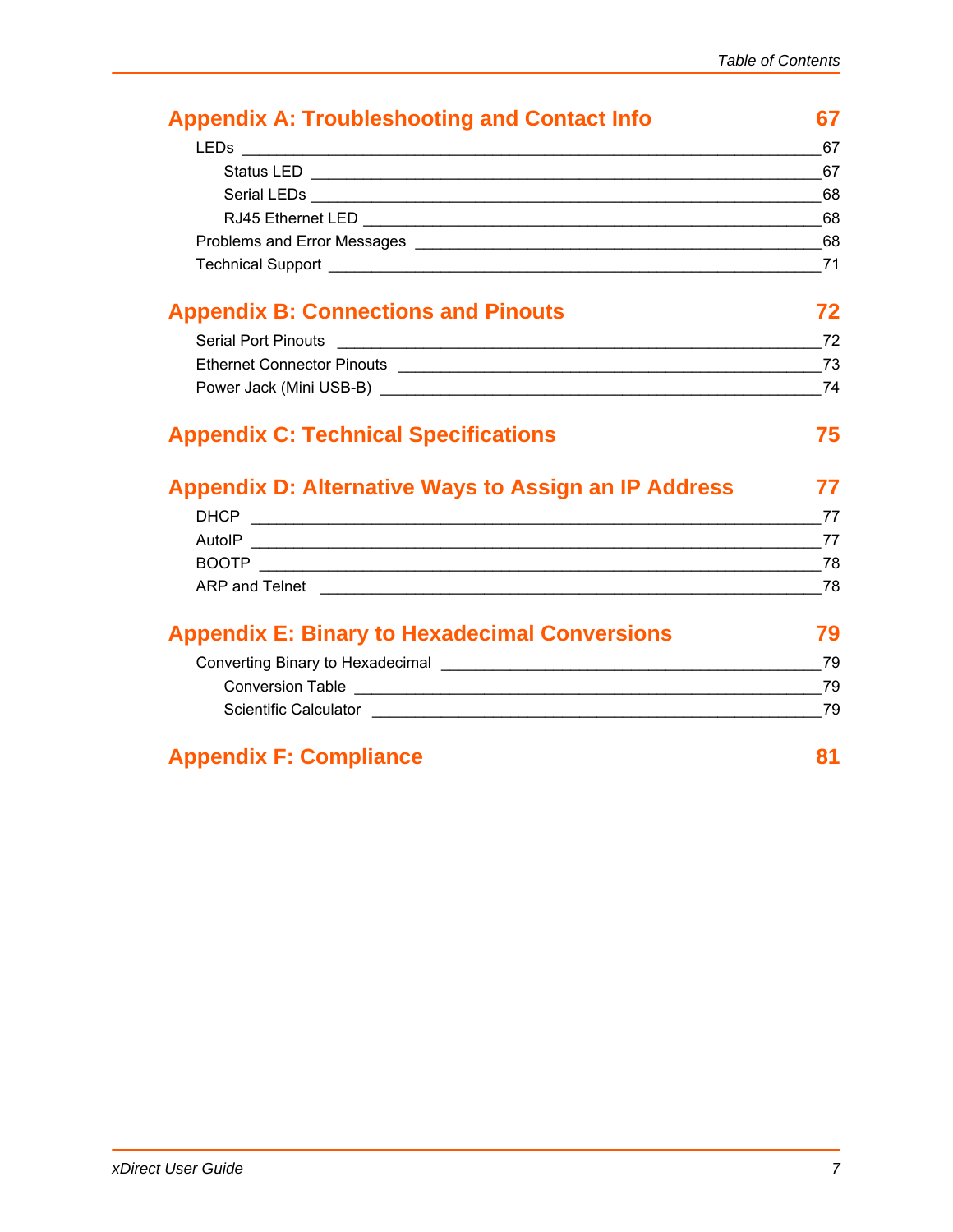## <span id="page-7-0"></span>**List of Figures**

|                                                                                                                                                                                                                                      | 13 |
|--------------------------------------------------------------------------------------------------------------------------------------------------------------------------------------------------------------------------------------|----|
| Figure 2-2 Direct TCP/IP or Redirector Configuration ___________________________                                                                                                                                                     | 13 |
|                                                                                                                                                                                                                                      |    |
|                                                                                                                                                                                                                                      | 15 |
| Figure 3-1 xDirect with PoE Connected to a Serial Device and Network ____________________________16                                                                                                                                  |    |
| Figure 3-2 Standard xDirect (without PoE) Connected to a Serial Device and Network ____________16                                                                                                                                    |    |
|                                                                                                                                                                                                                                      | 22 |
|                                                                                                                                                                                                                                      | 23 |
|                                                                                                                                                                                                                                      | 24 |
| Figure 5-4 Server Settings <b>Committee Committee Committee Committee Committee Committee Committee Committee Committee Committee Committee Committee Committee Committee Committee Committee Committee Committee Committee Comm</b> | 26 |
|                                                                                                                                                                                                                                      | 28 |
|                                                                                                                                                                                                                                      |    |
|                                                                                                                                                                                                                                      |    |
|                                                                                                                                                                                                                                      | 34 |
|                                                                                                                                                                                                                                      |    |
|                                                                                                                                                                                                                                      | 36 |
|                                                                                                                                                                                                                                      |    |
|                                                                                                                                                                                                                                      |    |
|                                                                                                                                                                                                                                      | 42 |
|                                                                                                                                                                                                                                      |    |
|                                                                                                                                                                                                                                      | 55 |
|                                                                                                                                                                                                                                      | 57 |
|                                                                                                                                                                                                                                      | 62 |
| Figure 11-1 MAC Address and Login Prompt [1944] [1944] [1944] [1944] [1944] [1944] [1944] [1944] [1944] [1944] [1944] [1944] [1944] [1944] [1944] [1944] [1944] [1944] [1944] [1944] [1944] [1944] [1944] [1944] [1944] [1944]       | 64 |
|                                                                                                                                                                                                                                      | 67 |
| Figure B-1 Single Serial Port and Ethernet Port on xDirect ______________________                                                                                                                                                    | 72 |
|                                                                                                                                                                                                                                      |    |
| Figure B-3 DB9F in RS422/485 (4-Wire) Mode (xDirect485 & PoE Models) ____________________72                                                                                                                                          |    |
| Figure B-4 DB9F in RS485 (2-Wire) Mode (xDirect485 & PoE Models) ________________                                                                                                                                                    | 73 |
|                                                                                                                                                                                                                                      | 73 |
| Figure B-7 Mini USB Power Port Connector on Standard xDirect Units _________________________________                                                                                                                                 | 74 |
|                                                                                                                                                                                                                                      | 80 |
|                                                                                                                                                                                                                                      | 80 |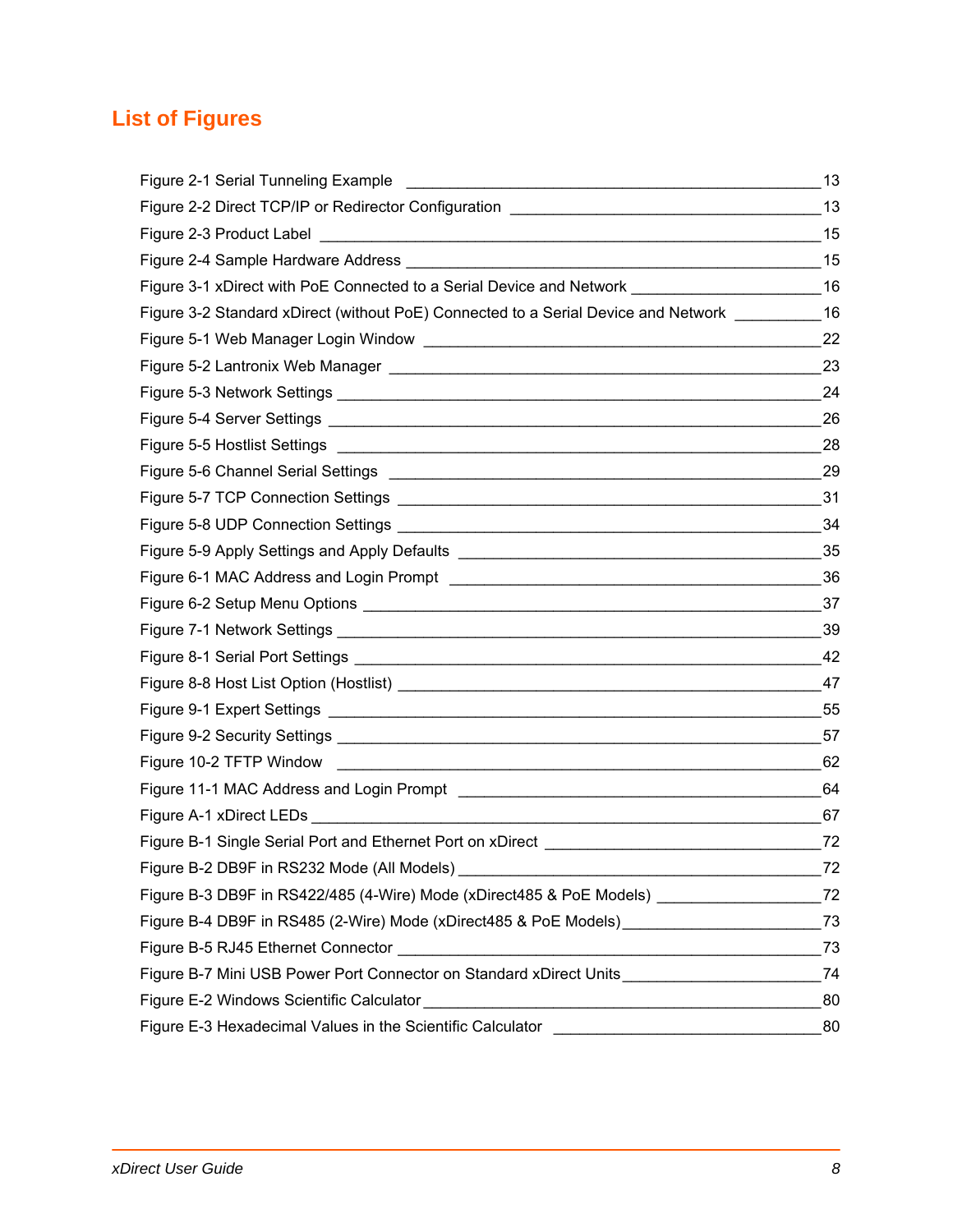## <span id="page-8-0"></span>**List of Tables**

|                                                                                                               | 19 |
|---------------------------------------------------------------------------------------------------------------|----|
|                                                                                                               | 39 |
|                                                                                                               | 40 |
|                                                                                                               | 43 |
|                                                                                                               |    |
|                                                                                                               | 44 |
|                                                                                                               | 44 |
|                                                                                                               | 45 |
|                                                                                                               |    |
|                                                                                                               |    |
|                                                                                                               |    |
|                                                                                                               |    |
|                                                                                                               |    |
|                                                                                                               |    |
|                                                                                                               |    |
|                                                                                                               |    |
|                                                                                                               |    |
|                                                                                                               |    |
|                                                                                                               | 68 |
|                                                                                                               |    |
|                                                                                                               | 68 |
|                                                                                                               | 68 |
| Table B-6 Ethernet RJ45 Connector Pin-Outs [19] [2010] [2010] [2010] [2010] [2010] [2010] [2010] [2010] [2010 | 73 |
|                                                                                                               | 75 |
| Table E-1 Binary to Hexadecimal Conversion                                                                    | 79 |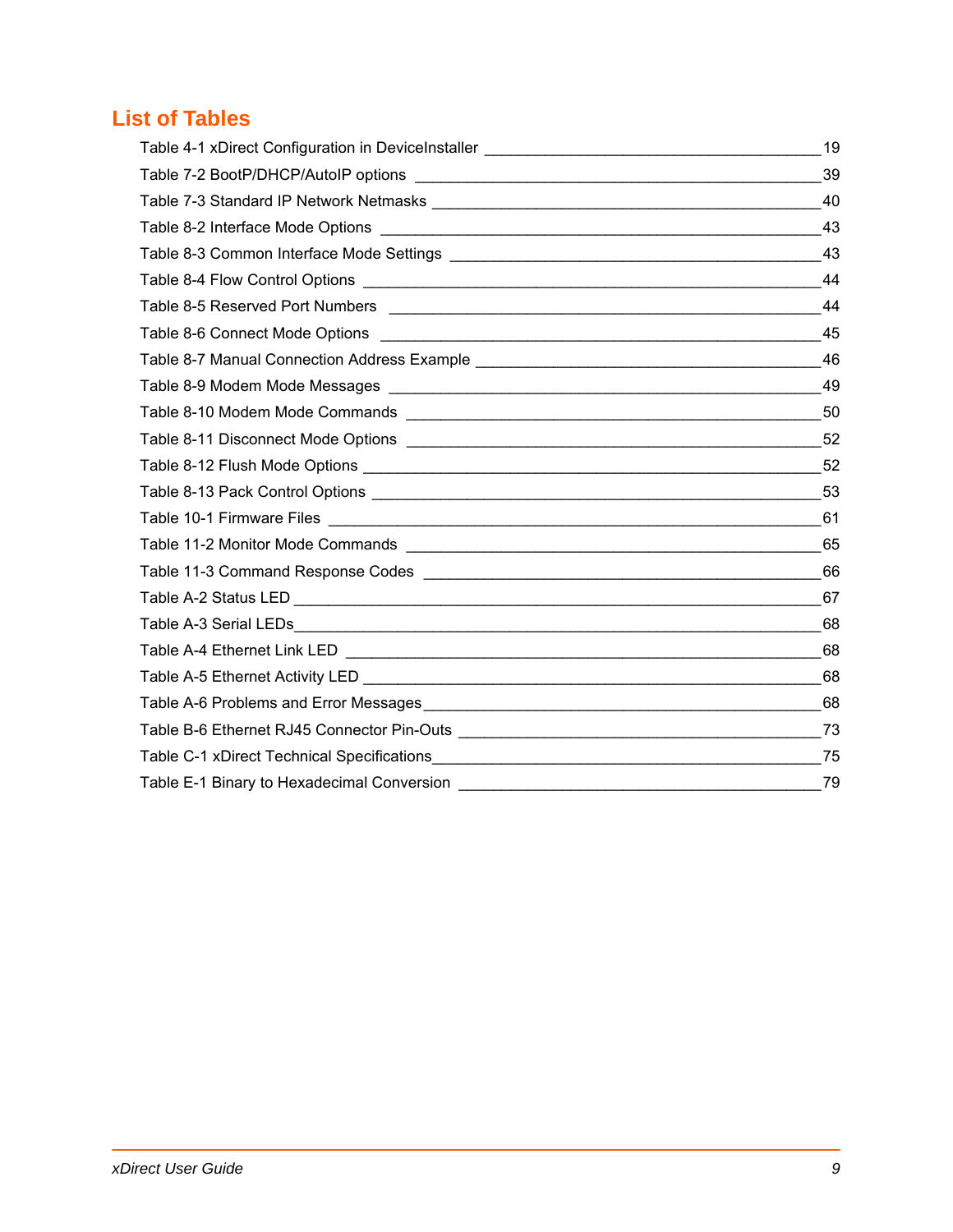## <span id="page-9-0"></span>*1: Using this Guide*

### <span id="page-9-1"></span>**Purpose and Audience**

This guide provides the information needed to configure, use, and update the xDirect device server. It is for system administrators and those responsible for installing and maintaining the xDirect.

### <span id="page-9-2"></span>**Chapter Summary**

The remaining chapters in this guide include:

| <b>Chapter</b>                                                                      | <b>Description</b>                                                                                                                                                                               |
|-------------------------------------------------------------------------------------|--------------------------------------------------------------------------------------------------------------------------------------------------------------------------------------------------|
| <b>Chapter 2: Introduction</b>                                                      | Describes the main features of the xDirect and the protocols it supports.                                                                                                                        |
| Chapter 3: Installation of<br><b>xDirect</b>                                        | Provides information for installing your unit and getting it up and running<br>using DeviceInstaller or a serial port connection.                                                                |
| <b>Chapter 4: Using</b><br><b>DeviceInstaller</b>                                   | Instructions for viewing the current configuration using DeviceInstaller.                                                                                                                        |
| <b>Chapter 5: Configuration</b><br><b>Using Web Manager</b>                         | Details using the Web Manager to set parameters such as port and server<br>properties.                                                                                                           |
| <b>Chapter 6: Configuration Via</b><br><b>Telnet or Serial Port (Setup</b><br>Mode) | Provides instructions for accessing Setup Mode (command line interface)<br>using a Telnet connection through the network or a terminal or terminal<br>emulation program through the serial port. |
| Chapter 7: Setup Mode:<br><b>Server Configuration</b>                               | Details the network (server) settings                                                                                                                                                            |
| Chapter 8: Setup Mode:<br><b>Channel Configuration</b>                              | Details the serial port settings.                                                                                                                                                                |
| Chapter 9: Setup Mode:<br><b>Advanced Settings</b>                                  | Details expert and security settings and explains how to reset the unit to<br>factory default values.                                                                                            |
| Chapter 10: Firmware<br><b>Upgrades</b>                                             | Provides instructions for obtaining the latest firmware and updating the<br>xDirect.                                                                                                             |
| <b>Chapter 11: Monitor Mode</b>                                                     | Provides instructions for accessing and using the command line interface to<br>monitor the network and diagnose problems.                                                                        |
| <b>Appendix A: Troubleshooting</b><br>and Contact Info                              | Describes common problems and error messages and how to contact<br>Lantronix Technical Support.                                                                                                  |
| <b>Appendix B: Connections</b><br>and Pinouts                                       | Provides descriptions and illustrations of connection hardware.                                                                                                                                  |
| <b>Appendix C: Technical</b><br><b>Specifications</b>                               | Lists technical specifications for the xDirect.                                                                                                                                                  |
| <b>Appendix D: Alternative</b><br>Ways to Assign an IP<br><b>Address</b>            | Provides detailed information about using DHCP, AutoIP, BOOTP, ARP,<br>and Telnet to assign an IP address.                                                                                       |
| Appendix E: Binary to<br><b>Hexadecimal Conversions</b>                             | Provides instructions for converting binary values to hexadecimals.                                                                                                                              |
| <b>Appendix F: Compliance</b>                                                       | Provides Lantronix compliance information.                                                                                                                                                       |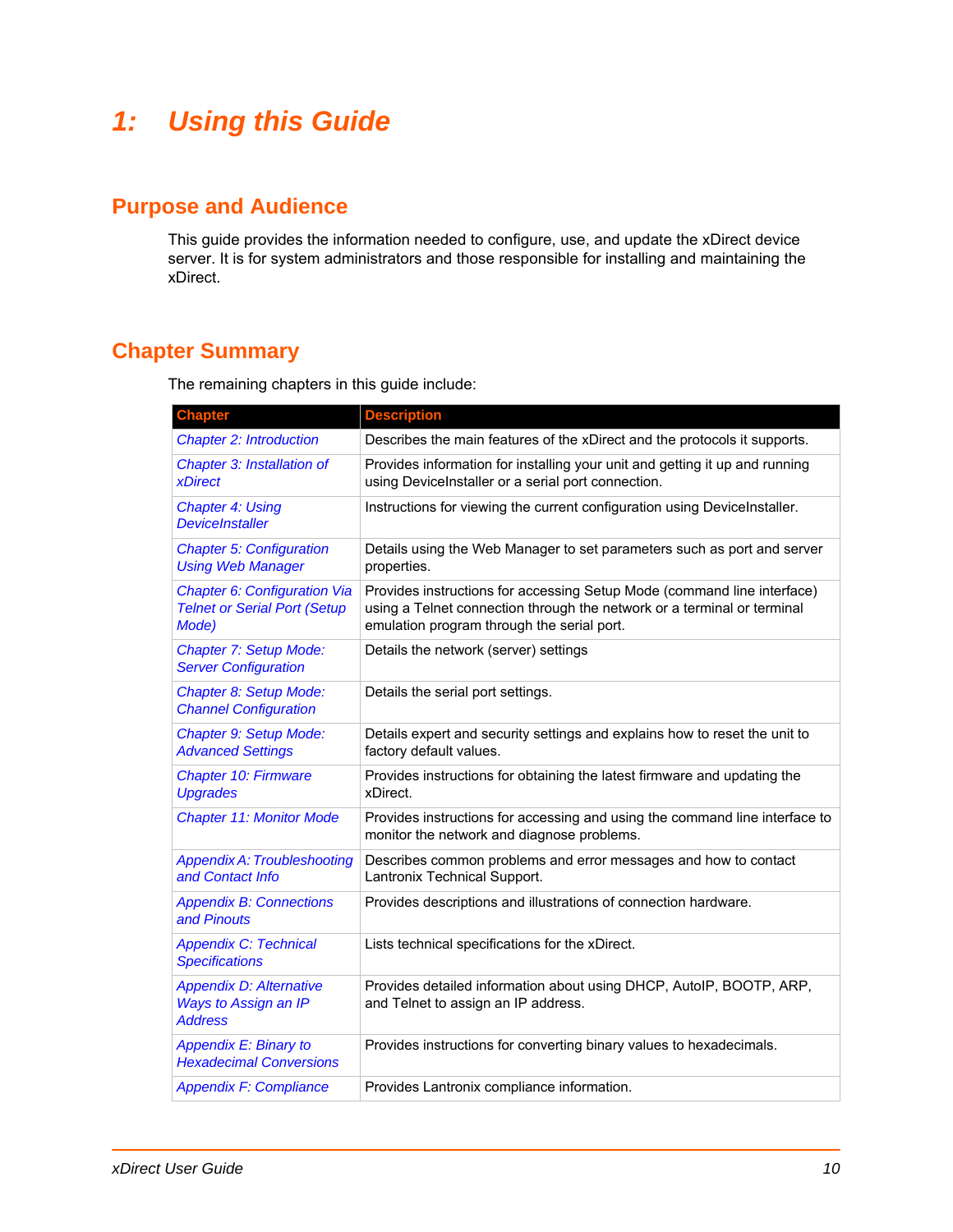## <span id="page-10-0"></span>**Additional Documentation**

Visit the Lantronix Web site at www.lantronix.com/support/documentation for the latest documentation and the following additional documentation.

| <b>Document</b>                                         | <b>Description</b>                                                                                                                                                                    |
|---------------------------------------------------------|---------------------------------------------------------------------------------------------------------------------------------------------------------------------------------------|
| <b>xDirect Quick Start</b>                              | Provides the steps for getting the xDirect up and running.                                                                                                                            |
| <b>DeviceInstaller Online Help</b>                      | Provides instructions for using the Windows-based utility to configure<br>the xDirect and other Lantronix device servers.                                                             |
| "Live" Tutorials on the<br>Lantronix Web Site (English) | Explain and demonstrate assigning an IP address to the xDirect and<br>setting up the xDirect and Com Port Redirector.<br>See http://ltxfaq.custhelp.com/app/answers/detail/a_id/1119. |
| <b>Com Port Redirector User</b><br>Guide                | Provides information on using the Windows-based utility to create a<br>virtual com port.                                                                                              |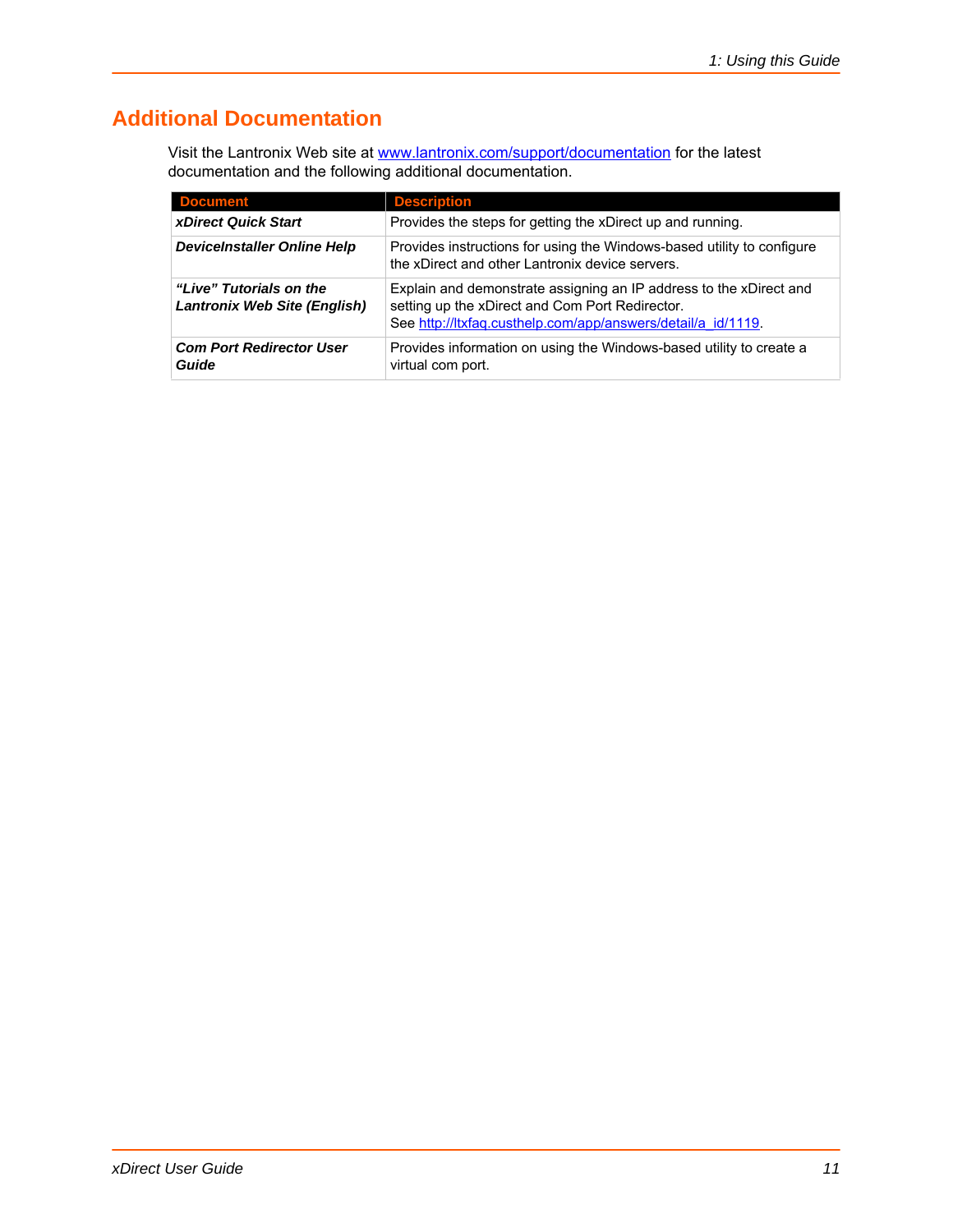## <span id="page-11-3"></span><span id="page-11-0"></span>*2: Introduction*

xDirect is a sleek and compact Serial-to-Ethernet device server, providing quick and easy Ethernet connectivity to virtually any device or machine with a serial interface. With an integrated Ethernet port and serial cable, multiple power options including PoE, and an industry-best five year warranty, xDirect provides a portable, extremely flexible, and highly affordable network connectivity solution in the market. xDirect comes with a built-in web server that enables users to access and configure the unit using a standard web browser on a PC, smartphone, or tablet from anywhere. With plug-and-play simplicity, small form factor, multiple power options, and a robust device server application, xDirect provides the easiest and shortest path to network connectivity 'right on the wire'.

### <span id="page-11-1"></span>**Key Features**

- ◆ Complete Network Connectivity Solution
- ◆ Integrated 10/100 Ethernet Port and Serial Cable
- ◆ Complete Device Server Application with Full IP Stack and Web Server
- ◆ Space Saving Form Factor
- Serial Data Rate of up to 921 Kbps<sup>1</sup>
- ◆ 128/192/256-bit AES Encryption
- Flexible Power Options: 5 VDC USB Jack, 5-15 VDC DB9 Pin 9, and  $PoE^2$
- Extended Temperature Range of -40 $^{\circ}$  to 85 $^{\circ}$ C $^3$
- ◆ 5-year Limited Warranty
- ◆ Short cable
- ◆ 256-bit AES Encryption
- ◆ Password Protection

### <span id="page-11-2"></span>**Applications**

The xDirect family of Device Servers allows serial devices, such as those listed below, to connect and communicate over Ethernet networks using the IP protocol family (TCP for connectionoriented stream applications and UDP for datagram applications).

- ◆ ATM Machines
- **◆ CNC Controllers**
- ◆ Data Collection Devices
- ◆ Automation Control
- ◆ Data Display Devices/Digital Signage

2.PoE model only.

<sup>1.</sup>When high performance mode in server settings is enabled.

<sup>3.</sup>Non-PoE models only (UL certified -40° to +75°C).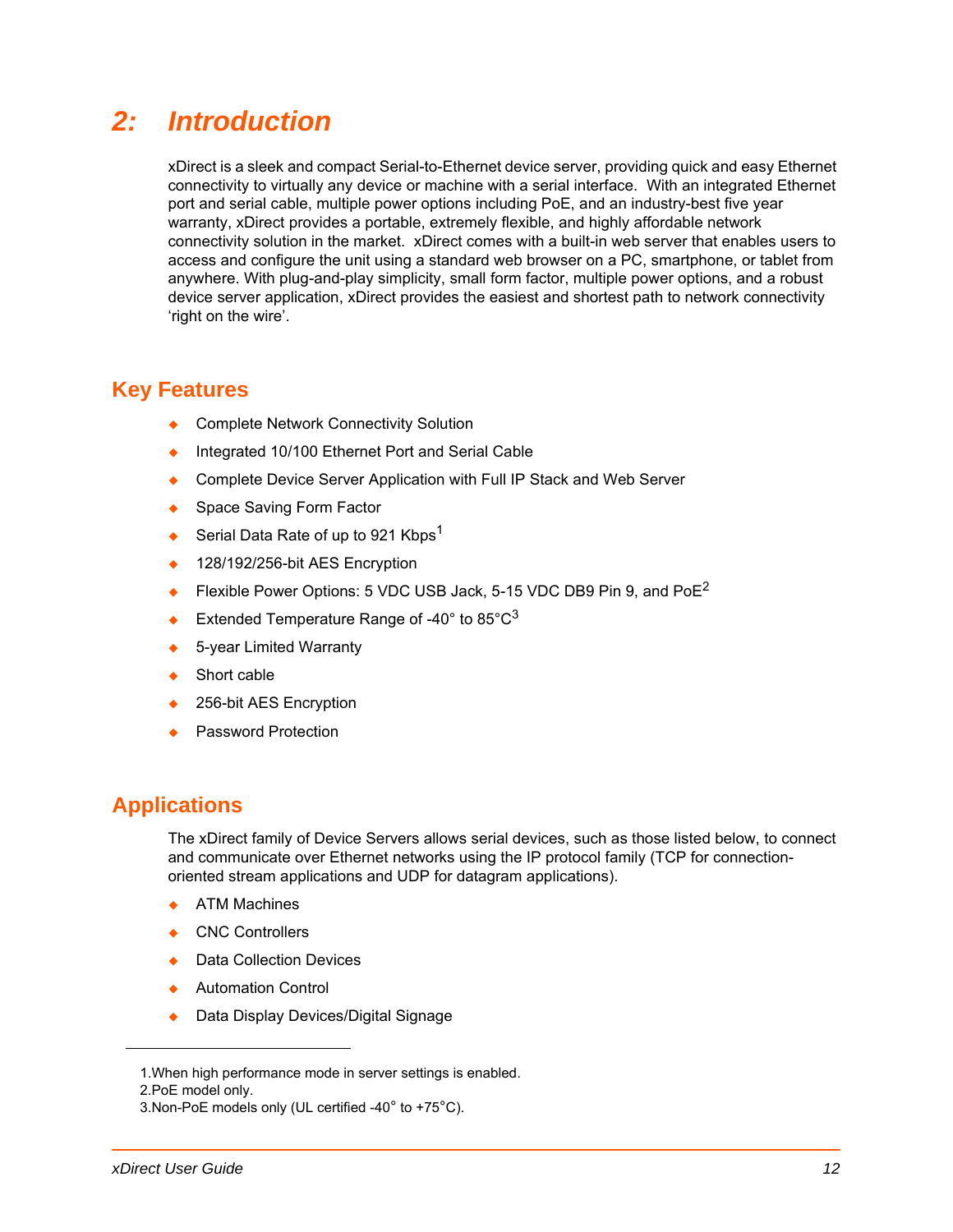- ◆ HVAC Systems
- Medical Devices
- ◆ Oil and Gas Exploration
- ◆ Security Alarms and Access Control Devices
- **Telecommunications Equipment**
- ◆ Time/Attendance Clocks and Terminals
- ◆ Universal Power Supply (UPS) Management Units

<span id="page-12-0"></span>Using a method called serial tunneling, the xDirect encapsulates serial data into packets and transports them over Ethernet. Using two xDirect units, connected by a network, virtual serial connections can extend across a facility or around the world.



#### **Figure 2-1 Serial Tunneling Example**

<span id="page-12-1"></span>The Com Port Redirector software available for download at www.lantronix.com/support/downloads simplifies the integration process by extending the functionality of COM-port-based Windows™ applications. Virtual COM ports, mapped to remote device servers on the network, can replace direct serial connections.



#### **Figure 2-2 Direct TCP/IP or Redirector Configuration**

*Note: For step-by-step instructions on configuring the* xDirect *for serial tunneling or for use with the Com Port Redirector, see* xDirect *Configuration Tutorials on the Lantronix web site: www.lantronix.com/support.*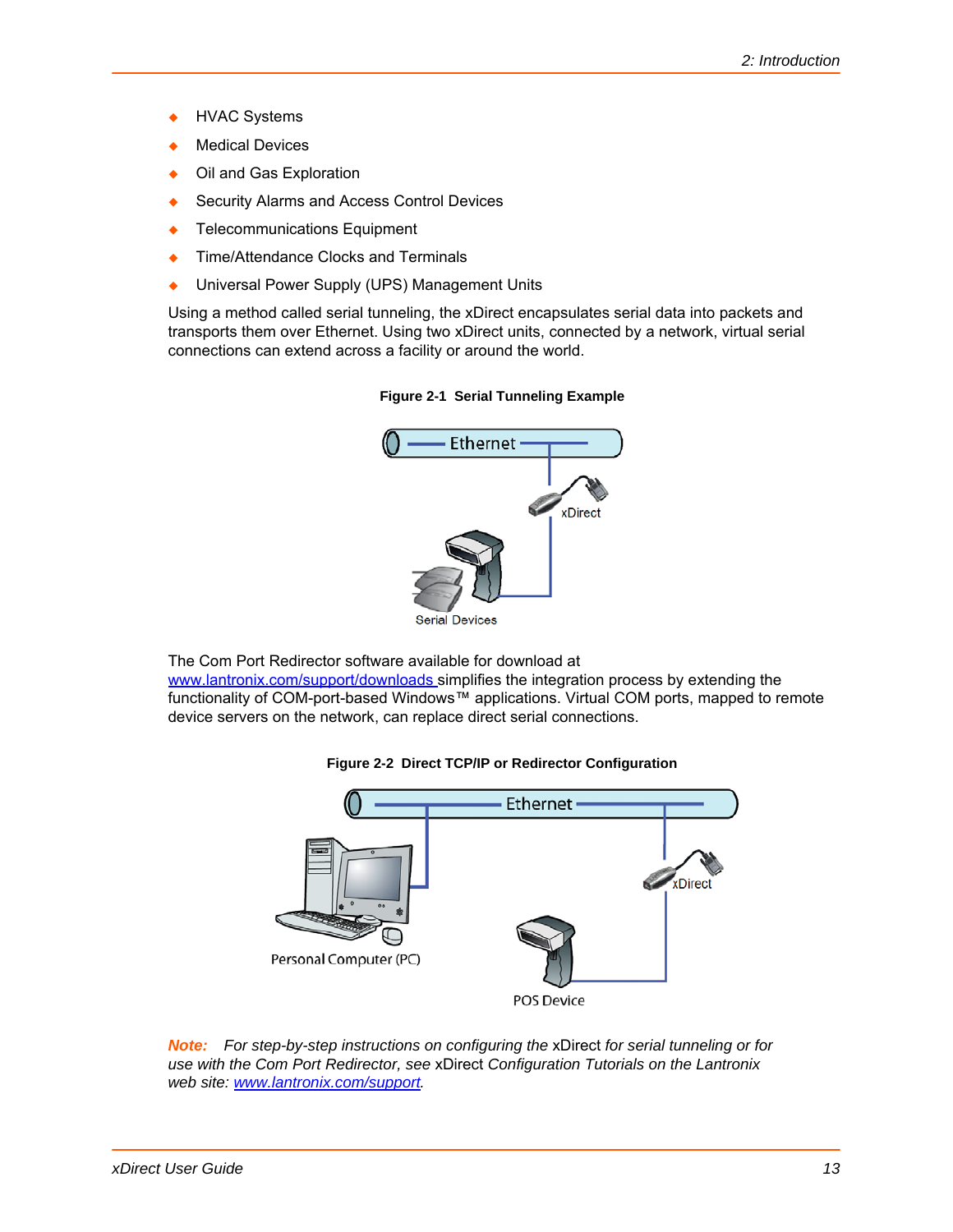### <span id="page-13-0"></span>**Protocol Support**

The xDirect uses the Internet Protocol (IP) for network communications and the Transmission Control Protocol (TCP) to assure that no data is lost or duplicated and that everything sent to the connection arrives correctly at the target.

Supported protocols include:

- ARP, UDP/IP, TCP/IP, BOOTP, ICMP, Telnet, TFTP, AutoIP, DHCP, HTTP, and SNMP for network communications.
- TCP/IP, UDP/IP, and Telnet for connections to the serial port as well as Telnet Com Port Control.
- $\leftarrow$  TFTP for firmware updates.
- ◆ IP for addressing, routing, and data block handling over the network.
- ◆ User Datagram Protocol (UDP) for typical datagram applications in which devices interact with other devices without a point-to-point connection.

### <span id="page-13-1"></span>**Additional Features**

**Modem Emulation:** In modem emulation mode, the xDirect can replace dial-up modems. The unit accepts modem AT commands on the serial port and then establishes a network connection to the end device. This arrangement leverages network connections and bandwidth to eliminate dedicated modems and phone lines.

**Built-in Web Server:** The xDirect includes a built-in web server for configuring the unit and displaying operating and troubleshooting information on the attached links to online support.

**Security Features:** Password Protection and 256-bit AES Encryption

### <span id="page-13-2"></span>**Configuration Methods**

After installation, the xDirect requires configuration. For the unit to operate correctly on a network, it must have a unique IP address on the network. There are three basic methods for logging into the xDirect and assigning IP addresses and other configurable settings:

- **Web Manager**: View and configure all settings easily through a web browser using the Lantronix Web Manager. See *[Chapter 5: Configuration Using Web Manager](#page-21-3)*.
- **DeviceInstaller**: Configure the IP address and related settings and view current settings on the xDirect using a Graphical User Interface (GUI) on a PC attached to a network. You will need the latest version of DeviceInstaller. See *[Chapter 4: Using DeviceInstaller](#page-17-3)*.
- **Serial and Telnet Ports:** Use Setup Mode, a command line interface. There are two approaches to accessing Setup Mode: making a Telnet connection to the network port (9999) or connecting a terminal (or a PC running a terminal emulation program) to the unit's serial port. See *[Chapter 6: Configuration Via Telnet or Serial Port \(Setup Mode\)](#page-35-4)*.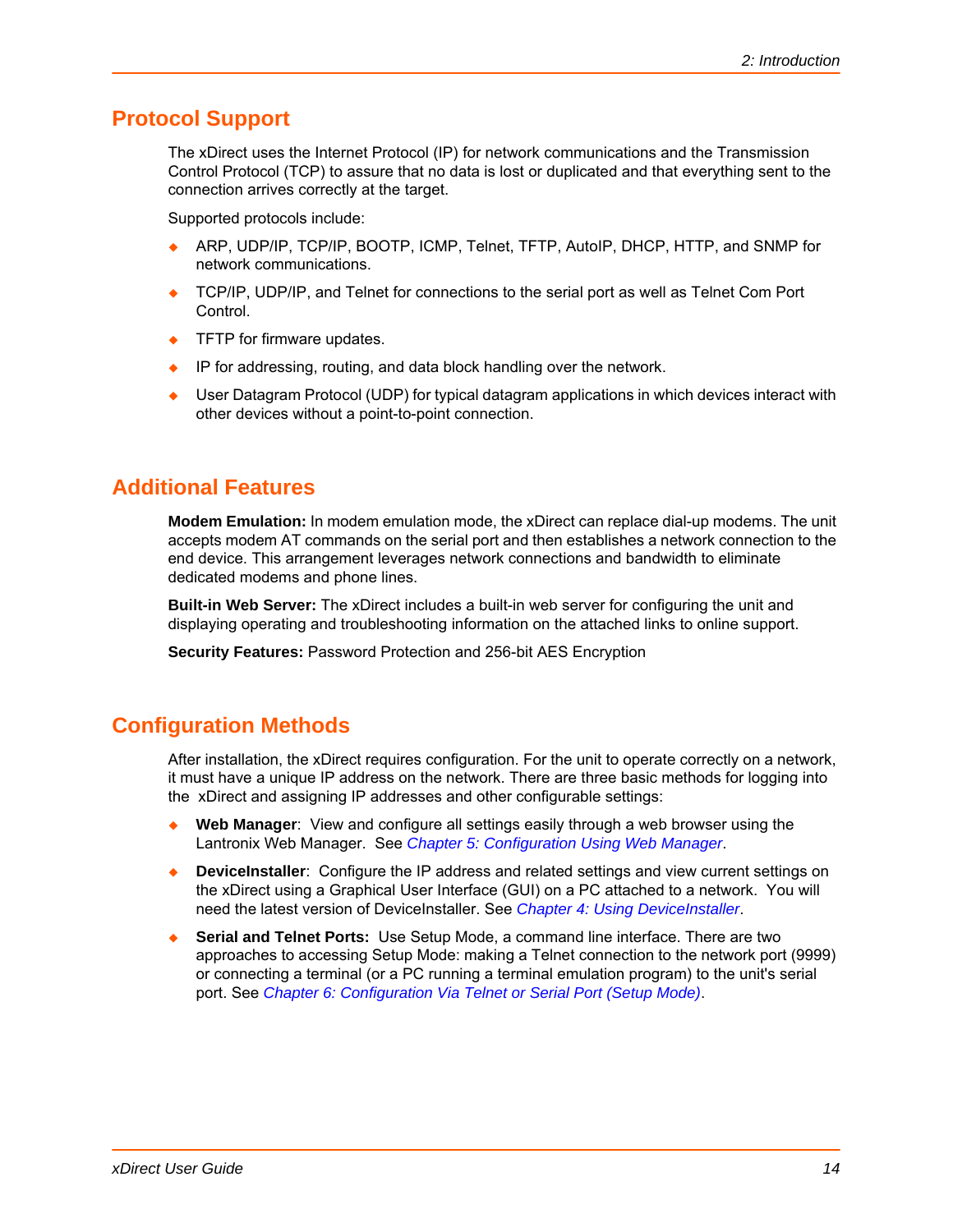*Note: The hardware address on the label is also the product serial number. The hardware address on the label is the address for the Ethernet (eth0) interface.* 

### <span id="page-14-3"></span><span id="page-14-0"></span>**Product Information Label**

The product information label on the unit contains the following information about the specific unit:

- ◆ Part Number
- Revision
- **Manufacturing Date Code**
- ◆ Product Model
- ◆ Country of Origin
- ◆ Lantronix Datamatrix Barcode
- <span id="page-14-1"></span>MAC Address (also used as Serial Number)





<span id="page-14-2"></span>The first three bytes of the hardware address are fixed and identify the unit as a Lantronix product. The fourth, fifth, and sixth bytes are unique numbers assigned to each unit.

#### **Figure 2-4 Sample Hardware Address**

00-80-A3-14-01-18 or 00:80:A3:14:01:18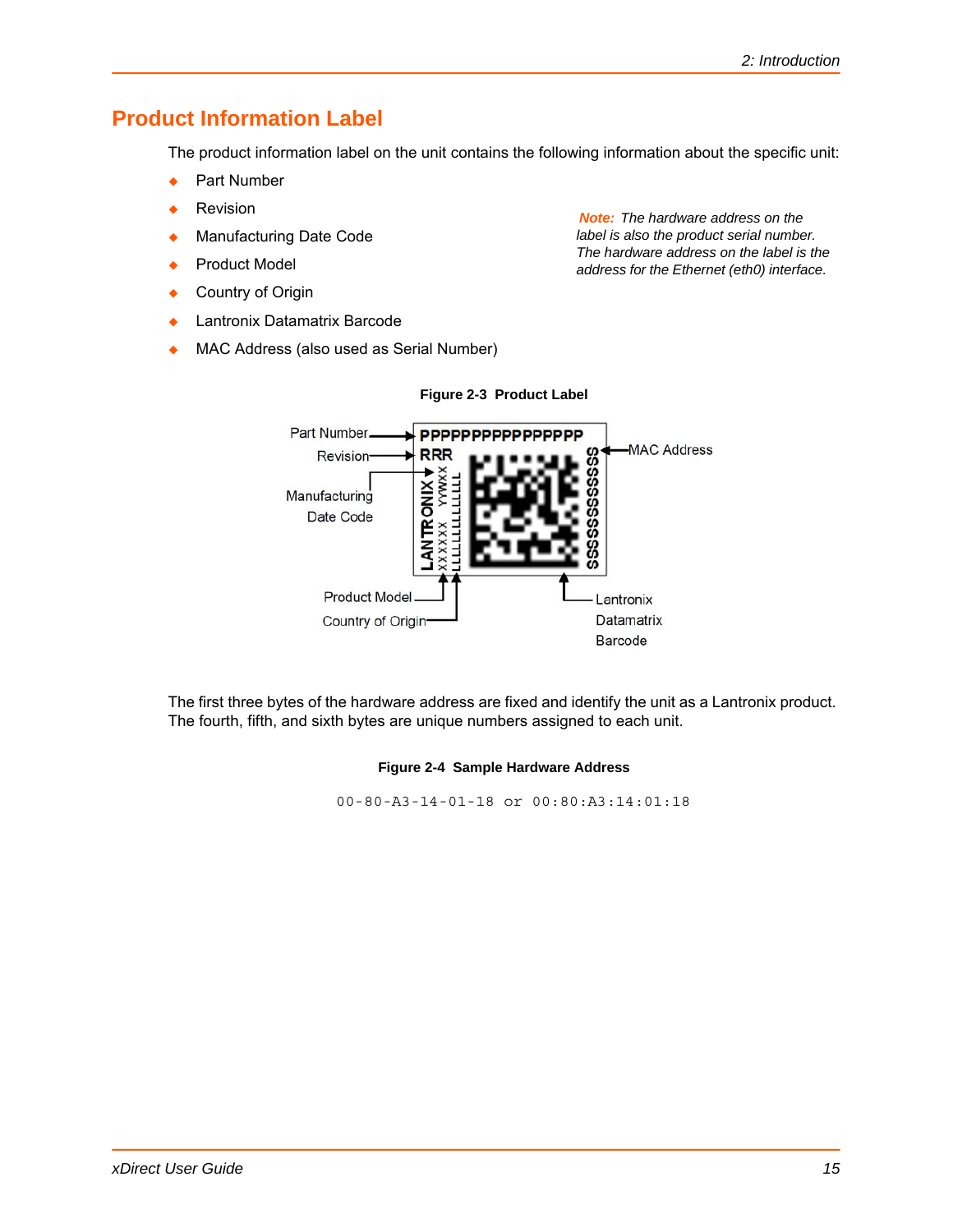## <span id="page-15-5"></span><span id="page-15-0"></span>*3: Installation of xDirect*

This chapter describes how to install your xDirect and get it up and running in the shortest possible time.

### <span id="page-15-1"></span>**Package Contents**

Verify and inspect the contents of the xDirect package using the following list. If any item is missing or damaged, contact your place of purchase immediately.

- ◆ xDirect
- ◆ Power supply\*

*Note: \*Power supply available for non-Power Over Ethernet (PoE) units only.*

Quick Start Guide

### <span id="page-15-2"></span>**Installing the xDirect**

<span id="page-15-3"></span>

**Figure 3-2 Standard xDirect (without PoE) Connected to a Serial Device and Network**

<span id="page-15-4"></span>

#### **To install the unit:**

*Note: See the [Connections and Pinouts](#page-71-5) for details about connectors and pinouts.*

- 1. Connect a serial device to your xDirect.
- 2. Connect an Ethernet cable to the RJ45 port.
- 3. For the xDirect PoE version, power is supplied to your unit over the Ethernet interface using an 802.3af PoE-compliant power source such as a PoE mid-span or PoE Ethernet switch.

*Note: xDirect is a PoE Power Device, Class 1. For indoor use only. Do not connect to PoE networks with cable routing to the outside plant!*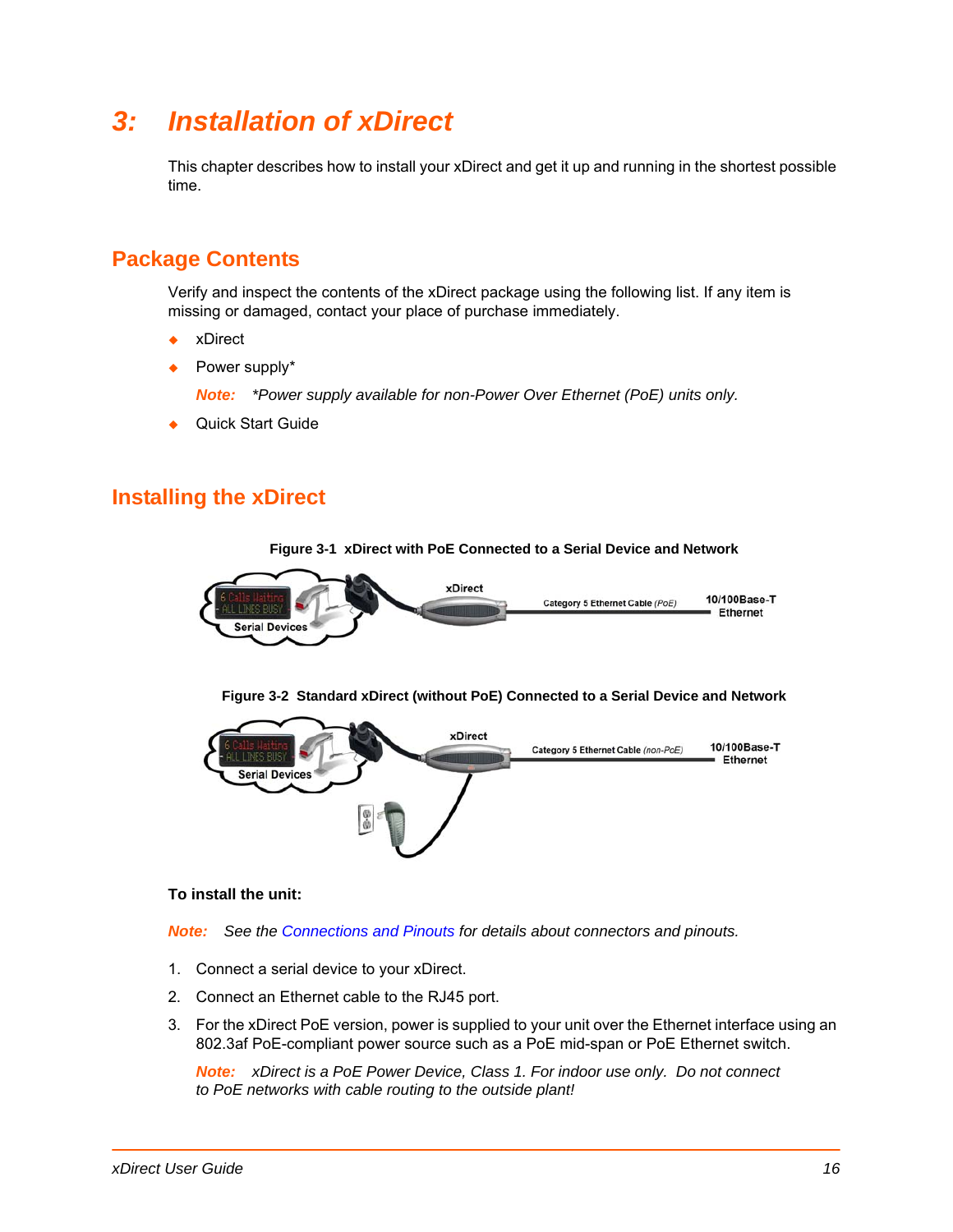4. For non-PoE xDirect unit, supply power to your unit using the power supply that was included in the packaging.

*Note: The provided power supply is 5 VDC 1A. For all xDirect units power can also be supplied via pin 9 (+) and pin 5 (-) on the DB9F connector (voltage range = 5 VDC to 15 VDC). The xDirect will draw 1.3W max power.*

### <span id="page-16-0"></span>**Required Information**

Before configuring the xDirect, have the following information available:

#### <span id="page-16-1"></span>**Hardware Address**

Take note of the unit's hardware address (also known as the Ethernet or MAC address). It is on the product label, in the format: 00-80-A3-XX-XX-XX, where the XXs are unique numbers assigned to the product (see *[Product Information Label](#page-14-3)*).

Hardware Address: \_\_\_\_\_-\_\_\_\_\_-\_\_\_\_\_-\_\_\_\_\_-\_\_\_\_\_-\_\_\_\_\_

### <span id="page-16-2"></span>**IP Address**

The xDirect must have a unique IP address on your network. This address references the specific unit. By default, the unit is DHCP-enabled and automatically assigned an IP address on DHCPenabled networks. If you are assigning a static IP address, the systems administrator generally provides the IP address, subnet mask, and gateway.

*Note: The factory default IP address is 0.0.0.0 to enable DHCP, BOOTP, and AutoIP. When the units boots, it sends a DHCP broadcast to try and get an IP address. If it receives no reply from a DHCP server, the xDirect tries BOOTP. If the xDirect does not receive a response from BOOTP, it reverts to an AutoIP address.*

IP Address:

Subnet Mask: \_\_\_\_\_\_\_\_\_ \_

Gateway:

You have several options for assigning an IP address and related network settings to your unit. This chapter provides information about using the DeviceInstaller (graphical user interface) and serial port login (command line interface) methods.

*Note: For information about other methods of assigning the IP address, such as DHCP, AutoIP, ARP, and Telnet, see [Appendix D: Alternative Ways to Assign an IP Address.](#page-76-3)*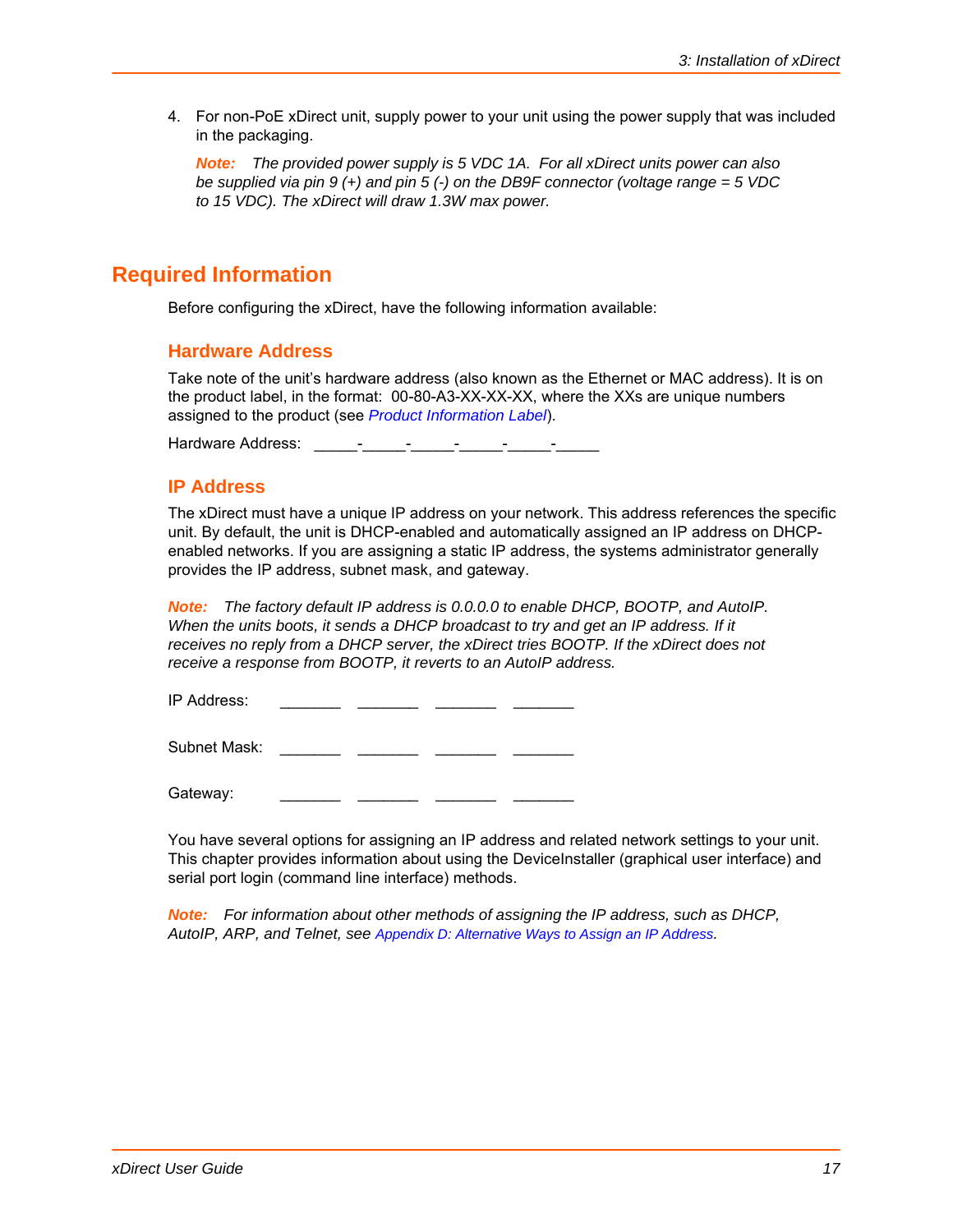## <span id="page-17-3"></span><span id="page-17-0"></span>*4: Using DeviceInstaller*

This chapter covers the steps for getting the xDirect device server online and for viewing its current configuration.

*Note: DeviceInstaller is a free utility program provided by Lantronix that discovers, configures, upgrades, and manages Lantronix Device Servers. It can be downloaded from the Lantronix website at* www.lantronix.com/support/downloads*.* 

*For instructions on using DeviceInstaller to configure the IP address and related settings or for more advanced features, see the DeviceInstaller Online Help.* 

### <span id="page-17-1"></span>**Installing DeviceInstaller**

#### **To install DeviceInstaller:**

- 1. Download the latest version of DeviceInstaller from http://www.lantronix.com/support/downloads.
- 2. Run the executable to start the installation process.
- 3. Respond to the installation wizard prompts. (If prompted to select an installation type, select Typical).

### <span id="page-17-2"></span>**Assigning an IP Address**

The unit's IP address must be configured before it can work correctly on a network. The unit's IP address is normally set to 0.0.0.0 at the factory. The hardware address is on the product label. The unit is DHCP enabled as the default.

#### **To assign an IP address manually:**

1. Click **StartPrograms LantronixDeviceInstallerDeviceInstaller.** If your PC has more than one network adapter, a message displays. Select an adapter and click **OK**.

*Note: If the unit already has an IP address (e.g., DHCP has assigned an IP address), click the Search icon and select the unit from the list of Lantronix device servers on the local network.*

- 2. Click the **Assign IP** icon.
- 3. If prompted, enter the hardware address (on the product label) and click **Next**.
- 4. Select **Assign a specific IP address** and click **Next**.
- 5. Enter the **IP address**. The **Subnet mask** displays automatically based on the IP address; if desired, you may change it. On a local network, you can leave the **Default gateway** blank (all zeros). Click **Next**.
- 6. Click the **Assign** button and wait several seconds until a confirmation message displays. Click **Finish**.
- 7. Select the device from the main window list and select **Ping** from the **Tools** menu. The Ping Device dialog box shows the IP address of the selected unit.
- 8. From the **Tools** menu, click the **Ping** button. The results display in the Status window. Click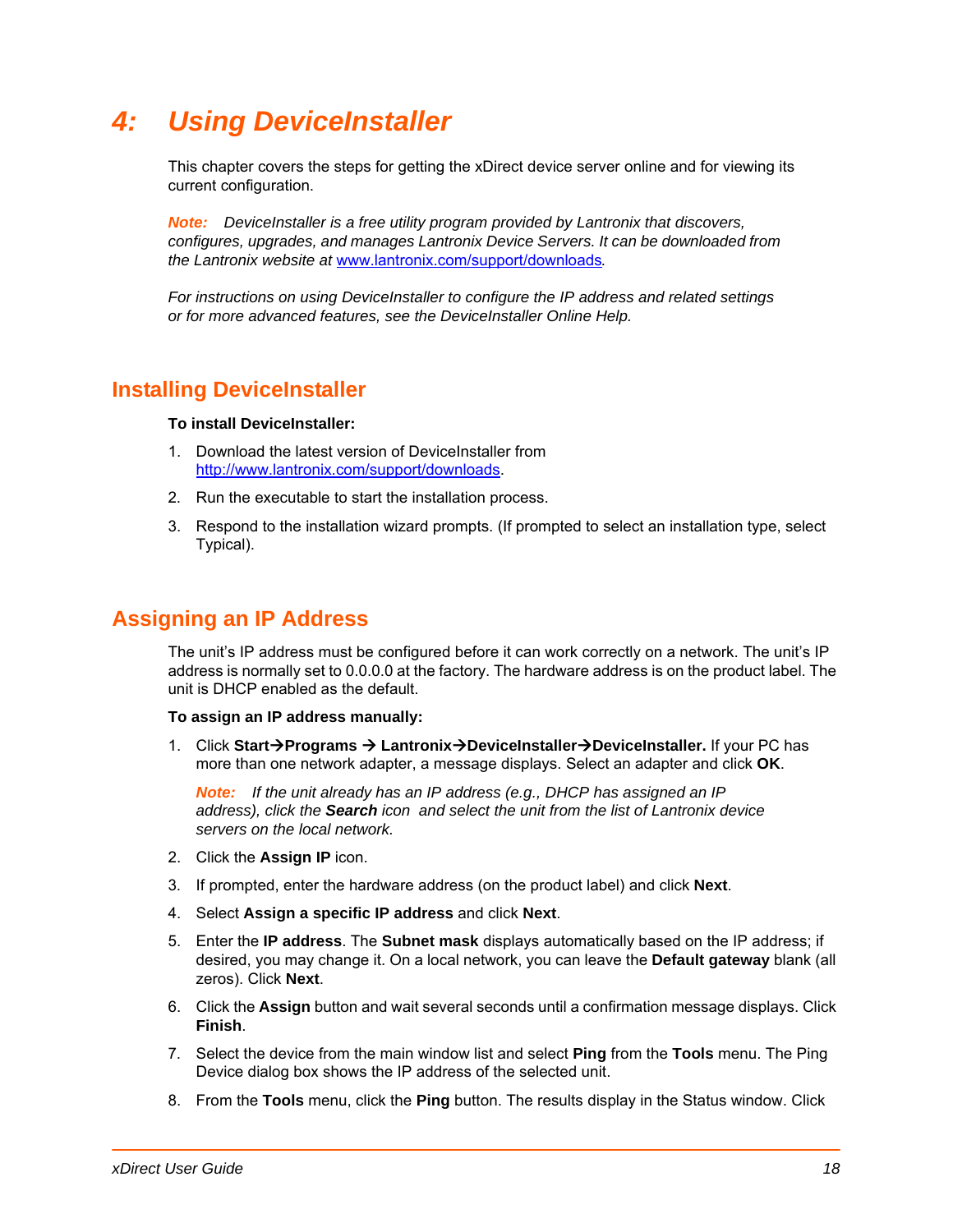the **Clear Status** button to clear the window so you can ping the device again.

*Note: If you do not receive "Reply" messages, make sure the unit is attached to the network properly and the IP address assigned is valid for the particular network segment you are working with. If you are not sure, check with your systems administrator.*

9. Click the **Close** button to close the dialog box and return to the main window.

### <span id="page-18-0"></span>**Adding the Unit to the Manage List**

Now add the unit to the list of similar Lantronix devices on the network so you can manage and configure it. To perform this step, click the **Search** icon.

DeviceInstaller locates the unit and adds it to the list. Now you can manage (configure) the unit so it works with the serial device on the network.

### <span id="page-18-1"></span>**Accessing the xDirect Using DeviceInstaller**

- 1. Click **StartPrograms LantronixDeviceInstallerDeviceInstaller.**
- 2. Click the xDirect folder. The list of available Lantronix xDirect devices displays.
- 3. Expand the list of xDirects by clicking the **+** symbol next to the xDirect icon. Select the xDirect unit by clicking on its IP address to view its configuration.

### <span id="page-18-2"></span>**Viewing the Current Configuration**

DeviceInstaller provides a view of the unit's configuration.

#### **To view the unit's current settings:**

- 1. Follow the instructions above to locate the xDirect.
- 2. In the right pane, click the **Device Details** tab. The current xDirect configuration displays.

<span id="page-18-3"></span>

| <b>Current Settings</b> | <b>Description</b>                                                                                                                                                                                                                                                                                 |
|-------------------------|----------------------------------------------------------------------------------------------------------------------------------------------------------------------------------------------------------------------------------------------------------------------------------------------------|
| <b>Name</b>             | Configurable field. A name that identifies the xDirect. The name field is<br>blank by default. Double-click the field, type in the value, and press<br><b>Enter</b> to complete. This name is not visible on other PCs or laptops<br>using DeviceInstaller.                                        |
| <b>DHCP Device Name</b> | Non-configurable field. Displays the name associated with xDirect's<br>current IP address, if the IP address was obtained dynamically.<br>To change the DHCP device name, see Chapter 5: Configuration Using<br>Web Manager or Chapter 6: Configuration Via Telnet or Serial Port<br>(Setup Mode). |
| Group                   | Configurable field. A group name to categorize the xDirect. Double-click<br>the field, type in the value, and press Enter to complete. This group<br>name is not visible on other PCs or laptops using Device Installer.                                                                           |

#### *Table 4-1 xDirect Configuration in DeviceInstaller*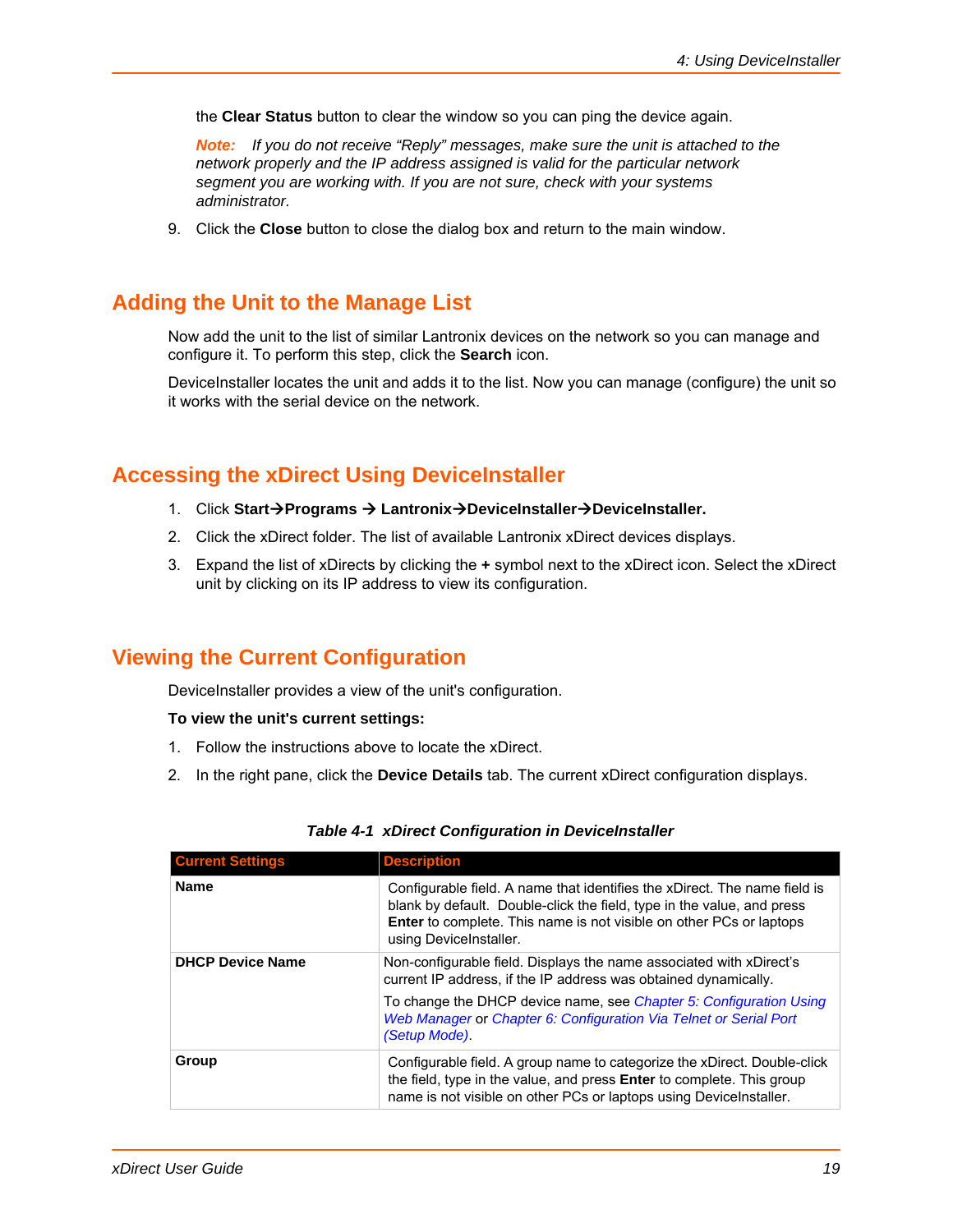| <b>Current Settings (continued)</b>          | <b>Description</b>                                                                                                                                                                                                                                                                                                                                                                                                                 |
|----------------------------------------------|------------------------------------------------------------------------------------------------------------------------------------------------------------------------------------------------------------------------------------------------------------------------------------------------------------------------------------------------------------------------------------------------------------------------------------|
| <b>Comments</b>                              | Configurable field. Information about the xDirect. Double-click the field,<br>type in the value, and press Enter to complete. This description or<br>comment is not visible on other PCs or laptops using DeviceInstaller.                                                                                                                                                                                                         |
| <b>Device Family</b>                         | Non-configurable field. Displays the xDirect's device family as xDirect.                                                                                                                                                                                                                                                                                                                                                           |
| <b>Type</b>                                  | Non-configurable field. Displays the device type as XDT232 or XDT485.                                                                                                                                                                                                                                                                                                                                                              |
| ID                                           | Non-configurable field. Displays the xDirect's ID embedded within the unit.                                                                                                                                                                                                                                                                                                                                                        |
| <b>Hardware Address</b>                      | Non-configurable field. Displays the xDirect's hardware (or MAC)<br>address.                                                                                                                                                                                                                                                                                                                                                       |
| <b>Firmware Version</b>                      | Non-configurable field. Displays the firmware currently installed on the<br>xDirect.                                                                                                                                                                                                                                                                                                                                               |
| <b>Extended Firmware Version</b>             | Non-configurable field. Displays the full version nomenclature of the<br>firmware.                                                                                                                                                                                                                                                                                                                                                 |
| <b>Online Status</b>                         | Non-configurable field. Displays the xDirect's status as online, offline,<br>unreachable (the xDirect is on a different subnet), or busy (the xDirect is<br>currently performing a task).                                                                                                                                                                                                                                          |
| <b>IP Address</b>                            | Non-configurable field. Displays the xDirect's current IP address. To<br>change the IP address, see Assigning an IP Address.                                                                                                                                                                                                                                                                                                       |
| <b>IP Address was Obtained</b>               | Non-configurable field. Displays "Dynamically" if the xDirect automatically<br>received an IP address (e.g., from DHCP). Displays "Statistically" if the<br>IP address was configured manually. If the IP address was assigned<br>dynamically, the following fields appear:<br>◆ Obtain with DHCP with value of True or False<br>◆ Obtain with BOOTP with value of True or False<br>◆ Obtain with RARP with value of True or False |
| <b>Subnet Mask</b>                           | ◆ Obtain with Auto IP with value of True or False<br>Non-configurable field. Displays the xDirect's current subnet mask. To                                                                                                                                                                                                                                                                                                        |
|                                              | change the subnet mask, see Assigning an IP Address.                                                                                                                                                                                                                                                                                                                                                                               |
| Gateway                                      | Non-configurable field. Displays the xDirect's current gateway. To change<br>the gateway, see Assigning an IP Address.                                                                                                                                                                                                                                                                                                             |
| <b>Number of COB partitions</b><br>supported | Non-configurable field. Displays the number of COB partitions supported.                                                                                                                                                                                                                                                                                                                                                           |
| <b>Number of Ports</b>                       | Non-configurable field. Displays the number of ports on the xDirect.                                                                                                                                                                                                                                                                                                                                                               |
| <b>TCP Keepalive</b>                         | Non-configurable field. Displays the xDirect's TCP keepalive value. The<br>value is in the range 1-65s, and the default setting is 45.                                                                                                                                                                                                                                                                                             |
| <b>Telnet Supported</b>                      | Non-configurable field. Indicates if Telnet sessions are permitted.<br>Displays True.                                                                                                                                                                                                                                                                                                                                              |
| <b>Teinet Port</b>                           | Non-configurable field. Displays the xDirect's port for telnet sessions.                                                                                                                                                                                                                                                                                                                                                           |
| <b>Web Port</b>                              | Non-configurable field. Displays the xDirect's port for Web Manager<br>configuration.                                                                                                                                                                                                                                                                                                                                              |
| <b>Maximum Baud Rate</b><br><b>Supported</b> | Non-configurable field. Displays the xDirect's maximum baud rate.<br><b>Note:</b> The xDirect may not currently be running at this rate.                                                                                                                                                                                                                                                                                           |
| <b>Firmware Upgradable</b>                   | Non-configurable field. Displays True, indicating the xDirect's firmware is<br>upgradable as newer version become available.                                                                                                                                                                                                                                                                                                       |
| <b>Supports Configurable Pins</b>            | Non-configurable field. Displays False.                                                                                                                                                                                                                                                                                                                                                                                            |
| <b>Supports Email Triggers</b>               | Non-configurable field. Displays False.                                                                                                                                                                                                                                                                                                                                                                                            |
| <b>Supports AES Data Stream</b>              | Non-configurable field. Displays True. xDirect supports AES encryption                                                                                                                                                                                                                                                                                                                                                             |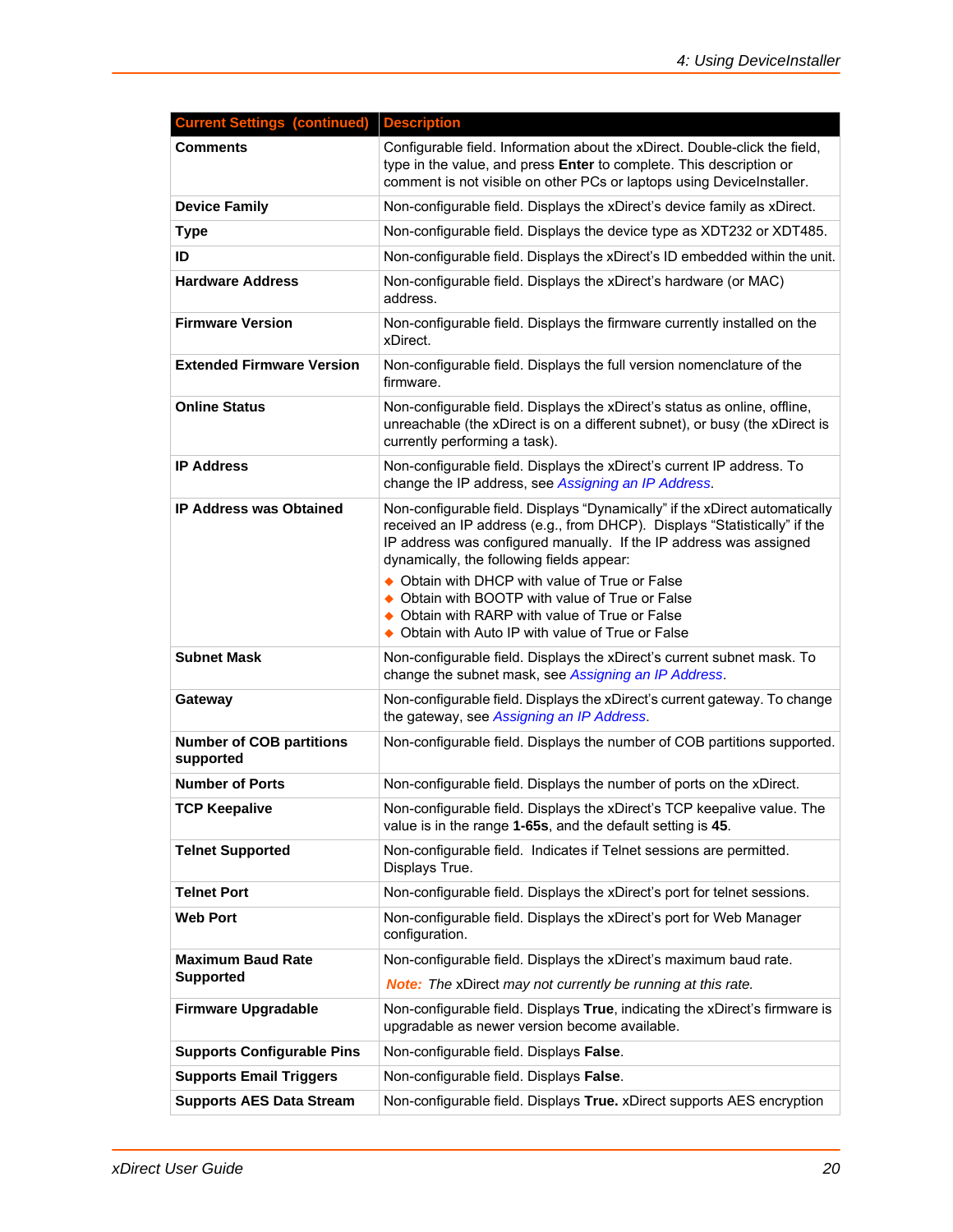| <b>Current Settings (continued) Description</b> |                                                                                                                                 |
|-------------------------------------------------|---------------------------------------------------------------------------------------------------------------------------------|
| Supports 485                                    | Non-configurable field. xDirect supports the RS-485 protocol. Displays:                                                         |
|                                                 | $\bullet$ False for XDT232.<br>$\bullet$ True for XDT485.                                                                       |
| <b>Supports 921K Baud Rate</b>                  | Non-configurable field. Displays True. xDirect supports baud rates up to<br>921600 bits per second (bps).                       |
| <b>Supports HTTP Server</b>                     | Non-configurable field. Displays True.                                                                                          |
| <b>Supports HTTP Setup</b>                      | Non-configurable field. Displays True.                                                                                          |
| <b>Supports 230K Baud Rate</b>                  | Non-configurable field. Displays True. xDirect supports a baud rate of<br>230400.                                               |
| <b>Supports GPIO</b>                            | Non-configurable field. Displays <b>False</b> , indicating the xDirect does not<br>support General Purpose Input Output (GPIO). |

#### <span id="page-20-0"></span>**Next Step**

Now that the xDirect unit has an IP address and other initial settings, you can configure it.

- 1. Double-click the unit in the list. Details about the unit display.
- 2. You have the following options:
	- To configure the unit using a Web browser, click the Web Configuration tab. The Lantronix Web Manager window displays in your browser. Continue with *[Chapter 5: Configuration](#page-21-3)  [Using Web Manager](#page-21-3)*.

*Note: To assign Expert and Security settings, you must use the Setup Mode window in a Telnet session.*

◆ To configure the unit using a Telnet session, click the Telnet Configuration tab. The Setup Mode window displays. Continue with *[Chapter 6: Configuration Via Telnet or Serial Port](#page-35-4)  [\(Setup Mode\)](#page-35-4)*.

### <span id="page-20-1"></span>**Assigning the IP Address: Serial Port Login**

**To assign the IP address and other network settings using a serial connection:**

- 1. Connect a console terminal or a PC running a terminal emulation program to the unit's serial port. The default serial port settings are **9600 baud, 8 bits, no parity, 1 stop bit, no flow control**.
- 2. To enter Setup Mode, cycle the unit's power (power off and back on). After power-up, the selftest begins and the red Diagnostic LED starts blinking. **You have one second** to enter three lowercase **x** characters.

*Note: The easiest way to enter Setup Mode is to hold down the x key at the terminal (or emulation) while powering up the unit.*

- 3. Select **0** (Server Configuration) and follow the prompts until you get to **IP address**.
- 4. Enter the new IP address, subnet mask, and gateway (if applicable).
- 5. Do one of the following:
	- Continue with *[Chapter 6: Configuration Via Telnet or Serial Port \(Setup Mode\)](#page-35-4)*.
	- Select **9** to save and exit Setup Mode. The unit performs a power reset.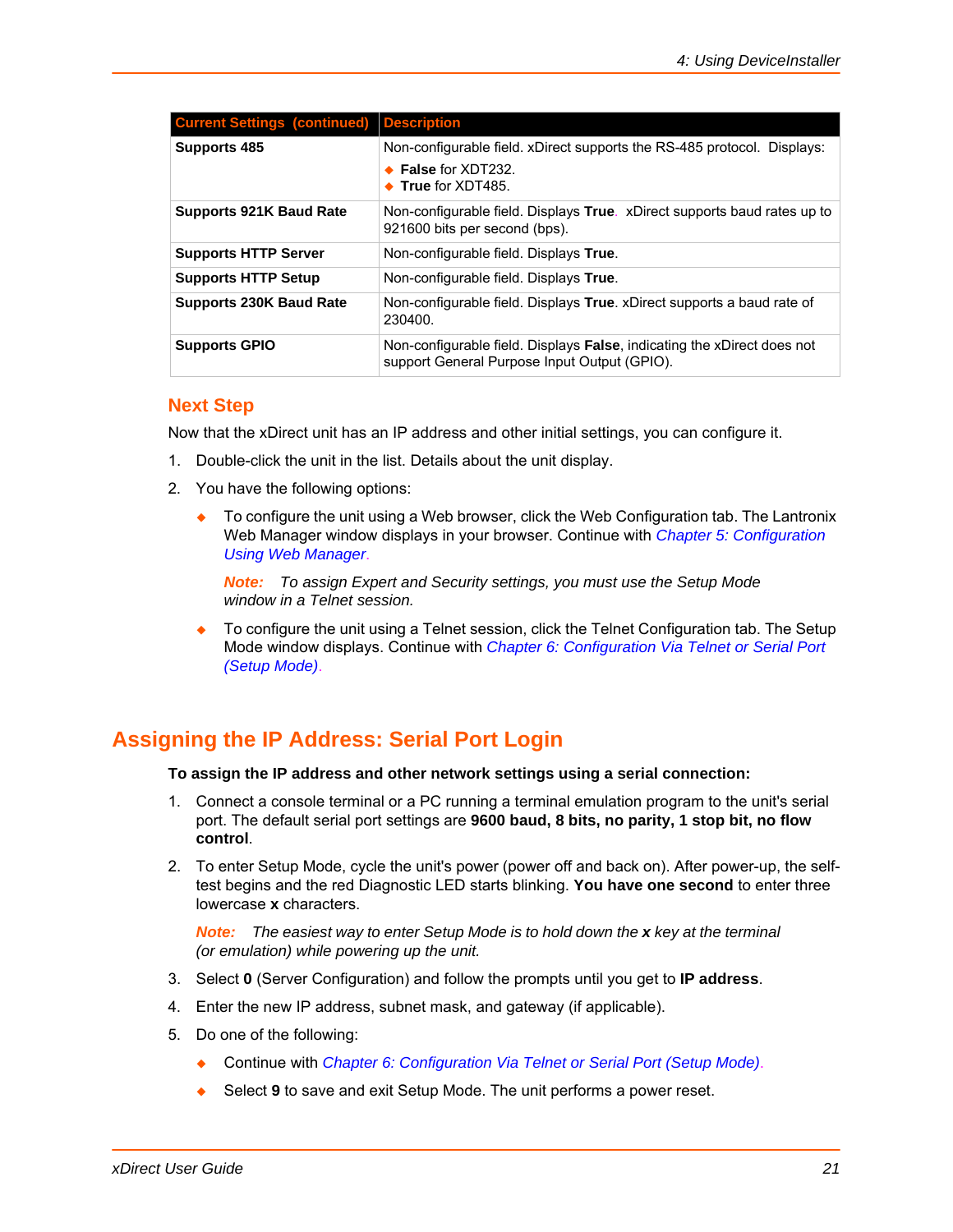## <span id="page-21-3"></span><span id="page-21-0"></span>*5: Configuration Using Web Manager*

You must configure the unit so it can communicate on a network with your serial device. For example, you must set the way the unit will respond to serial and network traffic, how it will handle serial packets, and when to start or close a connection.

The unit's configuration is stored in nonvolatile memory and is retained without power. You can change the configuration at any time. The unit performs a reset after you change and store the configuration.

In this chapter, we describe how to configure the xDirect using Web Manager, Lantronix's browser-based configuration tool. (For information on using Setup Mode, our command line configuration interface, see *[Chapter 6: Configuration Via Telnet or Serial Port \(Setup Mode\)](#page-35-4)*.

*Note: The examples in this section show a typical device. Your device may have different configuration options.*

### <span id="page-21-1"></span>**Accessing xDirect Using DeviceInstaller**

*Note: For more information on DeviceInstaller, see [Chapter 4: Using DeviceInstaller.](#page-17-3)*

- 1. Run DeviceInstaller and search for the list of available Lantronix device servers.
- 2. Click on the **xDirect** folder. The list of available xDirect products display.
- 3. Expand the list of xDirect units by clicking the **+** symbol next to the xDirect icon.
- 4. Select the xDirect unit by clicking its hardware address.
- 5. In the right pane, click the **Web Configuration** tab.
- 6. To view the xDirect's Web Manager in the current DeviceInstaller window, click the **Go** button. To open the Web Manager in a web browser, click the **External Browser** button.

*Note: Alternatively, to open Web Manager, open your web browser and enter the IP address of the xDirect.* 

<span id="page-21-2"></span>A dialog box appears to prompt for a User Name and Password.

|            | <b>Authentication Required</b>                      |
|------------|-----------------------------------------------------|
| 2          | Enter username and password for http://172.19.203.1 |
| User Name: |                                                     |
| Password:  |                                                     |
|            | Cancel                                              |

#### **Figure 5-1 Web Manager Login Window**

7. Enter your user name and password. The factory-default user name is "admin" and the password is "PASS". The Device Status page of Web Manager displays.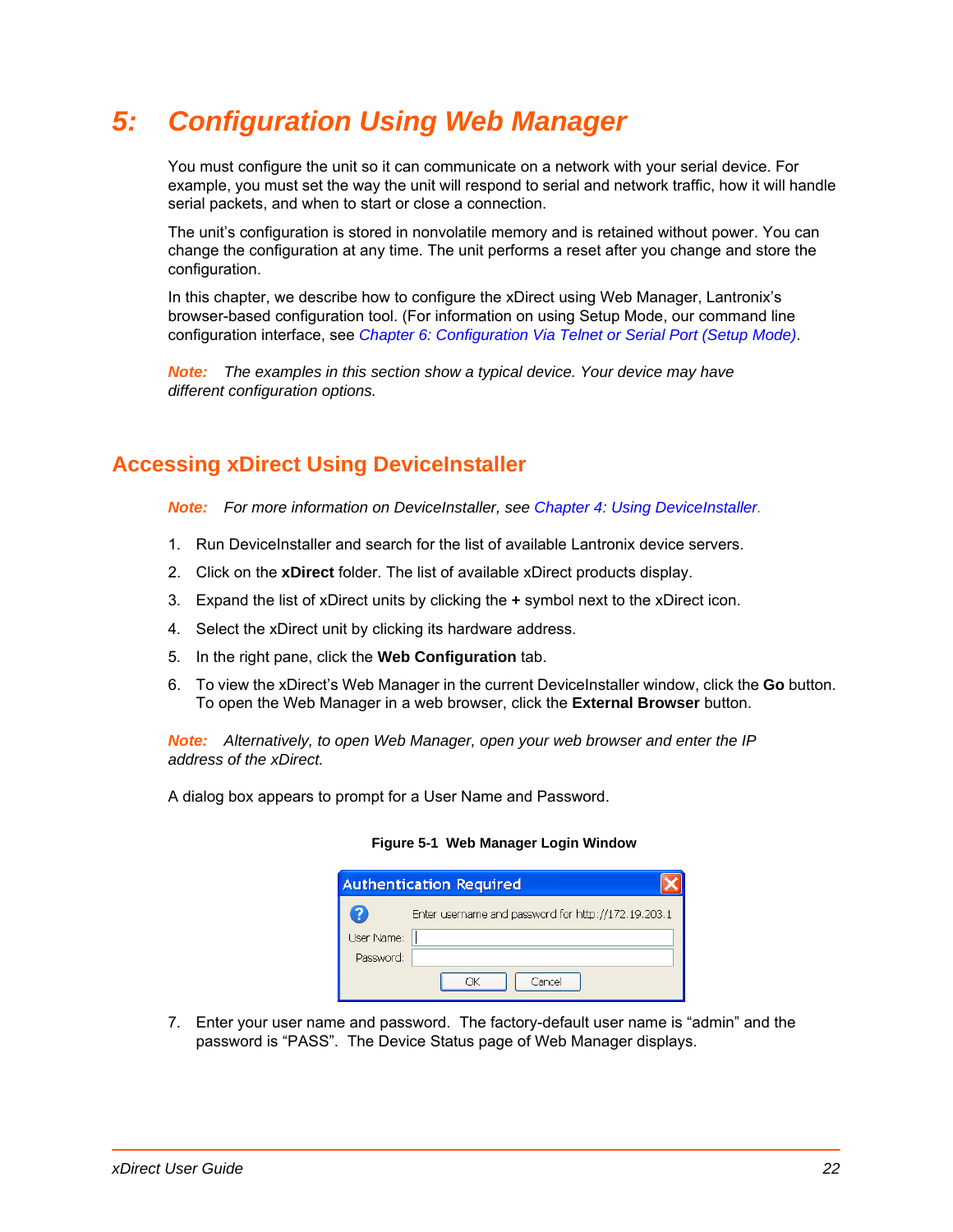<span id="page-22-0"></span>

| xDirect <sup>*</sup>                    |                                           | <b>LANTRONIX®</b>                                           |
|-----------------------------------------|-------------------------------------------|-------------------------------------------------------------|
| 샦                                       |                                           | Device Status                                               |
| <b>Network</b>                          |                                           |                                                             |
| <b>Server</b>                           |                                           |                                                             |
| <b>Serial Tunnel</b><br><b>Hostlist</b> |                                           |                                                             |
| <b>Channel 1</b>                        | <b>Product Information</b>                |                                                             |
| <b>Serial Settings</b>                  | <b>Firmware Version:</b>                  | V6.9.0.0                                                    |
| Connection                              | <b>Build Date:</b>                        | 06-Sep-2012                                                 |
| <b>Apply Settings</b>                   | $\blacksquare$<br><b>Network Settings</b> |                                                             |
|                                         | <b>MAC Address:</b>                       | 00-20-4A-9D-02-8B                                           |
|                                         | <b>Network Mode:</b>                      | Wired                                                       |
| <b>Apply Defaults</b>                   | <b>DHCP HostName:</b>                     | $\leq$ None $\geq$                                          |
|                                         | <b>IP Address:</b>                        | 172.19.100.39                                               |
|                                         | Default Gateway:                          | 172.19.0.1                                                  |
|                                         | <b>DNS Server:</b>                        | 172.19.1.1                                                  |
|                                         | MTU:                                      | 1400                                                        |
|                                         | <b>Line settings</b>                      |                                                             |
|                                         | Line 1:                                   | RS232, 9600, 8, None, 1, None.                              |
|                                         |                                           |                                                             |
| WebManager Version: 2.0.0.0             |                                           | Copyright @ Lantronix, Inc. 2007-2012. All rights reserved. |

#### **Figure 5-2 Lantronix Web Manager**

8. Navigate between pages by clicking links in the left pane of the Web Manager window.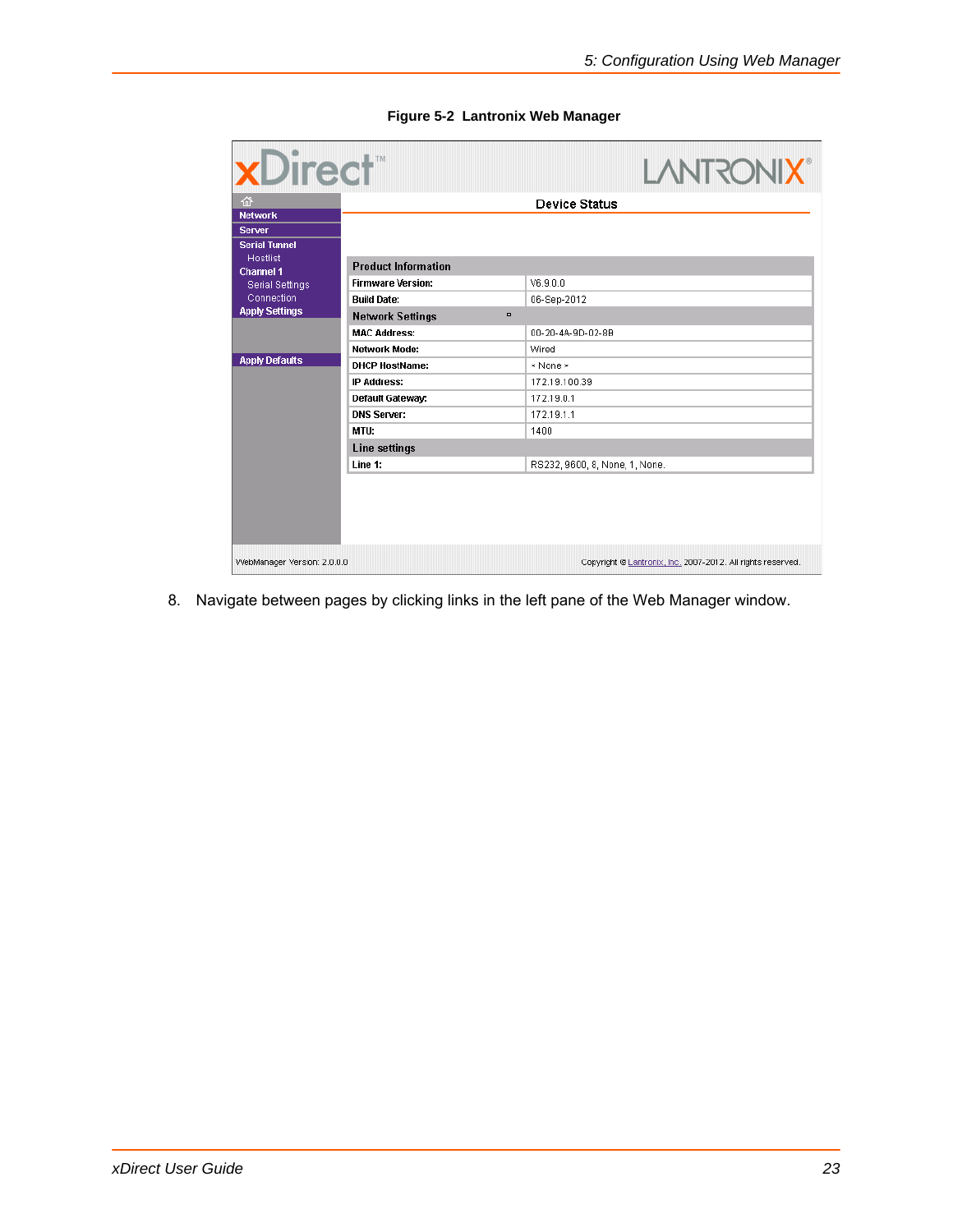### <span id="page-23-0"></span>**Network Configuration**

<span id="page-23-3"></span>The unit's network values display when you select **Network** from the main menu. The following sections describe the configurable parameters on the Network Settings page.

|                                     | <b>Network Settings</b>     |
|-------------------------------------|-----------------------------|
| Network Mode: Wired Only v          |                             |
| IP Configuration                    |                             |
| Obtain IP address automatically     |                             |
| Auto Configuration Methods          |                             |
|                                     | BOOTP: ⊙Enable ODisable     |
|                                     | DHCP: ⊙Enable ODisable      |
|                                     | AutolP: ⊙ Enable O Disable  |
| DHCP Host Name:                     |                             |
| Use the following IP configuration: |                             |
| IP Address:                         |                             |
| Subnet Mask:                        |                             |
| Default Gateway:                    |                             |
| DNS Server:                         |                             |
| <b>Ethernet Configuration</b>       |                             |
| $\sqrt{ }$ Auto Negotiate           |                             |
|                                     | Speed: ● 100 Mbps ● 10 Mbps |
|                                     | Duplex: PFull Half          |
|                                     | OK                          |

**Figure 5-3 Network Settings**

#### <span id="page-23-1"></span>**Network Mode**

- 1. Click **Network** from the main menu.
- 2. Note the following:

| <b>Network Mode</b> | For the xDirect, Wired Only is the only choice. It enables the Ethernet |
|---------------------|-------------------------------------------------------------------------|
|                     | network connectivity.                                                   |

#### <span id="page-23-2"></span>**Automatic IP Address Configuration**

An IP address can be assigned automatically. You then enter related network settings.

**To assign an IP address automatically:**

- 1. On the main menu, click **Network**.
- 2. Select **Obtain IP address automatically**.
- 3. Enter the following (as necessary):

| <b>BOOTP</b> | Select <b>Enable</b> to permit the Bootstrap Protocol (BOOTP) server to assign the IP<br>address from a pool of addresses automatically. Enable is the default.                 |
|--------------|---------------------------------------------------------------------------------------------------------------------------------------------------------------------------------|
| <b>DHCP</b>  | Select <b>Enable</b> to permit the Dynamic Host Configuration Protocol (DHCP) to assign a<br>leased IP address to the xDirect unit automatically. <b>Enable</b> is the default. |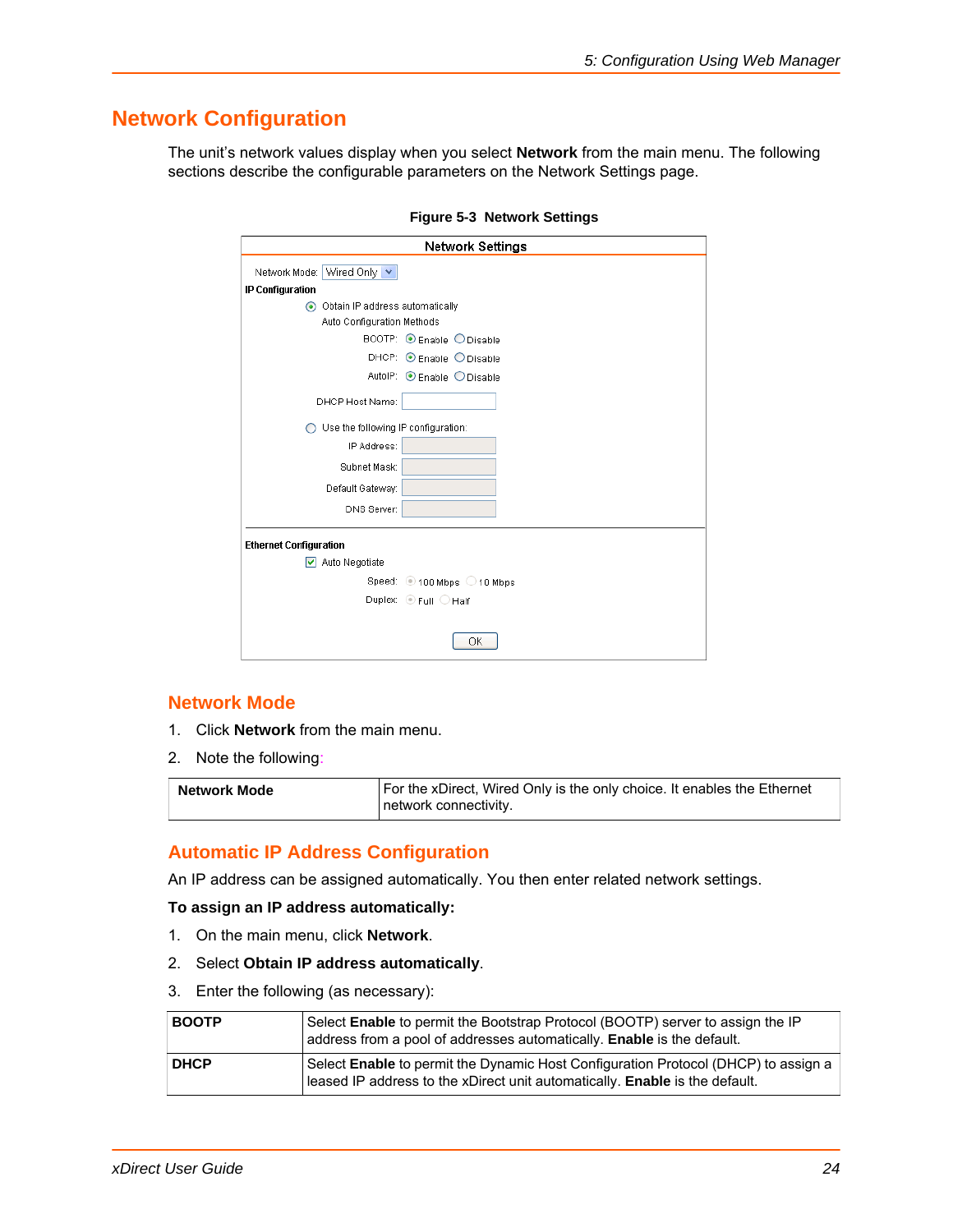| <b>AutolP</b>         | Select <b>Enable</b> to permit the xDirect to generate an IP in the 169.254.x.x address<br>range with a Class B subnet. <b>Enable</b> is the default. |
|-----------------------|-------------------------------------------------------------------------------------------------------------------------------------------------------|
| <b>DHCP Host Name</b> | Enter the name of the host on the network providing the IP address.                                                                                   |

*Note: Disabling BOOTP, DHCP, and AutoIP (all three checkboxes) is not advised as the only available IP assignment method will then be ARP or serial port.*

- 4. When you are finished, click the **OK** button.
- 5. On the main menu, click **Apply Settings**.

#### <span id="page-24-0"></span>**Static IP Address Configuration**

You can manually assign an IP address to the unit and enter related network settings.

#### **To assign an IP address manually:**

- 1. On the main menu, click **Network**.
- 2. Select **Use the following IP configuration**.
- 3. Enter the following (as necessary):

| <b>IP Address</b>      | If DHCP is not used to assign IP addresses, enter it manually in decimal-dot notation.<br>The IP address must be set to a unique value in the network.                                                                                                                                                                                  |
|------------------------|-----------------------------------------------------------------------------------------------------------------------------------------------------------------------------------------------------------------------------------------------------------------------------------------------------------------------------------------|
| <b>Subnet Mask</b>     | A subnet mask defines the number of bits taken from the IP address that are assigned<br>for the host part.                                                                                                                                                                                                                              |
| <b>Default Gateway</b> | The gateway address, or router, allows communication to other LAN segments. The<br>gateway address should be the IP address of the router connected to the same LAN<br>segment as the unit. The gateway address must be within the local network.                                                                                       |
| <b>DNS Server</b>      | The DNS server allows the name of a remote machine to be resolved automatically.<br>Enter the IP address of the DNS server. If the device is DHCP enabled, the DHCP<br>server provides the DNS server IP address, which will override this configured value.<br><b>Note:</b> This setting is applicable only in Manual Connection mode. |

- 4. When you are finished, click the **OK** button.
- 5. On the main menu, click **Apply Settings**.

#### <span id="page-24-1"></span>**Ethernet Configuration**

You must specify the speed and direction of data transmission.

#### **To specify how data will be transmitted:**

- 1. On the main menu, click **Network**.
- 2. Enter the following (as necessary):

| <b>Auto Negotiate</b> | With this option, the Ethernet port auto-negotiates the speed and duplex with the<br>hardware endpoint to which it is connected. This is the default. |
|-----------------------|-------------------------------------------------------------------------------------------------------------------------------------------------------|
|                       | If this option is not selected, complete the fields that become available:                                                                            |
|                       | Speed: The speed of data transmission. The default setting is 100 Mbps.                                                                               |
|                       | Duplex: The direction of data transmission. The default setting is Full.                                                                              |

- 3. When you are finished, click the **OK** button.
- 4. On the main menu, click **Apply Settings**.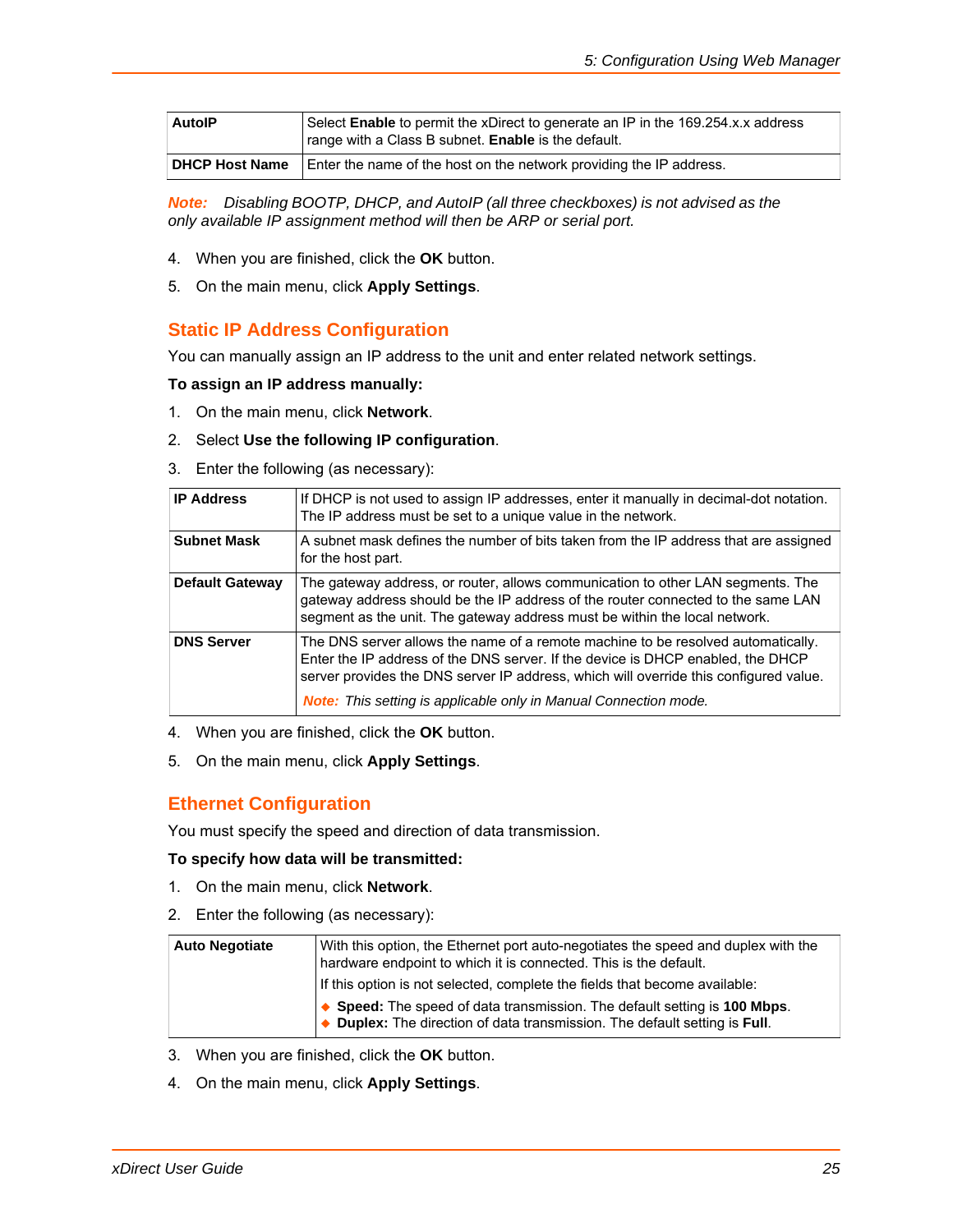## <span id="page-25-0"></span>**Server Configuration**

<span id="page-25-3"></span>The unit's server values display when you select **Server** from the main menu. The following sections describe the configurable parameters on the Server Settings page.

|                                           | <b>Server Settings</b>                |
|-------------------------------------------|---------------------------------------|
| <b>Server Configuration</b>               |                                       |
|                                           | Enhanced Password: ◯ Enable ⊙ Disable |
| Telnet/Web Manager<br>Password:           |                                       |
| Retype Password: 0000                     |                                       |
| Advanced                                  |                                       |
| ARP Cache Timeout<br>(secs):              | 600                                   |
| TCP Keepalive (secs): 45                  |                                       |
| Monitor Mode @ Bootup: ⊙ Enable ◯ Disable |                                       |
| CPU Performance<br>Mode:                  | ○ Low ● Regular ○ High                |
| HTTP Server Port: 80                      |                                       |
| Config Server Port: 30718                 |                                       |
| MTU Size: 1400                            |                                       |
| TCP Re-transmission (<br>timeout (ms):    | 500                                   |
|                                           | ОК                                    |

**Figure 5-4 Server Settings**

#### **To configure the xDirect device server settings:**

- 1. On the main menu, click **Server**.
- 2. Configure or modify the following fields:

#### <span id="page-25-1"></span>*Server Configuration*

| <b>Enhanced Password</b>              | Select whether to enable advanced password:                                                                                                                                                                                                                               |
|---------------------------------------|---------------------------------------------------------------------------------------------------------------------------------------------------------------------------------------------------------------------------------------------------------------------------|
|                                       | Enable: selecting this option enables advanced password creation,<br>allowing you to create passwords up to 16 bytes in length.<br>Disable: selecting this option disables advanced password creation,<br>allowing you to create basic passwords up to 4 bytes in length. |
| <b>Telnet/Web Manager</b><br>Password | Enter the password required for Telnet configuration and Web Manager<br>access. No password or entering a "blank" password entry will disable default<br>password protection.                                                                                             |
| <b>Retype Password</b>                | Re-enter the password required for Telnet configuration and Web Manager<br>access.                                                                                                                                                                                        |

#### <span id="page-25-2"></span>*Advanced*

| <b>ARP Cache Timeout (secs)</b> | When the unit communicates with another device on the network, it adds |
|---------------------------------|------------------------------------------------------------------------|
|                                 | an entry into its ARP table. ARP Cache timeout defines the number of   |
|                                 | seconds (1-600) before it refreshes this table.                        |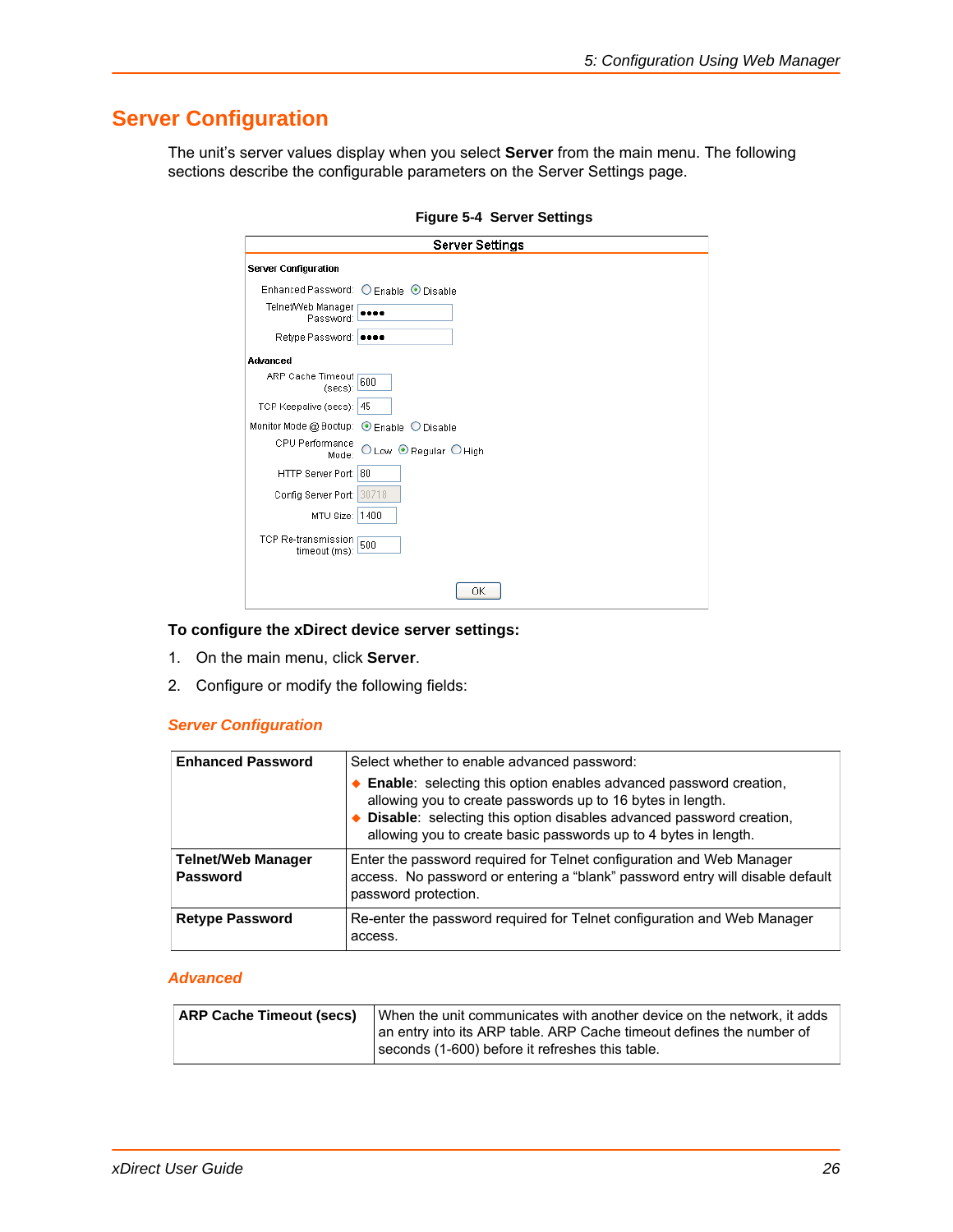| <b>TCP Keepalive (secs)</b>                | TCP Keepalive time defines how many seconds the unit waits during an<br>inactive connection before checking its status. If the unit does not receive<br>a response, it drops that connection. Enter a value between 0 and 60<br>seconds. O disables keepalive. The default setting is 45.                                   |
|--------------------------------------------|-----------------------------------------------------------------------------------------------------------------------------------------------------------------------------------------------------------------------------------------------------------------------------------------------------------------------------|
| <b>Monitor Mode @ Bootup</b>               | Select Disable to disable entry into the monitor mode using the yyy or xx1<br>key sequence at startup. This field prevents the unit from entering monitor<br>mode by interpreting the stream of characters that are received during the<br>device server's initialization at startup. The default setting is <b>Enable.</b> |
| <b>CPU Performance Mode</b>                | Select the xDirect's performance mode. Higher performance settings<br>require more energy. Low is 26 MHz. Regular is 48 MHz; High is 88 MHz.<br>The default is <b>Regular</b> .                                                                                                                                             |
| <b>HTTP Server Port</b>                    | This option allows the configuration of the web server port number. The<br>valid range is 1-65535. The default setting is 80.                                                                                                                                                                                               |
| <b>Config Server Port</b>                  | Not applicable for this product.                                                                                                                                                                                                                                                                                            |
| <b>MTU Size</b>                            | The Maximum Transmission Unit (MTU) is the largest physical packet size<br>a network can transmit for TCP and UDP. Enter between 512 and 1400<br>bytes. The default setting is 1400 bytes.                                                                                                                                  |
| <b>TCP Re-transmission</b><br>timeout (ms) | The desired TCP re-transmission timeout value. If the ACK is not received<br>for a packet sent from the xDirect device, then the unit will retransmit the<br>data. The valid range is 500-4000 msec. The default is 500.                                                                                                    |

3. When you are finished, click the **OK** button.

4. On the main menu, click **Apply Settings**.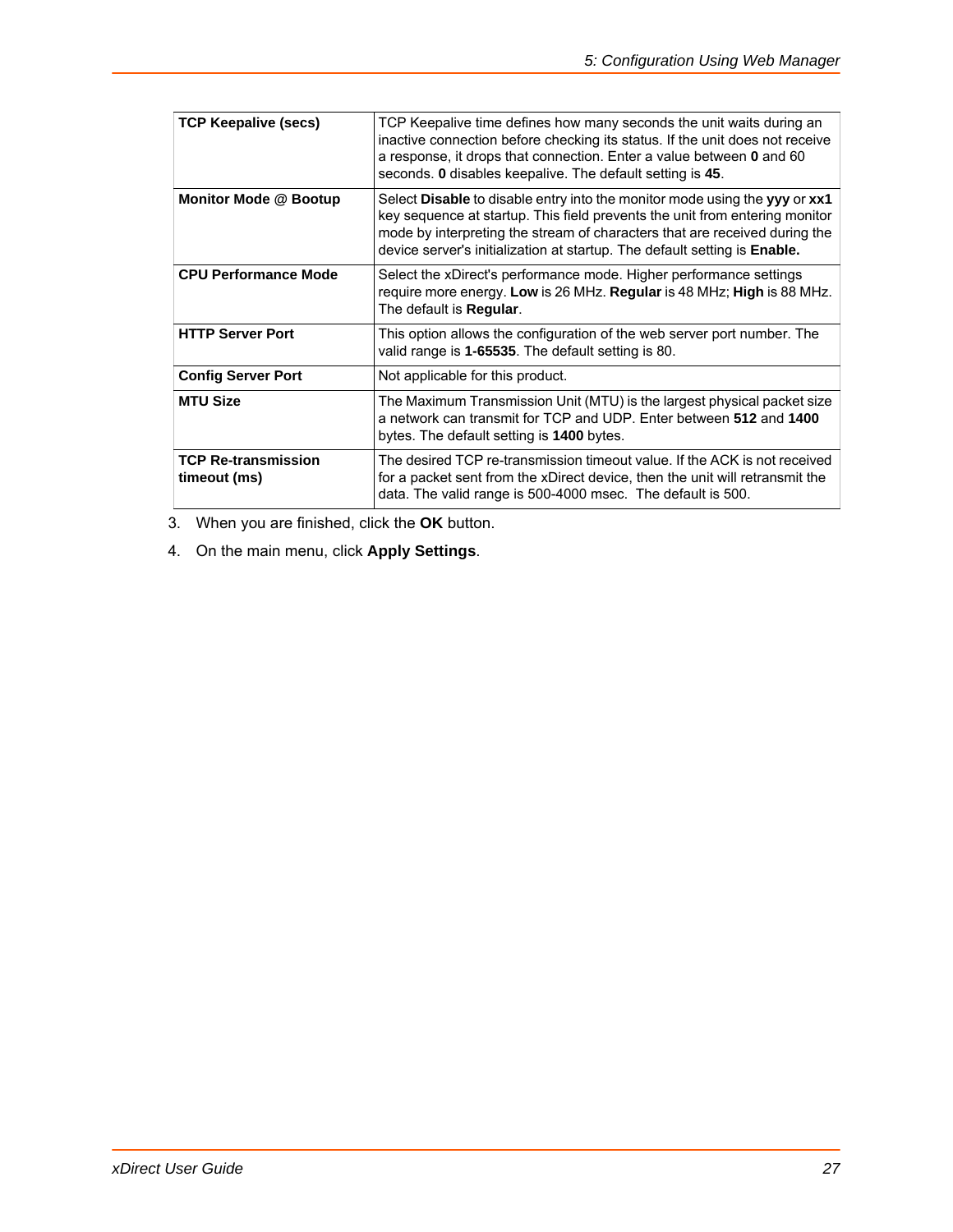### <span id="page-27-0"></span>**Host List Configuration**

The xDirect scrolls through the host list until it connects to a device listed in the host list table. After a successful connection, the unit stops trying to connect to any others. If this connection fails, the unit continues to scroll through the table until the next successful connection.

The host list supports a minimum of 1 and a maximum of 12 entries. Each entry contains an IP address and a port number.

*Note: The host list is disabled for Manual and Modem Mode. The unit does not accept a data connection from a remote device when the hostlist option is enabled.*

#### **To configure the host list:**

<span id="page-27-2"></span>1. On the main menu, click **Hostlist**.

|                         |                       |                     | <b>Hostlist Settings</b> |                |                     |              |  |
|-------------------------|-----------------------|---------------------|--------------------------|----------------|---------------------|--------------|--|
|                         | <b>Retry Settings</b> |                     |                          |                |                     |              |  |
|                         |                       | Retry Counter: 3    | Retry Timeout: 250       |                |                     |              |  |
| <b>Host Information</b> |                       |                     |                          |                |                     |              |  |
|                         | No.                   | <b>Host Address</b> | Port                     | No.            | <b>Host Address</b> | Port         |  |
|                         | 1                     | 0.0.0.0             | 0                        | $\overline{2}$ | 0.0.0.0             | 0            |  |
|                         | 3                     | 0.0.0.0             | 0                        | 4              | 0.0.0.0             | 0            |  |
|                         | 5                     | 0.0.0.0             | 0                        | 6              | 0.0.0.0             | 0            |  |
|                         | 7                     | 0.0.0.0             | $\mathbf{0}$             | 8              | 0.0.0.0             | $\mathbf{0}$ |  |
|                         | 9                     | 0.0.0.0             | 0                        | 10             | 0.0.0.0             | 0            |  |
|                         | 11                    | 0.0.0.0             | 0                        | 12             | 0.0.0.0             | 0            |  |
|                         |                       |                     |                          |                |                     |              |  |

**Figure 5-5 Hostlist Settings**

2. Enter or modify the following fields:

#### <span id="page-27-1"></span>*Retry Settings*

| <b>Retry Counter</b> | Enter the value for the number of times the xDirect should attempt to retry<br>connecting to the host list. The default setting is 3.    |
|----------------------|------------------------------------------------------------------------------------------------------------------------------------------|
| <b>Retry Timeout</b> | Enter the duration (in milliseconds) the xDirect should abandon attempting a<br>connection to the host list. The default setting is 250. |

#### *Host Information*

| <b>⊦Host Address</b> | Enter or modify the host's IP address. |
|----------------------|----------------------------------------|
| Port                 | Enter the target port number.          |

- 3. When you are finished, click the **OK** button.
- 4. On the main menu, click **Apply Settings**.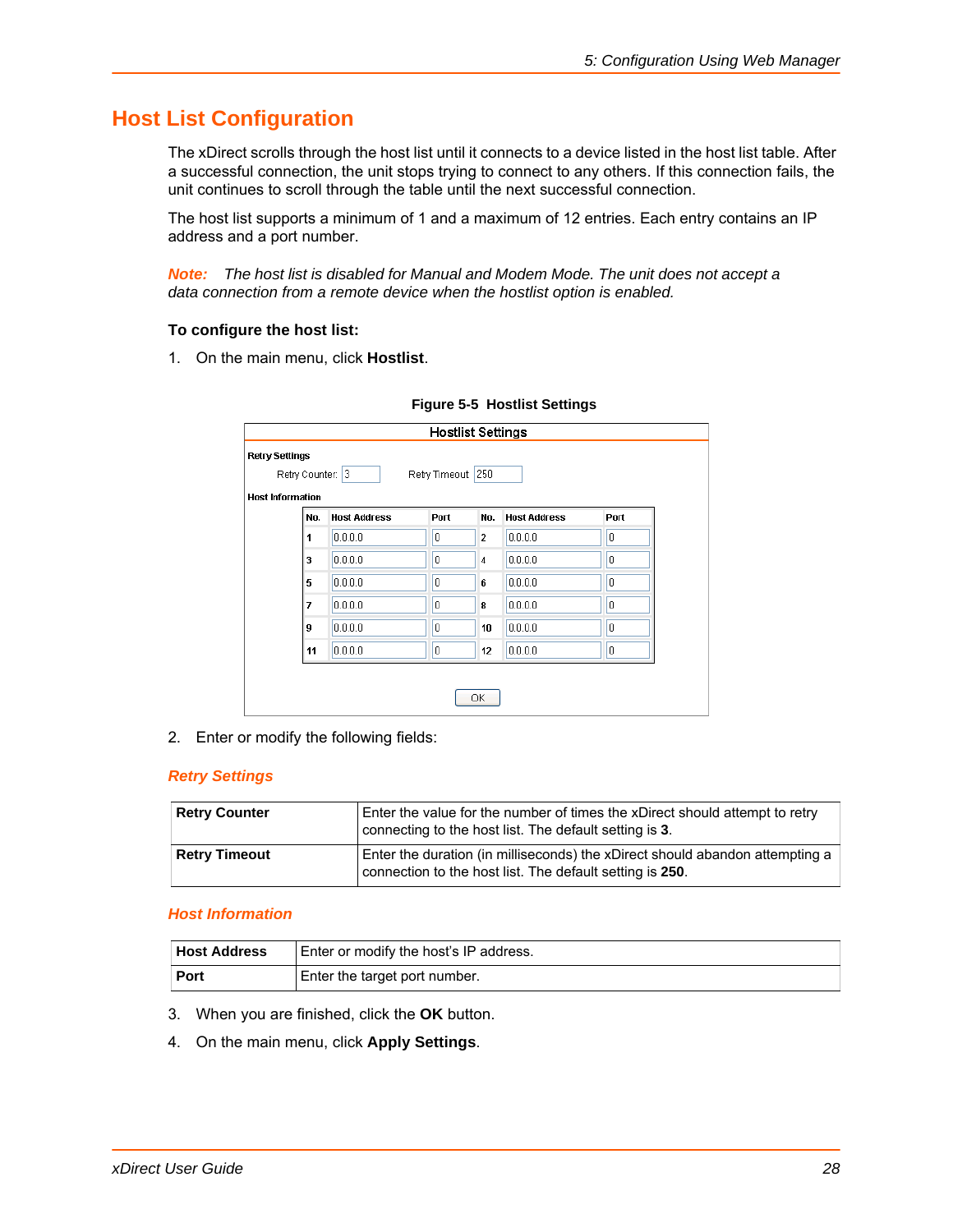### <span id="page-28-0"></span>**Channel 1 Configuration**

The Channel 1 configuration defines how the serial ports respond to network and serial communication.

#### <span id="page-28-1"></span>**Serial Settings**

#### **To configure the channel's serial settings:**

<span id="page-28-4"></span>1. On the main menu, click **Serial Settings** (under **Channel 1**) to display the Serial Settings window.

|                                                      |                     | <b>Serial Settings</b>                              |                                            |
|------------------------------------------------------|---------------------|-----------------------------------------------------|--------------------------------------------|
| Channel 1                                            |                     |                                                     |                                            |
| Disable Serial Port                                  |                     |                                                     |                                            |
| <b>Port Settings</b>                                 |                     |                                                     |                                            |
| Protocol: RS232 V                                    |                     | Flow Control: None                                  |                                            |
| 9600<br>Baud Rate:  <br>v                            | Data Bits: $8 \vee$ | Parity: None v                                      | Stop Bits:   1  <br>×.                     |
| <b>Pack Control</b>                                  |                     |                                                     |                                            |
| Enable Packing                                       |                     |                                                     |                                            |
| Idle Gap Time: $12$ msec $\sqrt{ }$                  |                     |                                                     |                                            |
| Match 2 Byte Sequence: O Yes O No                    |                     | Send Frame Immediate: O Yes O No                    |                                            |
| $0x$ 00<br>Match Bytes:<br>(Hex)                     | $0x$ 00             |                                                     | Send Trailing Bytes: . In None ○ One ○ Two |
| <b>Flush Mode</b>                                    |                     |                                                     |                                            |
| <b>Flush Input Buffer</b>                            |                     | <b>Flush Output Buffer</b>                          |                                            |
| With Active Connect: $\bigcirc$ Yes $\bigcirc$ No.   |                     | With Active Connect: $\bigcirc$ Yes $\bigcirc$ No.  |                                            |
| With Passive Connect: ○ Yes ⊙ No                     |                     | With Passive Connect: $O$ Yes $O$ No                |                                            |
| At Time of Disconnect: $\bigcirc$ Yes $\bigcirc$ No. |                     | At Time of Disconnect: $\bigcirc$ Yes $\bigcirc$ No |                                            |
|                                                      |                     | ОК                                                  |                                            |

**Figure 5-6 Channel Serial Settings**

2. In the available fields, enter the following information:

#### <span id="page-28-2"></span>*Channel 1*

| <b>Disable Serial Port</b> | When selected, disables communication through the serial port. The serial<br>port is enabled by default.                |
|----------------------------|-------------------------------------------------------------------------------------------------------------------------|
|                            | <b>Note:</b> This feature is not available on single port device servers, since it<br>can only be applied to channel 1. |

#### <span id="page-28-3"></span>*Port Settings*

| <b>Protocol</b>     | From the drop-down menu, select the protocol type for the selected<br>channel. The default setting is RS232.                                                                                                                     |
|---------------------|----------------------------------------------------------------------------------------------------------------------------------------------------------------------------------------------------------------------------------|
| <b>Flow Control</b> | Flow control manages data flow between devices in a network to ensure it<br>is processed efficiently. Too much data arriving before a device is prepared<br>to manage it causes lost or retransmitted data. None is the default. |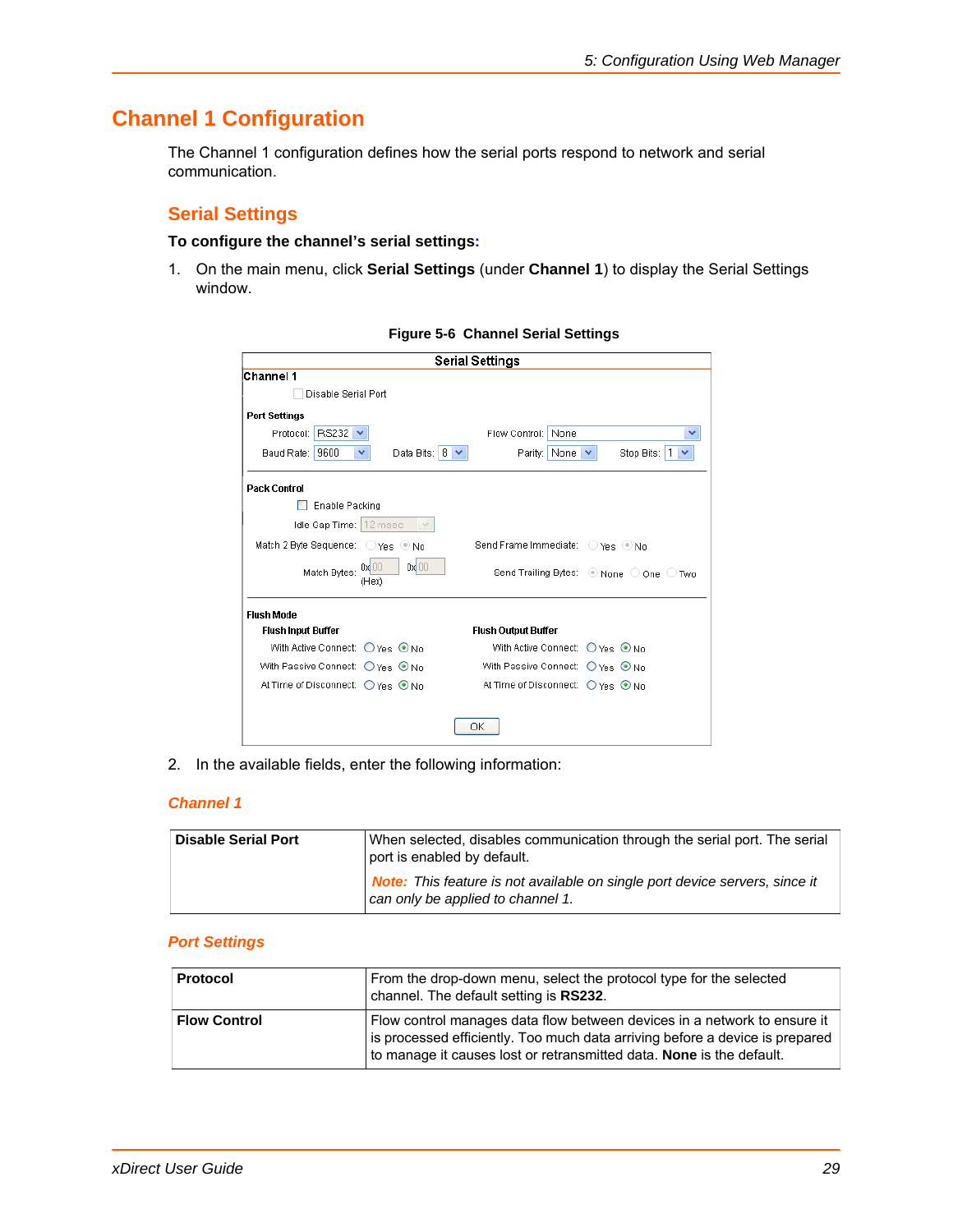| <b>Baud Rate</b> | The unit and attached serial device, such as a modem, must agree on a<br>speed or baud rate to use for the serial connection. Valid baud rates are<br>300, 600, 1200, 2400, 4800, 9600, 19200, 38400, 57600, 115200, and<br>230400 baud. Additionally, 921600 and 460800 baud rates are available<br>when CPU is set to High. The default setting is 9600. |  |
|------------------|------------------------------------------------------------------------------------------------------------------------------------------------------------------------------------------------------------------------------------------------------------------------------------------------------------------------------------------------------------|--|
| Data Bits        | Indicates the number of bits in a transmitted data package. The default<br>setting is 8.                                                                                                                                                                                                                                                                   |  |
| <b>Parity</b>    | Checks for the parity bit. The default setting is <b>None</b> .                                                                                                                                                                                                                                                                                            |  |
| <b>Stop Bits</b> | The stop bit follows the data and parity bits in serial communication. It<br>indicates the end of transmission. The default setting is 1.                                                                                                                                                                                                                  |  |

#### <span id="page-29-0"></span>*Pack Control*

| <b>Enable Packing</b>        | Select to enable packing on the xDirect.                                                                                                                                                                                               |
|------------------------------|----------------------------------------------------------------------------------------------------------------------------------------------------------------------------------------------------------------------------------------|
|                              | Two firmware-selectable packing algorithms define how and when packets are<br>sent to the network.                                                                                                                                     |
|                              | The standard algorithm is optimized for applications in which the unit is used in<br>a local environment, allowing for very small delays for single characters, while<br>keeping the packet count low.                                 |
|                              | The alternate packing algorithm minimizes the packet count on the network<br>and is especially useful in applications in a routed Wide Area Network (WAN).<br>Adjusting parameters in this mode can economize the network data stream. |
|                              | Disabled by default.                                                                                                                                                                                                                   |
| <b>Idle Gap Time</b>         | Select the maximum time for inactivity. The default time is 12 milliseconds.                                                                                                                                                           |
| <b>Match 2 Byte Sequence</b> | Use to indicate the end of a series of data to be sent as one group. The<br>sequence must occur sequentially to indicate end of the data collection to the<br>xDirect. The default setting is No.                                      |
| <b>Match Bytes</b>           | Use to indicate the end of a series of data to be sent as one group. Set this<br>value to 00 if specific functions are not needed.                                                                                                     |
| <b>Send Frame Immediate</b>  | After the detection of the byte sequence, indicates whether to send the data<br>frame or the entire buffer. Select Yes to send only the data frame. The default<br>setting is No.                                                      |
| <b>Send Trailing Bytes</b>   | Select the number of bytes to send after the end-of-sequence characters. The<br>default setting is None.                                                                                                                               |

### <span id="page-29-1"></span>*Flush Input Buffer (Serial to Network)*

| <b>With Active Connect</b>  | Select Yes to clear the input buffer with a connection that is initiated from<br>the device to the network. The default setting is No. |
|-----------------------------|----------------------------------------------------------------------------------------------------------------------------------------|
| <b>With Passive Connect</b> | Select Yes to clear the input buffer with a connection initiated from the<br>network to the device. The default setting is No.         |
| At Time of Disconnect       | Select Yes to clear the input buffer when the network connection to or<br>from the device is disconnected. The default setting is No.  |

#### <span id="page-29-2"></span>*Flush Output Buffer (Network to Serial)*

| <b>With Active Connect</b>  | Select Yes to clear the output buffer with a connection that is initiated from<br>the device to the network. The default setting is No. |
|-----------------------------|-----------------------------------------------------------------------------------------------------------------------------------------|
| <b>With Passive Connect</b> | Select Yes to clear the output buffer with a connection initiated from the<br>network to the device. The default setting is No.         |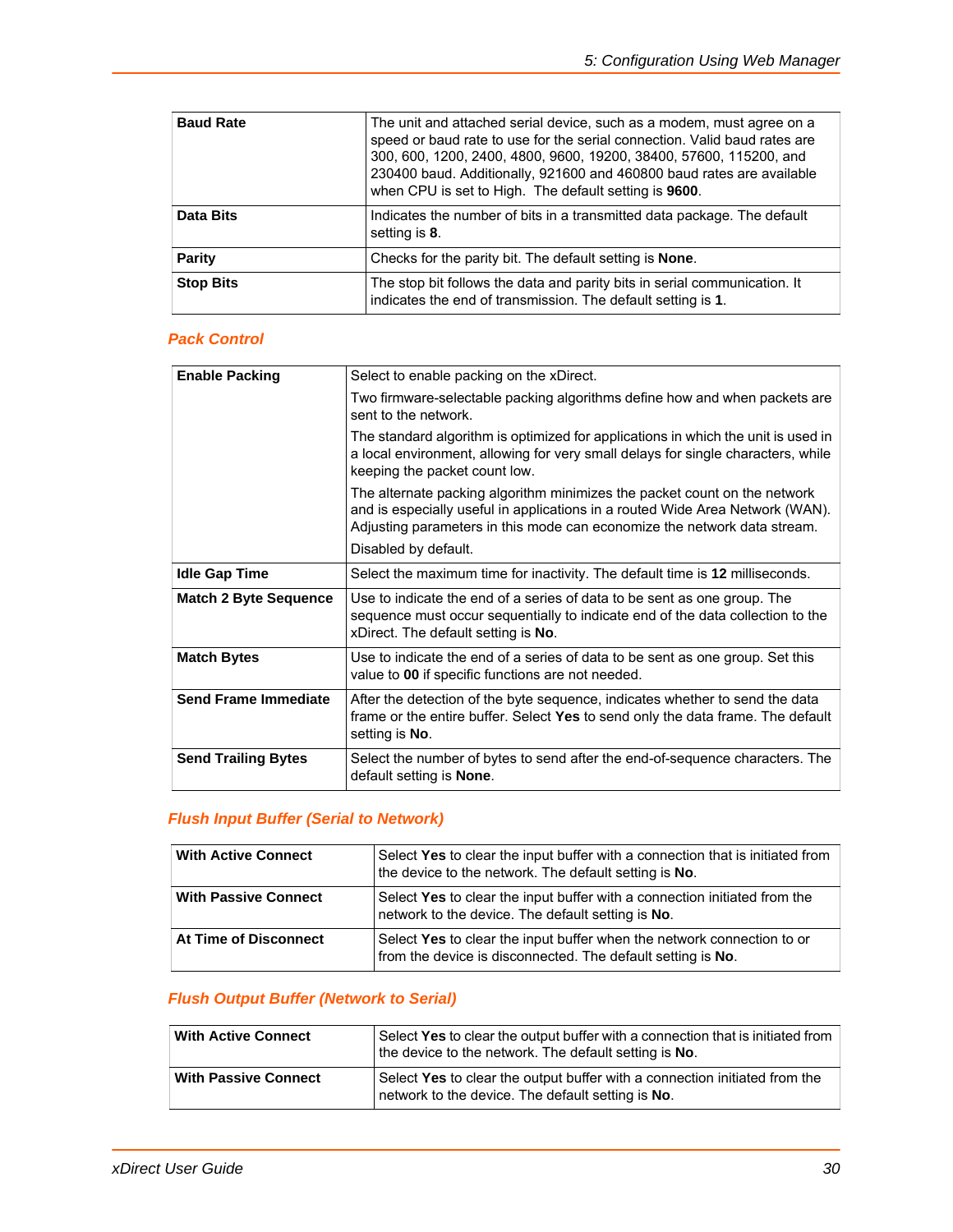| <b>At Time of Disconnect</b> | Select Yes to clear the output buffer when the network connection to or |  |  |
|------------------------------|-------------------------------------------------------------------------|--|--|
|                              | from the device is disconnected. The default setting is No.             |  |  |

- 3. When you are finished, click the **OK** button.
- 4. On the main menu, click **Apply Settings**.

#### <span id="page-30-0"></span>**Connection Settings - TCP**

#### **To configure a channel's TCP settings:**

<span id="page-30-3"></span>1. On the main menu, click **Connection.** The Connection Settings window for the channel displays.

|                                  |                                        |                        | <b>Connection Settings</b>                                    |   |
|----------------------------------|----------------------------------------|------------------------|---------------------------------------------------------------|---|
| Channel 1                        |                                        |                        |                                                               |   |
| <b>Connect Protocol</b>          |                                        |                        |                                                               |   |
| Protocol: TCP                    |                                        |                        |                                                               |   |
|                                  |                                        |                        |                                                               |   |
| <b>Connect Mode</b>              |                                        |                        |                                                               |   |
| <b>Passive Connection:</b>       |                                        |                        | <b>Active Connection:</b>                                     |   |
| Accept Incoming: Yes             |                                        | ×                      | Active Connect: None                                          | v |
| Password<br>Required:            | OYes ONO                               |                        | Start Character: 0x 0D<br>(in Hex)                            |   |
| Password:                        |                                        |                        | Modem Mode: None                                              | v |
|                                  | Modem Escape Sequence Pass<br>Through: | $\odot$ Yes $\odot$ No | Show IP Address After<br>$\odot$ Yes $\bigcirc$ No<br>RING:   |   |
| <b>Endpoint Configuration:</b>   |                                        |                        |                                                               |   |
| Local Port: 10001                |                                        |                        | Auto increment for active connect                             |   |
| Remote Port: 0                   |                                        |                        | Remote Host: 0.0.0.0                                          |   |
| <b>Common Options:</b>           |                                        |                        |                                                               |   |
| Teinet Com Port Cntri:   Disable |                                        |                        | Connect Response: None                                        |   |
| Terminal Name:                   |                                        | Use<br>Hostlist:       | <b>Blink</b><br>$O$ Yes $\odot$ No<br>LED: I                  |   |
| <b>Disconnect Mode</b>           |                                        |                        |                                                               |   |
|                                  | On Mdm_Ctrl_In Drop: ○ Yes ● No        |                        | Hard Disconnect: $\odot$ Yes $\bigcirc$ No.                   |   |
|                                  | Check EOT(Ctrl-D): ○ Yes ⊙ No          |                        | $\overline{0}$<br>Inactivity Timeout: 0<br>÷<br>(mins : secs) |   |
|                                  |                                        |                        | OK                                                            |   |

**Figure 5-7 TCP Connection Settings**

2. In the available fields, enter or modify the following information:

#### <span id="page-30-1"></span>*Connect Protocol*

**Protocol** From the drop-down menu, select **TCP.** 

#### <span id="page-30-2"></span>*Connect Mode: Passive Connection*

| <b>Accept Incoming</b> | Select Yes to accept incoming connections. The default setting is Yes. |
|------------------------|------------------------------------------------------------------------|
|------------------------|------------------------------------------------------------------------|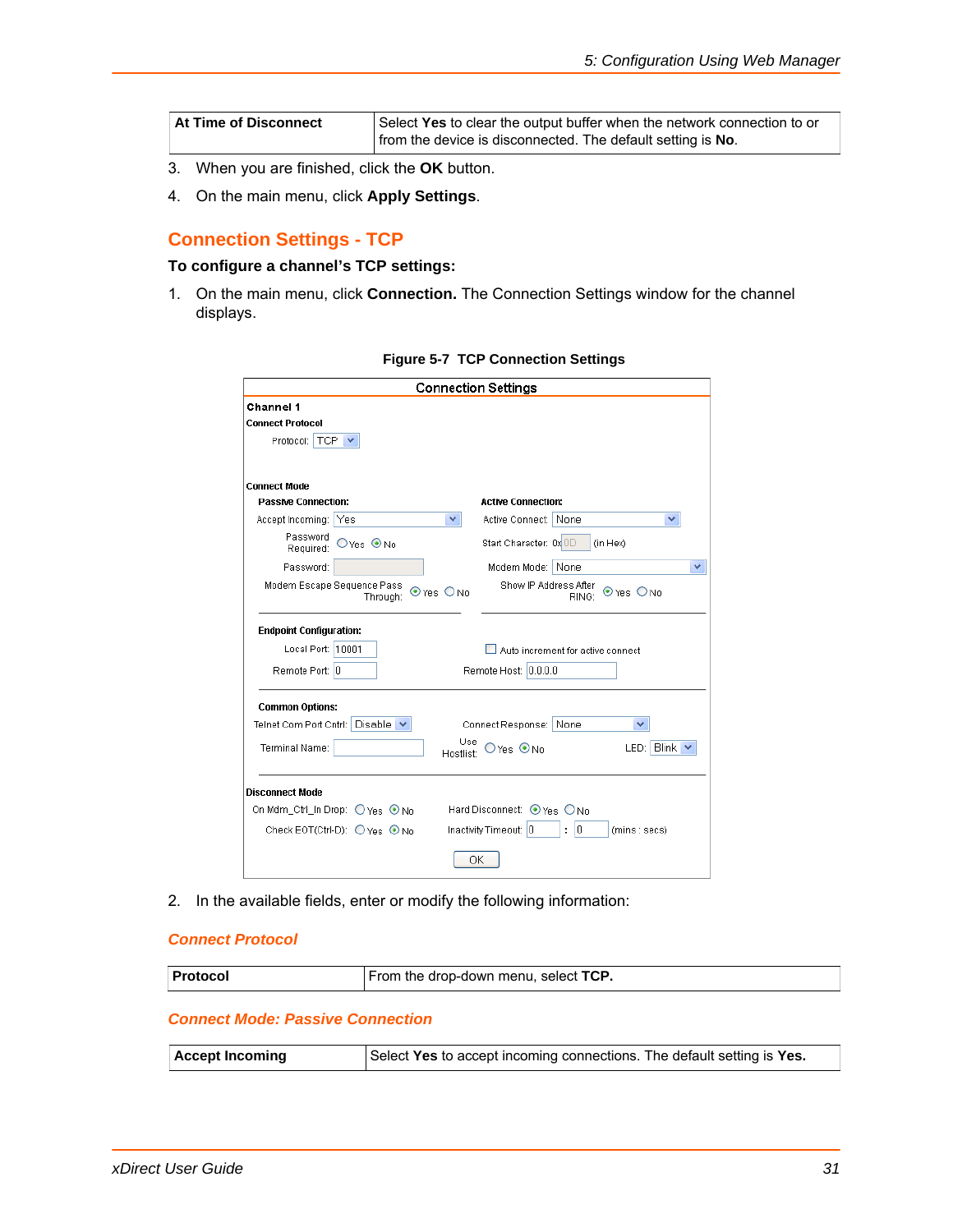| <b>Password Required</b>                     | Determines whether a password is required for an incoming passive<br>connection. This field is not available when a password is set for Telnet<br>mode. The default setting is No. |
|----------------------------------------------|------------------------------------------------------------------------------------------------------------------------------------------------------------------------------------|
| Password                                     | If Password Required was set to Yes, enter the password for passive<br>connections.                                                                                                |
| <b>Modem Escape Sequence</b><br>Pass Through | Disable or enable the xDirect's ability to send the escape sequence. The<br>default is Yes (send the escape sequence).                                                             |

#### <span id="page-31-0"></span>*Connect Mode: Active Connection*

| <b>Active Connect</b>             | Select None (default) to disable Active Connect. Otherwise, indicate<br>the connection type from the drop-down list:                                                                                                                                                                                                                                                                                                                                                                                                                                                                                               |
|-----------------------------------|--------------------------------------------------------------------------------------------------------------------------------------------------------------------------------------------------------------------------------------------------------------------------------------------------------------------------------------------------------------------------------------------------------------------------------------------------------------------------------------------------------------------------------------------------------------------------------------------------------------------|
|                                   | • With Any Character: Attempts to connect when any character is<br>received from the serial port.<br>With Active Mdm Ctrl In: Accepts external connection requests only<br>when the Modem Control In input is asserted.<br>• With Start Character: Attempts to connect when it receives a specific<br>start character from the serial port. The default start character is<br>carriage return.<br><b>Manual Connection:</b> Attempts to connect when directed by a<br>command string received from the serial port.<br>• Auto Start: Automatically connects to the remote IP address and port<br>after booting up. |
| <b>Start Character</b>            | If Active Connect is set to With Start Character, enter the start character<br>in this field. The default setting is <b>OD</b> .                                                                                                                                                                                                                                                                                                                                                                                                                                                                                   |
| <b>Modem Mode</b>                 | Indicates the on-screen response type when in Modem Mode (if <b>Modem</b><br><b>Mode</b> is enabled). The default setting is <b>None</b> .                                                                                                                                                                                                                                                                                                                                                                                                                                                                         |
| <b>Show IP Address After RING</b> | Indicates whether to display the remote IP address upon connection. The<br>default setting is Yes.                                                                                                                                                                                                                                                                                                                                                                                                                                                                                                                 |

### <span id="page-31-1"></span>*Endpoint Configuration*

| <b>Local Port</b>                    | Enter the local port number.                                                                                                                                                                                                                 |  |
|--------------------------------------|----------------------------------------------------------------------------------------------------------------------------------------------------------------------------------------------------------------------------------------------|--|
| Auto increment for active<br>connect | Select to auto-increment the local port number for new outgoing<br>connections. The range of auto-incremented port numbers is 50,000 to<br>59,999 and loops back to the beginning when the maximum range is<br>reached. Disabled by default. |  |
| <b>Remote Port</b>                   | Enter the remote port number.                                                                                                                                                                                                                |  |
| <b>Remote Host</b>                   | Enter the IP address of the remote device.                                                                                                                                                                                                   |  |

#### <span id="page-31-2"></span>*Common Options*

| <b>Teinet Com Port Cntri</b> | This field is available for configuration only when <b>Active Connect</b> is set<br>to None. Select Enable to permit Telnet communication to the xDirect<br>unit. The Telnet Com Port Cntrl feature is used in conjunction with the<br>Com Port Redirector (CPR) utility. (See the CPR online Help for details.) |
|------------------------------|------------------------------------------------------------------------------------------------------------------------------------------------------------------------------------------------------------------------------------------------------------------------------------------------------------------|
| <b>Terminal Name</b>         | This field is available for configuration only when Telnet Com Port Cntrl<br>is set to <b>Enable</b> .                                                                                                                                                                                                           |
|                              | Use the terminal name for the Telnet terminal type. Enter only one name.<br>When this option is enabled, the unit also reacts to the end of record<br>(EOR) and binary options, which can be used for applications such as<br>terminal emulation to IBM hosts.                                                   |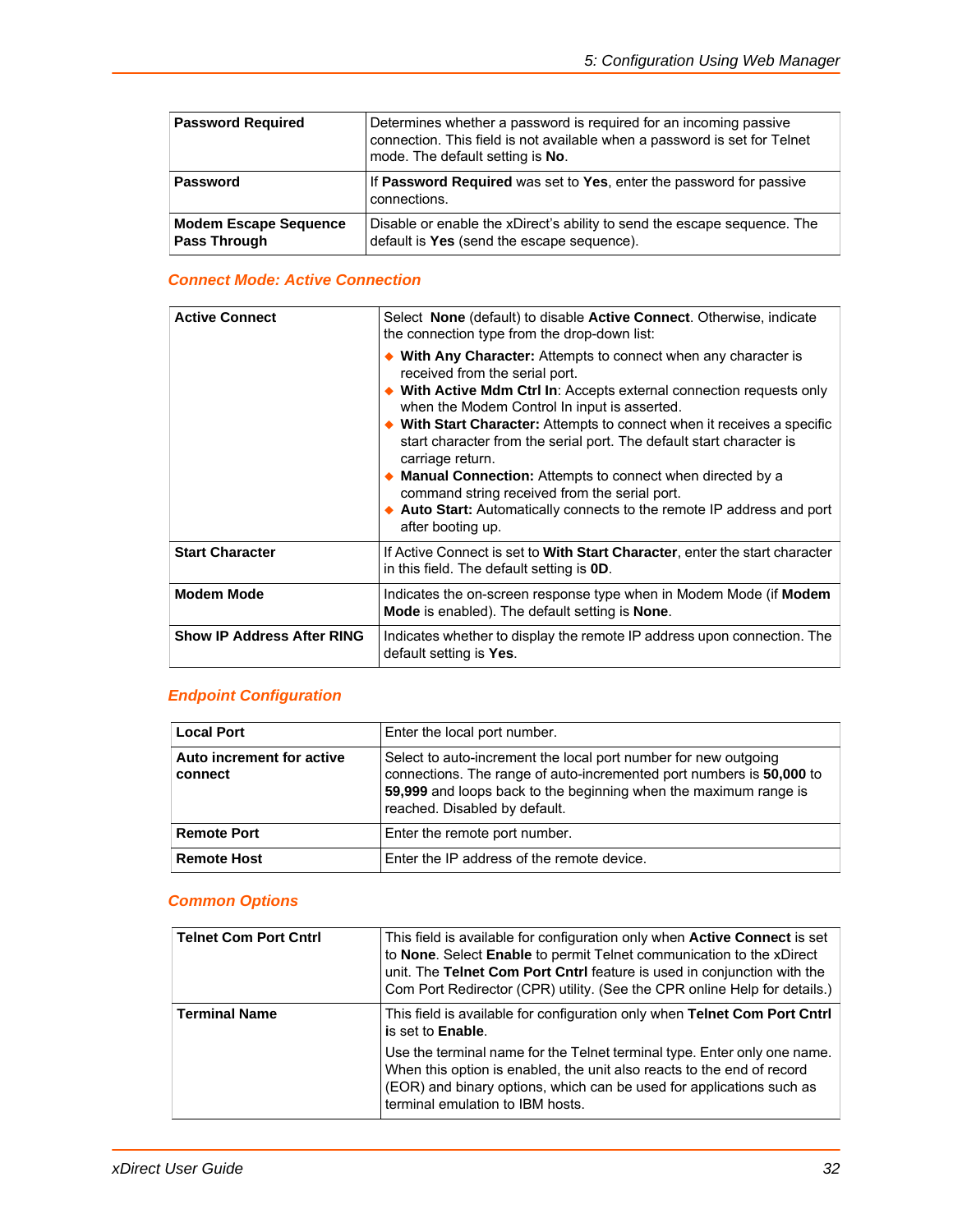| <b>Connect Response</b> | A single character is transmitted to the serial port when there is a change<br>in connection state. The default setting is None.                                                                                                                                                                                                                    |
|-------------------------|-----------------------------------------------------------------------------------------------------------------------------------------------------------------------------------------------------------------------------------------------------------------------------------------------------------------------------------------------------|
| <b>Use Hostlist</b>     | If this option is set to Yes, the device server scrolls through the host list<br>until it connects to a device listed in the host list table. Once it connects,<br>the unit stops trying to connect to any others. If this connection fails, the<br>unit continues to scroll through the table until it connects to another IP in<br>the host list. |
|                         | The host list is disabled for Manual Mode and for Modem Mode. The unit<br>will not accept a data connection from a remote device when the host list<br>option is enabled.                                                                                                                                                                           |
| <b>LED</b>              | Select Blink for the status LEDs to blink upon connection or None for no<br>LED output. The default setting is Blink.                                                                                                                                                                                                                               |

#### <span id="page-32-0"></span>*Disconnect Mode*

| On Mdm_Ctrl_In Drop       | Set to Yes for the network connection to or from the serial port to<br>disconnect (drop) when Modem Control In transitions from an asserted<br>state to not asserted state. The default setting is No.                                                                                                               |
|---------------------------|----------------------------------------------------------------------------------------------------------------------------------------------------------------------------------------------------------------------------------------------------------------------------------------------------------------------|
| <b>Hard Disconnect</b>    | When set to Yes, the TCP connection closes even if the remote site does<br>not acknowledge the disconnect request.                                                                                                                                                                                                   |
| <b>Check EOT (Ctrl-D)</b> | Select Yes to drop the connection when Ctrl-D or Hex 04 is detected.<br><b>Both Telnet Com Port Cntrl and Check EOT</b><br><b>(Ctrl+ D)</b> must be enabled for <b>Disconnect with EOT</b> to function properly.<br>Ctrl+D is only detected going from the serial port to the network. The<br>default setting is No. |
| <b>Inactivity Timeout</b> | Use this parameter to set an inactivity timeout. The unit drops the<br>connection if there is no activity on the serial line before the set time<br>expires. Enter time in the format mm:ss, where m is the number of<br>minutes and s is the number of seconds. To disable the inactivity time out.<br>enter 00:00. |

- 3. When you are finished, click the **OK** button.
- 4. On the main menu, click **Apply Settings**.

#### <span id="page-32-1"></span>**Connection Settings - UDP**

#### **To configure a channel's UDP settings:**

- 1. On the main menu, click **Connection**. The Connection Settings window for the selected channel displays.
- 2. In the available fields, enter or modify the following information: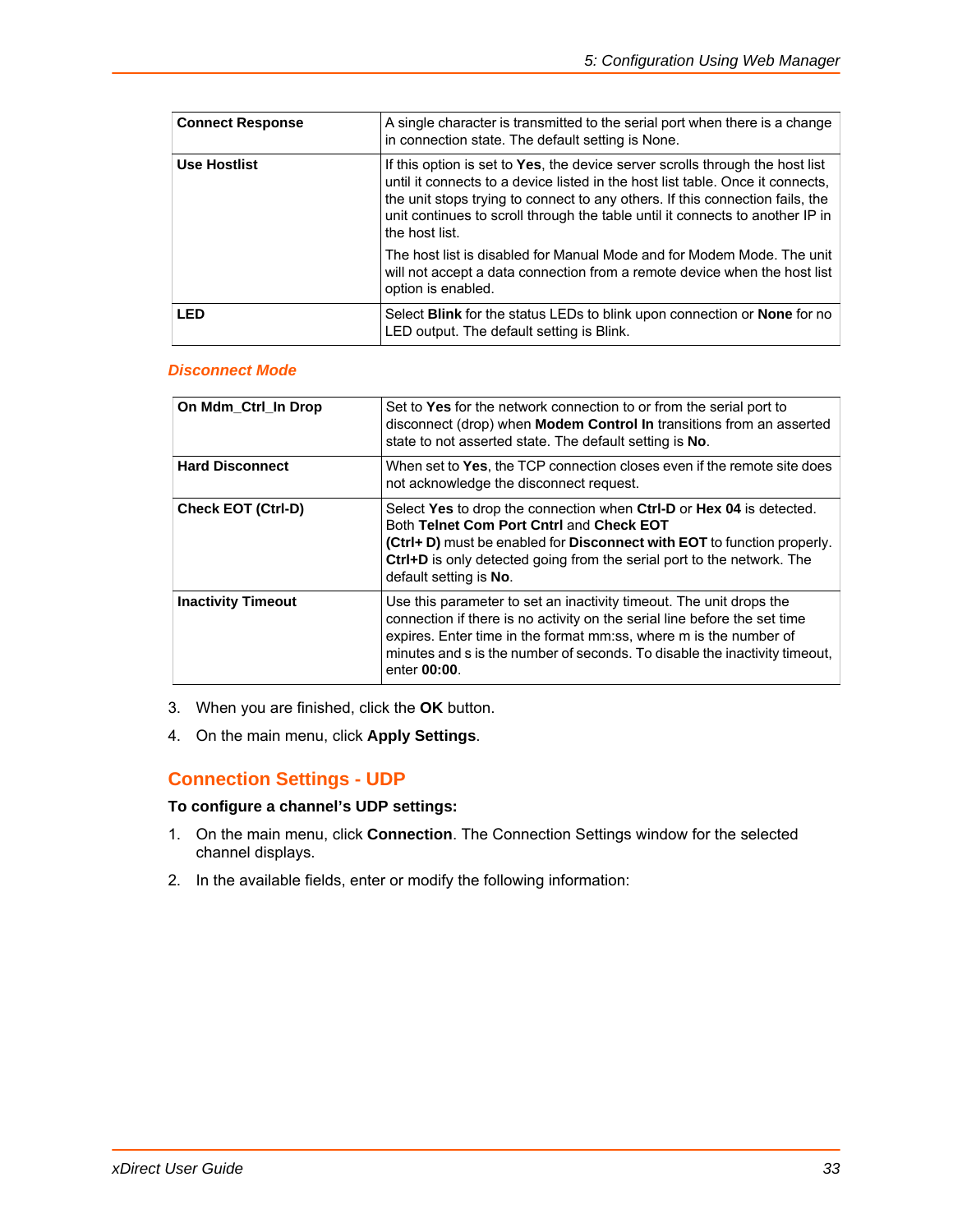<span id="page-33-3"></span>

|                                |     |                              |     |          |     | <b>Connection Settings</b> |     |                 |
|--------------------------------|-----|------------------------------|-----|----------|-----|----------------------------|-----|-----------------|
| Channel 1                      |     |                              |     |          |     |                            |     |                 |
| <b>Connect Protocol</b>        |     |                              |     |          |     |                            |     |                 |
| Protocol: UDP ↓                |     |                              |     |          |     |                            |     |                 |
|                                |     |                              |     |          |     |                            |     |                 |
| Datagram Mode:                 |     |                              |     |          |     |                            |     |                 |
|                                |     | Datagram Type: 00 V          |     |          |     | Accept Incoming: Yes       |     |                 |
| <b>Endpoint Configuration:</b> |     |                              |     |          |     |                            |     |                 |
|                                |     | Local Port: 10001            |     |          |     | Remote Port: 0             |     |                 |
|                                |     | Remote Host: 0.0.0.0         |     |          |     | Use Broadcast              |     |                 |
|                                |     | <b>Device Address Table:</b> |     |          |     |                            |     |                 |
|                                | No. | Dev Addr                     | No. | Dev Addr | No. | <b>Dev Addr</b>            | No. | <b>Dev Addr</b> |
|                                | 0   | I٥                           | 1   | 0        | 2   | $\vert$ 0                  | 3   | 0               |
|                                | 4   | 10                           | 5   | 0        | 6   | 0                          | 7   | 10              |
|                                | 8   | 10                           | 9   | 10       | 10  | 10                         | 11  | 10              |
|                                |     |                              | 13  | 10       | 14  | $\overline{0}$             | 15  | 10              |
|                                | 12  | $\vert$ 0                    |     |          |     |                            |     |                 |
|                                |     |                              |     |          | OK  |                            |     |                 |

#### **Figure 5-8 UDP Connection Settings**

#### <span id="page-33-0"></span>*Connect Protocol*

| Protocol | Select UDP from the drop-down menu. |
|----------|-------------------------------------|

#### <span id="page-33-1"></span>*Datagram Mode*

| Datagram Type          | Configures the remote IP or network broadcast address and the remote port.<br>Enter 01 for directed or broadcast UDP. The default setting is 00. |
|------------------------|--------------------------------------------------------------------------------------------------------------------------------------------------|
| <b>Accept Incoming</b> | Select Yes to accept incoming UDP datagrams. The default setting is Yes.                                                                         |

#### <span id="page-33-2"></span>*Endpoint Configuration*

| <b>Local Port</b>           | Enter the local port number.                                                                                                                                                                                                                            |  |
|-----------------------------|---------------------------------------------------------------------------------------------------------------------------------------------------------------------------------------------------------------------------------------------------------|--|
| <b>Remote Port</b>          | Enter the port number of the remote device.                                                                                                                                                                                                             |  |
| <b>Remote Host</b>          | Enter the IP address of the remote device.                                                                                                                                                                                                              |  |
| Use Broadcast               | Select to broadcast the UDP datagram. Datagrams of type 01 can be sent as<br>a broadcast by enabling this option. The default is not to broadcast.<br><b>Note:</b> Datagrams are sent as subnet-directed broadcasts.                                    |  |
| <b>Device Address Table</b> | The table is enabled when Datagram Type is set to FD. Enter values<br>between 1 and 255 to identify units on the local network of device servers.<br><b>Note:</b> Lantronix Tech Support supports Datagram type 01. Datagram Type<br>FD is for OFM use. |  |

- 3. When you are finished, click the **OK** button.
- 4. On the main menu, click **Apply Settings**.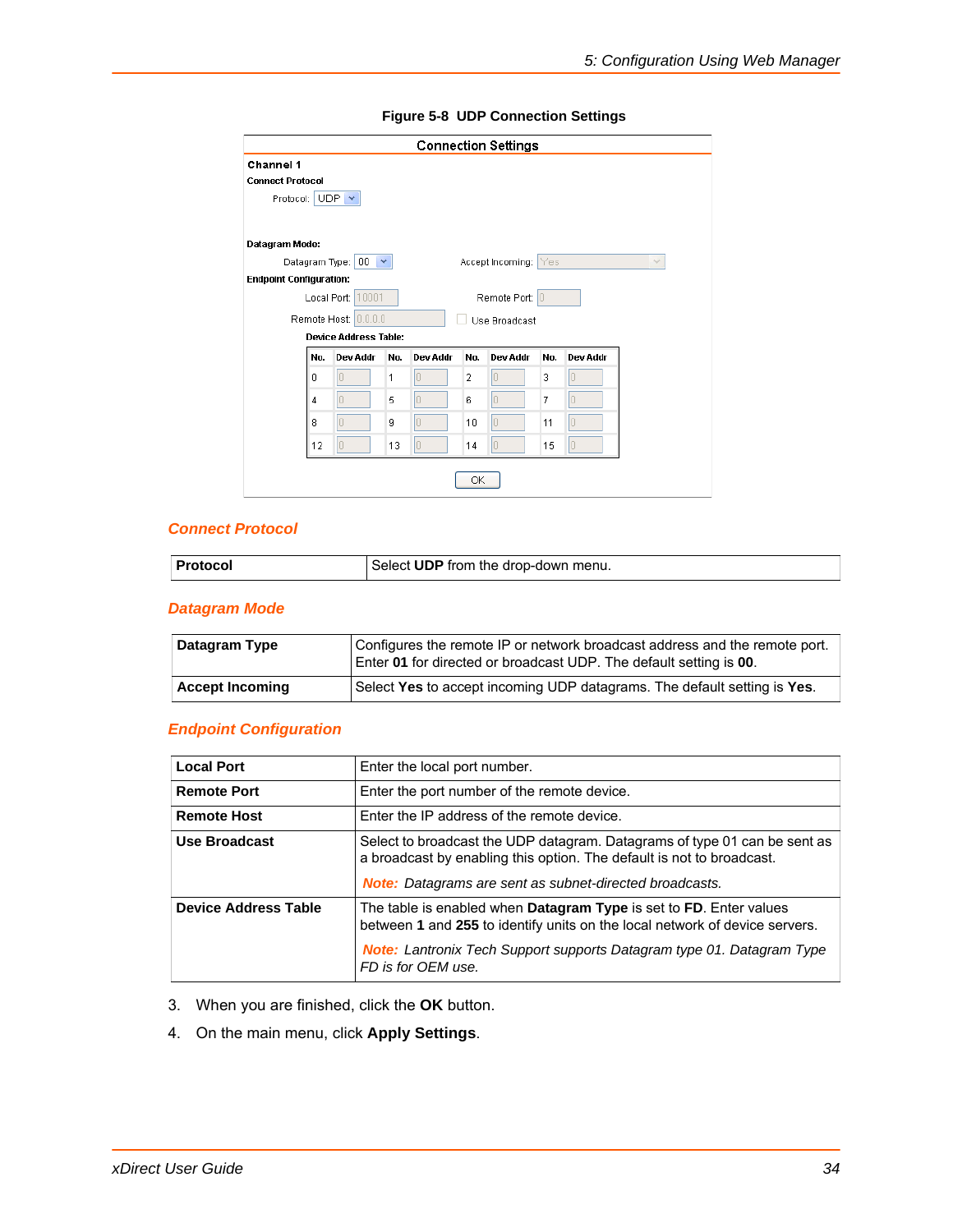### <span id="page-34-0"></span>**Apply Settings**

1. To save and apply the configuration changes to the device server, click the **Apply Settings** button.

*Note: Clicking OK on each page does not change the configuration on the device. Clicking the OK button tells the* xDirect *what changes to use; the Apply Settings button makes the changes permanent and reboots the* xDirect*.*

### <span id="page-34-1"></span>**Apply Defaults**

- 1. Click the **Apply Defaults** button to set the device server back to the default settings. For details see *[Default Settings \(Option 7\)](#page-58-2)*.
- <span id="page-34-2"></span>2. Click **Yes** to set factory settings, or click **No** to cancel.

| 令                                   |                            | Device Status                  |
|-------------------------------------|----------------------------|--------------------------------|
| <b>Network</b>                      |                            |                                |
| <b>Server</b>                       |                            |                                |
| <b>Serial Tunnel</b>                |                            |                                |
| <b>Hostlist</b><br><b>Channel 1</b> | <b>Product Information</b> |                                |
| <b>Serial Settings</b>              | <b>Firmware Version:</b>   | V6.9.0.0                       |
| Connection                          | <b>Build Date:</b>         | 06-Sep-2012                    |
| <b>Apply Settings</b>               | <b>Network Settings</b>    | $\blacksquare$                 |
|                                     | <b>MAC Address:</b>        | 00-20-4A-9D-02-8B              |
|                                     | <b>Network Mode:</b>       | Wired                          |
| <b>Apply Defaults</b>               | <b>DHCP HostName:</b>      | $\leq$ None $\geq$             |
|                                     | <b>IP Address:</b>         | 172.19.100.39                  |
|                                     | Default Gateway:           | 172.19.0.1                     |
|                                     | <b>DNS Server:</b>         | 172.19.1.1                     |
|                                     | MTU:                       | 1400                           |
|                                     | <b>Line settings</b>       |                                |
|                                     | Line 1:                    | RS232, 9600, 8, None, 1, None. |
|                                     |                            |                                |
|                                     |                            |                                |
|                                     |                            |                                |

#### **Figure 5-9 Apply Settings and Apply Defaults**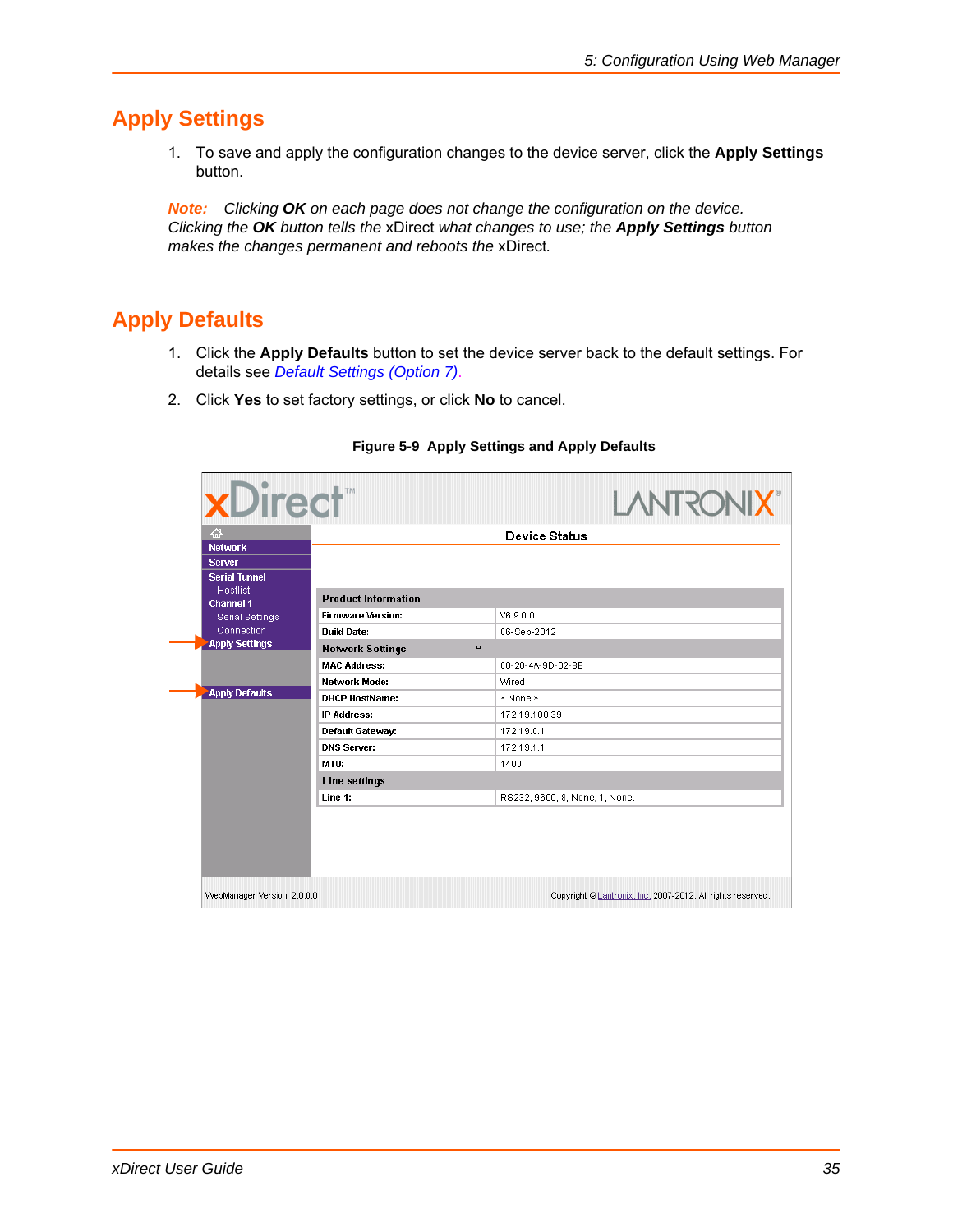## <span id="page-35-4"></span><span id="page-35-0"></span>*6: Configuration Via Telnet or Serial Port (Setup Mode)*

You must configure the unit so it can communicate on a network with your serial device. As an alternative to using a web browser, as described in the previous chapter, you can use the following procedures remotely or locally:

- Use a Telnet connection to configure the unit over the network.
- Use a terminal or terminal emulation program to access the serial port locally.

The series of prompts at which you enter configuration settings is called **Setup Mode**.

*Note: Detailed information about other setup methods are available from your Lantronix Sales Associate.* 

The unit's configuration is stored in nonvolatile memory and is retained without power. You can change the configuration at any time. The unit performs a reset after the configuration has been changed and stored.

This chapter explains how to access and use Setup Mode. To complete the configuration, continue with *[Chapter 7: Setup Mode: Server Configuration](#page-38-5)*, *[Chapter 8: Setup Mode: Channel](#page-41-4)  [Configuration](#page-41-4)* and *[Chapter 9: Setup Mode: Advanced Settings](#page-54-6)*.

*Note: The menus in the configuration chapters show a typical device. Your device may have different configuration options.* 

### <span id="page-35-2"></span><span id="page-35-1"></span>**Accessing Setup Mode**

#### **Telnet Connection**

To configure the unit over the network, establish a Telnet connection to port 9999.

*Note: You can also use DeviceInstaller to access Telnet. Select the device from the main window list, and click the Telnet Configuration tab. Skip steps 1 and 2.*

#### **To establish a Telnet connection:**

1. From the Windows **Start** menu, click **Run** and type the following command, where x.x.x.x is the IP address, and 9999 is the unit's fixed network configuration port number:

Windows: telnet x.x.x.x 9999

UNIX: telnet x.x.x.x:9999

2. Click **OK**. The following information and login prompts display (see *[Figure 6-1](#page-35-3)*).

#### **Figure 6-1 MAC Address and Login Prompt**

<span id="page-35-3"></span>\*\*\* Lantronix xDirect 232 Device Server \*\*\* MAC address 00204A9D028B Software version V6.9.0.0RC3 (120828) XDIRECT AES library version 1.8.2.1 User Name :admin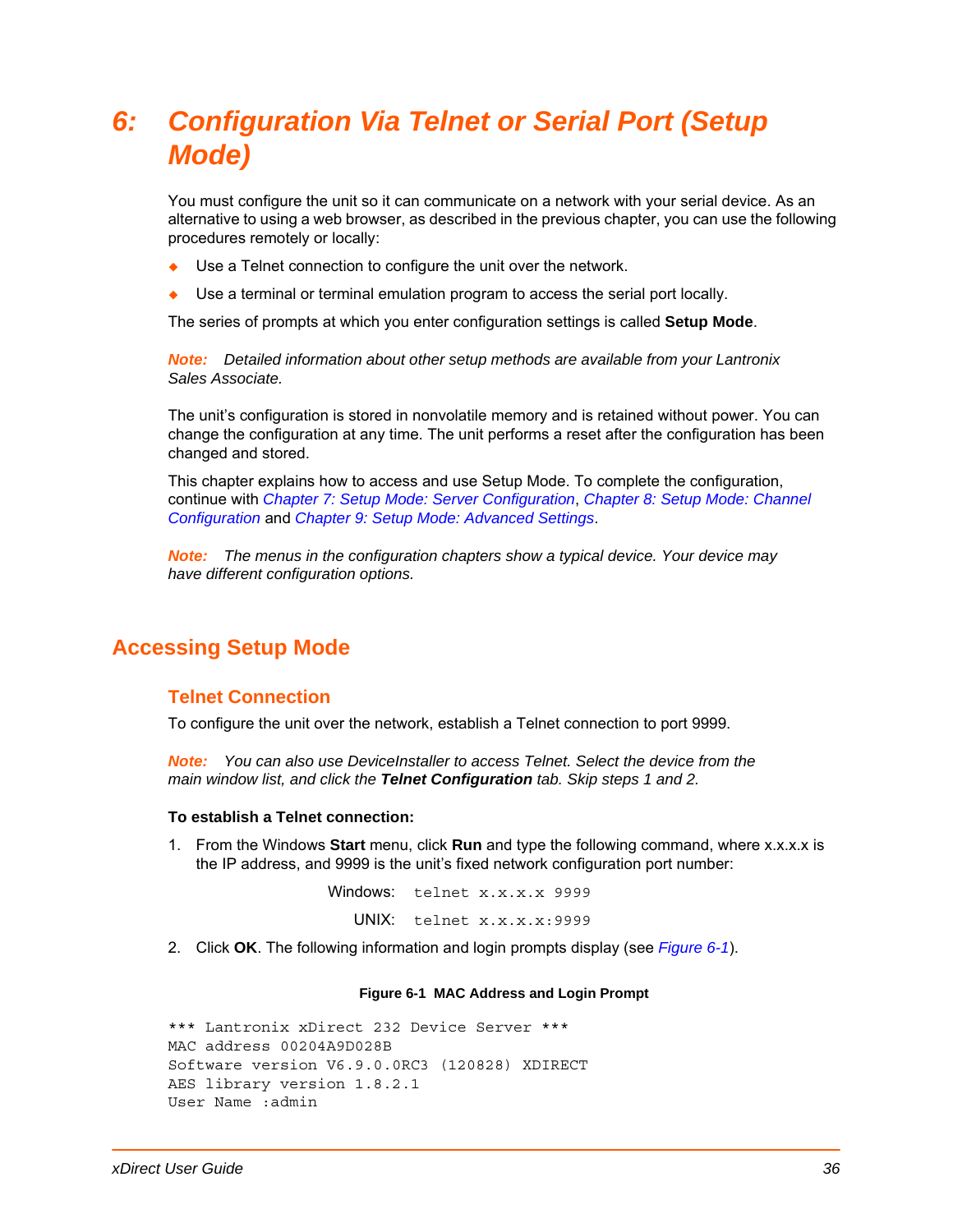```
Password :----
Press Enter for Setup Mode
```
- 3. Enter **User Name** (user name is admin and cannot be changed). Pressing the **Enter** key after entry is not necessary. The **Password** field will appear.
- 4. Enter **Password** (default password is PASS). Pressing the **Enter** key after entry is not necessary. You will be prompted to enter Setup Mode.

*Note: Password can be modified or disabled. See [Server Configuration \(on page 26\)](#page-25-0).*

5. To enter Setup Mode, press **Enter within 5 seconds**. The configuration settings display (see *[Figure 6-2](#page-36-0)*), followed by the Change Setup menu.

```
*** basic parameters
Hardware: Ethernet TPI
IP addr - 0.0.0.0/DHCP/BOOTP/AutoIP, no gateway set
DNS Server not set
Telnet config password set
DHCP device name : not set
DHCP FQDN option: Disabled
*** Security
SNMP is enabled
SNMP Community Name: public
Telnet Setup is enabled
TFTP Download is enabled
Port 77FEh is enabled
Web Server is enabled
Web Setup is enabled
ECHO is disabled
Encryption is disabled
Enhanced Password is disabled
*** Channel 1
Baudrate 9600, I/F Mode 4C, Flow 00
Port 10001
Connect Mode : C0
Send '+++' in Modem Mode enabled
Show IP addr after 'RING' enabled
Auto increment source port disabled
Remote IP adr: --- none ---, Port 00000
Disconn Mode : 00
Flush Mode : 00
*** Expert
TCP Keepalive : 45s
ARP cache timeout: 600s
CPU performance: Regular
Monitor Mode @ bootup : enabled
HTTP Port Number : 80
MTU Size: 1400
```
#### **Figure 6-2 Setup Menu Options**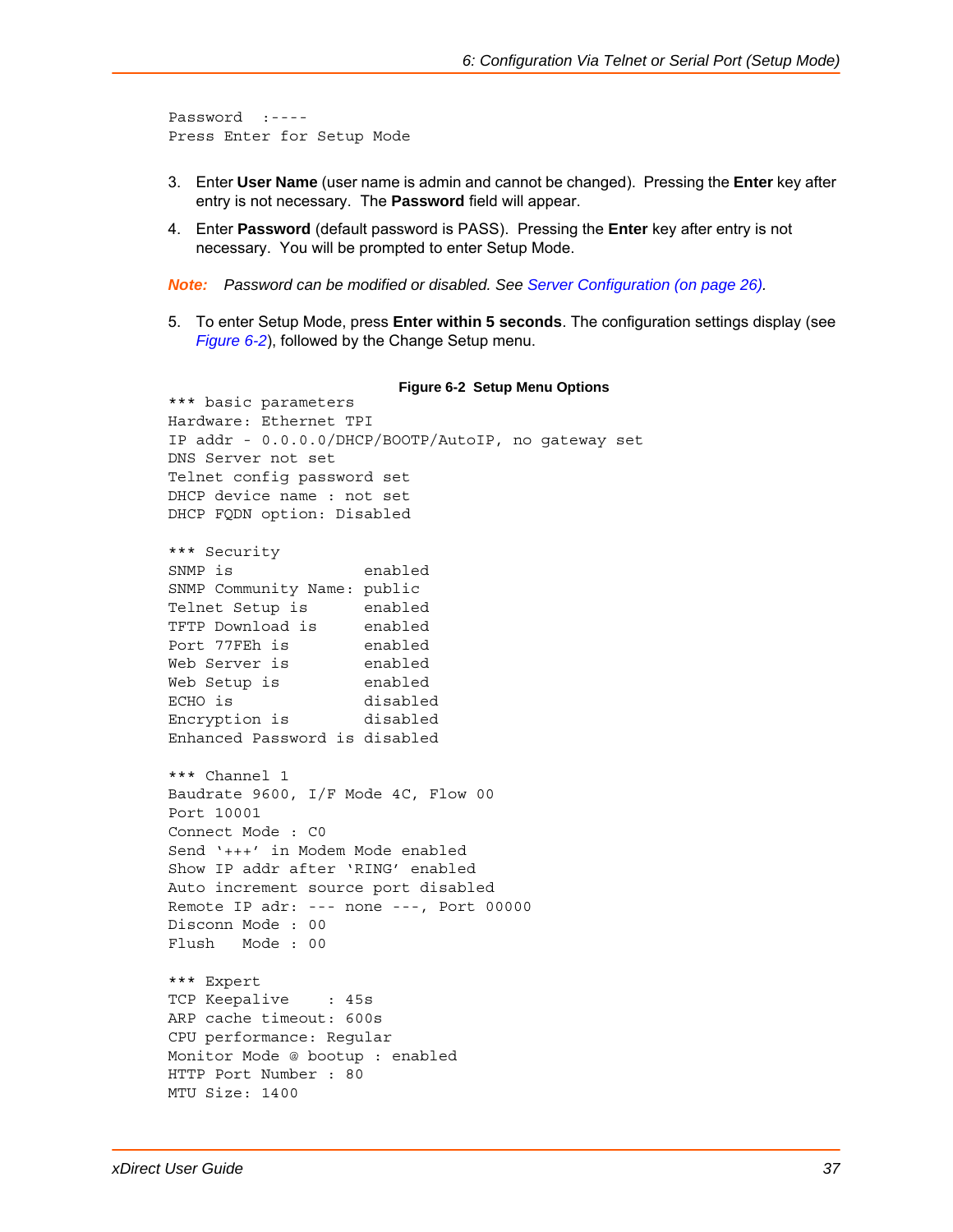```
TCP Re-transmission timeout: 500 ms
Alternate MAC: disabled
Ethernet connection type: auto-negotiate
Change Setup:
  0 Server
   1 Channel 1
  5 Expert
  6 Security
  7 Defaults
   8 Exit without save
  9 Save and exit Your choice?
```
- <span id="page-37-0"></span>6. Select an option on the menu by entering the number of the option in the **Your choice?** field and pressing **Enter**.
- 7. To enter a value for a parameter, type the value and press **Enter**, or to confirm a current value, just press **Enter**.
- 8. When you are finished, save the new configuration (option **9**). The unit reboots.

#### **Serial Port Connection**

To configure the unit through a serial connection:

- 1. Connect a console terminal or PC running a terminal emulation program to your unit's serial port. The default serial port settings are **9600 baud, 8 bits, no parity, 1-stop bit, no-flow control**.
- 2. Reset the xDirect unit by cycling the unit's power (turning the power off and back on). Immediately upon resetting the device, enter three lowercase **x** characters (**xxx**).

*Note: The easiest way to enter Setup Mode is to hold down the x key at the terminal (or emulation) while resetting the unit. You must do this within three seconds of resetting the* xDirect*.*

At this point, the screen display is the same as when you use a Telnet connection. To continue, go to *[step 6](#page-37-0)* in *[Telnet Connection](#page-35-0)* above*.*

### **Exiting Setup Mode**

#### **Two options through which to exit setup mode:**

- To save all changes and reboot the device, select option **9 Save and exit** from the Change Setup menu. All values are stored in nonvolatile memory.
- ◆ To exit the configuration mode without saving any changes or rebooting. select option **8 Exit without save** from the Change Setup menu.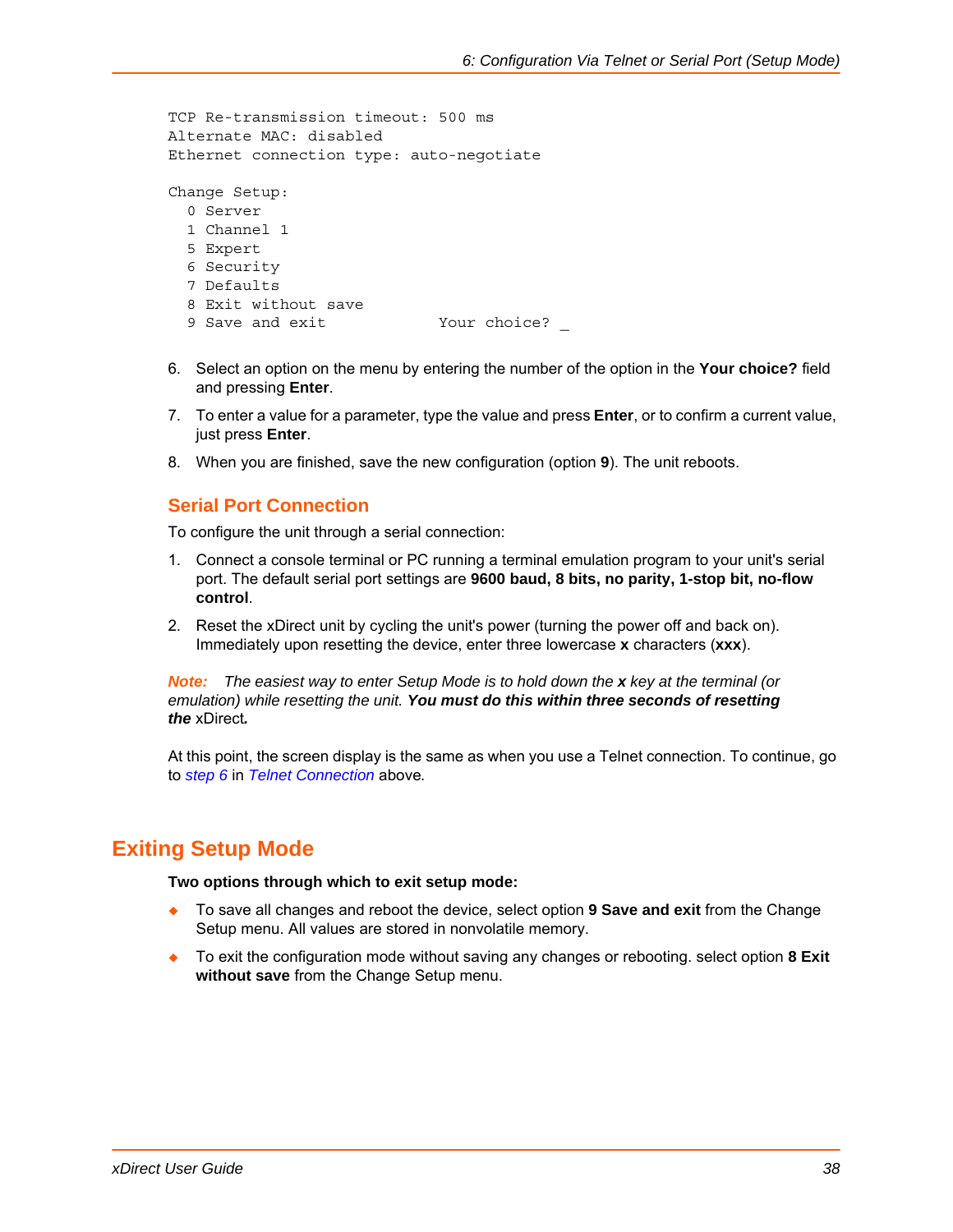## *7: Setup Mode: Server Configuration*

This chapter explains how to configure the network settings.

*Note: Current values display in parentheses.*

### **Server Configuration (Option 0)**

The unit's basic network parameters display when you select **Server configuration** (option **0**). The **IP Address**, **Set Gateway IP Address**, and **Netmask** fields display the current values.

#### **Figure 7-1 Network Settings**

IP Address : (000) .(000) .(000) .(000) Set Gateway IP Address (N) ? Netmask: Number of Bits for Host Part (0=default) (0) Set DNS Server IP addr (N) ? Change Telnet/Web Manager password (N) ? Change DHCP device name (not set) ? (N) ? Enable DHCP FQDN option : (N) ?

### **IP Address**

If DHCP is not used to assign IP addresses, enter the IP address manually. The IP address must be set to a unique value in the network. Enter each octet and press **Enter** between each section. The current value displays in parentheses.

IP Address : (000) (000) (000) (000) \_

If DHCP is used, the third octet of the IP address sets the BootP/DHCP/AutoIP options. The following table shows the bits you can manually configure to force the xDirect to disable AutoIP, DHCP, or BootP. To disable an option, set the appropriate bit.

| <b>Options</b> | ВĦ | <b>Value</b> |
|----------------|----|--------------|
| <b>AutolP</b>  |    |              |
| <b>DHCP</b>    |    | 2            |
| <b>BootP</b>   | າ  |              |

|  | Table 7-2 BootP/DHCP/AutoIP options |  |
|--|-------------------------------------|--|
|--|-------------------------------------|--|

For example, if the third octet is 0.0.5.0, the AutoIP and BootP options are disabled; only DHCP is enabled. (The value 5 results from adding the binary equivalents of 0 and 2.) This is the most common setting when using DHCP.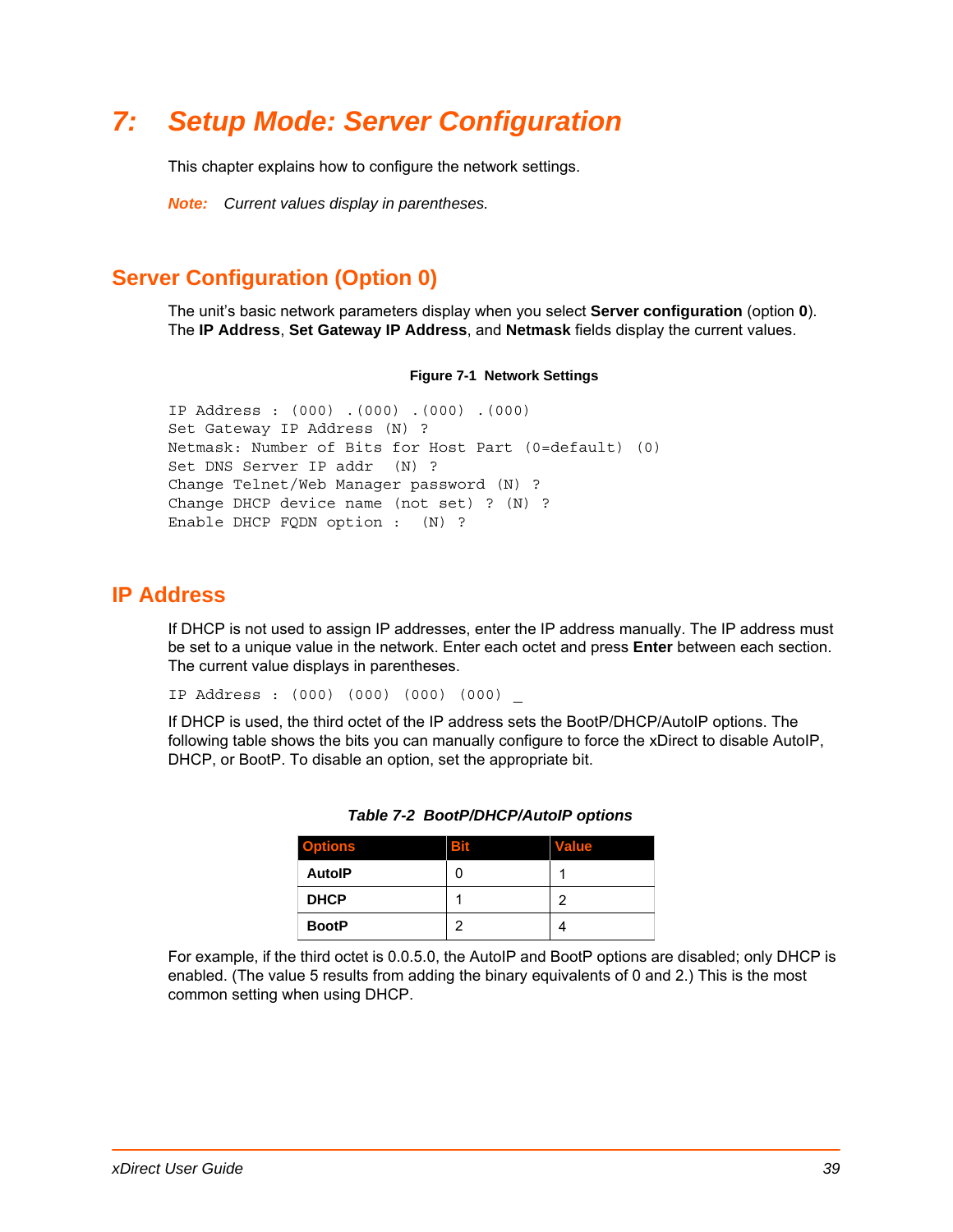### **Set Gateway IP Address**

The gateway address, or router, allows communication to other LAN segments. The gateway address should be the IP address of the router connected to the same LAN segment as the unit. The gateway address must be within the local network. The default setting is **N** (No), meaning the gateway address has not been set. To set the gateway address, type **Y** and enter the address.

```
Set Gateway IP Address (N) ? Y
Gateway IP addr (000) (000) (000) (000)_
```
### **Netmask: Number of Bits for Host Part**

A netmask defines the number of bits taken from the IP address that are assigned for the host part.

Netmask: Number of Bits for Host Part (0=default) (0) \_

*Note: Class A: 24 bits; Class B: 16 bits; Class C: 8 bits*

The unit prompts for the number of host bits to be entered, then calculates the netmask, which appears in standard decimal-dot notation (for example, 255.255.255.0) when the saved parameters display. The default setting is **0**.

| <b>Options</b> | Bit | <b>Value</b>  |
|----------------|-----|---------------|
|                | 24  | 255.0.0.0     |
| B              | 16  | 255.255.0.0   |
|                |     | 255.255.255.0 |

#### *Table 7-3 Standard IP Network Netmasks*

### **Set DNS Server IP Address**

The DNS server allows the name of a remote machine to be resolved automatically. The default is N (No), indicating the DNS server address has not been set. To set the DNS server address, type **Y**. At the prompt, enter the DNS server address. If the device is DHCP enabled, the DHCP server provides the DNS server IP address, which will override this configured value.

*Note: This setting is applicable only in Manual Connection mode.*

Set DNS Server IP addr ((N) ?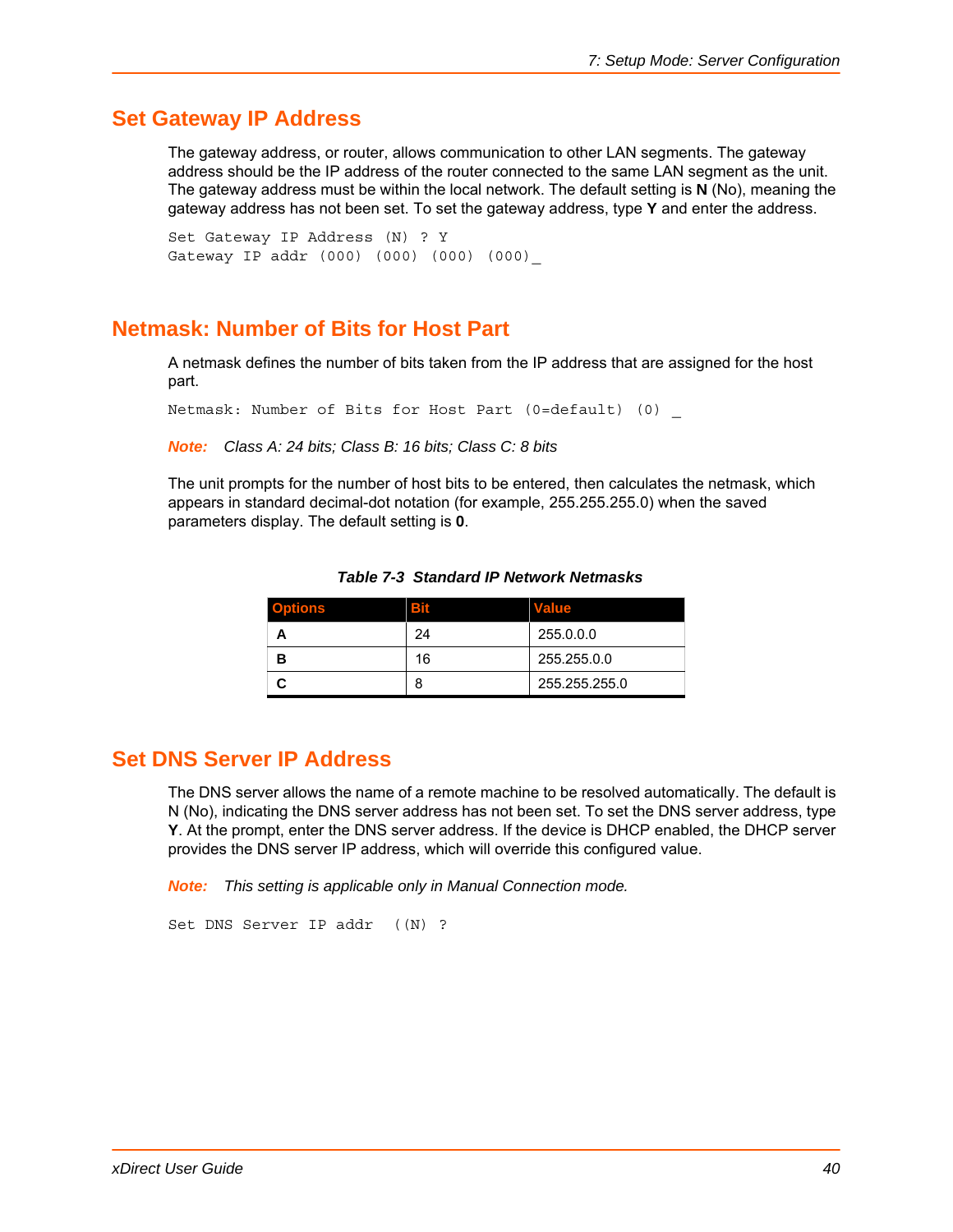### **Change Telnet Configuration Password**

Setting the Telnet configuration password prevents unauthorized access to the setup menu through a Telnet connection to port 9999 or through web pages. The password must have 4 characters. The default setting is **N** (No).

Change Telnet/Web Manager password (N) ? \_

An enhanced password setting (for Telnet access only) of 16 characters is available under *[Security Settings \(Option 6\)](#page-55-0)* and can be modified or disabled via Web Manager (see *[Server Configuration](#page-25-0)*).

*Note: You do not need a password to access the Setup Mode window by a serial connection.* 

### **DHCP Name**

If a DHCP server has automatically assigned the IP address and network settings, you can discover the unit by using the DeviceInstaller network search feature or Monitor Mode (see *[Chapter 11: Monitor Mode](#page-63-0)*).

*Note: When you enter Monitor Mode from the serial port with network connection enabled and issue the NC (Network Communication) command, you see the unit's IP configuration.*

There are three methods for assigning DHCP names to the unit.

- **Default DHCP Name**: If you do not change the DHCP name, and you are using an IP of 0.0.0.0, then the DHCP name defaults to XX.XX.XX.XX (XXXXXX is the last 6 digits of the MAC address shown on the label on the bottom/side of the unit). For example, if the MAC address is 00-20-4A-12-34-56, then the default DHCP name is C123456.
- **Custom DHCP Name**: You can create your own DHCP name. If you are using an IP address of 0.0.0.0, then the last option in Server configuration is **Change DHCP device name**. This option allows you to change the DHCP name to an alphanumeric name (LTX in our example).

Change DHCP device name (not set) ? (N) Y Enter new DHCP device Name : LTX

 **Numeric DHCP Name:** You can change the DHCP name by specifying the last octet of the IP address. When you use this method, the DHCP name is LTXYY where YY is what you chose for the last octet of the IP address. If the IP address you specify is 0.0.0.12, then the DHCP name is LTX12. This method only works with 2 digit numbers (01-99).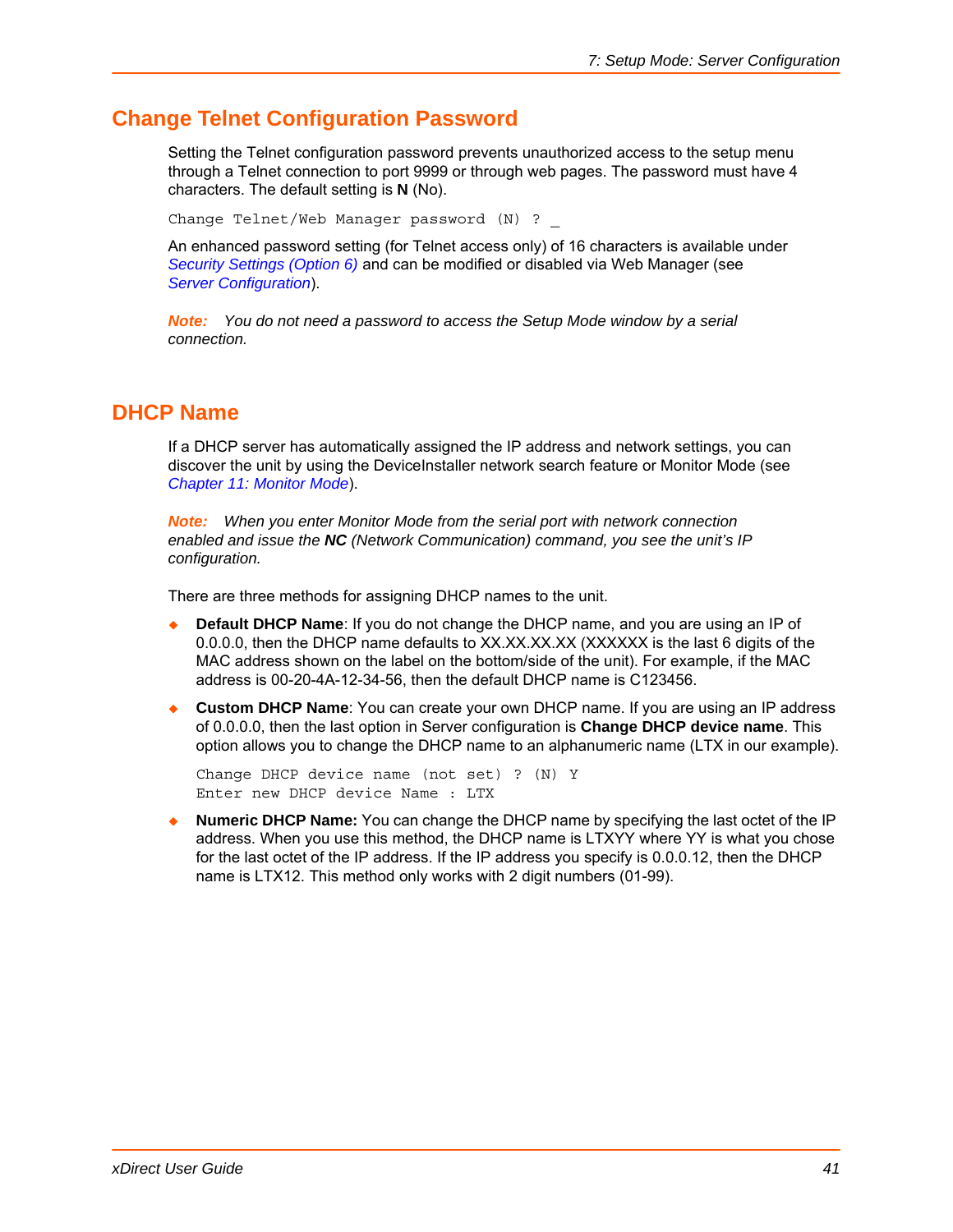## *8: Setup Mode: Channel Configuration*

This chapter explains how to configure the serial port.

*Notes:*

- *Current values display in parenthesis.*
- ◆ You must enter some values in hexadecimal notation. See Appendix E: Binary to *[Hexadecimal Conversions](#page-78-0).*

### **Channel 1 (Option 1)**

Select **Channel 1** (Option **1)** from the Change Setup menu to define how the serial port responds to network and serial communications. The following sections describe the configurable parameters within the **Channel** configuration menu.

#### **Figure 8-1 Serial Port Settings**

```
Baudrate (9600) ?
I/F Mode (4C) ?
Flow (00) ?
Port No (10001) ?
ConnectMode (C0) ?
Send '+++' in Modem Mode (Y) ?
Show IP addr after 'RING' (Y) ?
Auto increment source port (N) ?
Remote IP Address : (000) .(000) .(000) .(000)
Remote Port (0) ?
DisConnMode (00) ?
FlushMode (00) ?
DisConnTime (00:00) ?:
SendChar 1 (00) ?
SendChar 2 (00) ?
```
### **Baudrate**

The unit and attached serial device, such as a modem, must agree on a speed or baud rate to use for the serial connection. Valid baud rates are 300, 600, 1200, 2400, 4800, 9600 (default), 19200, 38400, 57600, 115200, and 230400 baud. xDirect also supports high-performance baud rates of 460800 and 921600 bits per second. See *[CPU Performance \(on page 55\)](#page-54-0)*.

Baudrate (9600) ? \_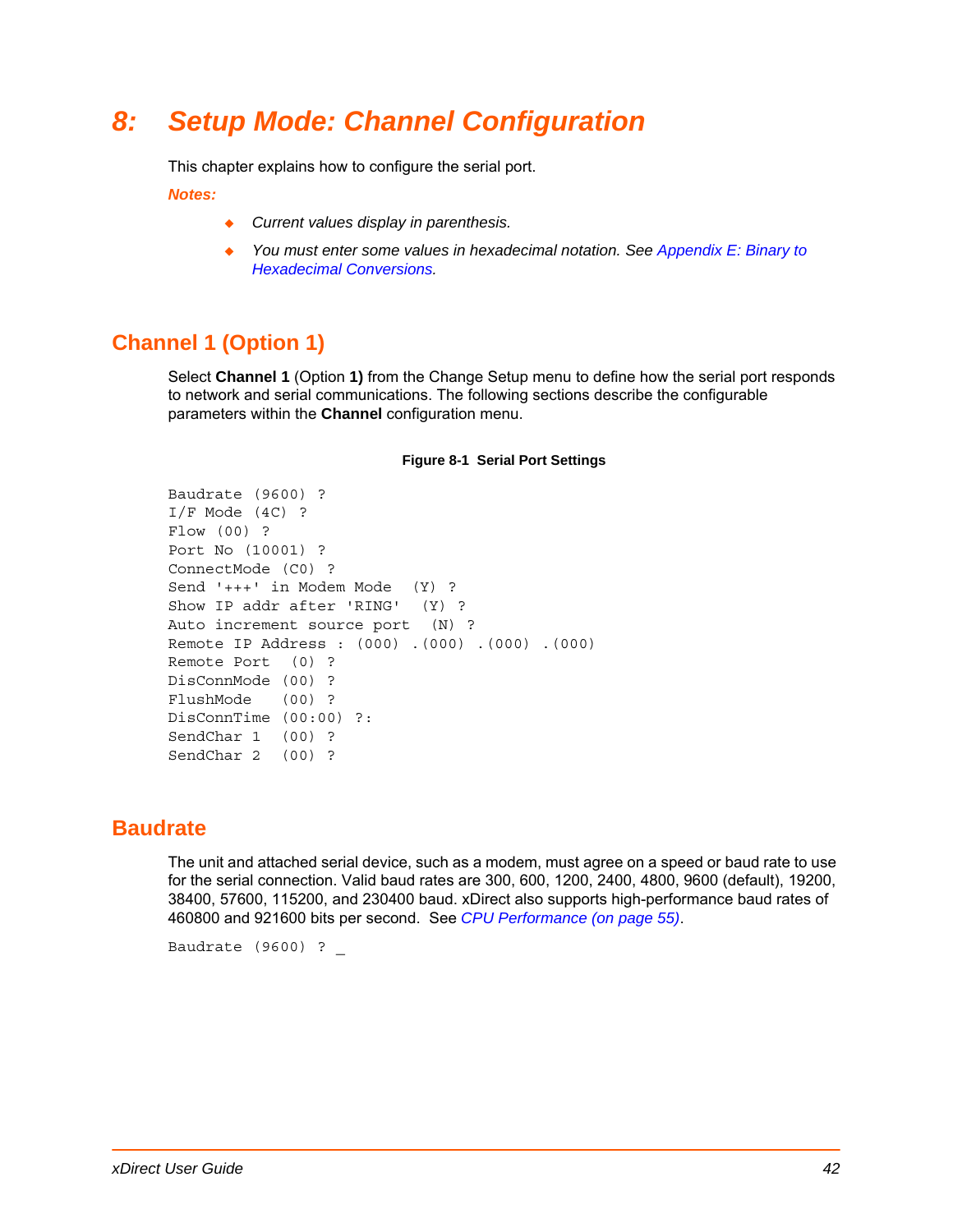### **I/F (Interface) Mode**

The Interface (I/F) Mode is a bit-coded byte entered in hexadecimal notation. The default setting is **4C**.

 $I/F$  Mode (4C) ?

The following table displays available I/F Mode options:

*Note: All bit positions in the table that are blank represent "don't care" bits for that particular option, which can be set to either a 0 or 1 value.*

| <b>I/F Mode Option</b>     | 7 6 5 4 3 |   |   |   |   | $\overline{\mathbf{2}}$ | 11 | $\overline{0}$ |
|----------------------------|-----------|---|---|---|---|-------------------------|----|----------------|
| RS-232C <sup>(1)</sup>     |           |   |   |   |   |                         | 0  | 0              |
| <b>RS-422/485 4-wire</b>   |           |   |   |   |   |                         | 0  | 1              |
| <b>RS-485 2-wire</b>       |           |   |   |   |   |                         | 1  | 1              |
| 7 Bit                      |           |   |   |   | 1 | 0                       |    |                |
| 8 Bit                      |           |   |   |   | 1 | 1                       |    |                |
| <b>No Parity</b>           |           |   | 0 | 0 |   |                         |    |                |
| <b>Even Parity</b>         |           |   | 1 | 1 |   |                         |    |                |
| <b>Odd Parity</b>          |           |   | 0 | 1 |   |                         |    |                |
| 1 stop bit                 | O         | 1 |   |   |   |                         |    |                |
| 2 stop bits <sup>(1)</sup> | 1         | 1 |   |   |   |                         |    |                |

*Table 8-2 Interface Mode Options*

(1) 2 stop bits are implemented by the software. This might influence performance.

The following table demonstrates how to build some common Interface Mode settings:

|  | Table 8-3 Common Interface Mode Settings |  |
|--|------------------------------------------|--|
|--|------------------------------------------|--|

| <b>Common I/F Mode Setting</b>              | <b>Binary</b> | <b>Hex</b> |
|---------------------------------------------|---------------|------------|
| RS-232C, 8-bit, No Parity, 1 stop bit       | 0100 1100     | 4C         |
| RS-232C, 7-bit, Even Parity, 1 stop bit     | 0111 1000     | 78         |
| RS-485 2-wire, 8-bit, No Parity, 1 stop bit | 0100 1111     | 4F         |
| RS-422, 8-bit, Odd Parity, 1 stop bit       | 0101 1101     | 5D         |

### **Flow**

Flow control sets the local handshaking method for stopping serial input/output. The default setting is **00**.

Flow (00) ? \_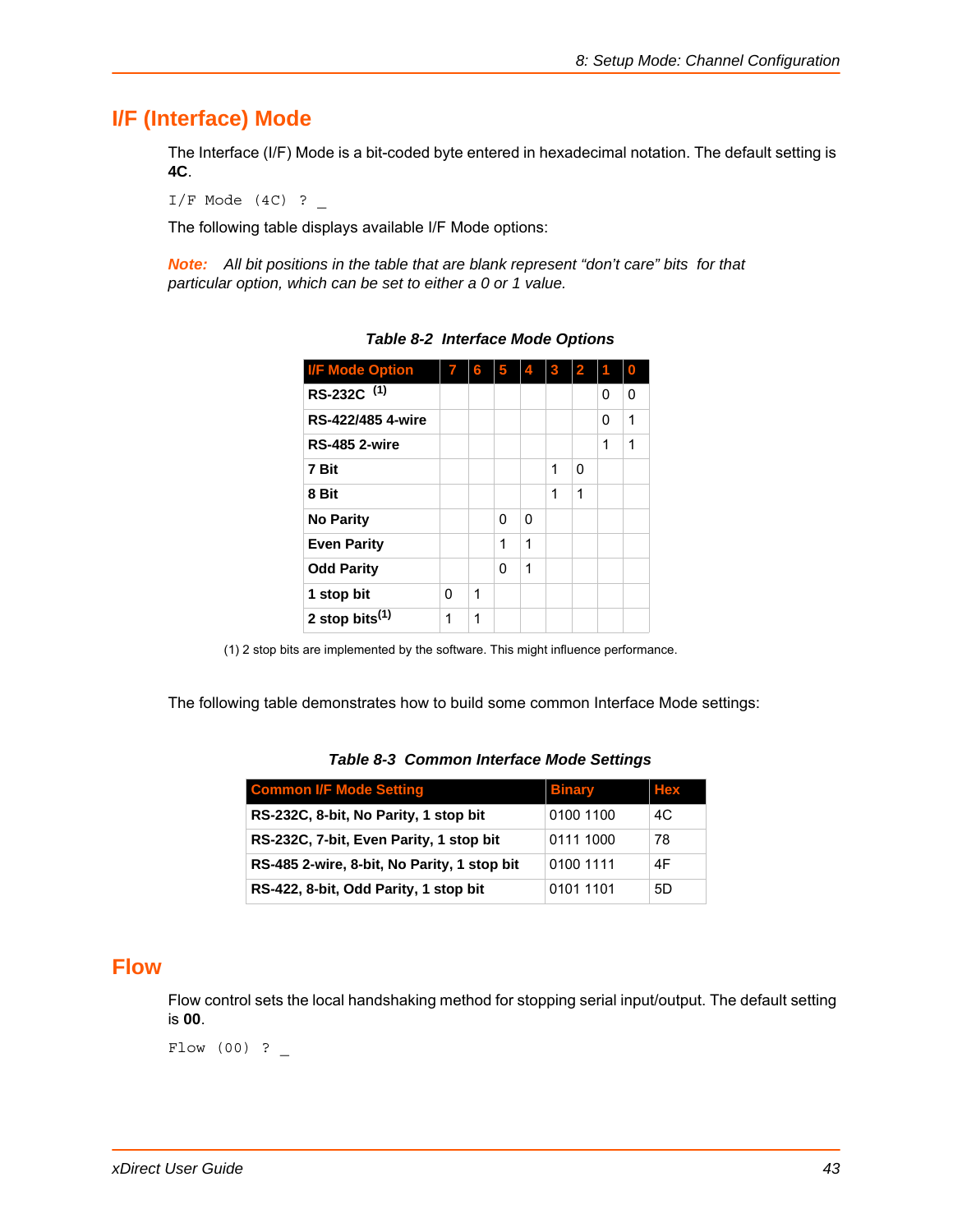Use the following table to select flow control options:

| <b>Table 8-4 Flow Control Options</b> |  |  |  |
|---------------------------------------|--|--|--|
|---------------------------------------|--|--|--|

| <b>Flow Control Option</b>            | Hex |
|---------------------------------------|-----|
| No flow control                       | nn  |
| <b>XON/XOFF flow control</b>          | 01  |
| Hardware handshake with RTS/CTS lines | 02  |
| XON/XOFF pass characters to host      | 05  |

### **Port Number**

The setting represents the source port number in TCP connections. It is the number that identifies the channel for remote initiating connections.

Port No (10001) ? \_

The default setting for Port 1 is **10001**. The range is **1-65535**, except for the following reserved port numbers:

| <b>Port Numbers</b> | <b>Reserved for</b>         |
|---------------------|-----------------------------|
| $1 - 1024$          | Reserved (well known ports) |
| 9999                | Telnet setup                |
| 14000-14009         | Reserved for Redirector     |
| 30704               | Reserved (77F0h)            |
| 30718               | Reserved (77FEh)            |

#### *Table 8-5 Reserved Port Numbers*

#### *Warning: We recommend that you not use the reserved port numbers for this setting as incorrect operation may result.*

Use Port **0** for the outgoing local port to change with each connection. The port range is **50,000**- **59,999**. Each subsequent connection increments the number by 1 (it wraps back around to 50,000).

Only use this automatic port increment feature to initiate a connection using TCP. Set the port to a non-zero value when the unit is in a passive mode or when using UDP instead of TCP.

### <span id="page-43-0"></span>**Connect Mode**

Connect Mode defines how the unit makes a connection, and how it reacts to incoming connections over the network.

ConnectMode (C0) ? \_

Enter Connect Mode options in hexadecimal notation. The default setting is **C0**.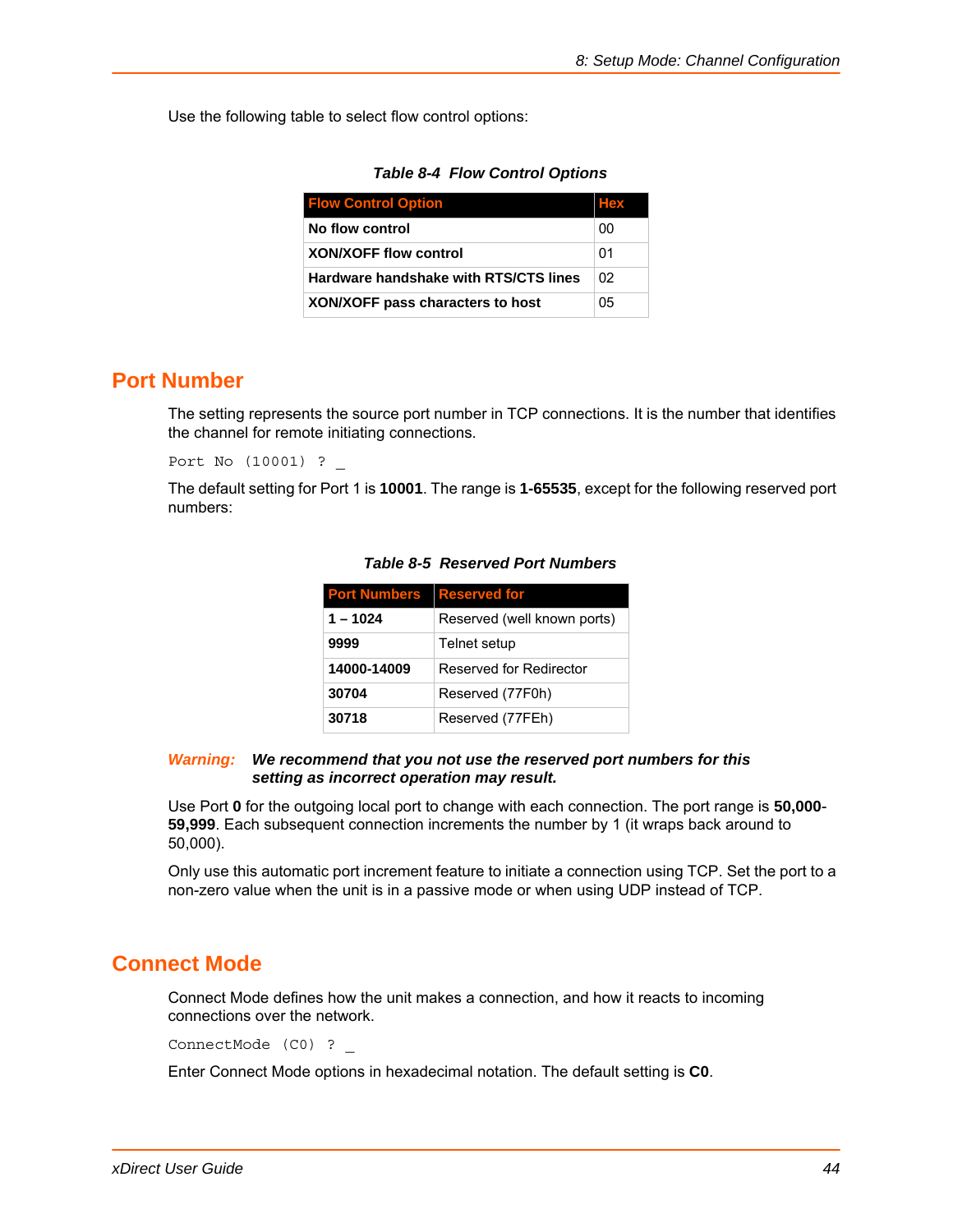*Note: All bit positions in the table that are blank represent "don't care" bits for that particular option, which can be set to either a 0 or 1 value.*

| <b>Connect Mode Option</b>                                     |                | 6           |                |              |              |              |              | ი            |
|----------------------------------------------------------------|----------------|-------------|----------------|--------------|--------------|--------------|--------------|--------------|
| a) Incoming Connection                                         |                |             |                |              |              |              |              |              |
| Never accept incoming                                          | $\Omega$       | $\mathbf 0$ | $\mathbf 0$    |              |              |              |              |              |
| Accept with active Modem Control In                            | $\mathbf 0$    | 1           | 0              |              |              |              |              |              |
| Always Accept                                                  | 1              | 1           | $\overline{0}$ |              |              |              |              |              |
| b) Response                                                    |                |             |                |              |              |              |              |              |
| Nothing (quiet)                                                |                |             |                | $\mathbf 0$  |              |              |              |              |
| Character response (C=connect,<br>D=disconnect, N=unreachable) |                |             |                | $\mathbf{1}$ |              |              |              |              |
| c) Active Startup                                              |                |             |                |              |              |              |              |              |
| No active startup                                              |                |             |                |              | 0            | $\mathbf 0$  | 0            | $\mathbf 0$  |
| With any character                                             |                |             |                |              | 0            | $\mathbf{0}$ | $\mathbf 0$  | 1            |
| With active Modem Control In                                   |                |             |                |              | $\mathbf{0}$ | $\mathbf{0}$ | $\mathbf{1}$ | $\mathbf{0}$ |
| With a specific start character                                |                |             |                |              | 0            | $\mathbf{0}$ | $\mathbf{1}$ | 1            |
| Manual connection                                              |                |             |                |              | $\mathbf 0$  | 1            | 0            | $\mathbf 0$  |
| Autostart                                                      |                |             |                |              | $\mathbf{0}$ | 1            | $\mathbf 0$  | 1            |
| Hostlist                                                       | $\overline{0}$ | $\mathbf 0$ | $\mathbf{1}$   | $\mathbf 0$  |              |              |              |              |
| d) Datagram Type                                               |                |             |                |              |              |              |              |              |
| Directed UDP                                                   |                |             |                |              | $\mathbf{1}$ | $\mathbf{1}$ | 0            | $\pmb{0}$    |
| e) Modem Mode                                                  |                |             |                |              |              |              |              |              |
| No Echo                                                        |                |             | $\mathbf 0$    | 0            |              | $\mathbf{1}$ | 1            |              |
| Data Echo & Modem Response<br>(Numeric)                        |                |             | $\mathbf 0$    | 1            |              | 1            | 1            | 1            |
| Data Echo & Modem Response<br>(Verbose)                        |                |             | 0              | $\mathbf{1}$ |              | $\mathbf{1}$ | 1            | 0            |
| Modem Response Only (Numeric)                                  |                |             | $\mathbf 0$    | 0            | 1            | $\mathbf{1}$ | 1            | 1            |
| Modem Response Only (Verbose)                                  |                |             | $\mathbf 0$    | 0            | 1            | 1            | 1            | $\mathbf 0$  |

*Table 8-6 Connect Mode Options*

### **a) Incoming Connection**

| <b>Never Accept Incoming</b>                         | Rejects all external connection attempts.                                                                                    |
|------------------------------------------------------|------------------------------------------------------------------------------------------------------------------------------|
| <b>Accept with active Modem</b><br><b>Control in</b> | Accepts external connection requests only when <b>Modem Control In</b> input<br>is asserted. Cannot be used with Modem Mode. |
| <b>Always Accept</b>                                 | Accepts any incoming connection when a connection is not already<br>established. Default setting.                            |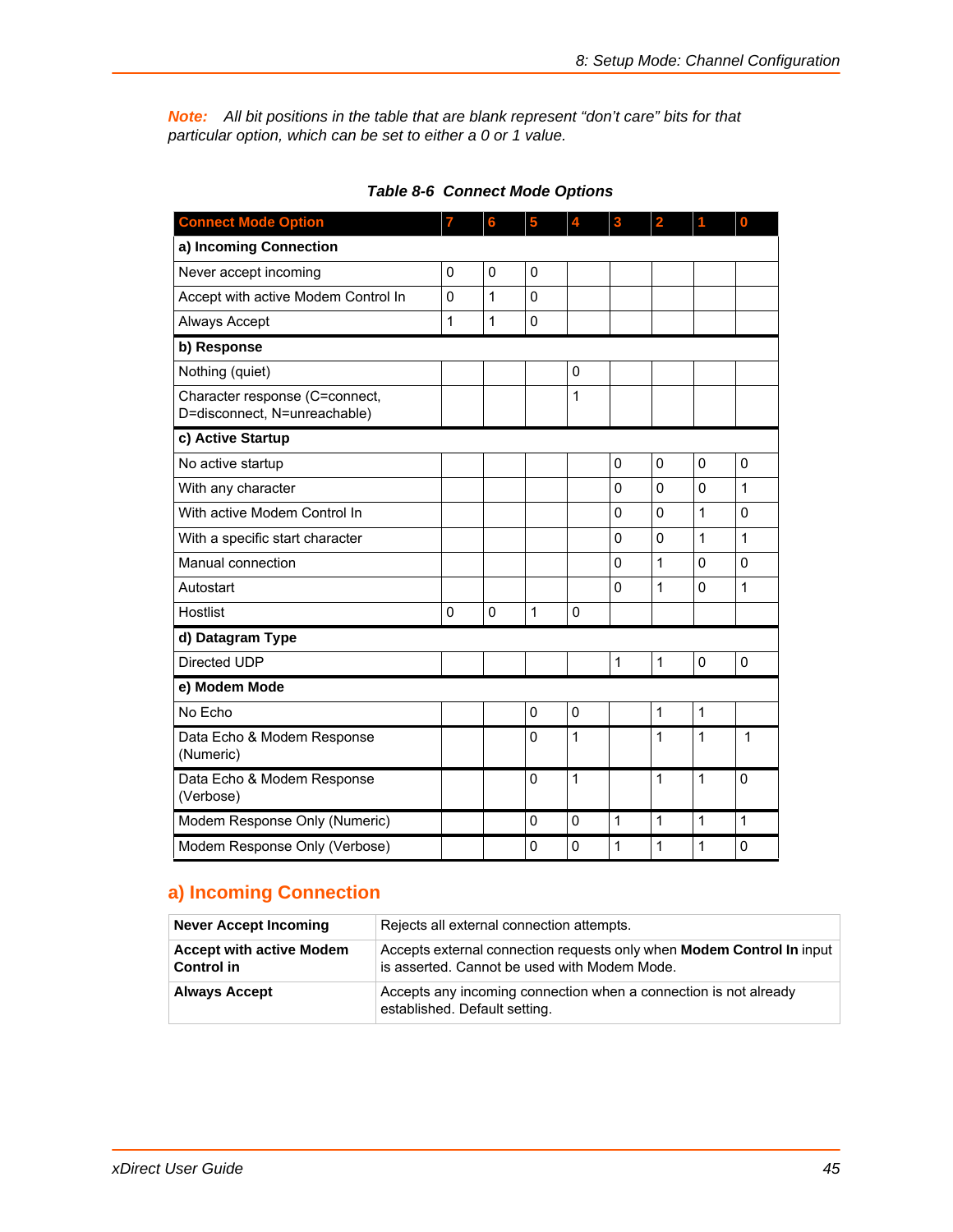### **b) Response**

| <b>Character Response</b> | A single character is transmitted to the serial port when there is a change in<br>connection state: $C =$ connected, $D =$ disconnected, $N =$ host unreachable. The<br>IP address of the host connecting to the CoBos device will be provided when you<br>use verbose mode. |
|---------------------------|------------------------------------------------------------------------------------------------------------------------------------------------------------------------------------------------------------------------------------------------------------------------------|
|                           | This option is overridden when the Active Start Modem Mode or Active Start<br>Host List is in effect. Default setting is Nothing (quiet).                                                                                                                                    |

### **c) Active Startup**

| <b>No Active Startup</b>                      | Does not attempt to initiate a connection under any circumstance. Default setting.                                                                                                                                                                                                                                                                                                                                                                                          |
|-----------------------------------------------|-----------------------------------------------------------------------------------------------------------------------------------------------------------------------------------------------------------------------------------------------------------------------------------------------------------------------------------------------------------------------------------------------------------------------------------------------------------------------------|
| <b>With Any Character</b>                     | Attempts to connect when any character is received from the serial port.                                                                                                                                                                                                                                                                                                                                                                                                    |
| <b>With active Modem</b><br><b>Control in</b> | Attempts to connect when the Modem Control In input changes from not<br>asserted to asserted.                                                                                                                                                                                                                                                                                                                                                                               |
| With a Specific Start<br><b>Character</b>     | Attempts to connect when it receives a specific start character from the serial port.<br>The default start character is carriage return.                                                                                                                                                                                                                                                                                                                                    |
| <b>Manual Connection</b>                      | Attempts to connect when directed by a command string received from the serial<br>port. The first character of the command string must be a C (ASCII 0x43), and the<br>last character must be either a carriage return (ASCII 0x0D) or a line feed (0x0A).<br>No blanks or space characters may be in the command string. Between the first<br>and last command string characters must be a full or partial destination IP address<br>and may be a destination port number. |
|                                               | The IP address must be in standard decimal-dot notation and may be a partial<br>address, representing the least significant 1, 2, or 3 bytes of the remote IP<br>address. The period is required between each pair of IP address numbers.                                                                                                                                                                                                                                   |
|                                               | If present, the port number must follow the IP address, must be presented as a<br>decimal number in the range 1-65535, and must be preceded by a forward slash<br>(ASCII 0x2F). The slash separates the IP address and the port number. If you<br>omit the port number from a command string, the internally stored remote port<br>number starts a connection.                                                                                                              |
|                                               | If a partial IP address is presented in a command string, it is interpreted to be the<br>least significant bytes of the IP address and uses the internally stored remote IP<br>address to provide the most significant bytes of the IP address. If the IP address<br>entered is 0.0.0.0/0, the device server enters Monitor Mode.                                                                                                                                           |
|                                               | For example, if the remote IP address already configured in the unit is 129.1.2.3,<br>then an example command string would be C3/7. (This would connect to<br>129.1.2.3 and port 7.) You may also use a different ending for the connection<br>string. For example, C50.1/23 would connect you to 129.1.50.1 and port 23.                                                                                                                                                   |
|                                               | If an IP address does not follow the first command string character (which is "C"),<br>the subsequent character string is interpreted as the host name and domain to be<br>used in DNS lookup. This character string can include a destination port number<br>as well. The port number can be preceded by either a forward slash ( <i>I</i> ) or a colon (<br>$:$ ).                                                                                                        |

| <b>Command String</b> | Result if remote IP is 129.1.2.3 and remote port is 1234              |
|-----------------------|-----------------------------------------------------------------------|
| C121.2.4.5/1          | Complete override; connection is started with host 121.2.4.5, port 1. |
| C5                    | Connects to 129.1.2.5, port 1234.                                     |
| C28.10/12             | Connects to 129.1.28.10, port 12.                                     |

#### *Table 8-7 Manual Connection Address Example*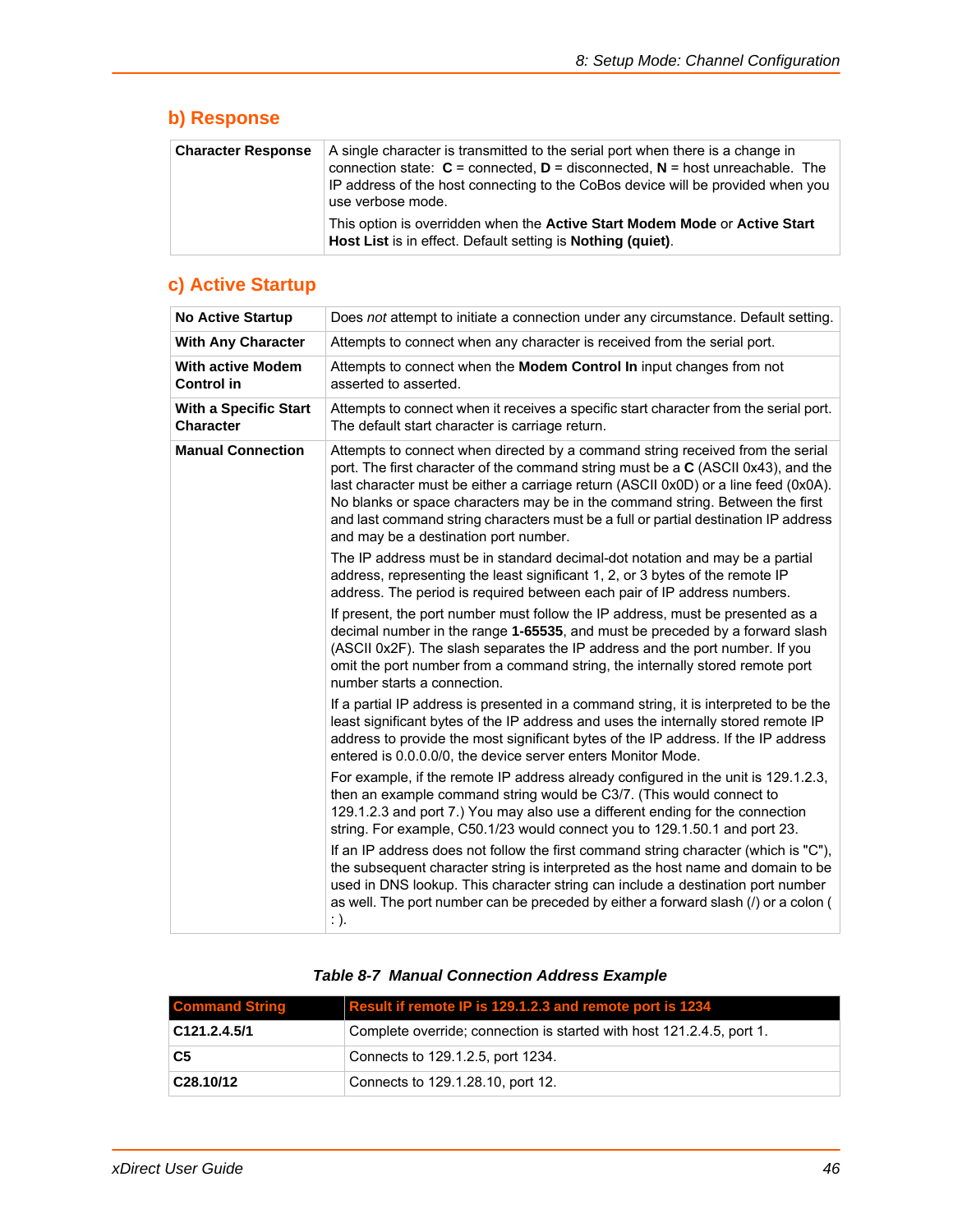| <b>Command String</b>   | Result if remote IP is 129.1.2.3 and remote port is 1234                                                                                                |
|-------------------------|---------------------------------------------------------------------------------------------------------------------------------------------------------|
| C <sub>0.0.0.0</sub> /0 | Enters Monitor Mode.                                                                                                                                    |
| Cwww.lantronix.com/80   | Tries to connect to the Lantronix web server if the <hostname: domain=""><br/>(www.lantronix.com) is configured in the DNS server database.</hostname:> |

### **Host List Option (Hostlist)**

| <b>Autostart (Automatic</b><br><b>Connection</b> ) | If you enable <b>Autostart</b> , the unit automatically connects to the remote IP<br>address and remote port specified when the firmware starts.                                                                                                                                                                                                        |
|----------------------------------------------------|---------------------------------------------------------------------------------------------------------------------------------------------------------------------------------------------------------------------------------------------------------------------------------------------------------------------------------------------------------|
| <b>Hostlist</b>                                    | If you enable this option, the device server scrolls through the hostlist until it<br>connects to a device listed in the hostlist table. Once it connects, the unit<br>stops trying to connect to any others. If this connection fails, the unit<br>continues to scroll through the table until it is able to connect to another IP in<br>the hostlist. |
|                                                    | Hostlist supports a minimum of 1 and a maximum of 12 entries. Each entry<br>contains the IP address and the port number.                                                                                                                                                                                                                                |
|                                                    | The hostlist is disabled for Manual and Modem Modes. The unit does not<br>accept a data connection from a remote device when the hostlist option is<br>enabled.                                                                                                                                                                                         |

#### **Figure 8-8 Host List Option (Hostlist)**

```
Baudrate (9600) ?
I/F Mode (4C) ?
Flow (00) ?
Port No (10001) ?
ConnectMode (25) ?
Send '+++' in Modem Mode (Y) ?
Show IP addr after 'RING' (Y) ?
Auto increment source port (N) ?
Hostlist :
01. IP : 172.019.000.000 Port : 00023
02. IP : 019.019.002.000 Port : 03001
03. IP : 172.019.003.000 Port : 00000
Change Hostlist ? (N) ? Y
01. IP address : (172) .(019) .(000) .(000) 001 Port : (23) ?
02. IP address : (019) 172.(019) .(002) .(000) 002 Port : (30) ?
03. IP address : (172) .(019) .(003) 000.(000) 003 Port : (0) ?
04. IP address : (000) .(000) .(000) .(000)
Hostlist :
01. IP : 172.019.001.000 Port : 00023
02. IP : 172.019.002.000 Port : 03001
03. IP : 172.019.003.000 Port : 10001
Change Hostlist ? (N) ?
Hostlist Retrycounter (3)
Hostlist Retrytimeout (250) ?
DisConnMode (01) ?
FlushMode (00) ?
DisconnTime (00:00) ?:
```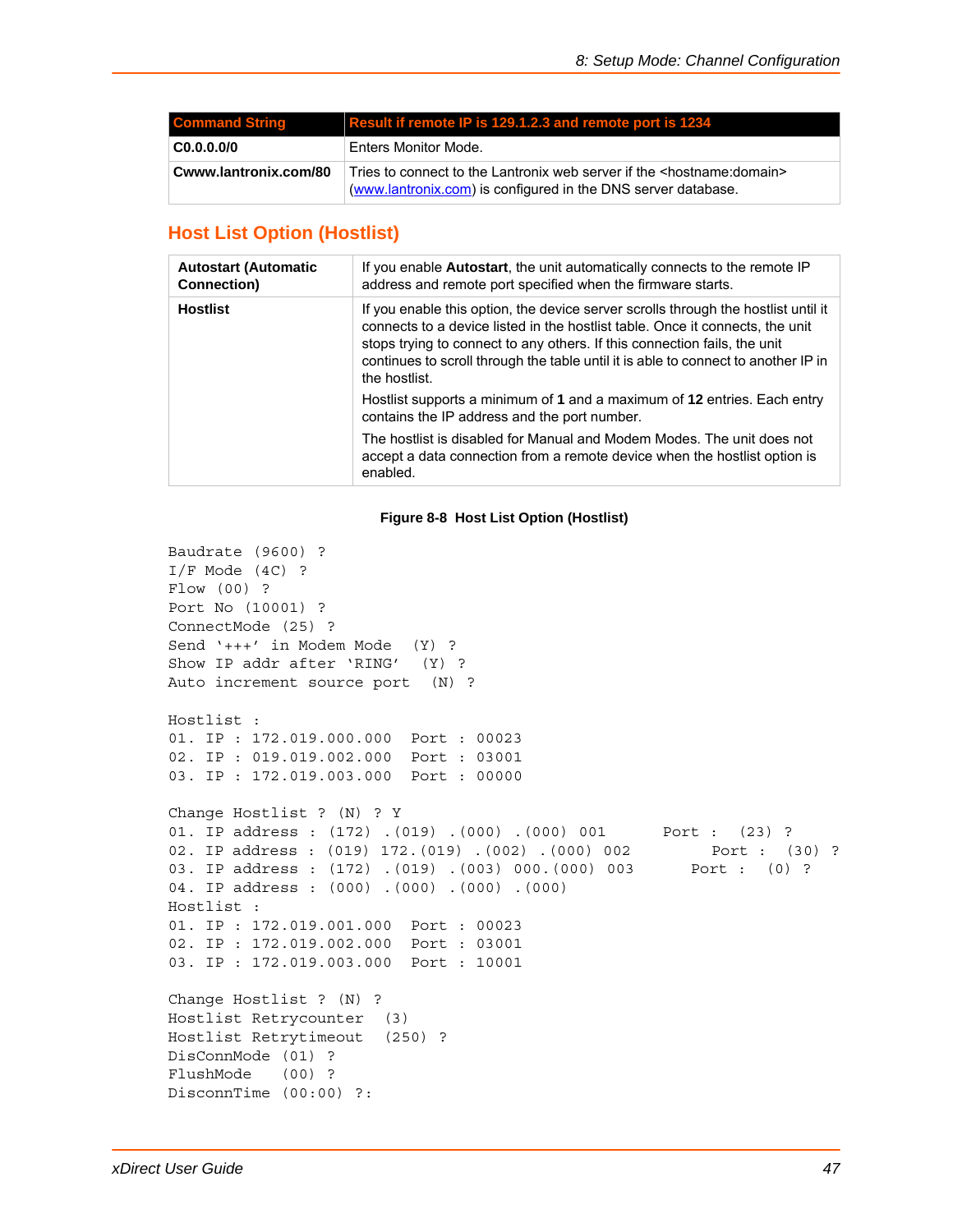```
SendChar 1 (00)
SendChar 2 (00)
```
#### **To enable the hostlist:**

- 1. Enter a Connect Mode of 0x20 (2X), where X is any digit. The menu shows you a list of current entries already defined in the product.
- 2. To delete, modify, or add an entry, select Yes. If you enter an IP address of 0.0.0.0, that entry and all others after it are deleted.
- 3. After completing the hostlist, repeat the previous step if necessary to edit the hostlist again.
- 4. For **Retrycounter**, enter the number of times the Lantronix unit should try to make a good network connection to a hostlist entry that it has successfully ARPed. The range is **1-15**, with the default set to **3**.
- 5. For **Retrytimeout**, enter the number of seconds the unit should wait before failing an attempted connection. The time is stored as units of milliseconds in the range of **10-65535**. The default setting is **250**.

#### **d) Datagram Type**

| Directed UDP | When selecting this option, the prompt requests the Datagram type. Enter 01 for<br>directed or broadcast UDP. Datagrams of type 01 can be sent as a broadcast by<br>enabling this option. The default is not to broadcast. |
|--------------|----------------------------------------------------------------------------------------------------------------------------------------------------------------------------------------------------------------------------|
|              | <b>Note:</b> Datagrams are sent as subnet-directed broadcasts.                                                                                                                                                             |
|              | When the UDP option is in effect, the unit never attempts to initiate a TCP<br>connection because it uses UDP datagrams to send and receive data.                                                                          |

#### **e) Modem Mode**

In Modem (Emulation) Mode, the unit presents a modem interface to the attached serial device. It accepts AT-style modem commands and handles the modem signals correctly.

Normally, there is a modem connected to a local PC and a modem connected to a remote machine. A user must dial from the local PC to the remote machine, accumulating phone charges for each connection. Modem Mode allows you to replace modems with xDirects, and to use an Ethernet connection instead of a phone call. By not having to change communications applications, you avoid potentially expensive phone calls.

To select Modem Mode, set the Connect Mode to **C6** (no echo), **D6** (echo with full verbose), **D7** (echo with numeric response), **CF** (modem responses only, numeric response), or **CE** (modem responses only, full verbose).

*Note: If the unit is in Modem Mode, and the serial port is idle, the unit can still accept network TCP connections to the serial port if Connect Mode is set to C6 (no echo), D6 (echo with full verbose), D7 (echo with numeric response, CF (modem responses only, numeric response), or CE (modem responses only, full verbose).* 

| <b>Without Echo</b> |
|---------------------|
|---------------------|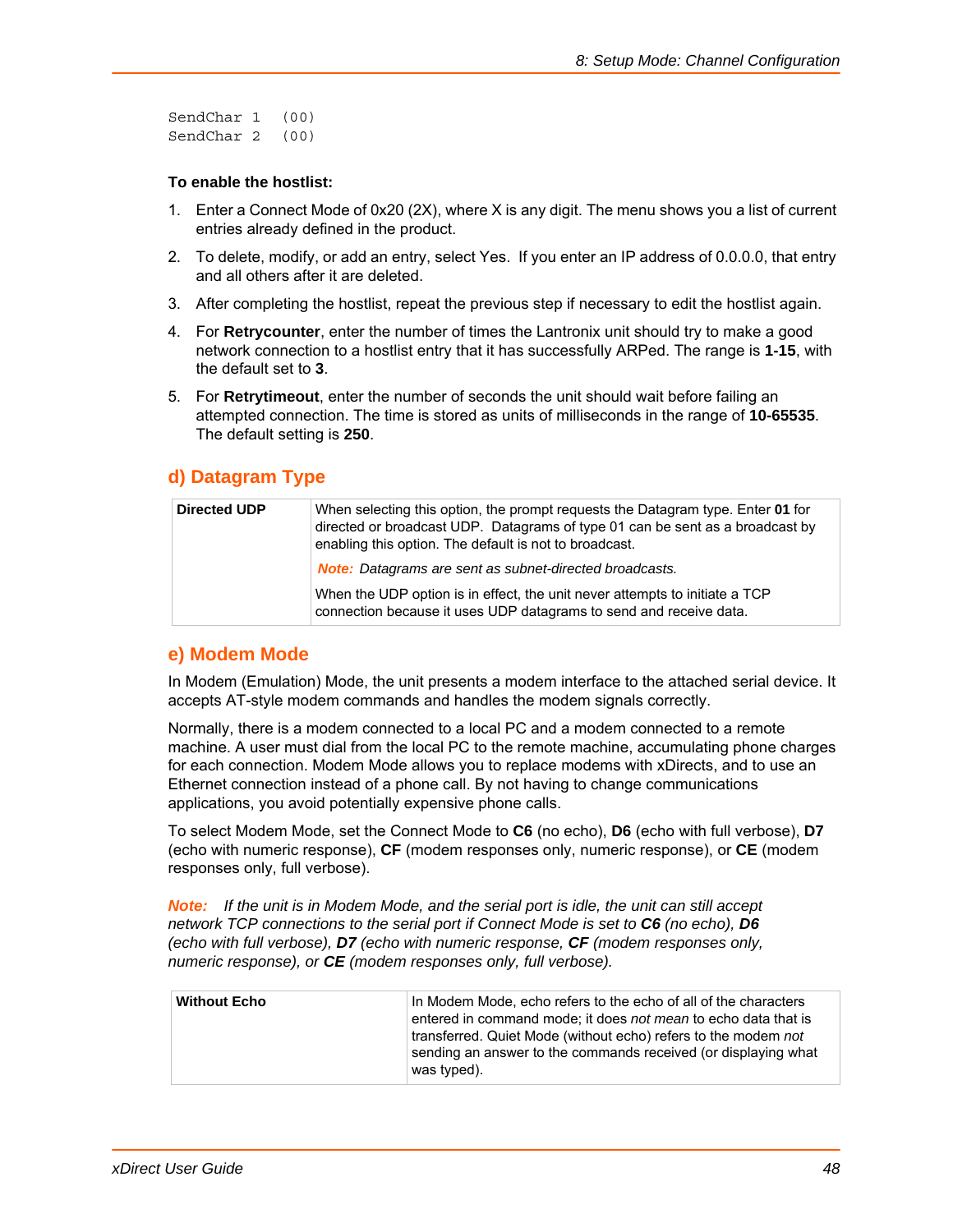| Data Echo & Modem Response  | <b>Full Verbose:</b> The unit echoes modem commands and responds to<br>a command with a message string shown in the table below.<br><b>Numeric Response:</b> The unit echoes modem commands and<br>responds to a command with a numeric response. |
|-----------------------------|---------------------------------------------------------------------------------------------------------------------------------------------------------------------------------------------------------------------------------------------------|
| <b>Modem Responses Only</b> | <b>Full Verbose:</b> The unit does not echo modem commands and<br>responds to a command with a message string shown in the table<br>below.                                                                                                        |
|                             | <b>Numeric Response:</b> The unit does not echo modem commands<br>and responds to a command with a numeric response.                                                                                                                              |

#### *Table 8-9 Modem Mode Messages*

| <b>Message</b>          | <b>Meaning</b>                                                            |
|-------------------------|---------------------------------------------------------------------------|
| <b>Full Verbose</b>     |                                                                           |
| OK.                     | Command was executed without error.                                       |
| <b>CONNECT</b>          | A network connection has been established.                                |
| <b>NO CARRIER</b>       | A network connection has been closed.                                     |
| RING n.n.n.n.           | A remote device, having IP address n.n.n.n, is connecting to this device. |
|                         |                                                                           |
| <b>Numeric Response</b> |                                                                           |
| 0                       | OK.                                                                       |
| 1                       | Connected                                                                 |
| $\overline{2}$          | Ring                                                                      |
| 3                       | No Carrier                                                                |

Received commands must begin with the two-character sequence **AT** and be terminated with a carriage return character.

The unit ignores any character sequence received *not* starting with **AT**, and only recognizes and processes single **AT**-style commands. The unit treats compound **AT** commands as unrecognized commands.

If the **Full Verbose** option is in effect, the unit responds to an unrecognized command string that is otherwise formatted correctly (begins with **AT** and ends with carriage return) with the "OK" message and takes no further action.

If the **Numeric Response** option is in effect, the unit responds to an unrecognized command string that is otherwise formatted correctly with a "0" message and takes no further action.

When an active connection is in effect, the unit transfers data and does not process commands received from the serial interface.

When a connection is terminated or lost, the unit reverts to command mode.

When an active connection is in effect, the unit terminates the connection if it receives the following sequence from the attached serial device:

- No serial data is received for one second.
- ◆ The character sequence +++ is received, with no more than one second between each two characters.
- No serial data is received for one second after the last + character. At this time, the unit responds affirmatively per the selected echo/response mode.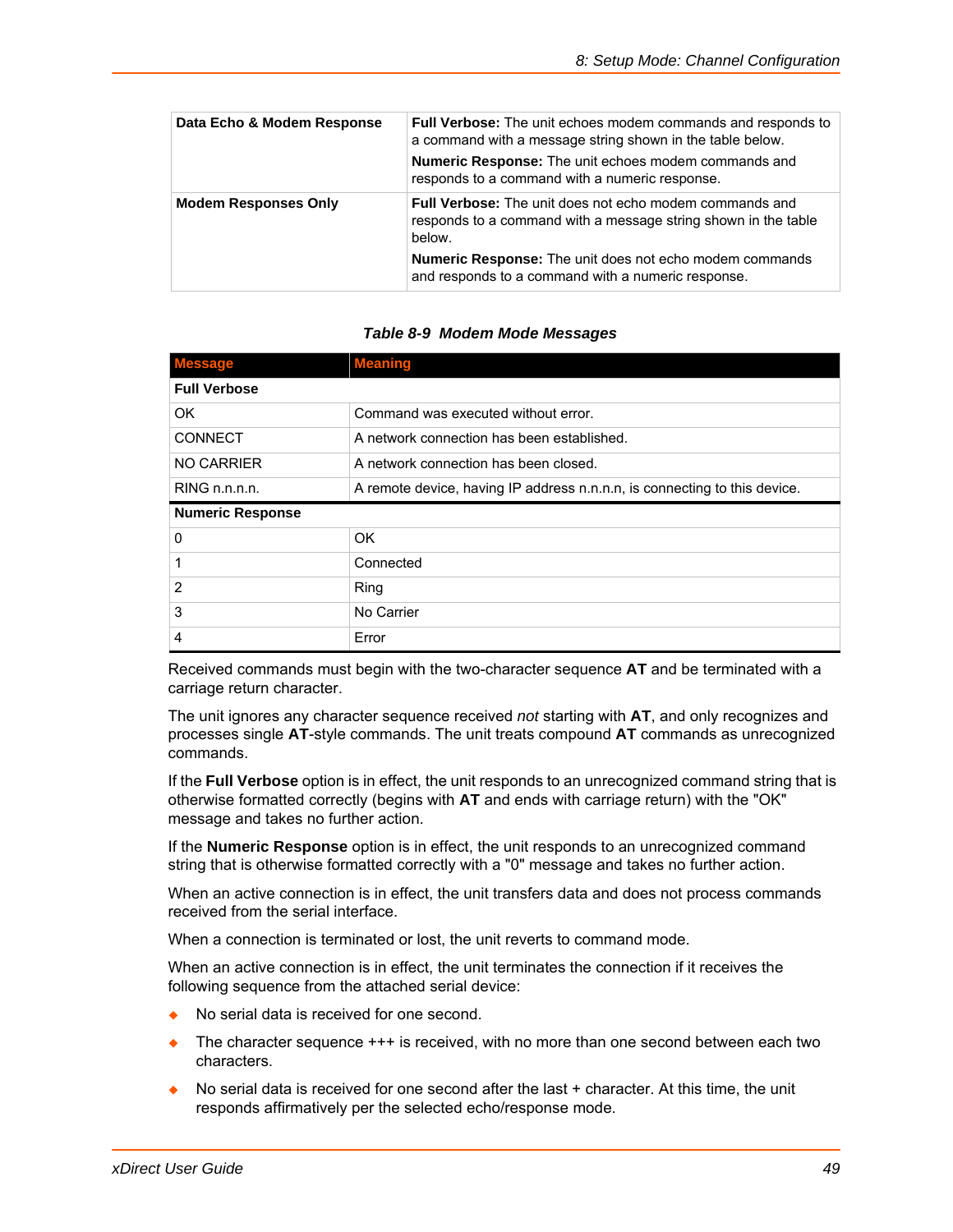◆ The character string **ATH** is received, terminated with a carriage return. The unit responds affirmatively according to the selected echo/response mode and drops the network connection. The serial interface reverts to accepting command strings.

If this sequence is not followed, the unit remains in data transfer mode.

| <b>Modem Mode</b><br>Command                                   | <b>Function</b>                                                                                                                                                                                                                                                                 |
|----------------------------------------------------------------|---------------------------------------------------------------------------------------------------------------------------------------------------------------------------------------------------------------------------------------------------------------------------------|
| ATDTx.x.x.x,pppp or<br>ATDTx.x.x.x/pppp or<br>ATDTx.x.x.x:pppp | Makes a connection to an IP address (x.x.x.x) and a remote port number (pppp).                                                                                                                                                                                                  |
| ATDTx.x.x.x                                                    | Makes a connection to an IP address $(x.x.x.x)$ and the remote port number<br>defined within the unit.                                                                                                                                                                          |
| ATD0.0.0.0                                                     | Forces the unit into Monitor Mode if a remote IP address and port number are<br>defined within the unit.                                                                                                                                                                        |
| <b>ATD or ATDT</b>                                             | Forces the unit into Monitor Mode if a remote IP address and port number are<br>not defined within the unit.                                                                                                                                                                    |
| ATDx.x.x.x                                                     | Makes a connection to an IP address (x.x.x.x) and the remote port number<br>defined within the unit.                                                                                                                                                                            |
| <b>ATH</b>                                                     | Hangs up the connection (Entered as +++ATH).                                                                                                                                                                                                                                    |
| $ATSO=n$                                                       | Enables or disables connections from the network going to the serial port.<br>n=0 disables the ability to make a connection from the network to the serial port.<br>n=1-9 enables the ability to make a connection from the network to the serial<br>port.<br>n>1-9 is invalid. |
| <b>ATEn</b>                                                    | Enables or disables character echo and responses.<br>n=0 disables character echo and responses.<br>n=1 enables character echo and responses.                                                                                                                                    |
| <b>ATVn</b>                                                    | Enables numeric response or full verbose.<br>n=0 enables numeric response.<br>n=1 enables full verbose.                                                                                                                                                                         |

*Table 8-10 Modem Mode Commands*

*Note: The unit recognizes these AT commands as single commands such as ATE0 or ATV1; it does not recognize compound commands such as ATE0V.*

### **Send the Escape Sequence (+++) in Modem Mode**

Send '+++' in Modem Mode (Y) ? \_

Disable or enable the xDirect's ability to send the escape sequence. The default setting is **Y** (Yes) (send the escape sequence).

### **Show IP Address after 'RING'**

```
Show IP addr after "RING" (Y) ?
```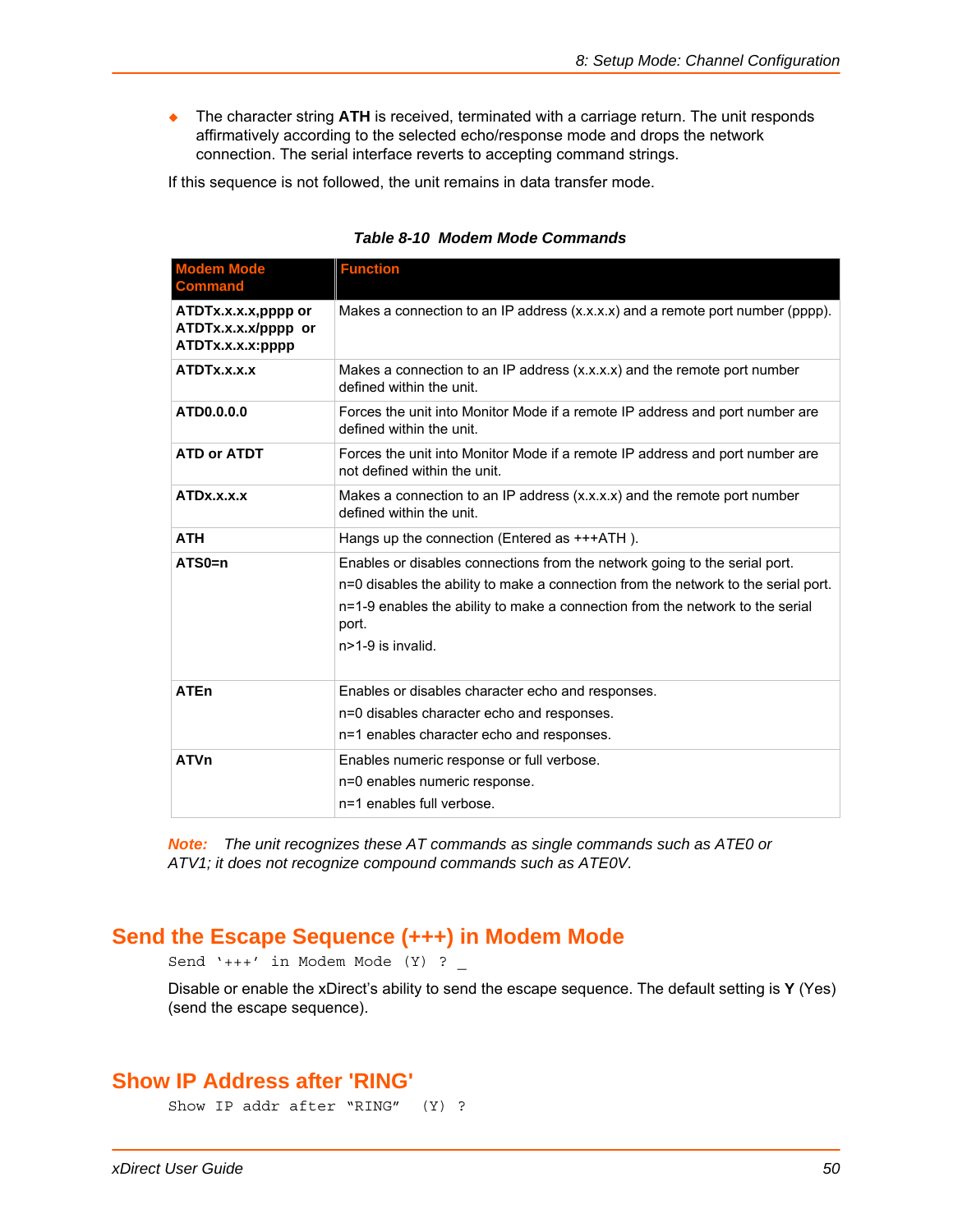Disable or enable the xDirect's ability to show the IP address after RING in Modem Mode. The default is **Y** (Yes), to show the IP address.

### **Auto Increment Source Port**

Auto increment source port (N) ?

**Y** (Yes) auto increment the source port. The xDirect increments the port number used with each new connection.

### **Remote IP Address**

This is the destination IP address used with an outgoing connection.

Remote IP Address : (000) (000) (000) (000)\_

*Note: This option does not display when Hostlist is enabled from the ConnectMode prompt (see [Connect Mode](#page-43-0) for more information).*

### **Remote Port**

You must set the remote TCP port number for the unit to make outgoing connections. This parameter defines the port number on the target host to which a connection is attempted.

Remote Port (0) ? \_

To connect an ASCII terminal to a host using the unit for login purposes, use the remote port number 23 (Internet standard port number for Telnet services).

*Note: This option does not display when Hostlist is enabled from the ConnectMode prompt (see [Connect Mode f](#page-43-0)or more information).*

### **Disconnect Mode (DisConnMode)**

This setting determines the conditions under which the unit will cause a network connection to terminate. The default setting is **00**.

DisConnMode (00) ? \_

*Notes:*

- *In DisConnMode (Disconnect Mode), when Modem Control In is not asserted, this condition either drops the connection or is ignored.*
- *All bit positions in the table that are blank represent "don't care" bits for that particular option, which can be set to either a 0 or 1 value.*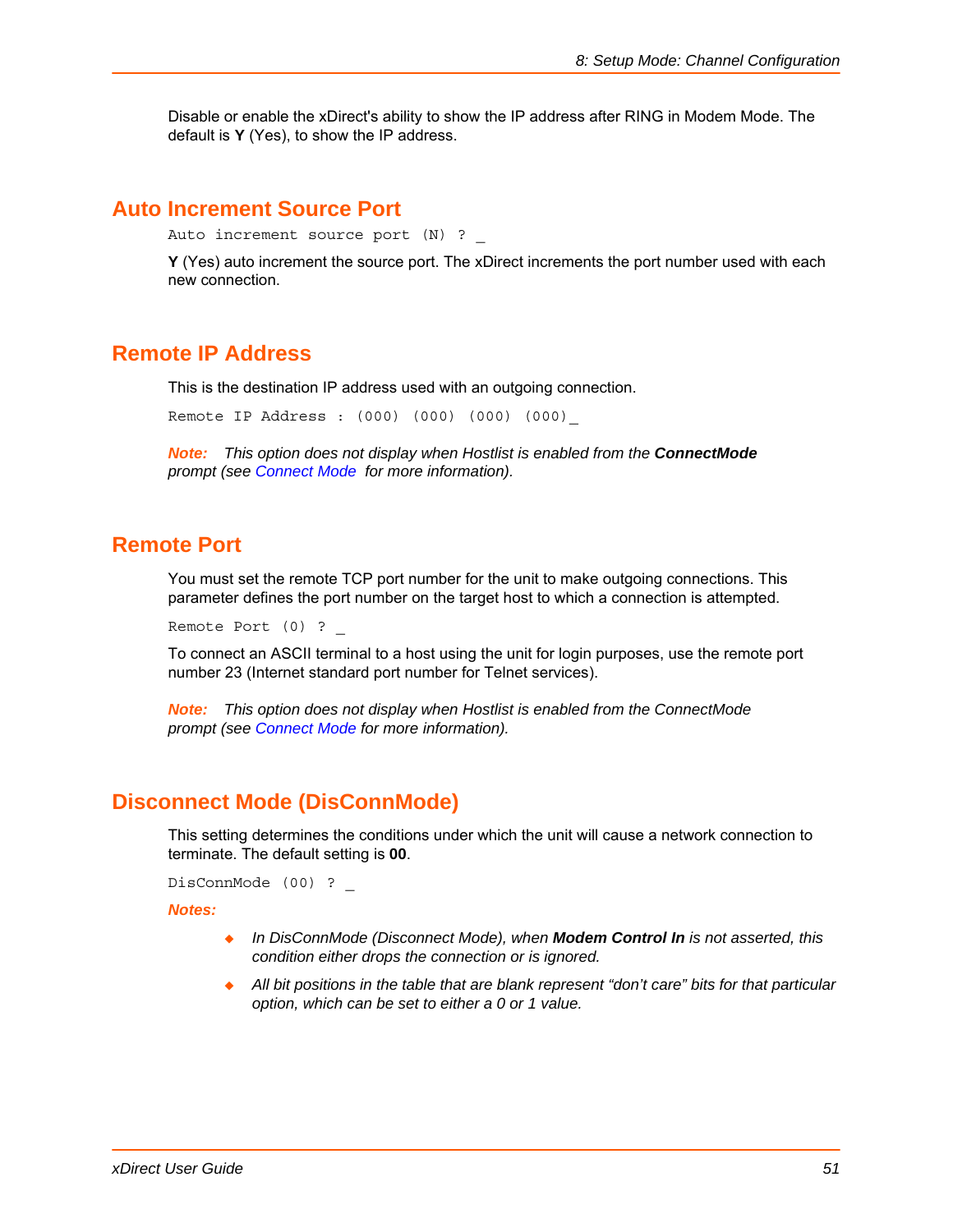| <b>Disconnect Mode Option</b>                                | -7 | <u> 16</u> | $\frac{15}{4}$ |   | $\mathbf{13}$ | $\mathbf{2}$ |  |
|--------------------------------------------------------------|----|------------|----------------|---|---------------|--------------|--|
| Disconnect when Modem Control In is not asserted             |    |            |                |   |               |              |  |
| Ignore Modem Control In                                      | 0  |            |                |   |               |              |  |
| Telnet Com Port Cntrl and terminal type setup <sup>(1)</sup> |    | 1          |                |   |               |              |  |
| Channel (port) password (2)                                  |    |            |                | 1 |               |              |  |
| Hard disconnect <sup>(3)</sup>                               |    |            |                |   | 0             |              |  |
| <b>Disable hard disconnect</b>                               |    |            |                |   | 1             |              |  |
| State LED off with connection (4)                            |    |            |                |   |               |              |  |
| Disconnect with EOT (^D) <sup>(5)</sup>                      |    |            |                |   |               |              |  |

#### *Table 8-11 Disconnect Mode Options*

(1) The Telnet Com Port Control feature is used in conjunction with Com Port Redirector. The xDirect sends the **Terminal Type** upon an outgoing connection.

(2) A password is required for a connection to the serial port from the network.

(3) The TCP connection closes even if the remote site does not acknowledge the disconnection.

(4) When there is a network connection to or from the serial port, the state LED turns off instead of blinking.

- (5) When **Ctrl+D** or **Hex 04** is detected, the connection is dropped. Both **Telnet Com Port Cntrl** and **Disconnect with EOT** must be enabled for **Disconnect with EOT** to function properly. **Ctrl+D** is only detected going from the serial port to the network.
- (6) When **Modem Control In** transitions from a high state to a low state, the network connection to or from the serial port drops.

### **Flush Mode (Buffer Flushing)**

Using this parameter, you can control line handling and network buffers with connection startup and disconnect. The default setting is **00**.\

FlushMode (00) ? \_

You can also select between two different packing algorithms.

*Note: All bit positions in the table that are blank represent "don't care" bits for that particular option, which can be set to either a 0 or 1 value.*

| <b>Function</b>                                                         | 7 | 6 | 15 |   | $\vert$ 3 | $\mathbf{12}$ |   |   |
|-------------------------------------------------------------------------|---|---|----|---|-----------|---------------|---|---|
| <b>Input Buffer (Serial to Network)</b>                                 |   |   |    |   |           |               |   |   |
| Clear with a connection initiated from the device to the network        |   |   |    | 1 |           |               |   |   |
| Clear with a connection initiated from the network to the device        |   |   | 1  |   |           |               |   |   |
| Clear when the network connection to or from the device is disconnected |   | 1 |    |   |           |               |   |   |
| <b>Output Buffer (Network to Serial)</b>                                |   |   |    |   |           |               |   |   |
| Clear with a connection initiated from the device to the network        |   |   |    |   |           |               |   | 1 |
| Clear with a connection initiated from the network to the device        |   |   |    |   |           |               | 1 |   |
| Clear when the network connection to or from the device is disconnected |   |   |    |   |           | 1             |   |   |
| <b>Alternate Packing Algorithm (Pack Control)</b>                       |   |   |    |   |           |               |   |   |
| Enable                                                                  | 1 |   |    |   |           |               |   |   |

#### *Table 8-12 Flush Mode Options*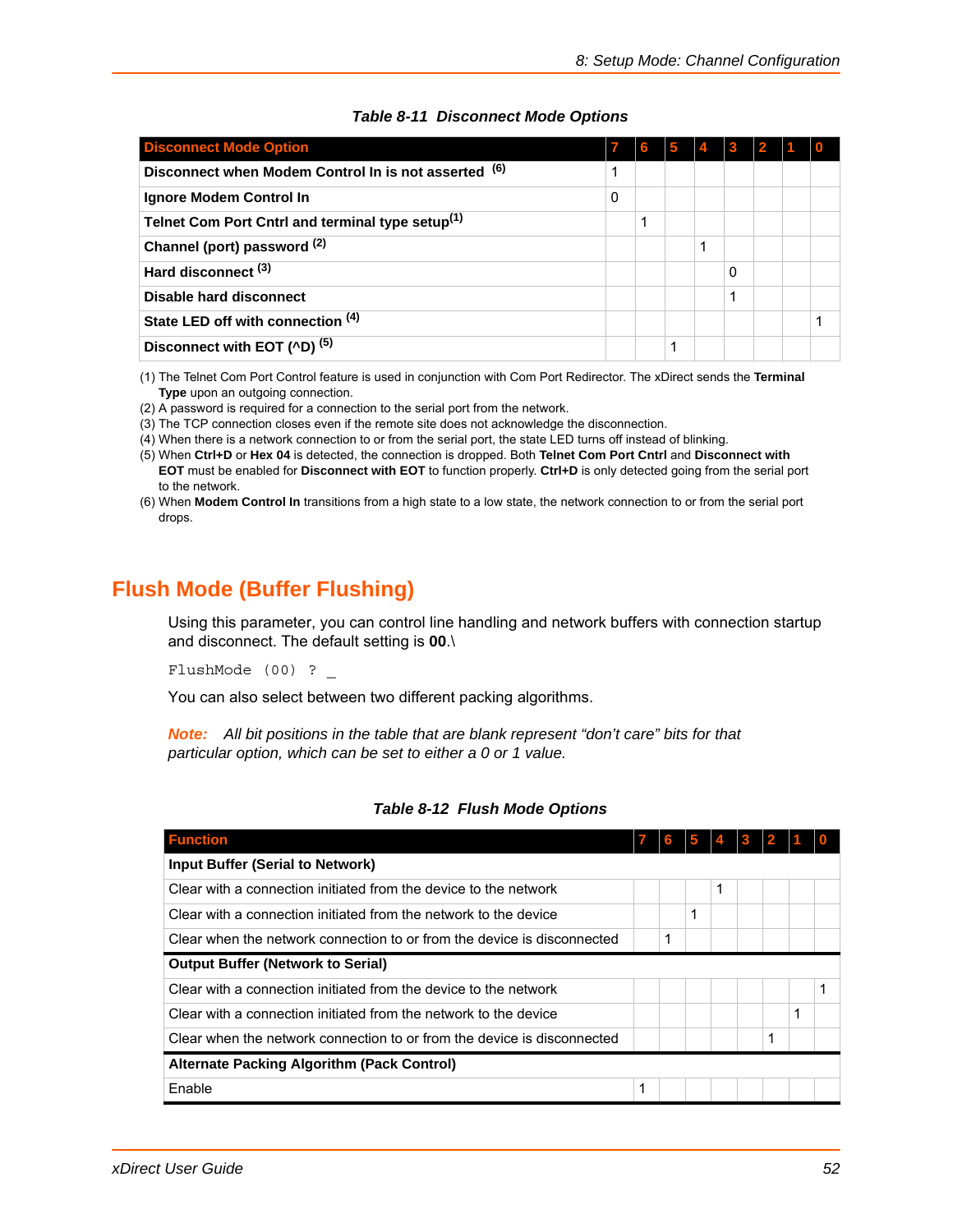### <span id="page-52-0"></span>**Pack Control**

The packing algorithms define how and when packets are sent to the network. The standard algorithm is optimized for applications in which the unit is used in a local environment, allowing for very small delays for single characters, while keeping the packet count low. The alternate packing algorithm minimizes the packet count on the network and is especially useful in applications in a routed Wide Area Network (WAN). Adjusting parameters in this mode can economize the network data stream.

Pack control settings are enabled in Flush Mode. Set this value to **00** if you do not need specific functions.

*Note: All bit positions in the table that are blank represent "don't care" bits for that particular option, which can be set to either a 0 or 1 value.*

| <b>Option</b>                  | $\overline{7}$ | $\overline{6}$ | $\overline{\mathbf{5}}$ | $\overline{4}$ | $\overline{\mathbf{3}}$ | $\overline{2}$ | l 1         | $\overline{0}$ |
|--------------------------------|----------------|----------------|-------------------------|----------------|-------------------------|----------------|-------------|----------------|
| <b>Packing Interval</b>        |                |                |                         |                |                         |                |             |                |
| Interval: 12 msec              |                |                |                         |                |                         |                | $\Omega$    | 0              |
| Interval: 52 msec              |                |                |                         |                |                         |                | $\mathbf 0$ | 1              |
| Interval: 250 msec             |                |                |                         |                |                         |                | 1           | 0              |
| Interval: 5 sec                |                |                |                         |                |                         |                | 1           |                |
|                                |                |                |                         |                |                         |                |             |                |
| <b>Trailing Characters</b>     |                |                |                         |                |                         |                |             |                |
| None                           |                |                |                         |                | $\Omega$                | 0              |             |                |
| One                            |                |                |                         |                | $\mathbf{0}$            | 1              |             |                |
| Two                            |                |                |                         |                | 1                       | 0              |             |                |
| 2-Byte Send Character Sequence |                |                |                         | 1              |                         |                |             |                |

*Table 8-13 Pack Control Options*

### **Packing Interval**

Packing Interval defines how long the unit should wait before sending accumulated characters. This wait period is between successive network segments containing data. For alternate packing, the default interval is **12 ms**.

### **Trailing Characters**

In some applications, CRC, Checksum, or other trailing characters follow the end-of-sequence character; this option helps to adapt frame transmission to the frame boundary. The default setting is **00** (none).

### **Send Characters**

- If **2-Byte Send Character Sequence** is enabled, the unit interprets the sendchars as a 2-byte sequence; if this option is not enabled, the unit interprets them independently. The default setting is **0** (disabled).
- If **Send Immediately After Characters** is *not* set, any characters already in the serial buffer are included in the transmission after a "transmit" condition is found. If this option is set, the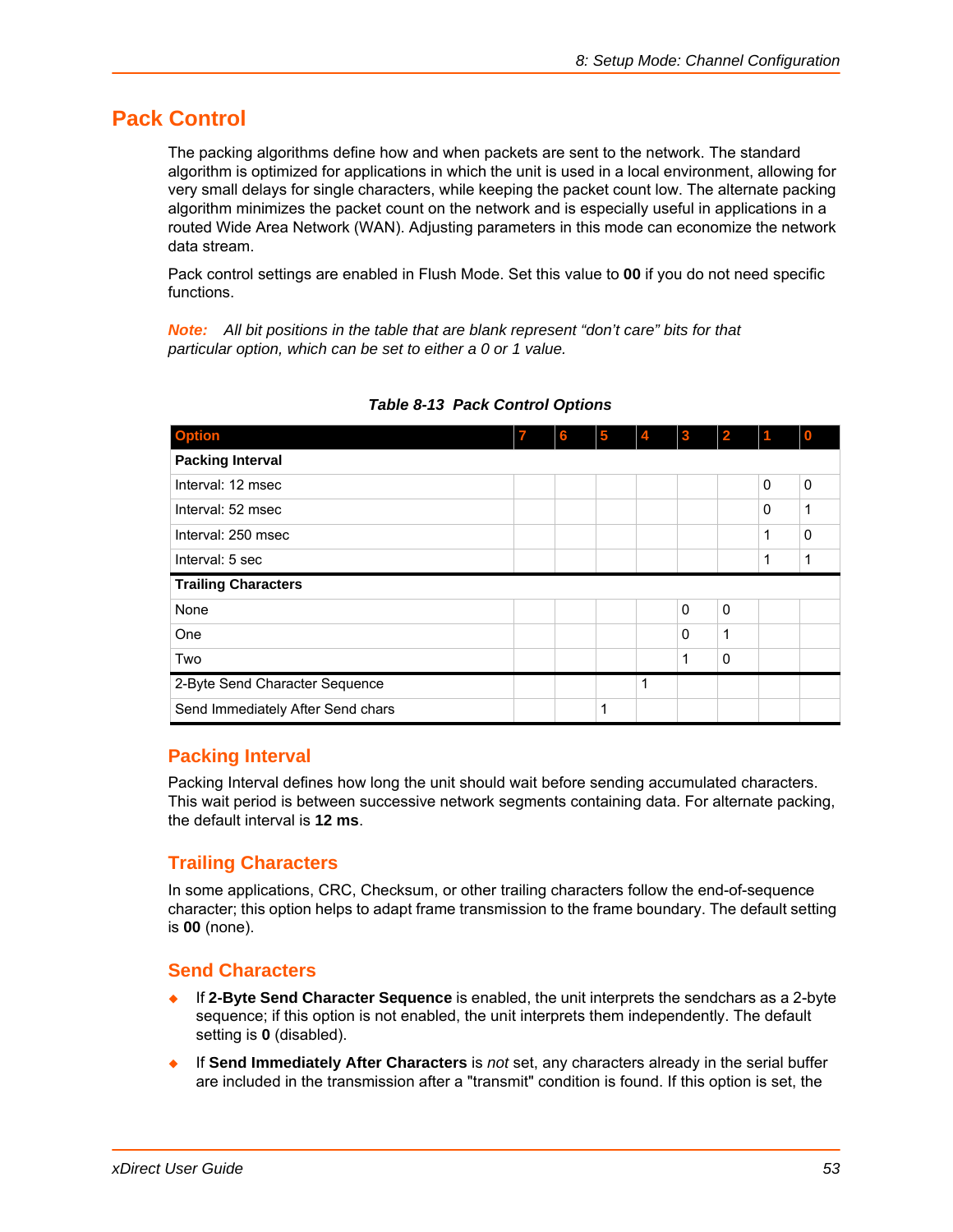unit sends immediately after recognizing the transmit condition (sendchar or timeout). The default setting is **0**.

*Note: A transmission might occur if status information needs to be exchanged or an acknowledgment needs to be sent.* 

### **DisConnTime (Inactivity Timeout)**

Use this parameter to set an inactivity timeout. The unit drops the TCP connection to the local port if there is no activity on the serial line before the set time expires. Enter time in the format **mm:ss**, where **m** is the number of minutes and **s** is the number of seconds.

```
DisConnTime (00:00) ?:
```
To disable the inactivity timeout, enter **00:00**. Range is 0 (disabled) to 5999 seconds (99 minutes, 59 seconds). Default setting is **0**.

### **Send Characters**

Enter up to two characters in hexadecimal representation in sendchar.

SendChar  $1 \t(00)$  ?  $\overline{\phantom{0}}$ SendChar 2 (00) ? \_

If the unit receives a character on the serial line that matches one of these characters, it sends the character immediately, along with any awaiting characters, to the TCP connection. This action minimizes the response time for specific protocol characters on the serial line (for example, ETX, EOT). Setting the first sendchar to **00** disables the recognition of the characters. Alternatively, the unit can interpret two characters as a sequence (see *[Pack Control](#page-52-0)*). The default setting is **00.**

### **Telnet Terminal Type**

This parameter displays only if you enabled the terminal type option in Disconnect Mode. With this option enabled, you can use the terminal name for the Telnet terminal type. Enter only one name.

With terminal type option enabled, the unit also reacts to the EOR (end of record) and binary options, useful for applications like terminal emulation to IBM hosts.

### **Channel (Port) Password**

This parameter appears only if the channel (port) password option is enabled in Disconnect Mode. With this option enabled, you can set a password on the serial port. The default setting is all 0s.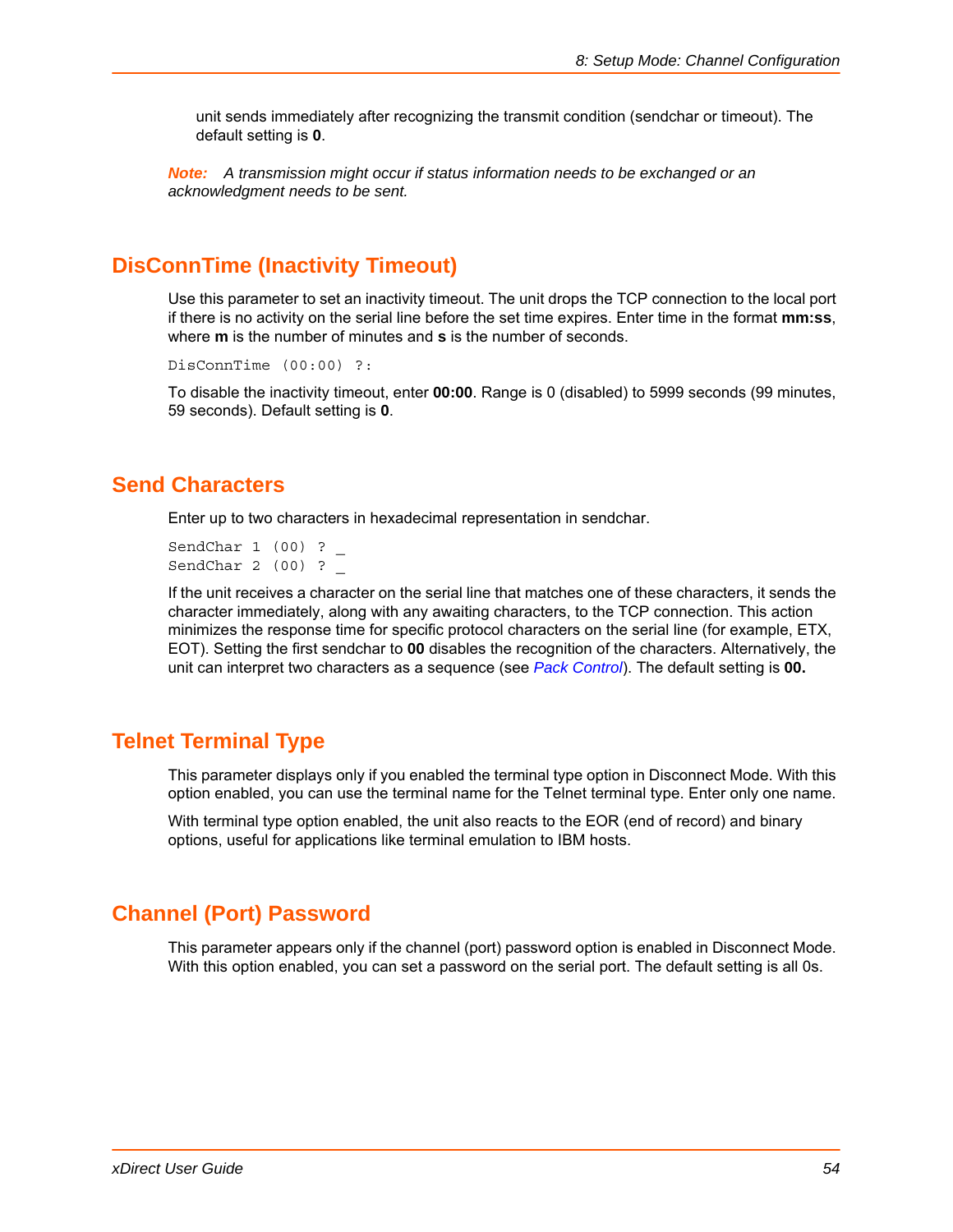## *9: Setup Mode: Advanced Settings*

### **Expert Settings (Option 5)**

*Note: You can change these settings using telnet or serial connections only, not on the Web Manager.* 

*Caution: Changing the expert settings can drastically affect the performance and access to the product. These settings should only be changed by an experienced network administrator.*

Select **5** to configure expert settings.

#### **Figure 9-1 Expert Settings**

```
TCP Keepalive time in s (1s - 65s; 0s=disable): (45) ?
ARP Cache timeout in s (1s - 600s) : (600) ?
CPU performance (0=Regular, 1=Low, 2=High): (0) ?
Disable Monitor Mode @ bootup (N) ?
HTTP Port Number : (80) ?
MTU Size (512 - 1400): (1400) ?
TCP Re-transmission Timeout (500 - 4000) (ms): (500) ?
Enable alternate MAC (N) ?
Ethernet connection type: (0) ?
```
#### **TCP Keepalive Time In Seconds**

This option allows you to change how many seconds the unit waits during a silent connection before attempting to see if the currently connected network device is still on the network. If the unit gets no response, it drops that connection. The default setting is 45.

```
TCP Keepalive time in s (1s - 65s; 0s=disable): (45) ?
```
### **ARP Cache Timeout In Seconds**

Whenever the unit communicates with another device on the network, it adds an entry into its ARP table. The ARP Cache timeout option allows you to define how many seconds (1-600) the unit will wait before timing out this table. The default setting is **600**.

ARP cache timeout in s (1s - 600s) : (600) ?

#### <span id="page-54-0"></span>**CPU Performance**

This option allows you to increase the CPU performance required to use the higher baud rates on the serial interface (460800 bps and 921600 bps). The default CPU performance mode supports up to 230400 bps.

CPU performance (0=Regular, 1=Low, 2=High): (0) ?

 If a baud rate of 460 Kbps or 920 Kbps is set and the high performance mode is disabled, the operation of the serial channel would be out of the specified error tolerance, thereby leading to inconsistent speed settings on the two ends of the serial channel.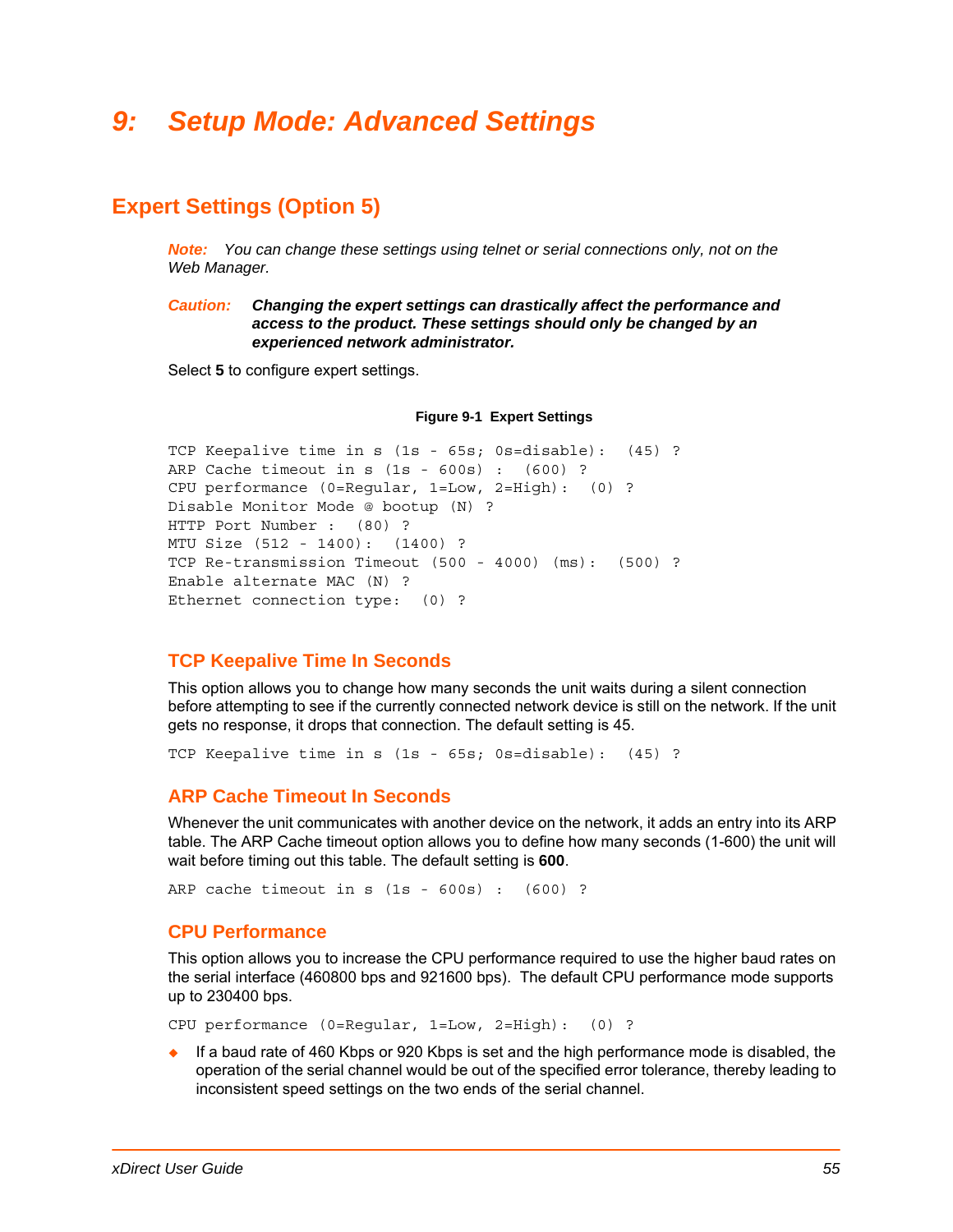◆ Increasing CPU clock speed consumes more power and generates more heat. This reduces the maximum operating temperature specification. See the appropriate product brief for details.

#### **Monitor Mode at Bootup**

This option allows you to disable all entries into Monitor Mode during startup, except for the 'xxx' sequence. This prevents entry using **yyy**, **zzz**, **xx1**, and **yy1** key sequences (only during the bootup sequence). The default for disabling Monitor Mode at bootup is **N** (No). See *[Chapter 11:](#page-63-0)  [Monitor Mode](#page-63-0)*.

```
Disable Monitor Mode @ bootup (N) ?
```
#### **HTTP Port Number**

This option allows the configuration of the web server port number. The valid range is **1-65535**. The default HTTP port number is **80**.

HTTP Port Number : (80) ?

#### **MTU Size**

The Maximum Transmission Unit (MTU) is the largest physical packet size a network can transmit for TCP and UDP. Enter between **512** and **1400** bytes. The default setting is **1400** bytes.

MTU Size (512 - 1400): (1400) ?

#### **TCP Re-Transmission Timeout**

This feature allows the configuration of the desired TCP re-transmission timeout value. If the ACK is not received for a packet sent from the xDirect device, then the unit will retransmit the data. The valid range is 500-4000 msec. Default is 500.

TCP Re-transmission Timeout (500 - 4000) (ms): (500) ?

#### **Enable Alternate MAC**

If necessary, enable the alternate MAC address (if specified in the OEM setup record). The default setting is **N** (No).

Enable alternate MAC (N) ?

#### **Ethernet Connection Type**

The xDirect allows for the Ethernet speed and duplex to be manually configured. Enter **0** for autonegotiation (default). To select the speed and duplex, enter one of the following: **2** (10Mbit/half duplex), **3** (10Mbit/full duplex), **4** (100Mbit/half duplex), or **5** (100Mbit/full duplex).

```
Ethernet connection type: (0) ?
```
### <span id="page-55-0"></span>**Security Settings (Option 6)**

You can change security settings by means of Telnet or serial connections only, not on the Web Manager. We recommend that you set security over the dedicated network or over the serial setup to prevent eavesdropping.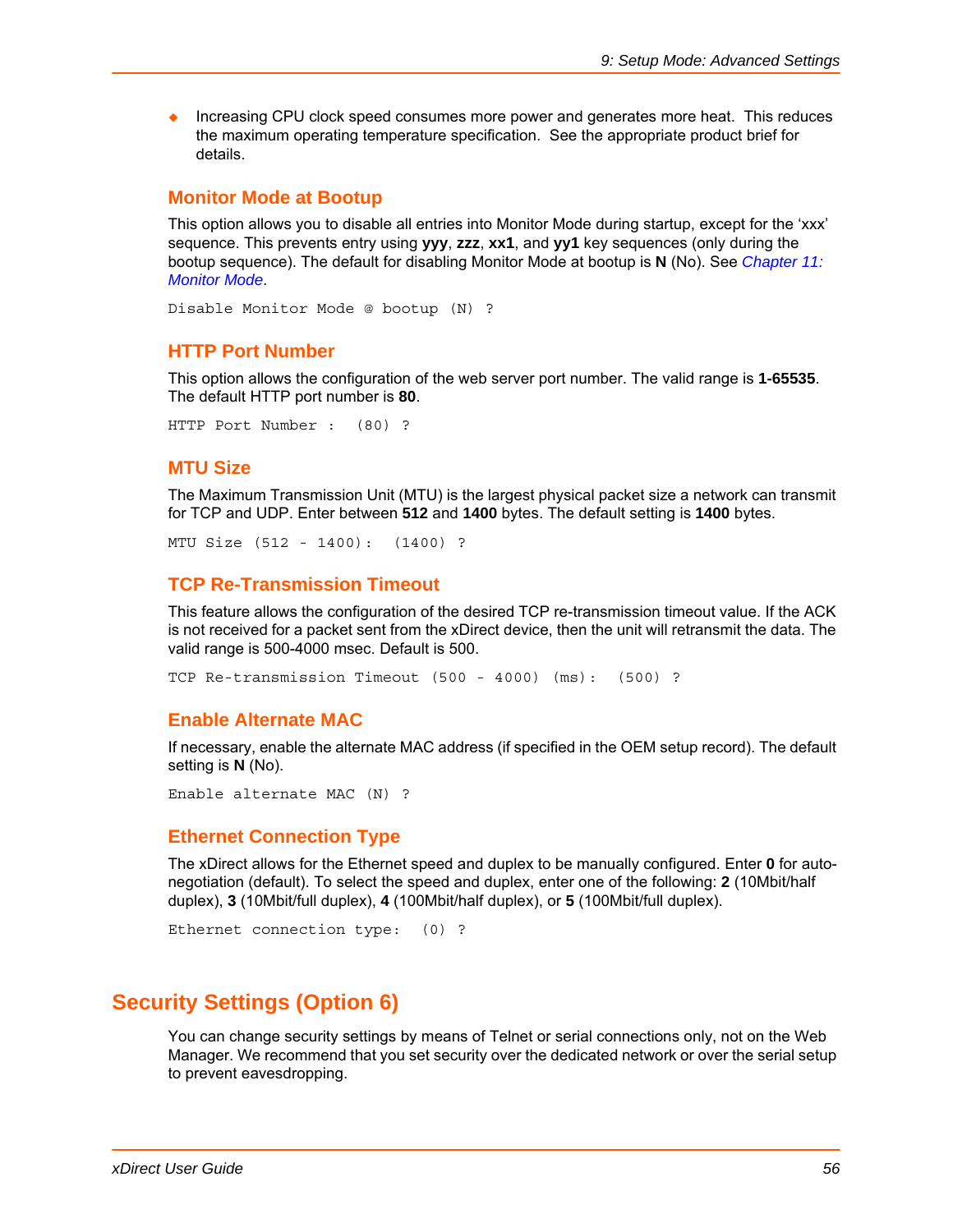#### *Caution: Disabling both Telnet Setup and Port 77FE will prevent users from accessing the setup menu from the network. Disabling Port 77FE also disables the Web from configuring the device.*

Select **6** to configure security settings.

**Figure 9-2 Security Settings**

Disable SNMP (N) ?

SNMP Community Name (public):

Disable Telnet Setup (N) ?

Disable TFTP Firmware Update (N) ?

Disable Port 77FEh (N) ?

Disable Web Server (N) ?

Disable Web Setup (N) ?

Disable ECHO ports (Y) ?

Enable Encryption (N) ?

Enable Enhanced Password (N) ?

#### **Disable SNMP**

This setting allows you to disable the SNMP protocol on the unit for security reasons. The default setting is **N** (No).

Disable SNMP (N) ? \_

#### **SNMP Community Name**

The SNMP Community Name is a required field for NMS to read or write to a device. Enter a string of **1** to **13** characters. The default setting is **public**.

SNMP Community Name (public):

The default entry is public. The current value is displayed in parentheses.

#### **Disable Telnet Setup**

*Note: If you choose to disable this option, keep in mind that disabling both Telnet Setup and Port 77FE will prevent users from accessing the setup menu from the network.*

This setting defaults to the **N** (No) option. The **Y** (Yes) option disables access to Setup Mode by Telnet (port 9999). It only allows access locally using the web pages and the serial port of the unit.

Disable Telnet Setup (N) ? \_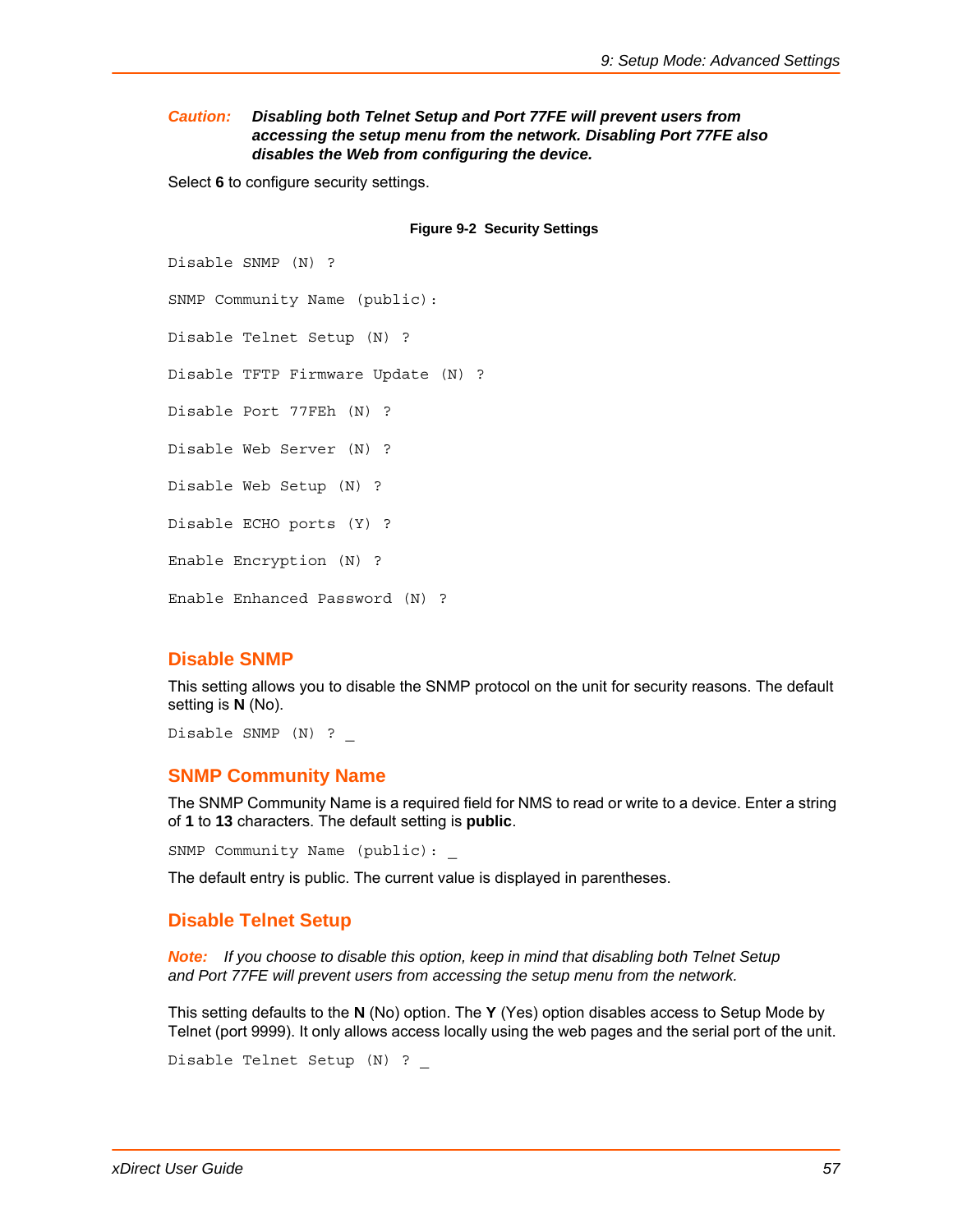#### **Disable TFTP Firmware Update**

This setting defaults to the **N** (No) option. The **Y** (Yes) option disables the use of TFTP to perform network firmware upgrades. With this option, you can download firmware upgrades over the serial port using DeviceInstaller's Recover Firmware procedure. See *[Chapter 10: Firmware Upgrades](#page-60-0)*.

Disable TFTP Firmware Update (N) :

#### **Disable Port 77FE (Hex)**

*Note: If you choose to disable this option, keep in mind that disabling both Telnet Setup and Port 77FE will prevent users from accessing the setup menu from the network.*

Port 77FE is a setting that allows DeviceInstaller, Web Manager, and custom programs to configure the unit remotely. You may wish to disable this capability for security purposes.

Disable Port 77FEh (N) ? \_

The default setting is the **N** (No) option, which enables remote configuration. You can configure the unit by using DeviceInstaller, web pages, Telnet, or serial configuration.

The **Y** (Yes) option disables remote configuration and web sites.

#### **Disable Web Server**

This setting defaults to the **N** (No) **option**. The **Y** (Yes) option disables the web server.

Disable Web Server (N) ? \_

#### **Disable Web Setup**

The **Y** (Yes) option disables configuration using the Web Manager. This setting defaults to the **N**  (No) **option**.

Disable Web Setup (N) ? \_

#### **Disable ECHO Ports**

This setting controls whether port 7 echoes characters it receives. The default setting is **Y** (Yes), which disables ECHO ports.

Disable ECHO ports (Y) ? \_

#### **Enable Encryption**

Rijndael is the block cipher algorithm chosen by the National Institute of Science and Technology (NIST) as the Advanced Encryption Standard (AES) to be used by the US government. The xDirect supports 128-, 192-, and 256-bit encryption key lengths.

*Note: Configuring encryption should be done through a local connection to the serial port of the xDirect, or via a secured network connection. Initial configuration information, including the encryption key, is sent in clear text over the network.* 

#### **To configure AES encryption on the xDirect:**

Enable Encryption (N) Y Key length in bits (0): 128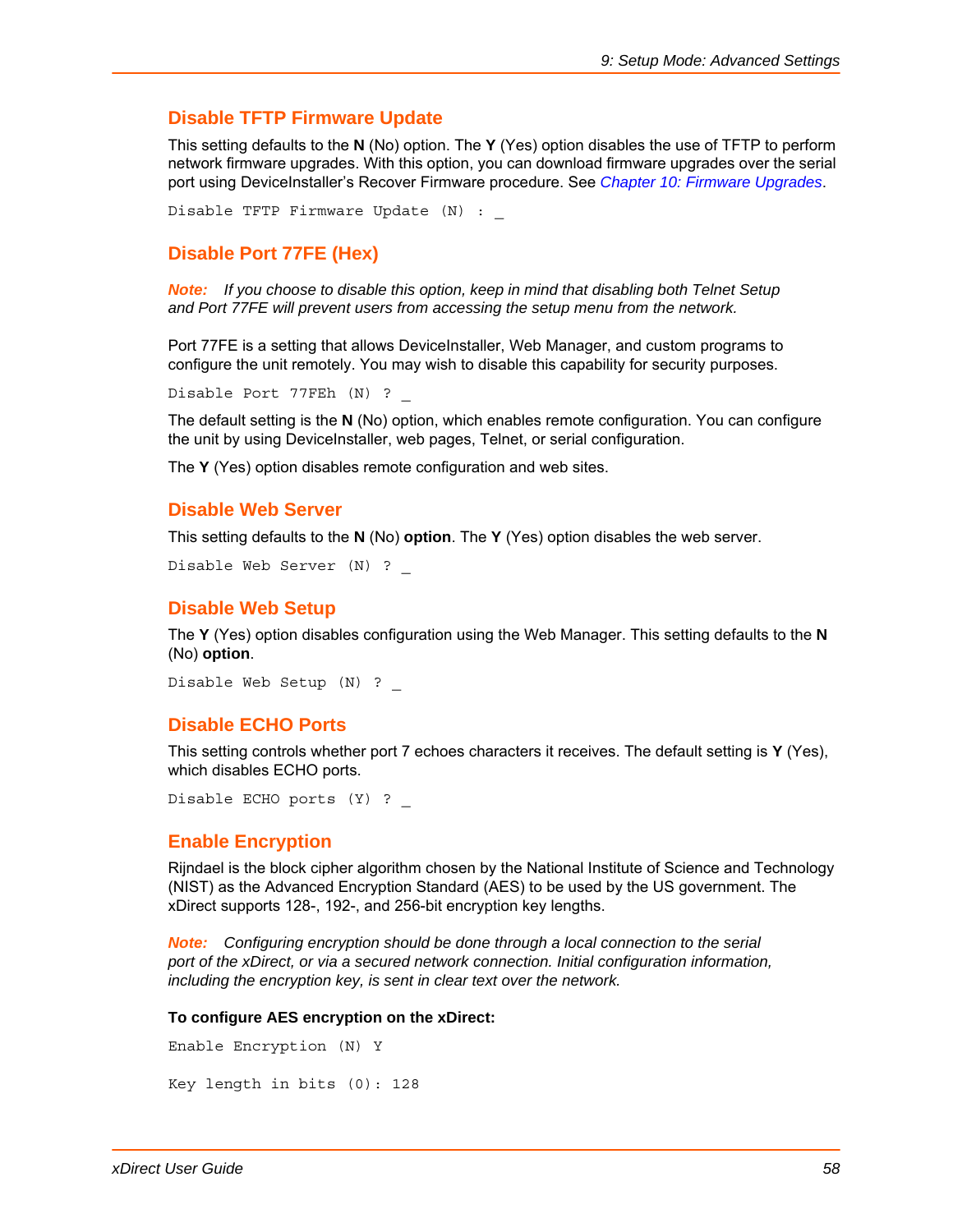```
Change Keys (N) Y
Enter Keys: **-**-**-**-**-**-**-**-**-**-**-**-**-**-**-**
```
- 1. When prompted to enable encryption, select **Y**.
- 2. When prompted, enter the encryption key length. The xDirect supports 128-, 192-, and 256-bit encryption key lengths.
- 3. When prompted to change keys, select **Y**.
- 4. At the **Enter Keys** prompt, enter your encryption key. The encryption keys are entered in hexadecimal. The hexadecimal values are echoed as asterisks to prevent onlookers from seeing the key. Hexadecimal values are 0-9 and A-F.
	- ◆ For a 128-bit key length, enter 32 hexadecimal characters.
	- ◆ For a 192-bit key length, enter 48 hexadecimal characters.
	- ◆ For a 256-bit key length, enter 64 hexadecimal characters
- 5. Continue pressing **Enter** until you return to the Change Setup menu.
- 6. From the Change Setup menu, select option **9** to save and exit.

Encryption only applies to the port selected for data tunneling (default 10001), regardless of whether you are using TCP or UDP.

Generally, one of these situations applies:

- Encrypted xDirect-to-xDirect communication. Be sure to configure both xDirect devices with the same encryption key.
- ◆ Third-party application to xDirect-encrypted communication: xDirect uses standard AES encryption protocols. To communicate successfully, products and applications on the peer side must use the same protocols and the same encryption key as the xDirect.
- Lantronix Secure Com Port Redirector provides an encrypted connection from Windowsbased applications to the xDirect. Information about SCPR is at www.lantronix.com/devicenetworking/utilities-tools/scpr A 30-day trial version of SCPR is available.

*Note: Developers can license the Lantronix Encryption Library Suite. See* www.lantronix.com/device-networking/utilities-tools*.*

### **Enable Enhanced Password**

This setting defaults to the **N** (No) option, which allows you to set a 4-character password that protects Setup Mode by means of Telnet and web pages. The **Y** (Yes) option allows you to set an extended security password of 16-characters for protecting Telnet and Web Page access.

```
Enable Enhanced Password (N) ? _
```
### **Default Settings (Option 7)**

Select **7** to reset the unit's Channel 1 configuration and expert settings to the default settings. The server configuration settings for IP address, gateway IP address, and netmask remain unchanged. The specific settings that this option changes are listed below: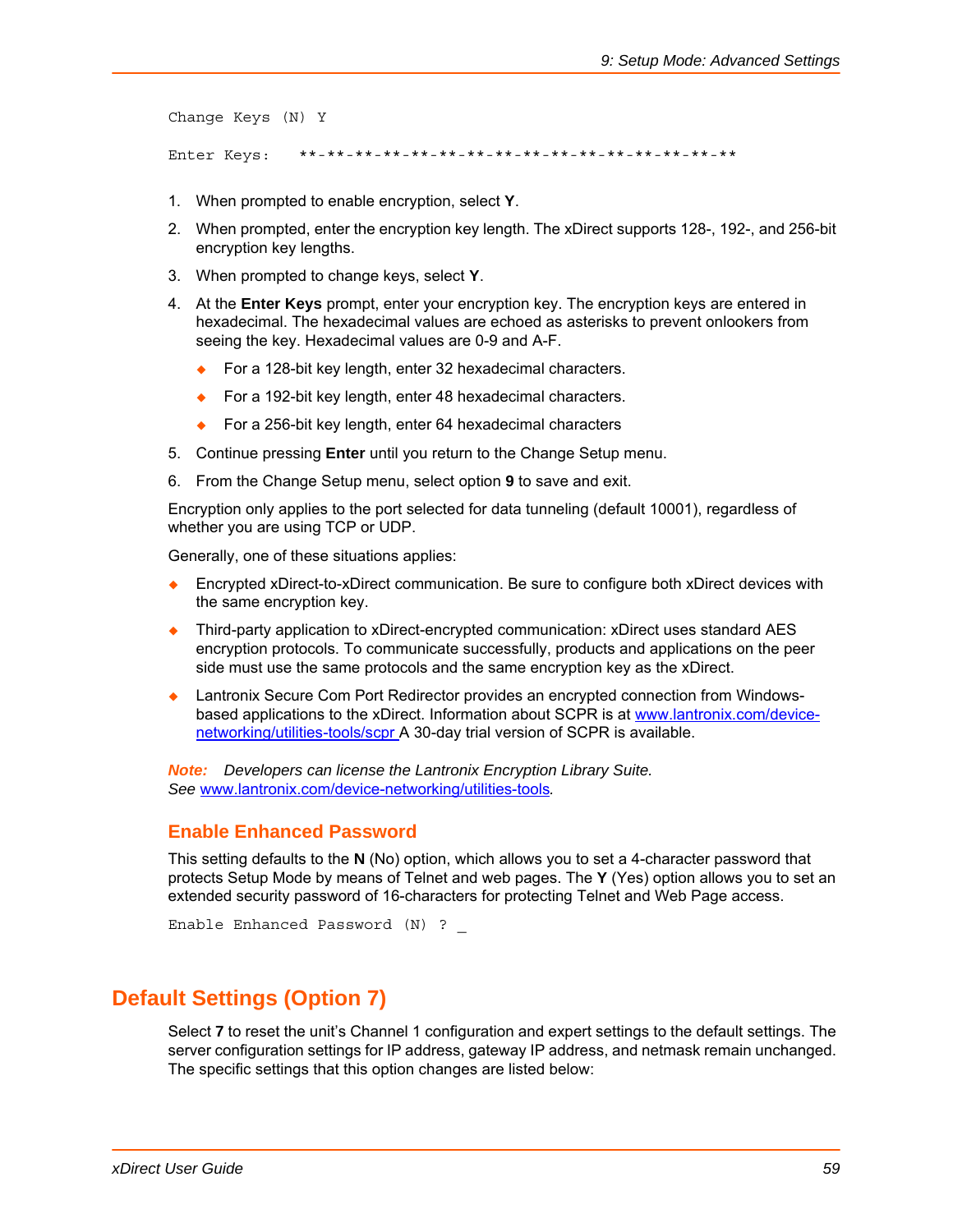### **Channel 1 Configuration Defaults**

| <b>Baudrate</b>               | 9600                                                                 |
|-------------------------------|----------------------------------------------------------------------|
| I/F Mode                      | 4C (1 stop bit, no parity, 8 bit, RS-232C)                           |
| <b>Flow</b>                   | 00                                                                   |
| <b>TCP port number</b>        | 10001                                                                |
| <b>Connect Mode</b>           | C0 (always accept incoming connection; no active connection startup) |
| Send '+++' in Modem Modem     | Enabled                                                              |
| Show IP addr after 'RING'     | Enabled                                                              |
| Auto increment source port    | Disabled                                                             |
| <b>Hostlist retry counter</b> | 3                                                                    |
| <b>Hostlist retry timeout</b> | 250 (msec)                                                           |
| <b>Start Character</b>        | $0x0D$ (CR)                                                          |
| All other parameters          | 0                                                                    |

### **Expert Settings Defaults**

| <b>TCP Keepalive time in s</b>                          | 45                          |
|---------------------------------------------------------|-----------------------------|
| ARP Cache timeout in s                                  | 600                         |
| <b>CPU Performance</b>                                  | 0 (Regular)                 |
| Disable Monitor Mode @<br>bootup                        | No                          |
| HTTP Port Number (1-65535)                              | 80                          |
| <b>MTU Size (512 – 1400)</b>                            | 1400                        |
| <b>TCP Re-transmission</b><br><b>Timeout (500-4000)</b> | 500 (ms)                    |
| <b>Alternate MAC</b>                                    | Disabled (for OEM use only) |
| <b>Ethernet Connection Type</b>                         | 0 (auto-negotiate)          |

### **Security Settings Defaults**

| <b>Disable SNMP</b>             | No             |
|---------------------------------|----------------|
| <b>SNMP community name</b>      | public         |
| <b>Disable Telnet setup</b>     | No             |
| Disable TFTP Firmware Update    | N <sub>o</sub> |
| Disable Port 77FEh              | No             |
| <b>Disable Web Server</b>       | No             |
| <b>Disable Web Setup</b>        | No             |
| <b>Disable ECHO ports</b>       | Yes            |
| <b>Enable Enhanced Password</b> | No             |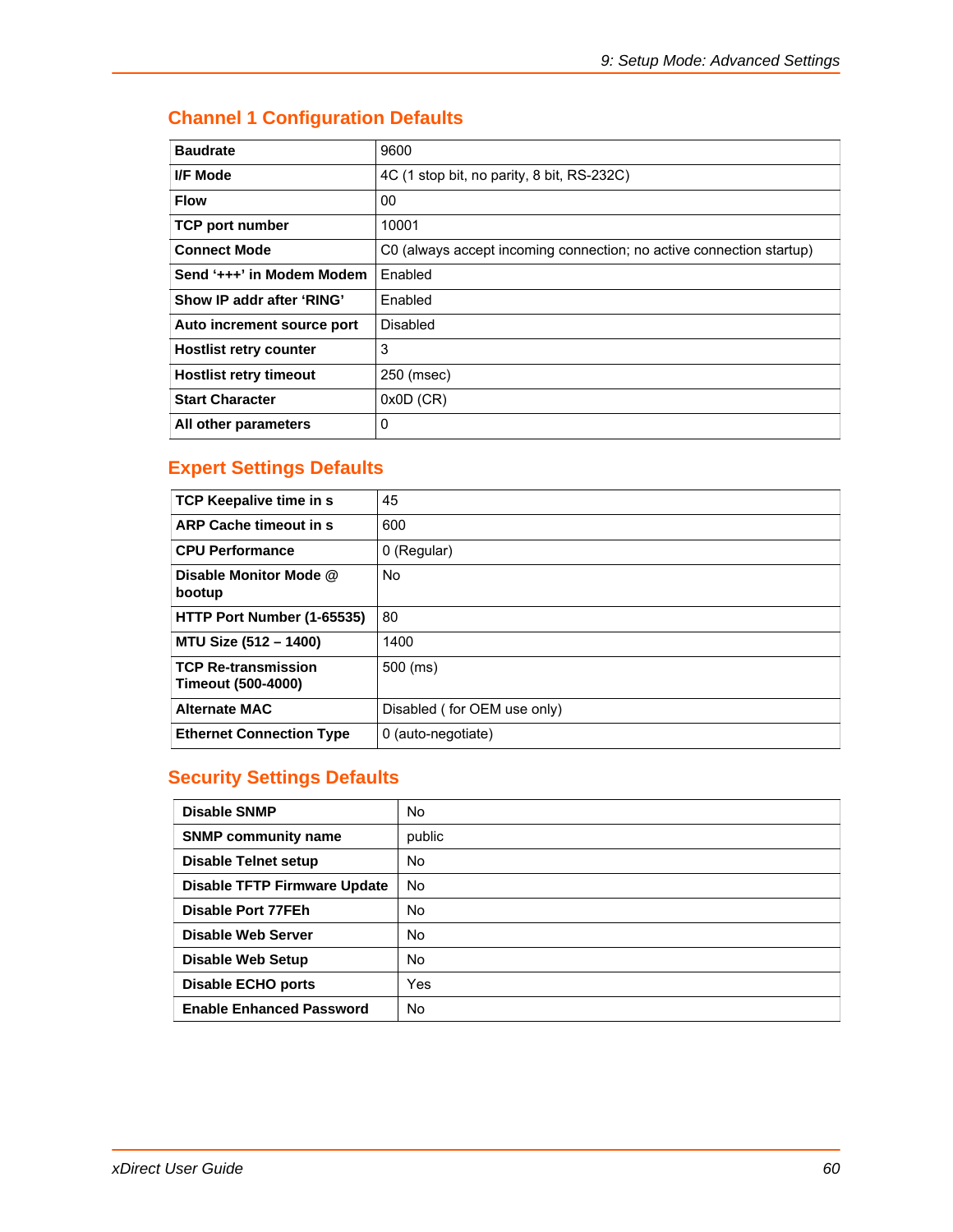## <span id="page-60-0"></span>*10: Firmware Upgrades*

### **Obtaining Firmware**

You can obtain the most up-to-date firmware and release notes for the unit from the Lantronix web site (www.lantronix.com/support/downloads) or by using anonymous FTP (ftp.lantronix.com/pub).

### **Reloading Firmware**

There are several ways to update the unit's internal operational code (\*.ROM): using DeviceInstaller (the preferred way), using TFTP, or using the serial port. You can also update the unit's internal Web interface (\*.COB) using TFTP or DeviceInstaller.

Here are *typical* names for those files. Check the Lantronix web site for the latest versions and release notes.

#### *Table 10-1 Firmware Files*

| <b>ROM File</b>  | <b>COB</b>            |
|------------------|-----------------------|
| xdirect 6900.rom | xdirect webm 2000.cob |

Please refer to the DeviceInstaller online Help for information about reloading firmware using DeviceInstaller. The other methods are discussed below.

### **Using TFTP: Graphical User Interface**

#### **To download new firmware from a computer:**

1. Use a TFTP client to send a binary file to the unit (\*.ROM to upgrade the unit's internal operational code and \*.COB to upgrade its internal Web interface).

*Note: TFTP requires the .ROM (binary) version of the unit's internal operational code.* 

- 2. In the **TFTP server** field, enter the IP address of the unit being upgraded.
- 3. Select **Upload** operation and **Binary** format.
- 4. Enter the full path of the firmware file in the **Local file name** field.
- 5. In the **Remote file name** field, enter the current internal operational code (**U5**) or **WEB1** to **WEB6** for the internal Web interface.
- 6. Click the **Upload Now** button to transfer the file to the unit.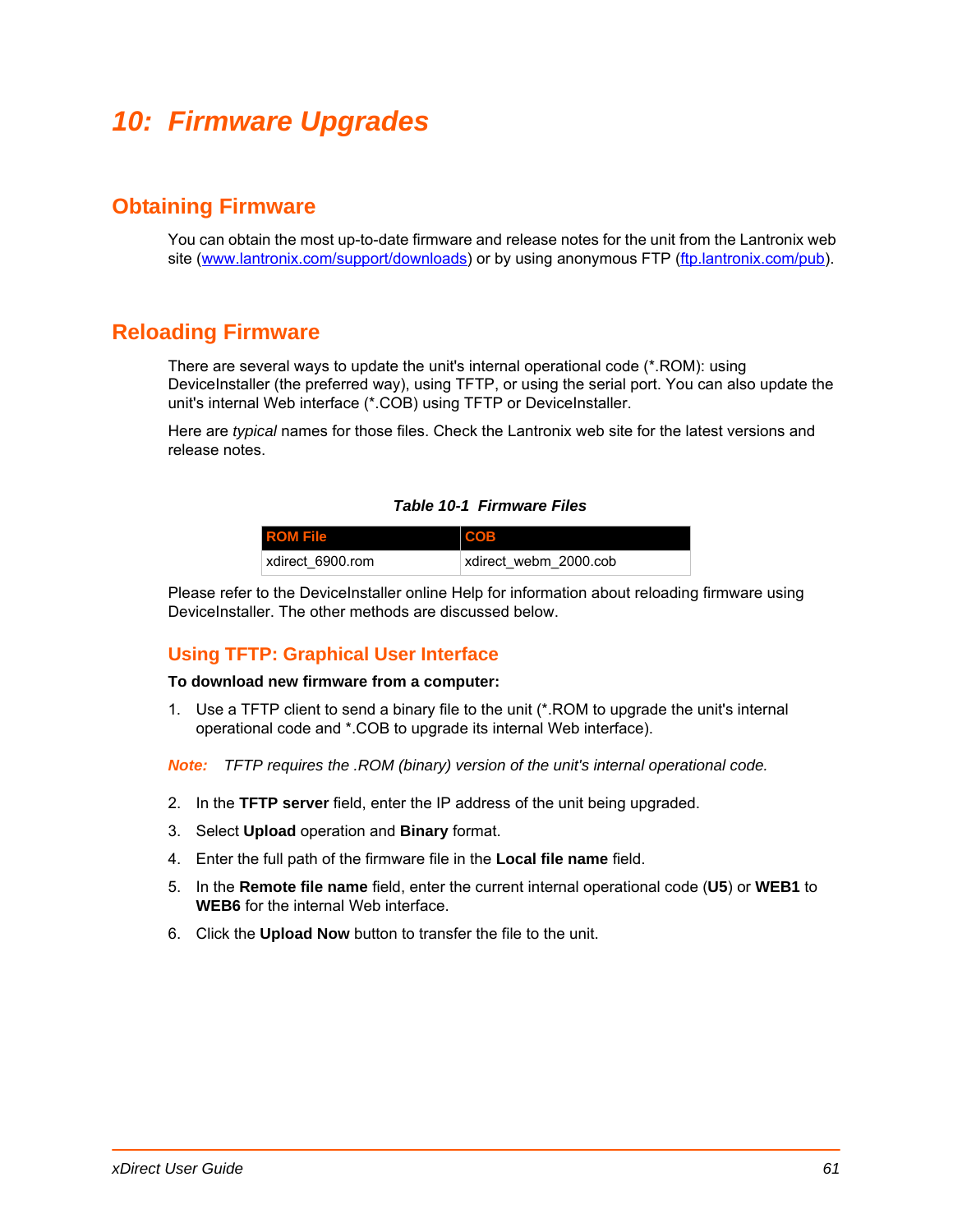| Server interface                                                                                              | Current Directory C:\Documents and Settings\LtrxEngr ~<br>172.19.212.2                                                                          | Browse<br>Show Dir |
|---------------------------------------------------------------------------------------------------------------|-------------------------------------------------------------------------------------------------------------------------------------------------|--------------------|
| 172.19.100.39<br>Host<br>Local File<br>Remote File U5<br><b>Block</b><br>Default $\blacktriangledown$<br>Size | Tftp Server Tftp Client   DHCP server   Syslog server   Log viewer<br>Port 69<br>ct\6.9.0.0\xdirect_6900.rom<br>$\cdots$<br>Break<br>Get<br>Put |                    |
|                                                                                                               |                                                                                                                                                 |                    |

**Figure 10-2 TFTP Window** 

After the firmware has been loaded and stored, which takes approximately 8 seconds to complete, the unit performs a power reset.

#### **Using TFTP: Command Line Interface**

**To download new firmware from a computer:**

1. Enter the following from a TFTP command line interface:

tftp -i <ip address> put <local filename> <destination file name>

The following examples demonstrate the TFTP command sequence to download the .rom file and the .cob file:

tftp –i 192.168.1.111 put xdirect\_6900.rom U5 tftp -i 192.168.1.111 put xdirect webm 2000.cob WEB1

#### **Recovering the Firmware Using the Serial Port and DeviceInstaller**

If for some reason the firmware is damaged, you can recover the firmware file by using DeviceInstaller to download the \*.ROM file over the serial port.

#### **To recover firmware:**

- 1. Start DeviceInstaller. If your PC has more than one network adapter, a message displays. Select an adapter and click **OK**.
- 2. From the **Tools** menu, select **Advanced/Recover Firmware**. The Serial Port Firmware Upgrade window displays.
- 3. For **Port on PC**, enter the COM port on the PC that is connected to the serial port of the Lantronix unit.
- 4. For **Device Model**, be sure the appropriate device (e.g., xDirect) displays.
- 5. For **Firmware File**, click the **Browse** button and go to the location where the firmware file resides.

*Note: Make sure the xDirect on which you are recovering firmware is connected to this selected port on your PC.*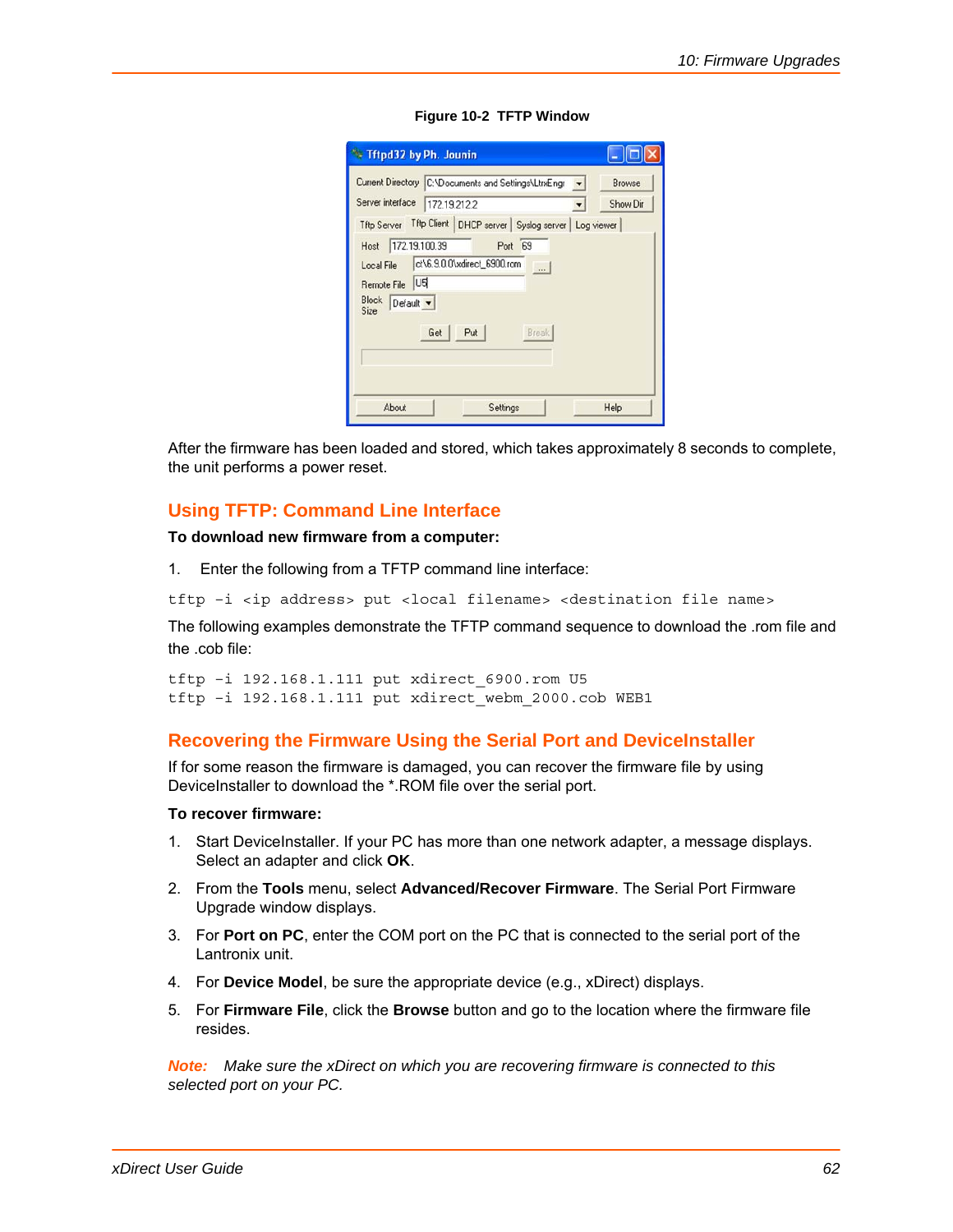- 6. Click **OK** to download the file.
- 7. When prompted, reset the device. Status messages and a progress bar at the bottom of the screen show the progress of the file transfer. When the file transfer completes, the message "**Successful, Click OK to Close**" displays.
- 8. Click the **OK** button to complete this procedure.

*Note: For more information, see Recovering Firmware in the DeviceInstaller online Help.*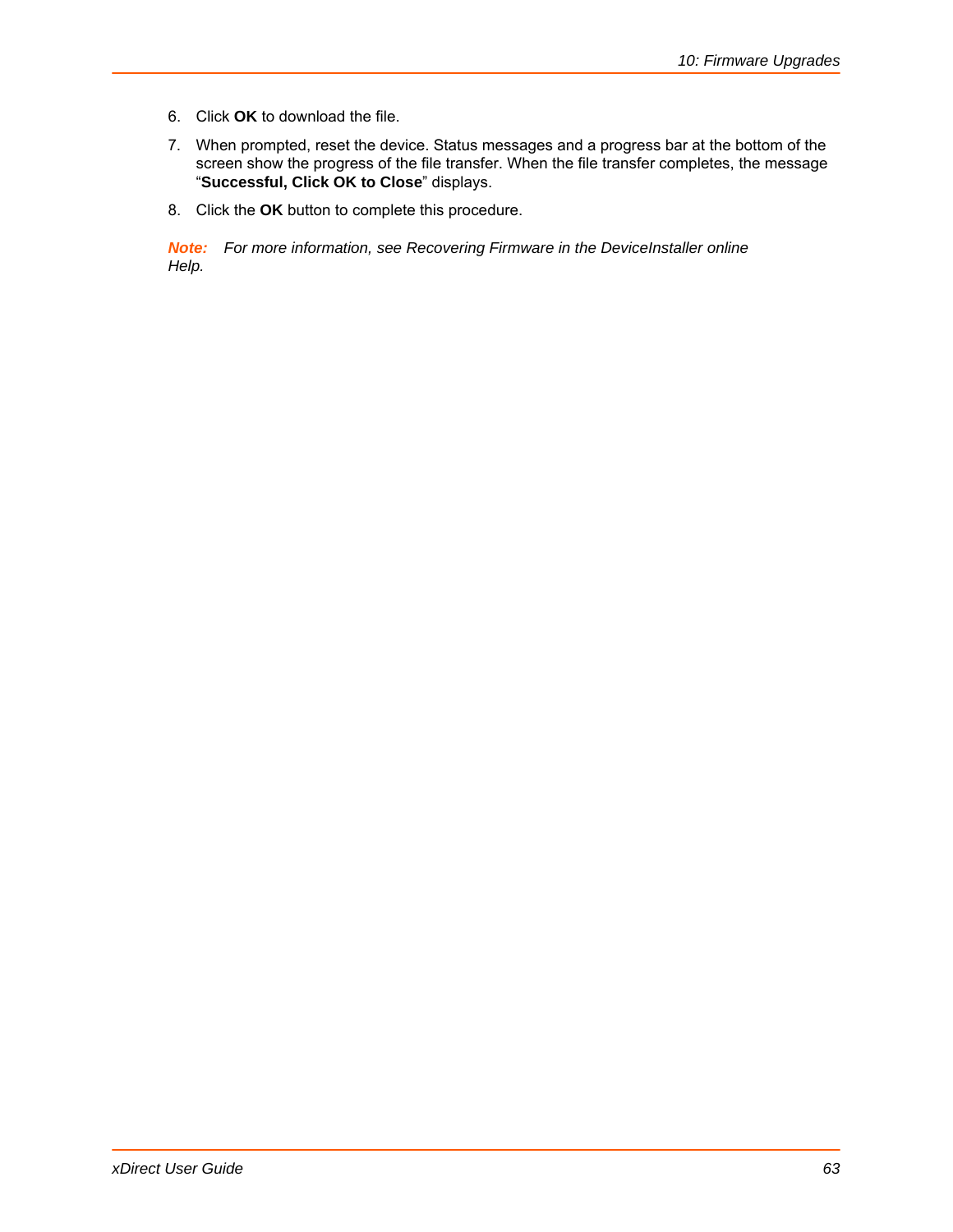## <span id="page-63-0"></span>*11: Monitor Mode*

Monitor Mode is a command-line interface used for diagnostic purposes. There are two ways to enter Monitor Mode: locally using the serial port or remotely using the network.

### **Entering Monitor Mode Using the Serial Port**

#### **To enter Monitor Mode locally:**

- 1. Follow the same steps used for setting the serial configuration parameters.
- 2. Instead of typing three **x** keys, however:
	- ◆ Type zzz (or xx1) to enter Monitor Mode with network connections.
	- ◆ Type yyy (or yy1) to enter Monitor Mode without network connections.

A **0>** prompt indicates that you have successfully entered Monitor Mode.

### **Entering Monitor Mode Using the Network Port**

#### **To enter Monitor Mode using a Telnet connection:**

1. From the Windows **Start** menu, click **Run** and type the following command, where x.x.x.x is the IP address, and 9999 is the unit's fixed network configuration port number:

> Windows: telnet x.x.x.x 9999 UNIX: telnet x.x.x.x:9999

2. Click **OK**. The following information and login prompts display (see *[Figure 11-1](#page-63-1)*).

#### **Figure 11-1 MAC Address and Login Prompt**

<span id="page-63-1"></span>\*\*\* Lantronix xDirect 232 Device Server \*\*\* MAC address 00204A9D028B Software version V6.9.0.0RC3 (120828) XDIRECT AES library version 1.8.2.1 User Name :admin Password :---- Press Enter for Setup Mode

- 3. Enter **User Name** (user name is admin and cannot be changed). Pressing the **Enter** key after entry is not necessary. The **Password** field will appear.
- 4. Enter **Password** (default password is PASS). Pressing the **Enter** key after entry is not necessary. You will be prompted to enter Setup Mode.

*Note: Password can be modified or disabled. See [Server Configuration \(on page 26\)](#page-25-0).*

- 5. Type **M** (upper case) immediately.
- A **0>** prompt indicates that you have successfully entered Monitor Mode.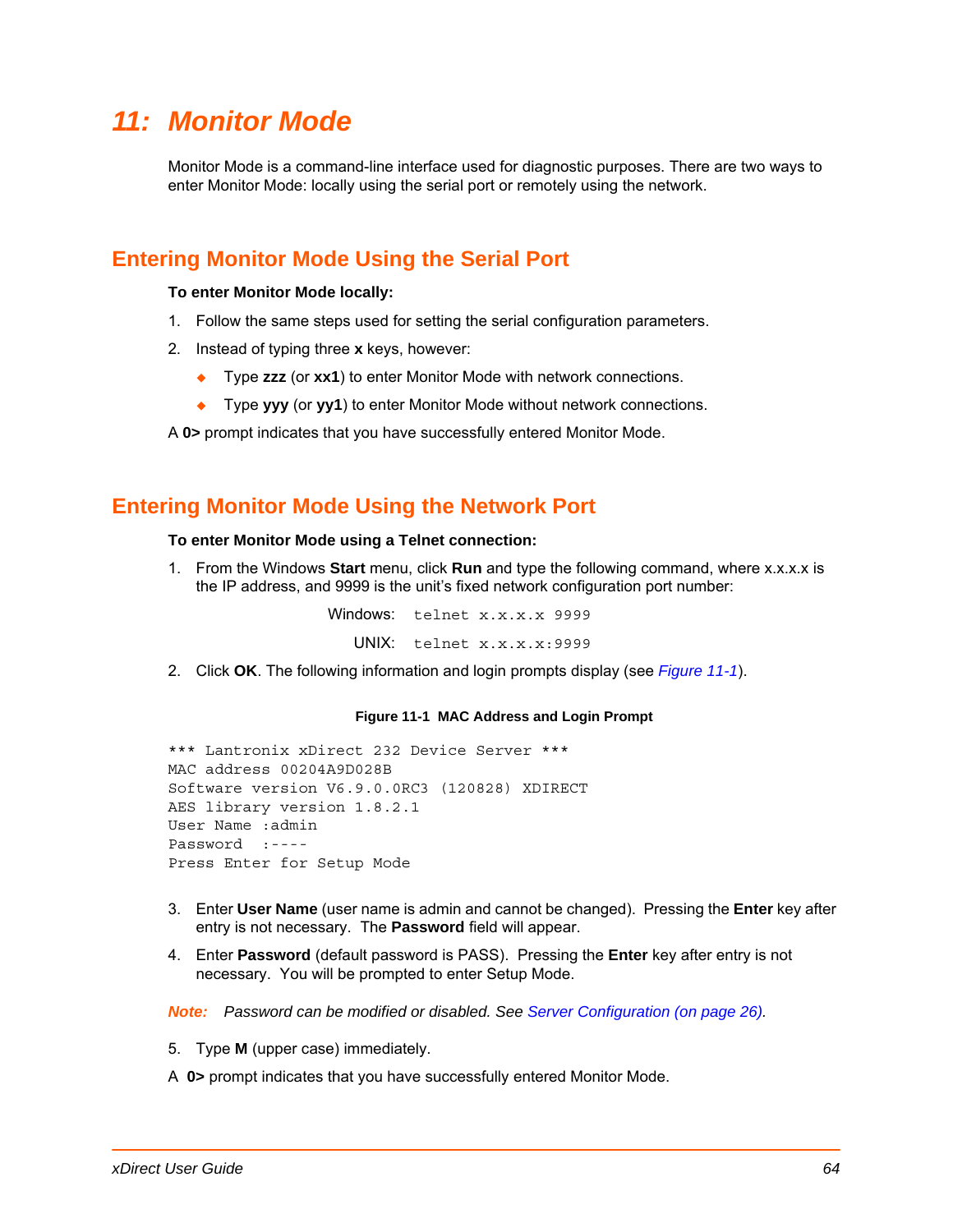## **Monitor Mode Commands**

The following commands are available in Monitor Mode. Many commands have an IP address as an optional parameter (xxx.xxx.xxx.xxx). If you enter the IP address, the command is applied to another unit with that IP address. If you do not enter the IP address, the command is executed locally.

*Note: All commands must be in capital letters. Responses to some of the commands are in Intel Hex format.*

| <b>Command</b>                                            | <b>Command Name</b>         | <b>Function</b>                                                                                                                                                                                                                                                                                               |  |
|-----------------------------------------------------------|-----------------------------|---------------------------------------------------------------------------------------------------------------------------------------------------------------------------------------------------------------------------------------------------------------------------------------------------------------|--|
| $VS$ x.x.x.x                                              | Version                     | Queries software header record (16 bytes) of unit with IP<br>address x.x.x.x.                                                                                                                                                                                                                                 |  |
| $GC$ x.x.x. $x$                                           | <b>Get Configuration</b>    | Gets configuration of unit with IP address x.x.x.x as hex<br>records (120 bytes).                                                                                                                                                                                                                             |  |
| $SC$ x.x.x. $x$                                           | Send Configuration          | Sets configuration of unit with IP address x.x.x.x from<br>hex records.                                                                                                                                                                                                                                       |  |
| $PI$ x.x.x.x                                              | Ping                        | Pings unit with IP address x.x.x.x to check device status.                                                                                                                                                                                                                                                    |  |
| АT                                                        | <b>ARP Table</b>            | Shows the unit's ARP table entries.                                                                                                                                                                                                                                                                           |  |
| TΤ                                                        | <b>TCP Connection Table</b> | Shows all incoming and outgoing TCP connections.                                                                                                                                                                                                                                                              |  |
| <b>NC</b>                                                 | <b>Network Connection</b>   | Shows the unit's current IP address, gateway, subnet<br>mask, and DNS server.                                                                                                                                                                                                                                 |  |
| <b>RS</b>                                                 | Reset                       | Resets the unit's power.                                                                                                                                                                                                                                                                                      |  |
| QU                                                        | Quit                        | Exits diagnostics mode.                                                                                                                                                                                                                                                                                       |  |
| Get configuration from<br>G0, G1, , Ge, Gf<br>memory page |                             | Gets a memory page of configuration information from<br>the device.                                                                                                                                                                                                                                           |  |
| S0, S1,,Se, Sf<br>Set configuration to<br>memory page     |                             | Sets a memory page of configuration information on the<br>device.                                                                                                                                                                                                                                             |  |
| GM                                                        | Get MAC address             | Shows the unit's 6-byte MAC address.                                                                                                                                                                                                                                                                          |  |
| SS                                                        | Set Security record         | Sets the Security record without the encryption key and<br>length parameters. The entire record must still be<br>written, but the encryption-specific bytes do not need to<br>be provided (they can be null since they are not<br>overwritten).                                                               |  |
| <b>SA</b><br>Scan                                         |                             | Initiates a wireless scan if the wireless interface is<br>enabled. Reports any stations found, including BSSID,<br>SSID, and RSSI. If SA is followed by a string, the string<br>is used to filter SSIDs before reporting. If the BSS does<br>not broadcast its SSID, only the BSSID and RSSI are<br>returned. |  |
| <b>NS</b>                                                 | <b>Network Status</b>       | Reports the network interfaces' statuses. Includes<br>potentially negotiated parameters like speed/duplex for<br>Ethernet or BSSID, encryption, authentication for<br>wireless interfaces.                                                                                                                    |  |

#### *Table 11-2 Monitor Mode Commands*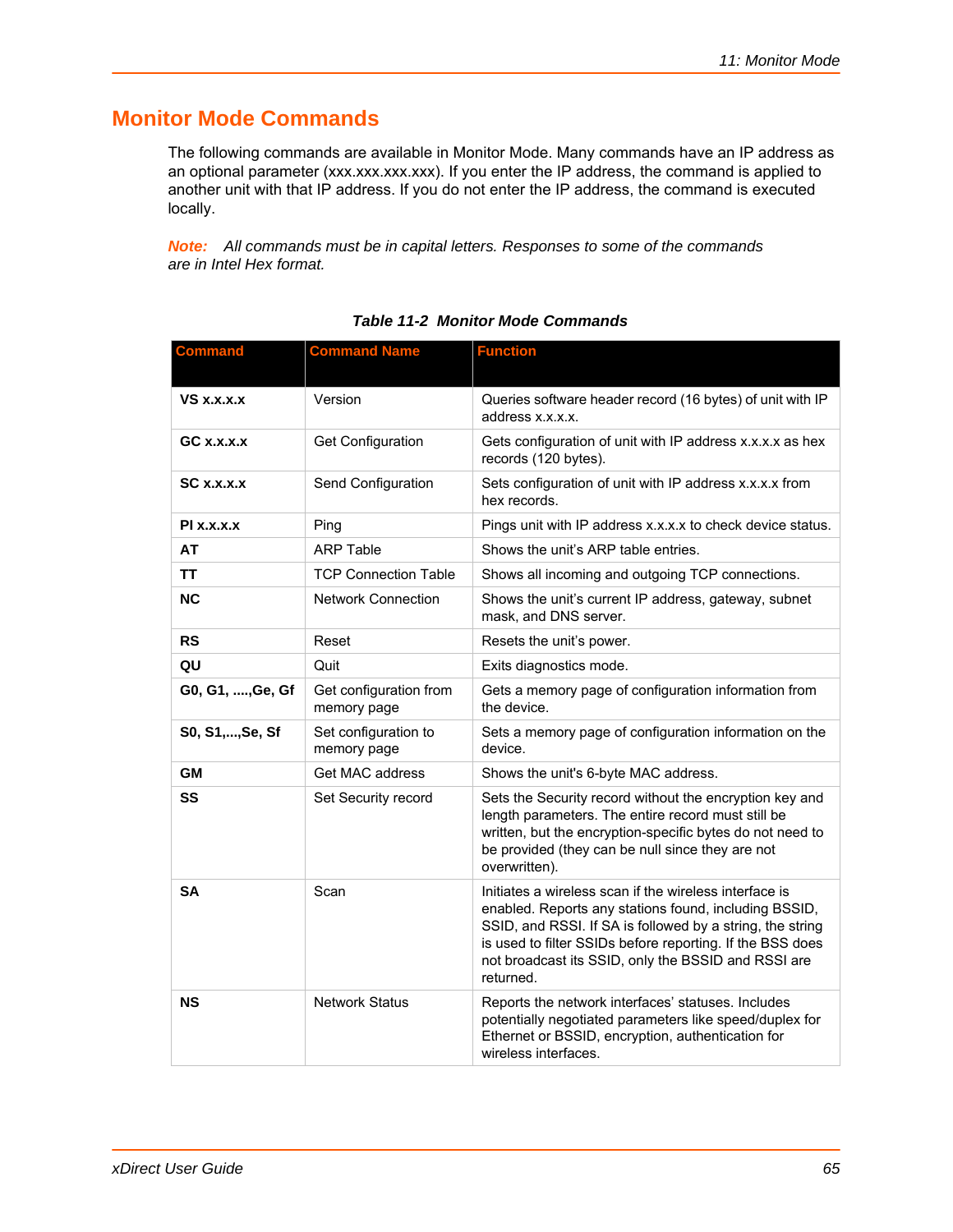| <b>Command</b> | <b>Command Name</b>                            | <b>Function</b>                                                                                             |
|----------------|------------------------------------------------|-------------------------------------------------------------------------------------------------------------|
| (continued)    |                                                |                                                                                                             |
| <b>CO</b>      | Set IP address, host<br>bits, gateway, and DNS | Example:<br>co 192.168.0.10 8 192.168.0.1 10001 192.168.1.10                                                |
|                | server IP                                      | with                                                                                                        |
|                |                                                | 192.168.0.10 = IP address of the xDirect                                                                    |
|                |                                                | $8 =$ number of host bits                                                                                   |
|                |                                                | 192.168.0.1 = gateway IP address                                                                            |
|                |                                                | $10001$ = port number of the xDirect                                                                        |
|                |                                                | 192.168.1.10 = IP address of the DNS Server                                                                 |
|                |                                                | The xDirect stores the setup and performs a reset. It<br>sends an X before the reset if the command was OK. |

*Note: Entering any of the commands listed above generates one of the following command response codes:*

| <b>Response</b> | <b>Meaning</b>                          |  |
|-----------------|-----------------------------------------|--|
| 0>              | OK; no error                            |  |
| 1>              | No answer from remote device            |  |
| $2\geq$         | Cannot reach remote device or no answer |  |
| 8>              | Wrong parameter(s)                      |  |
| 9>              | Invalid command                         |  |

### *Table 11-3 Command Response Codes*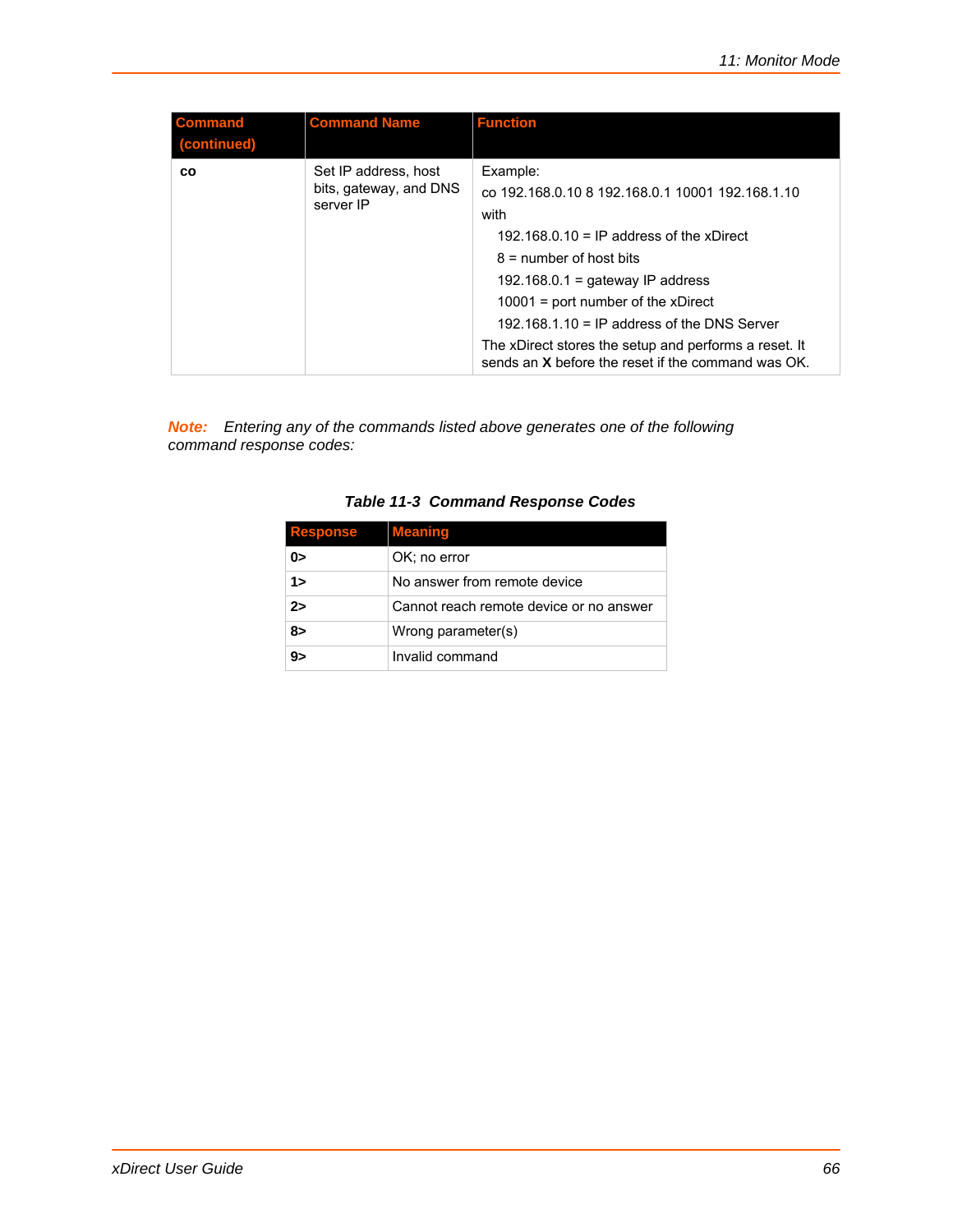# *Appendix A: Troubleshooting and Contact Info*

This chapter discusses how you can diagnose and fix errors quickly without having to contact a dealer or Lantronix. It helps to connect a terminal to the serial port while diagnosing an error to view summary messages that may display. When troubleshooting, always ensure that the physical connections (power cable, network cable, and serial cable) are secure.

*Note: Some unexplained errors might be caused by duplicate IP addresses on the network. Make sure that your unit's IP address is unique.* 

When troubleshooting the following problems, make sure that the xDirect is powered up. Confirm that you are using a good network connection.



#### **Status LED**

The "X" Power/Status LED located on the top of the xDirect unit displays multiple blink patterns. The following table explains the Status LED functions based on the number of LED blinks between pauses:

|  |  | <b>Table A-2 Status LED</b> |  |
|--|--|-----------------------------|--|
|--|--|-----------------------------|--|

| <b>Status LED</b>                     | <b>Condition</b>                         |
|---------------------------------------|------------------------------------------|
| <b>OFF</b>                            | No power.                                |
| <b>Blinks 3 times every 4 seconds</b> | Duplicate IP address present on network. |
| <b>Blinks 5 times every 4 seconds</b> | No DHCP address obtained.                |
| <b>Blinks 2 times every second</b>    | Setup menu active.                       |
| <b>Blinks 1 time every second</b>     | Socket connection to the serial chanel.  |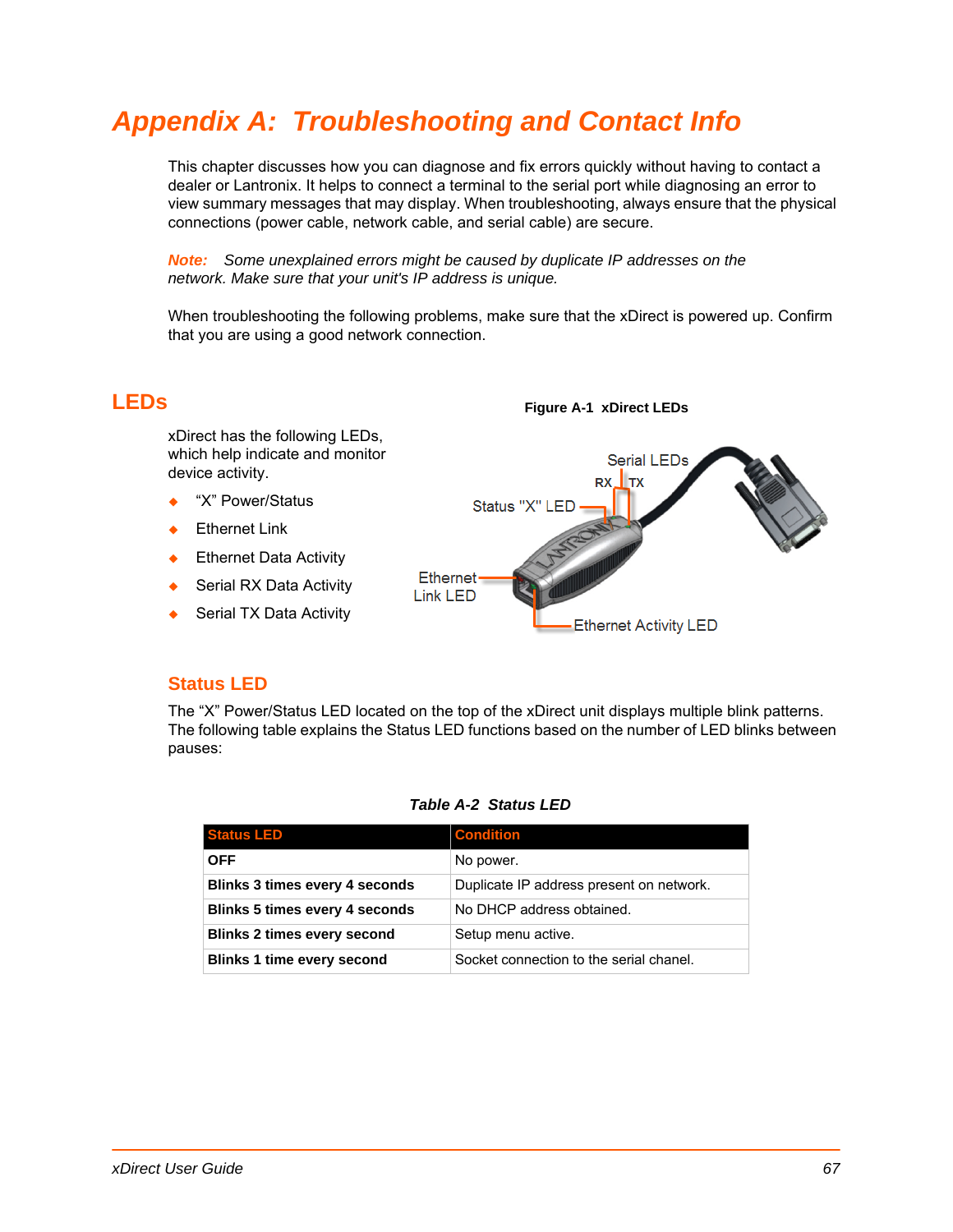### **Serial LEDs**

Two serial LEDs on top of the xDirect unit, directly adjacent to the "X" Power/Status LED, indicate transmit and receive data activity:

| <b>Serial LED</b>    | <b>Color</b> | <b>Condition</b>                  |
|----------------------|--------------|-----------------------------------|
| <b>TX Serial LED</b> | Green        | Indicates transmit data activity. |
| RX Serial LED        | Amber        | Indicates receive data activity.  |

### *Table A-3 Serial LEDs*

### **RJ45 Ethernet LED**

The following two tables describe the meaning of the left and right LED colors on the Ethernet.

| <b>Color</b> | <b>Meaning</b> | <b>Color</b> | Meaning            |
|--------------|----------------|--------------|--------------------|
| Off          | No Link        | Off          | No Activity        |
| Amber        | 10 Mbps        | Amber        | <b>Half Duplex</b> |
| Green        | 100 Mbps       | Green        | <b>Full Duplex</b> |

### *Table A-4 Ethernet Link LED Table A-5 Ethernet Activity LED*

| <b>Color</b> | <b>Meaning</b>     |  |
|--------------|--------------------|--|
| Off          | No Activity        |  |
| Amber        | <b>Half Duplex</b> |  |
| Green        | <b>Full Duplex</b> |  |

### **Problems and Error Messages**

| <b>Problem/Message</b>                                                                                                                                                                                                                       | <b>Reason</b>                                                                                                                                                                                                                                                     | <b>Solution</b>                                                                                                                                                                                                                                                                  |
|----------------------------------------------------------------------------------------------------------------------------------------------------------------------------------------------------------------------------------------------|-------------------------------------------------------------------------------------------------------------------------------------------------------------------------------------------------------------------------------------------------------------------|----------------------------------------------------------------------------------------------------------------------------------------------------------------------------------------------------------------------------------------------------------------------------------|
| When you issue the ARP-S<br>command in Windows, the "ARP"<br>entry addition failed: 5" message<br>displays. For Windows Vista/7 you<br>need to run DOS as administrator<br>regardless of your login.                                         | Your currently logged-in user<br>does not have the correct rights<br>to use this command on this<br>PC. Windows Vista/7 has<br>changed security measures.                                                                                                         | Have someone from your IT department log<br>you in with sufficient rights. To configure<br>Windows Vista/7Use the link below for FAQ<br>1442.<br>http://ltxfaq.custhelp.com/app/answers/list<br>Enter 1442 in the keyword search field to<br>retrieve the FAQ 1442 instructions. |
| When you attempt to assign an IP<br>address to the unit by the ARP<br>method, the "Press Enter to go into<br>Setup Mode" error "(described below)<br>message displays. Now when you<br>Telnet to the device server, the<br>connection fails. | When you Telnet to port 1 on<br>the device server, you are only<br>assigning a temporary IP<br>address. When you Telnet into<br>port 9999 and do not press<br><b>Enter</b> quickly, the device server<br>may have rebooted, causing it<br>to lose the IP address. | Telnet back to Port 1. Wait for it to fail, then<br>Telnet to port 9999 again. Make sure you<br>press Enter quickly.                                                                                                                                                             |

#### *Table A-6 Problems and Error Messages*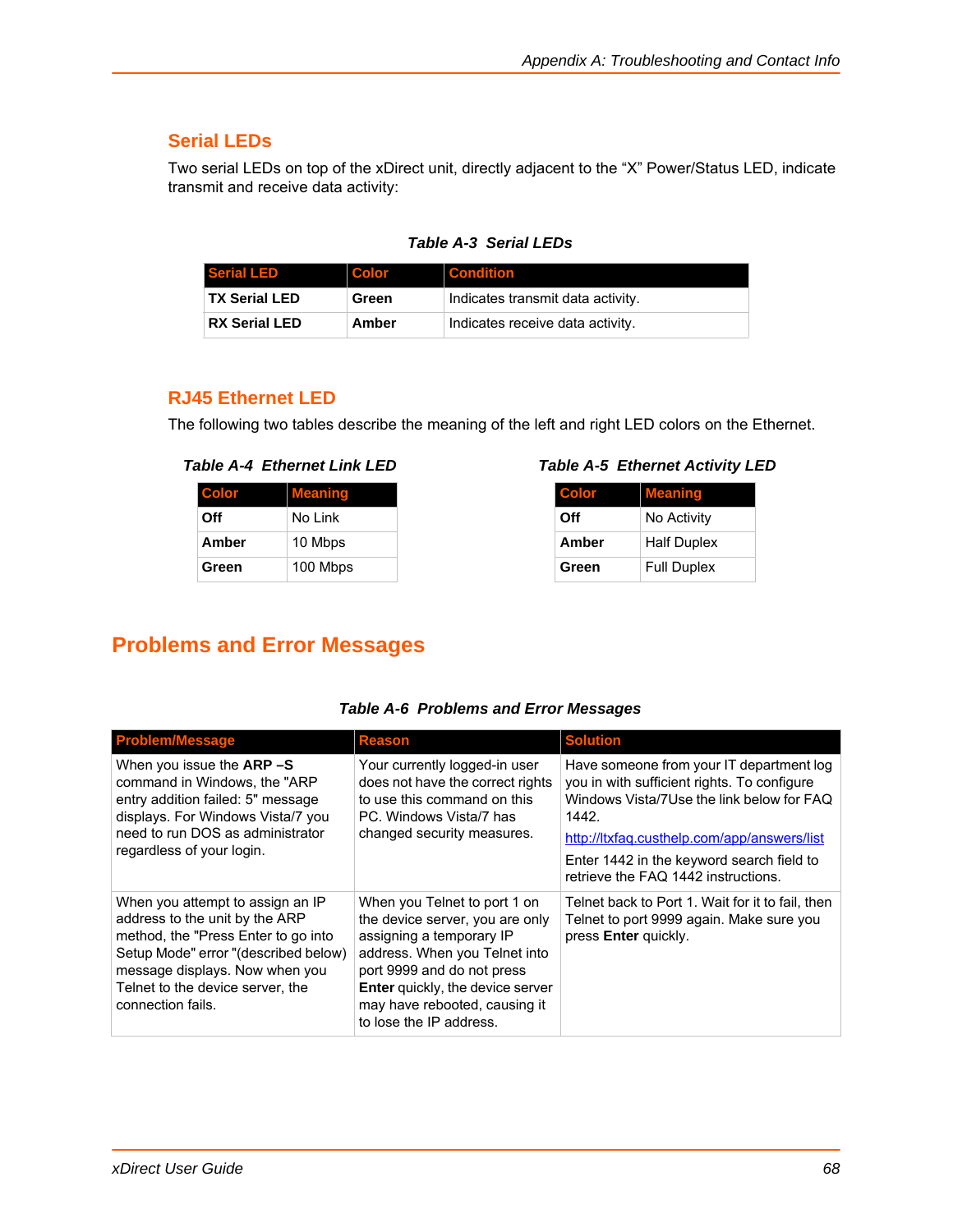| <b>Problem/Message (continued)</b>                                                                                                                                                                                                                                                                                                                                                                                                                                                     | <b>Reason</b>                                                                                                                                                                                                                                                        | <b>Solution</b>                                                                                                                                                                                                                                                                                                                                                                                                                                                                                                                           |
|----------------------------------------------------------------------------------------------------------------------------------------------------------------------------------------------------------------------------------------------------------------------------------------------------------------------------------------------------------------------------------------------------------------------------------------------------------------------------------------|----------------------------------------------------------------------------------------------------------------------------------------------------------------------------------------------------------------------------------------------------------------------|-------------------------------------------------------------------------------------------------------------------------------------------------------------------------------------------------------------------------------------------------------------------------------------------------------------------------------------------------------------------------------------------------------------------------------------------------------------------------------------------------------------------------------------------|
| When you Telnet to port 9999, the<br>"Press Enter to go into Setup Mode"<br>message displays. However, nothing<br>happens when you press Enter, or<br>your connection is closed.                                                                                                                                                                                                                                                                                                       | You did not press Enter quickly<br>enough. You only have 5<br>seconds to press Enter before<br>the connection is closed.                                                                                                                                             | Telnet to port 9999 again, but press Enter<br>as soon as you see the "Press Enter to go<br>into Setup Mode" message.                                                                                                                                                                                                                                                                                                                                                                                                                      |
| When you Telnet to port 1 to assign<br>an IP address to the device server,<br>the Telnet window does not respond<br>for a long time.<br>For an audio/video instruction<br>segment about assigning an IP using<br>ARP go to:<br>http://ltxfaq.custhelp.com/app/<br>answers/list<br>Enter 1119 in the keyword search<br>field to retrieve the FAQ 1119 for<br>instructions. Look for the tutorial that<br>is titled "Assigning an IP address<br>using ARP" under the CoBos<br>tutorials. | You may have entered the<br>Ethernet address incorrectly<br>with the ARP command.                                                                                                                                                                                    | Confirm that the Ethernet address that you<br>entered with the ARP command is correct.<br>The Ethernet address may only include<br>numbers 0-9 and letters A-F. In Windows<br>and usually in Unix, the segments of the<br>Ethernet address are separated by dashes.<br>In some forms of Unix, the Ethernet<br>address is segmented with colons.                                                                                                                                                                                           |
|                                                                                                                                                                                                                                                                                                                                                                                                                                                                                        | The IP address you are trying to<br>assign is not on your local<br>subnet.                                                                                                                                                                                           | Confirm that your PC has an IP address<br>and that it is in the same local subnet that<br>you are trying to assign to the device<br>server.                                                                                                                                                                                                                                                                                                                                                                                               |
|                                                                                                                                                                                                                                                                                                                                                                                                                                                                                        | The device server may not be<br>plugged into the network<br>properly.                                                                                                                                                                                                | Make sure that the Link LED is lit. If the Link<br>LED is not lit, then the device server is not<br>properly plugged into the network.                                                                                                                                                                                                                                                                                                                                                                                                    |
| When you try to assign an IP with<br>DeviceInstaller, you get the following:<br>"No response from device!<br>Verify the IP, Hardware.<br>Address and Network Class.<br>Please try again."                                                                                                                                                                                                                                                                                              | The cause is most likely one of<br>the following:<br>$\bullet$ The hardware address you<br>specified is incorrect.<br>◆ The IP address you are<br>trying to assign is not a valid<br>IP for your logical subnet.<br>◆ You did not choose the<br>correct subnet mask. | Double-check the parameters that you<br>specified.<br><b>Note:</b> You cannot assign an IP address to<br>a device server through a router. See<br><b>Chapter 4: Using DeviceInstaller.</b>                                                                                                                                                                                                                                                                                                                                                |
| The device server is not<br>communicating with the serial device<br>to which it is attached.                                                                                                                                                                                                                                                                                                                                                                                           | The most likely reason is the<br>wrong serial settings were<br>chosen.                                                                                                                                                                                               | The serial settings for the serial device and<br>the device server must match. The default<br>serial settings for the device server are RS-<br>232, 9600 baud, 8 character bits, no parity,<br>1 stop bit, no flow control. Reference Serial<br>Settings (on page 29) or<br>http://ltxfaq.custhelp.com/app/answers/list<br>Enter 1119 in the keyword search field to<br>retrieve the FAQ 1119 for instructions. Look<br>for the tutorial that is titled "Assigning an IP<br>address using Device Installer" under the<br>CoBos tutorials. |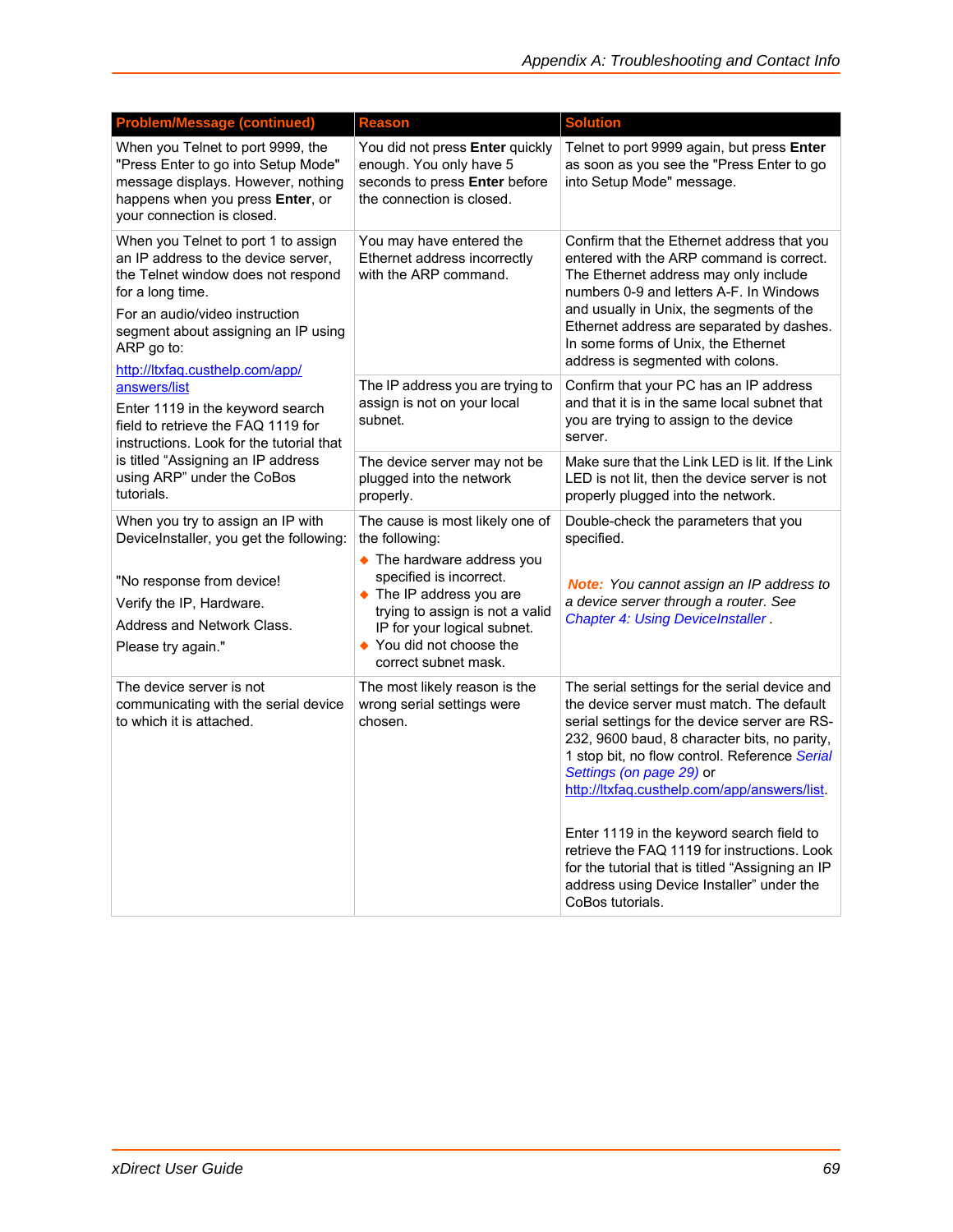| <b>Problem/Message (continued)</b>                                                                                                                             | <b>Reason</b>                                                                                                                                                                                                                                                                        | <b>Solution</b>                                                                                                                                                                                                                                                                                                                                                                                                                                                                                     |
|----------------------------------------------------------------------------------------------------------------------------------------------------------------|--------------------------------------------------------------------------------------------------------------------------------------------------------------------------------------------------------------------------------------------------------------------------------------|-----------------------------------------------------------------------------------------------------------------------------------------------------------------------------------------------------------------------------------------------------------------------------------------------------------------------------------------------------------------------------------------------------------------------------------------------------------------------------------------------------|
| When you try to enter the setup mode<br>on the device server using the serial<br>port, you get no response.                                                    | The issue is most likely<br>something covered in the<br>previous problem, or possibly,<br>you have Caps Lock on.                                                                                                                                                                     | Double-check everything in the problem<br>above. Confirm that Caps Lock is not on.<br>Reference<br>Serial Settings (on page 29) or<br>http://ltxfaq.custhelp.com/app/answers/list<br>Enter 1119 in the keyword search field to<br>retrieve the FAQ 1119 for instructions. Look<br>for the tutorial that is titled "Assigning an IP<br>address using serial" under the CoBos<br>tutorials.                                                                                                           |
| You can ping the device server, but<br>not Telnet to the device server on port<br>9999.                                                                        | There may be an IP address<br>conflict on your network<br>You are not Telneting to port<br>9999.<br>The Telnet configuration port<br>(9999) is disabled within the<br>device server security settings.                                                                               | Turn the device server off and then issue<br>the following commands at the DOS prompt<br>of your computer:<br>ARP -D X.X.X.X (X.X.X.X is the IP of the<br>device server).<br>PING X.X.X.X (X.X.X.X is the IP of the<br>device server).<br>If you get a response, then there is a<br>duplicate IP address on the network. If you<br>do not get a response, use the serial port to<br>verify that Telnet is not disabled.                                                                             |
| With DeviceInstaller, you get the<br>Wrong Password error when you try<br>to upgrade the firmware.                                                             | The file you are attempting to<br>load is the incorrect firmware<br>file for the XDIRECT.                                                                                                                                                                                            | Download the correct firmware file from the<br>Lantronix website.                                                                                                                                                                                                                                                                                                                                                                                                                                   |
| The device server appears to be set<br>up correctly, but you are not<br>communicating with your device<br>attached to the device server across<br>the network. | If you are sure that the serial<br>port settings are correct, then<br>you may not be connecting to<br>the correct socket of the device<br>server.<br>Another possibility is that the<br>device server is not set up<br>correctly to make a good socket<br>connection to the network. | You can check to see whether there is a<br>socket connection to or from the XDIRECT<br>by looking at the Status LED.<br>If the Status LED is blinking consistently,<br>then there is a good socket connection.<br>If the Status LED is solid, then the socket<br>connection does not exist. Use the Connect<br>Mode option <b>C0</b> for making a connection to<br>the XDIRECT from the network. Use<br>Connect Mode option C1 or C5 for a<br>connection to the network from the<br><b>XDIRECT.</b> |
| When connecting to the Web-<br>Manager within the device server, the<br>"No Connection With The Device<br>Server" message displays.                            | Your computer is not able to<br>connect to port 30718 (77FEh)<br>on the device server.                                                                                                                                                                                               | Make sure that port 30718 (77FEh) is not<br>blocked with any router that you are using<br>on the network. Also, make sure that port<br>77FEh is not disabled within the Security<br>settings of the device server.                                                                                                                                                                                                                                                                                  |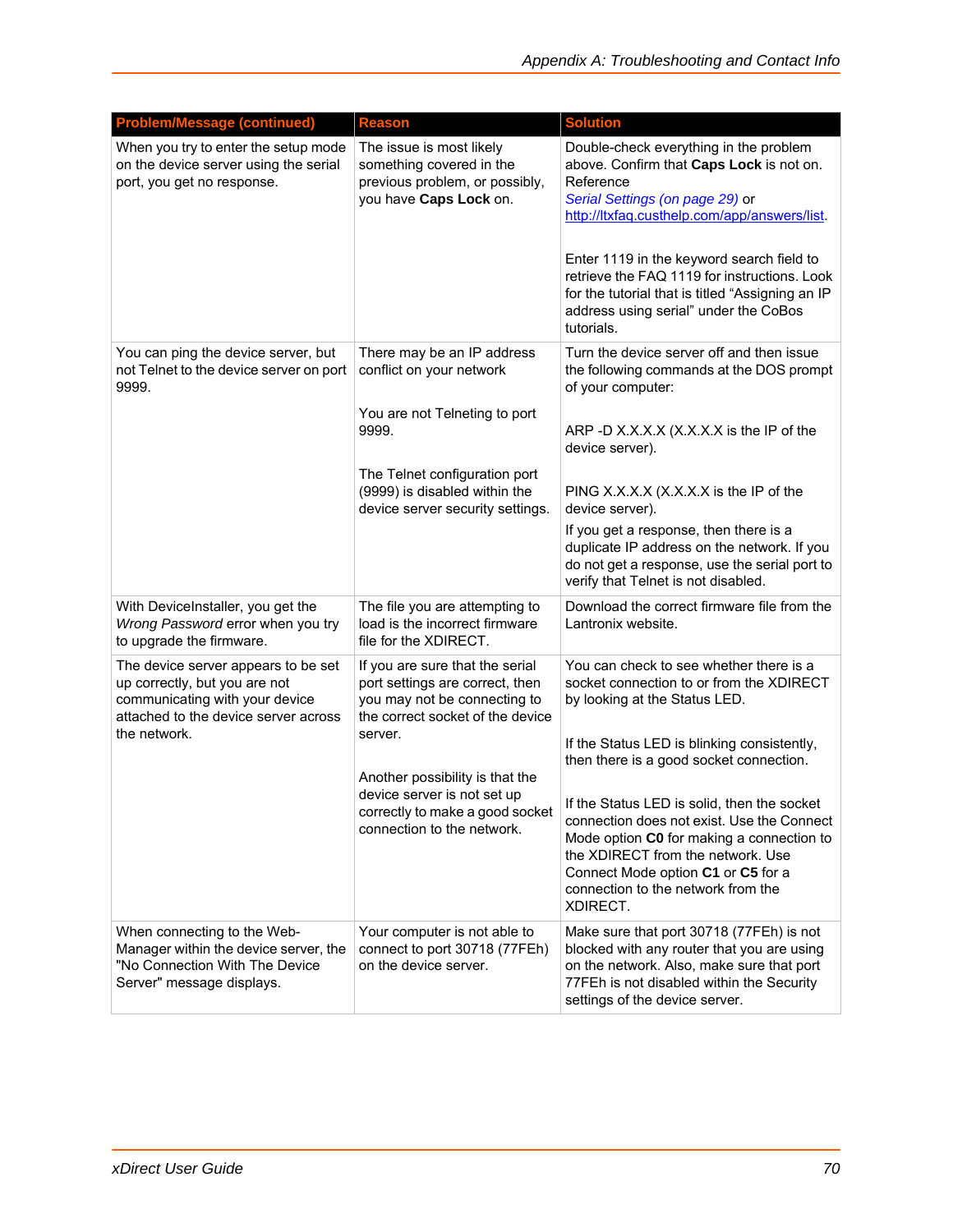## **Technical Support**

#### **United States**

Phone: (800) 422-7044

Please check our online knowledge base or send a question to Technical Support at http:// www.lantronix.com/support.

### **Europe, Middle East and Africa**

Phone: (33) 13-930-4172 Email: eu\_techsupp@lantronix.com or eu\_support@lantronix.com

Firmware downloads, FAQs, and the most up-to-date documentation are available at http:// www.lantronix.com/support

When you report a problem, please provide the following information:

- Your name, and your company name, address, and phone number
- ◆ Lantronix model number
- ◆ Lantronix serial number/MAC address
- Firmware version (on the first screen shown when you Telnet to the device)
- ◆ Description of the problem
- Status of the unit when the problem occurred (please try to include information on user and network activity at the time of the problem)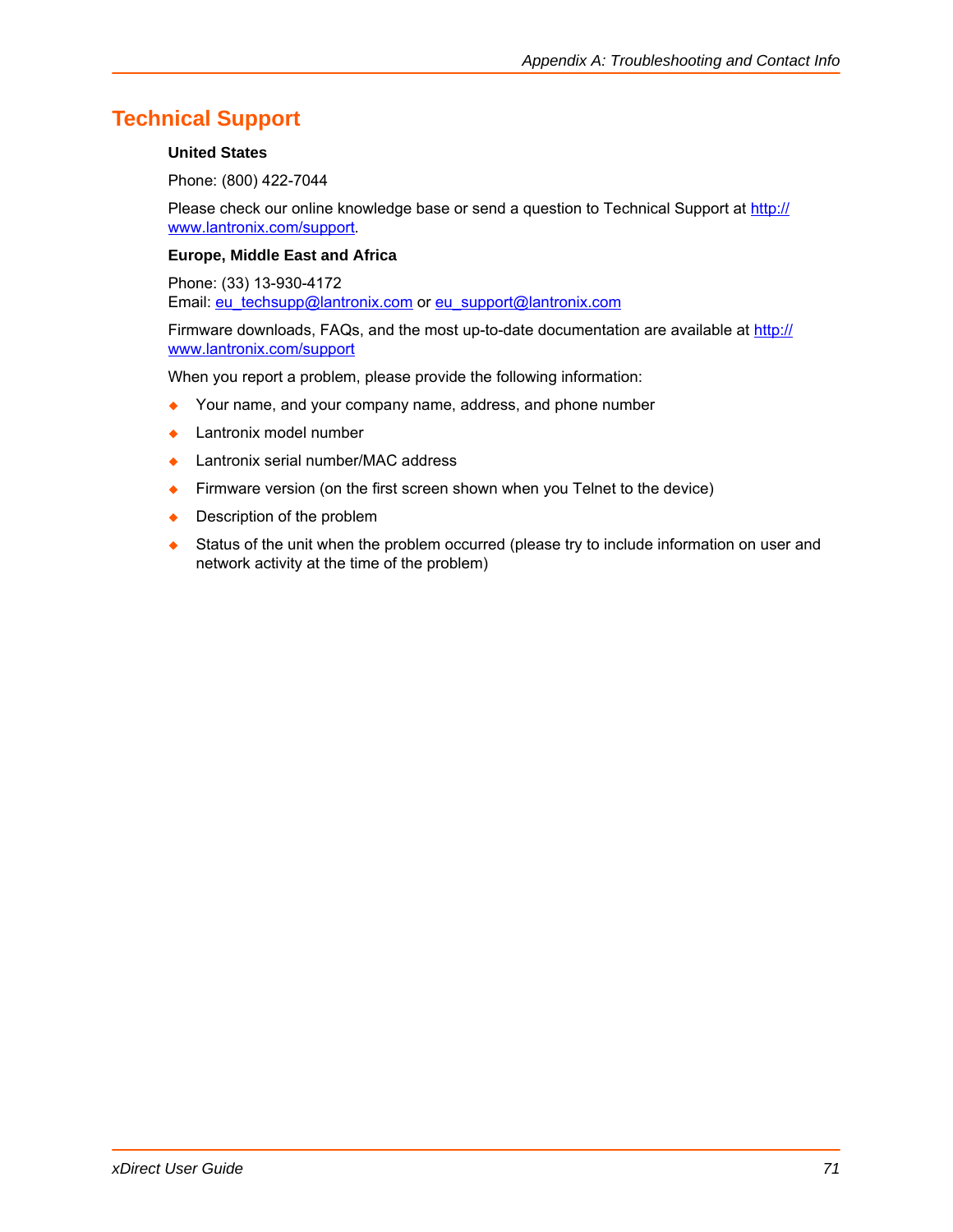## *Appendix B: Connections and Pinouts*

The xDirect has a DB9F DCE connector, and an Ethernet 10/100 RJ45 interface. The xDirect can be powered via a mini USB-B jack with a provided 5 VDC power supply, or Ethernet PoE (hardware optional), or DB9F pin 9 and 5.



#### **Figure B-1 Single Serial Port and Ethernet Port on xDirect**

### **Serial Port Pinouts**

The xDirect has one female DB9 DCE serial port that supports one of three pinouts depending on the model of your xDirect unit:

#### **Figure B-2 DB9F in RS232 Mode (All Models)**



#### **Figure B-3 DB9F in RS422/485 (4-Wire) Mode (xDirect485 & PoE Models)**

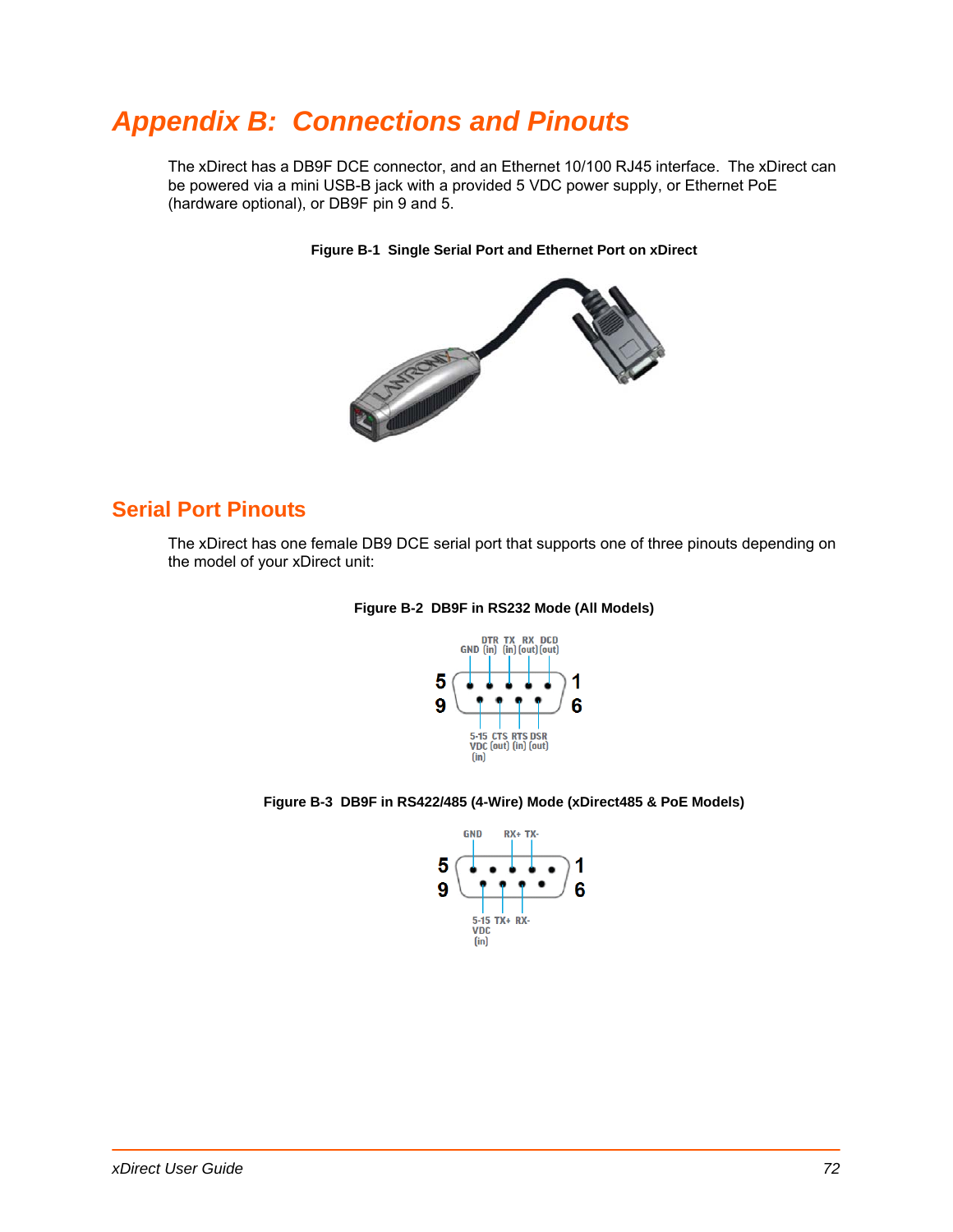### **Figure B-4 DB9F in RS485 (2-Wire) Mode (xDirect485 & PoE Models)**



### **Ethernet Connector Pinouts**

The xDirect supports 10/100 Mbps half or full duplex Ethernet through an RJ45 connector. For PoE option, the xDirect is compliant as an IEEE 802.3af Power Device, Class . Power connections can be established via data pins (1 & 2 and 3 & 6), or spare pins (4 & 5 and 7 & 8).

## **Activity LED** Link LED Contact 8 Contact 1

### **Figure B-5 RJ45 Ethernet Connector**

| <b>Table B-6 Ethernet RJ45 Connector Pin-Outs</b> |  |  |  |  |  |
|---------------------------------------------------|--|--|--|--|--|
|---------------------------------------------------|--|--|--|--|--|

| Pin          | <b>Ethernet Data</b> | (data pins) | (data pins) | PoE Alternate A   PoE Alternate B   PoE Alternate C   PoE Alternate D<br>(spare pins) | (spare pins) |
|--------------|----------------------|-------------|-------------|---------------------------------------------------------------------------------------|--------------|
| 1            | $TX+$ (out)          | VDC+        | VDC-        |                                                                                       |              |
| $\mathbf{2}$ | $TX - (out)$         | VDC+        | VDC-        |                                                                                       |              |
| 3            | $RX+$ (in)           | VDC-        | VDC+        |                                                                                       |              |
| 4            |                      |             |             | VDC+                                                                                  | VDC-         |
| 5            |                      |             |             | VDC+                                                                                  | VDC-         |
| 6            | $RX - (in)$          | VDC-        | VDC+        |                                                                                       |              |
| 7            |                      |             |             | VDC-                                                                                  | VDC+         |
| 8            |                      |             |             | VDC-                                                                                  | VDC+         |

*Note: The Ethernet connector pin-out above is provided only for reference during installation and troubleshooting. xDirect is not HP Auto-MDIX compatible (i.e. not straight/ cross cable interchangeable). When utilizing PoE to power the xDirect (for PoE model only), use an Ethernet hub/switch or PoE injector that is IEEE 802.3af compliant.*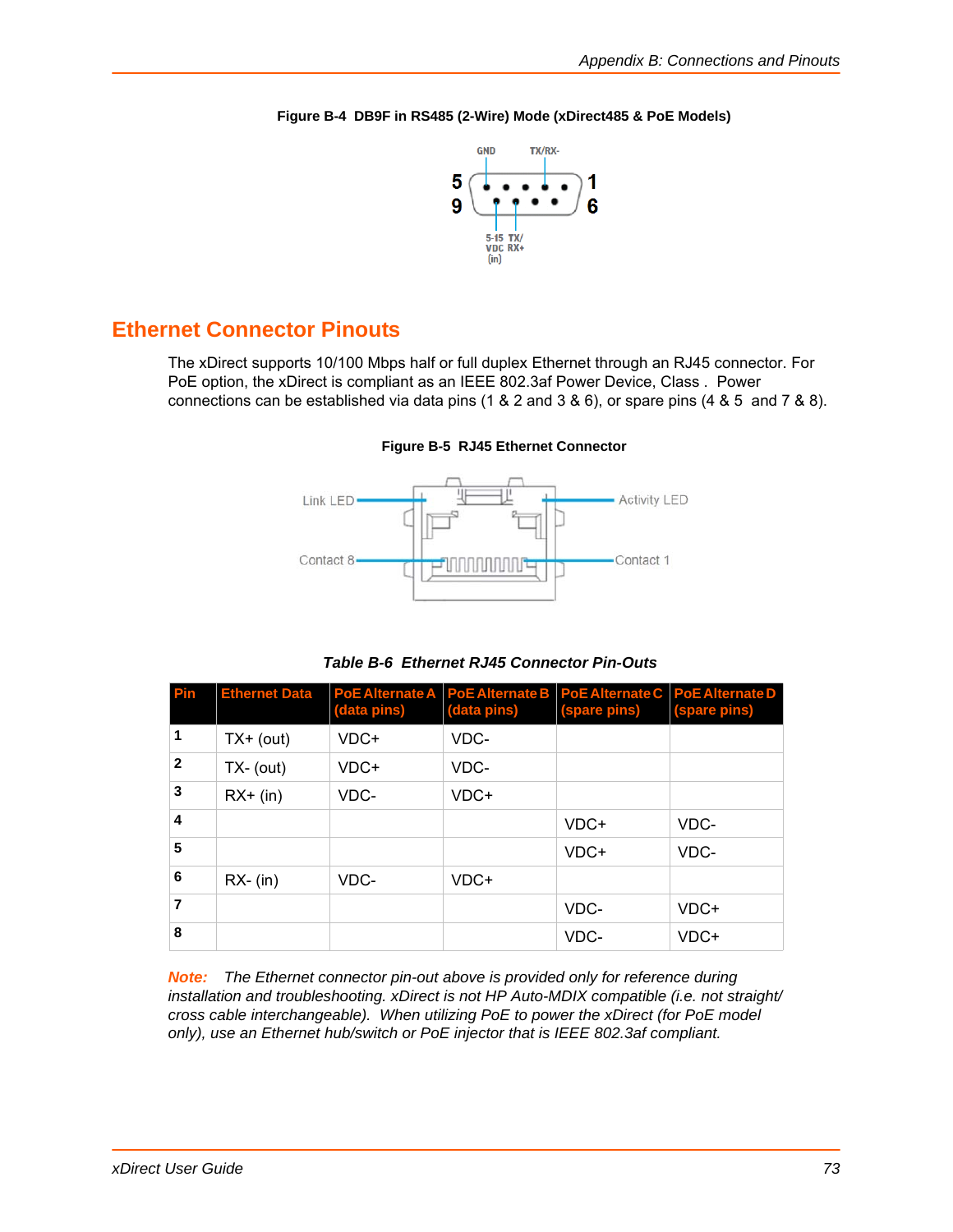## **Power Jack (Mini USB-B)**

The 5 VDC power supply included with standard xDirect devices (and not included the xDirect PoE model) connects to standard xDirect units through a mini USB connector on the side of the device.

**Figure B-7 Mini USB Power Port Connector on Standard xDirect Units**

Power Port (mini USB connector)

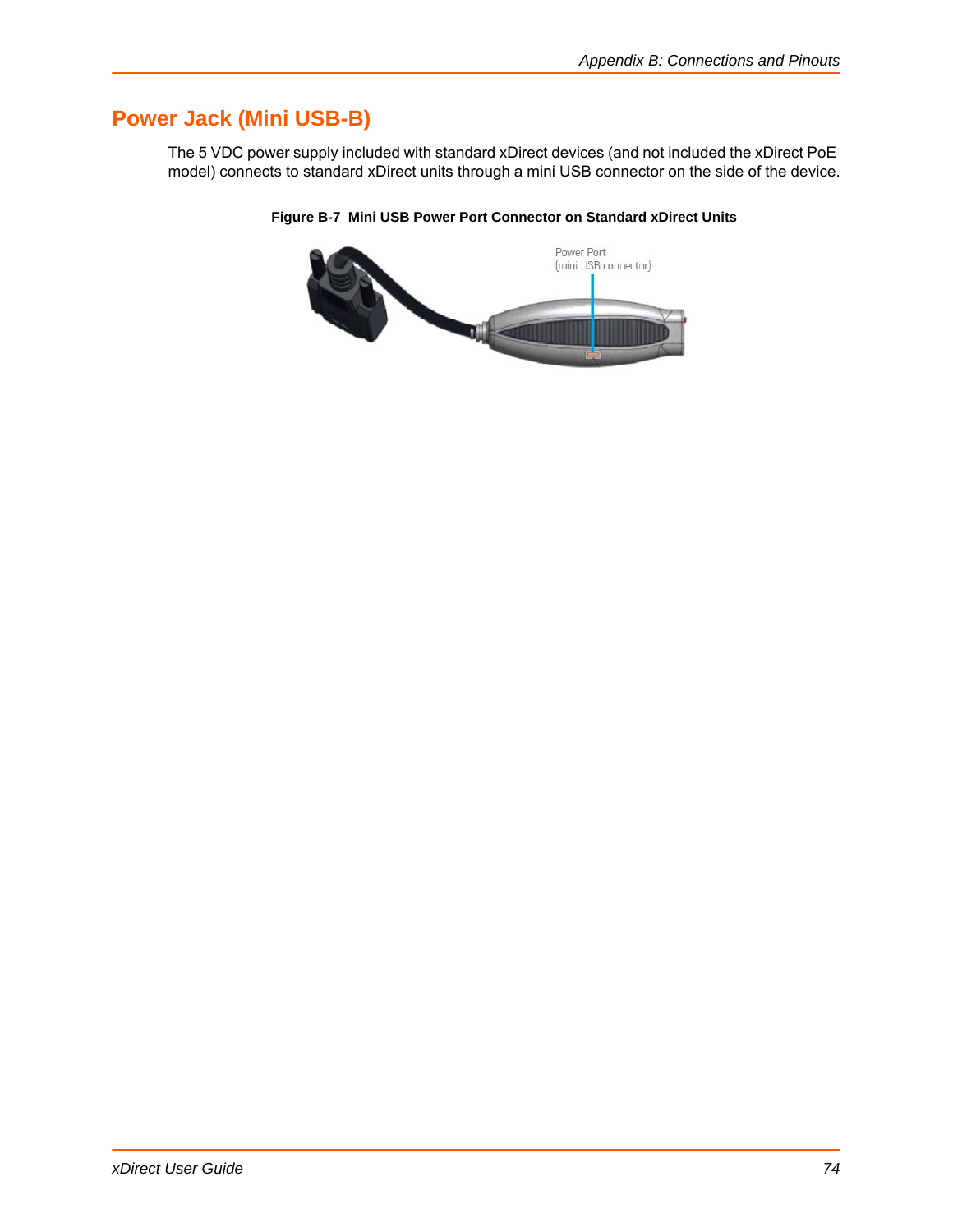# *Appendix C: Technical Specifications*

## *Table C-1 xDirect Technical Specifications*

| <b>Description</b>                                                                                                                                                                                                                                                                 |  |
|------------------------------------------------------------------------------------------------------------------------------------------------------------------------------------------------------------------------------------------------------------------------------------|--|
|                                                                                                                                                                                                                                                                                    |  |
| Lantronix DSTni-EX enhanced 16-bit x86 architecture, 48 MHz clock                                                                                                                                                                                                                  |  |
|                                                                                                                                                                                                                                                                                    |  |
| 256 KB zero wait state SRAM                                                                                                                                                                                                                                                        |  |
| 8 Mbits (1 MB)                                                                                                                                                                                                                                                                     |  |
|                                                                                                                                                                                                                                                                                    |  |
| ◆ Accepts 5 VDC Wall Adapter (included in non-PoE models)<br>• Pin 1 (+) and pin 4, 5 (-)<br>$\bullet$ Data pins = no connection                                                                                                                                                   |  |
| <b>Note:</b> User can also use USB powering from a PC as long as the USB source is<br>able to provide 5V 500mA with no requirement for power negotiation                                                                                                                           |  |
| $\div$ 5 to 15 VDC<br>$\bullet$ Pin 9 (+) and pin 5 (-)                                                                                                                                                                                                                            |  |
| Note: If using a null modem gender (Lantronix P/N 140-448-R), Pin 9 can be<br>used to power the unit.                                                                                                                                                                              |  |
| ● IEEE 802.3af PoE standard-compliant PD<br>◆ Powering via data pins or spare pins<br>◆ Magnetic Isolation 1500 VAC between Ethernet connection and internal logic                                                                                                                 |  |
| <b>Note:</b> See ordering part number for PoE option on Lantronix website                                                                                                                                                                                                          |  |
| Power/Status                                                                                                                                                                                                                                                                       |  |
| ◆ 1.3W max with no PoE<br>◆ 2.0W max with PoE option                                                                                                                                                                                                                               |  |
|                                                                                                                                                                                                                                                                                    |  |
| ◆ DCE serial port<br>◆ Software-selectable baud rate from 300 to 921 Kbaud<br>◆ Software-selectable RS232, RS422 or RS485 (2 and 4 wire support)<br>◆ Redundant powering from pin 9 (+) and pin 5 (-), 5V to 15 VDC<br>15kV HBM ESD protection on RS232 and RS422/485 transceivers |  |
| ← Characters: 7 or 8 data bits<br>Stop bits: 1 or 2<br>Parity: odd, even, none                                                                                                                                                                                                     |  |
| DTR, DSR                                                                                                                                                                                                                                                                           |  |
| ← Hardware: CTS/RTS<br>Software: XON/XOFF                                                                                                                                                                                                                                          |  |
| Transmit and Receive Activities:<br>← Green: indicates transmission activity<br>Amber: indicates reception activity                                                                                                                                                                |  |
|                                                                                                                                                                                                                                                                                    |  |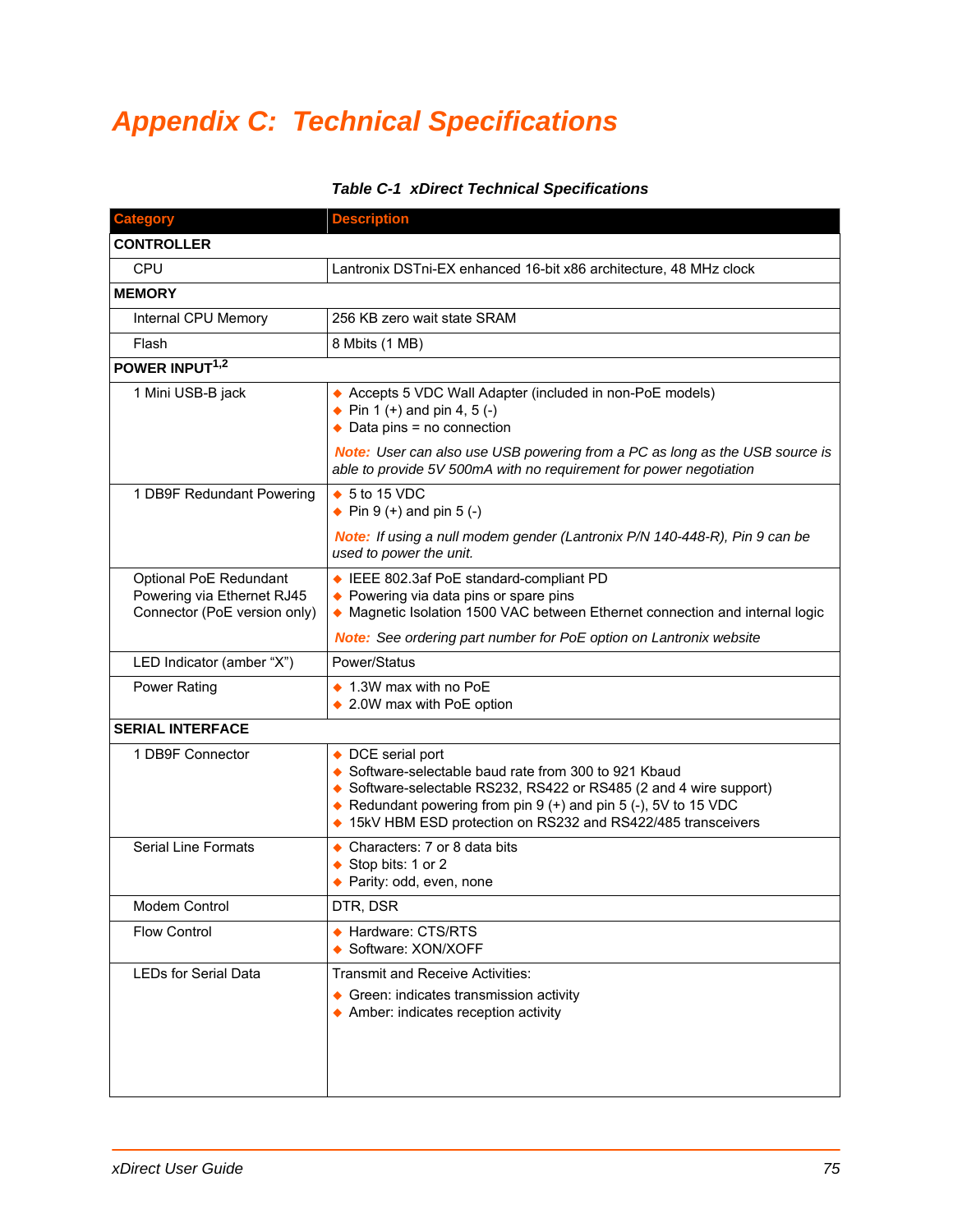| <b>Category (continued)</b>        | <b>Description</b>                                                                                                                                                          |  |
|------------------------------------|-----------------------------------------------------------------------------------------------------------------------------------------------------------------------------|--|
| <b>NETWORK INTERFACE</b>           |                                                                                                                                                                             |  |
| 1 RJ45 Connector                   | 10Base-T/100Base-TX Ethernet port<br>۰<br>Software selectable Ethernet speed 10/100/Auto<br>Software selectable Half/Full/Auto duplex<br>15 KV ESD protection by TVS diodes |  |
| Ethernet LEDs                      | 10/100 Mbit Link (green/amber)<br>10/100 Activity (green/amber)                                                                                                             |  |
| Magnetic Isolation                 | 1500 VAC between Ethernet connection and internal logic                                                                                                                     |  |
| <b>WEIGHT</b>                      | $0.068$ kg $(0.15$ lbs)                                                                                                                                                     |  |
| <b>ENVIRONMENTAL</b>               |                                                                                                                                                                             |  |
| Operating Temperature <sup>3</sup> | -40° to +85°C for non-PoE models<br>UL certified -40 $^{\circ}$ to +75 $^{\circ}$ C                                                                                         |  |
| Storage Temperature                | -40 $^{\circ}$ to +85 $^{\circ}$ C                                                                                                                                          |  |
| Relative Humidity                  | 0 to 90% non-condensing                                                                                                                                                     |  |

1. Connect Power Input only to IEC Class III or NEC Class 2 Circuits. Connect POE only to IEEE 802.3 series Standard (Ethernet).

2. In the case of more than one power sources are plugged in for power redundancy (e.g. PoE and DB9F pins, or mini USB-B and DB9F pins, or PoE and DB9F pins), unit's power usage is likely provided between sources. Also, note that this redundancy configuration does not guarantee an uninterrupted operation at the moment when one source goes out of service.

3. Lantronix power supply shipped with xDirect is UL certified 0° to +40°C operating only, thus, users are cautioned when using with xDirect in environments outside of this temperature range. Users can: a) use both the xDirect and the power supply at 0° to +40°C, or

 b) place the power supply in the environment temperature 0° to +40°C, and run the output cord to xDirect which could be placed in its own environment operating -40° to +75°C, or

 c) use a power supply that has similar rated temperature to that of xDirect so that the power supply and xDirect can be placed in the same environment.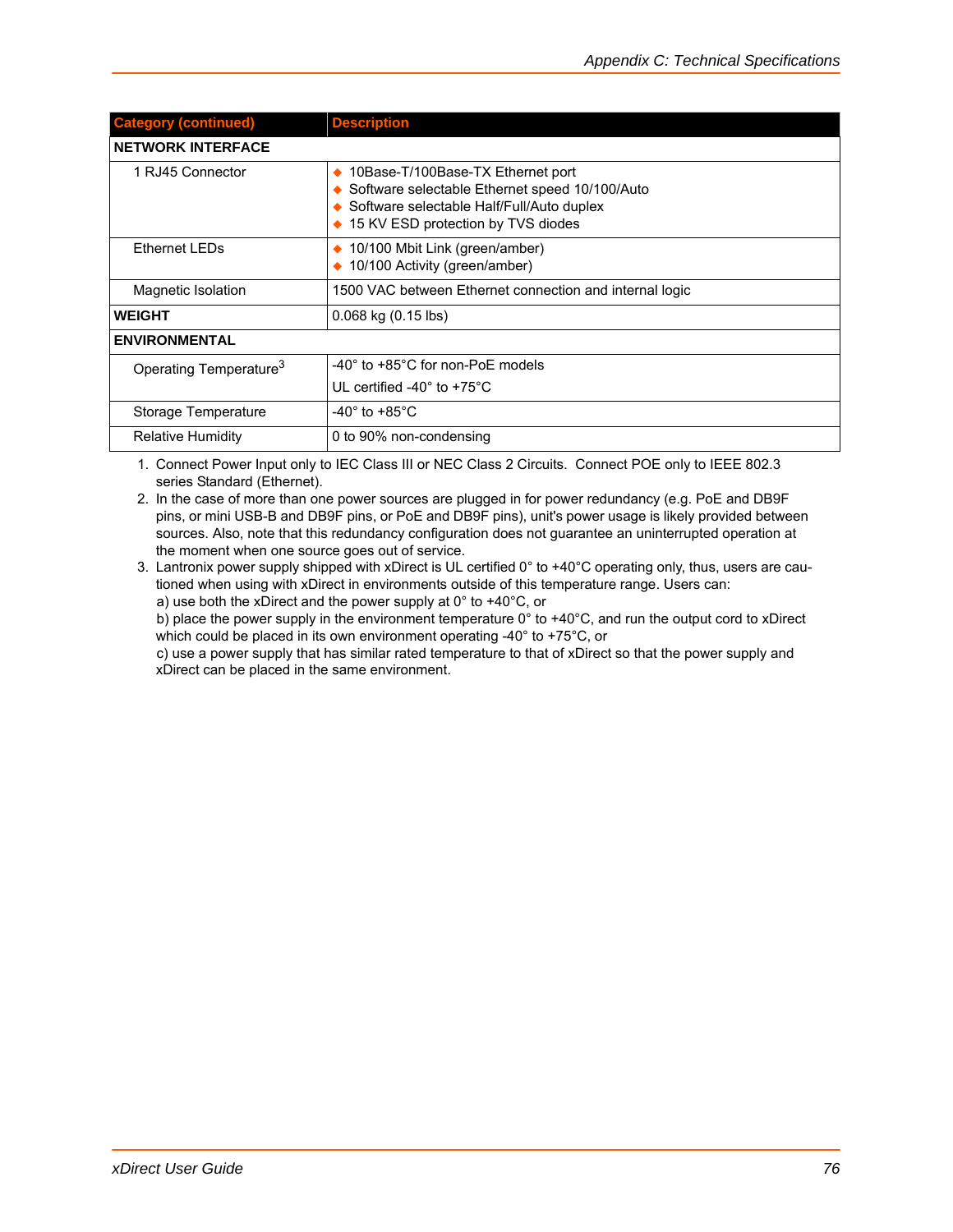## *Appendix D: Alternative Ways to Assign an IP Address*

Earlier chapters describe how to assign a static IP address using DeviceInstaller, Web Manager, and Setup Mode (through a Telnet or serial connection). This section covers other methods for assigning an IP address over the network.

## **DHCP**

The unit ships with a default IP address of 0.0.0.0, which automatically enables DHCP. If a DHCP server exists on the network, it provides the unit with an IP address, gateway address, and subnet mask when the unit boots up.

You can use the DeviceInstaller software to search the network for the DHCP-assigned IP address and add it to the list of devices retrieved.

*Note: This DHCP address does not appear in the unit's Setup Mode or in Web Manager. You can determine your unit's DHCP-assigned IP address in Monitor Mode. When you enter Monitor Mode from the serial port with network connection enabled and issue the NC (Network Communication) command, you see the unit's IP configuration.*

## **AutoIP**

The unit ships with a default IP address of 0.0.0.0, which automatically enables Auto IP within the unit. AutoIP is an alternative to DHCP that allows hosts to obtain an IP address automatically in smaller networks that may not have a DHCP server. A range of IP addresses (from 169.254.0.1 to 169.254.255.1) has been explicitly reserved for AutoIP-enabled devices. Do not use this range of Auto IP addresses over the Internet.

- If your unit cannot find a DHCP server, and you have not manually assigned an IP address to it, the unit automatically selects an address from the AutoIP reserved range. Then, your unit sends out a (ARP) request to other nodes on the same network to see whether the selected address is being used.
- If the selected address is not in use, then the unit uses it for local subnet communication.
- If another device is using the selected IP address, the unit selects another address from the AutoIP range and reboots. After reboot, the unit sends out another ARP request to see if the selected address is in use, and so on.

AutoIP does not replace DHCP. The unit continues to look for a DHCP server on the network. If it finds a DHCP server, the unit switches to the DHCP server-provided address and reboots.

*Note: If a DHCP server is found, but it denies the request for an IP address, the unit does not attach to the network, but waits and retries.* 

AutoIP can be disabled by setting the unit's IP address to 0.0.1.0. This setting enables DHCP but disables AutoIP.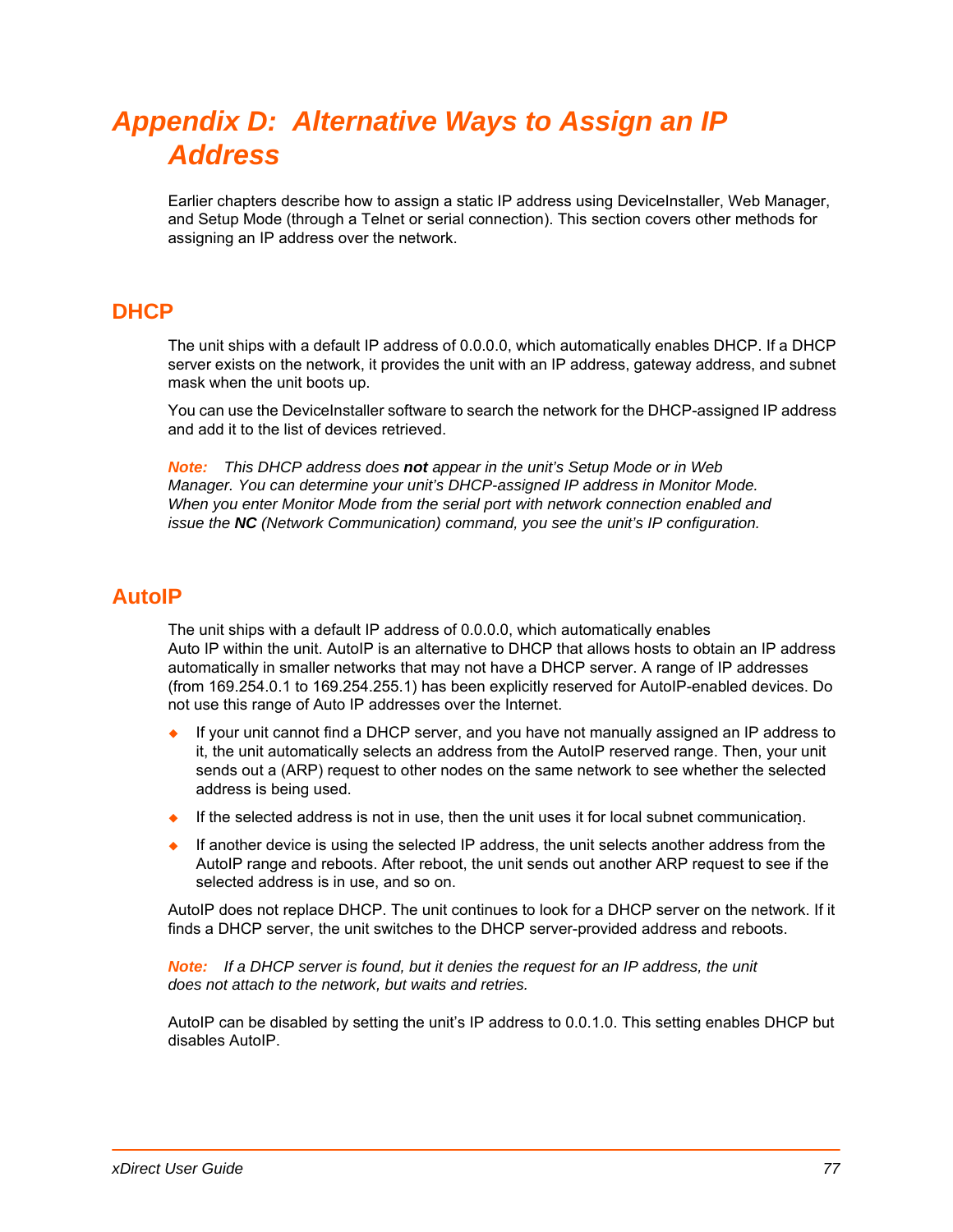## **BOOTP**

Similar to DHCP, but for smaller networks. Automatically assigns the IP address for a specific duration of time.

## **ARP and Telnet**

If the unit has no IP address, you can use Address Resolution Protocol (ARP) method from UNIX and Windows-based systems to assign a temporary IP address.

### **To assign a temporary IP address:**

1. On a UNIX or Windows-based host, create an entry in the host's ARP table using the intended IP address and the hardware address of the unit (on the product label on the bottom of the unit).

```
arp -s 191.12.3.77 00:20:4a:xx:xx:xx (Unix)
arp -s 191.12.3.77 00-20-4a-xx-xx-xx (Windows)
```
*Note: For the ARP command to work on Windows 95, the ARP table on the PC must have at least one IP address defined other than its own.* 

2. If you are using Windows 95, type  $ARP - A$  at the DOS command prompt to verify that there is at least one entry in the ARP table. If the local machine is the only entry, ping another IP address on your network to build a new entry in the ARP table; the IP address must be a host other than the machine on which you are working. Once there is at least one additional entry in the ARP table, use the following command to ARP an IP address to the unit:

arp -s 191.12.3.77 00-20-4a-xx-xx-xx

3. Open a Telnet connection to port 1. The connection fails quickly, but the unit temporarily changes its IP address to the one designated in this step.

telnet 191.12.3.77 1

4. Open a Telnet connection to port 9999, and press **Enter** within **five seconds** to go into Setup Mode. If you wait longer than five seconds, the unit reboots.

telnet 191.12.3.77 9999

*Note: The IP address you just set is temporary and reverts to the default value when the unit's power is reset, unless you configure the unit with a static IP address and store the changes permanently.*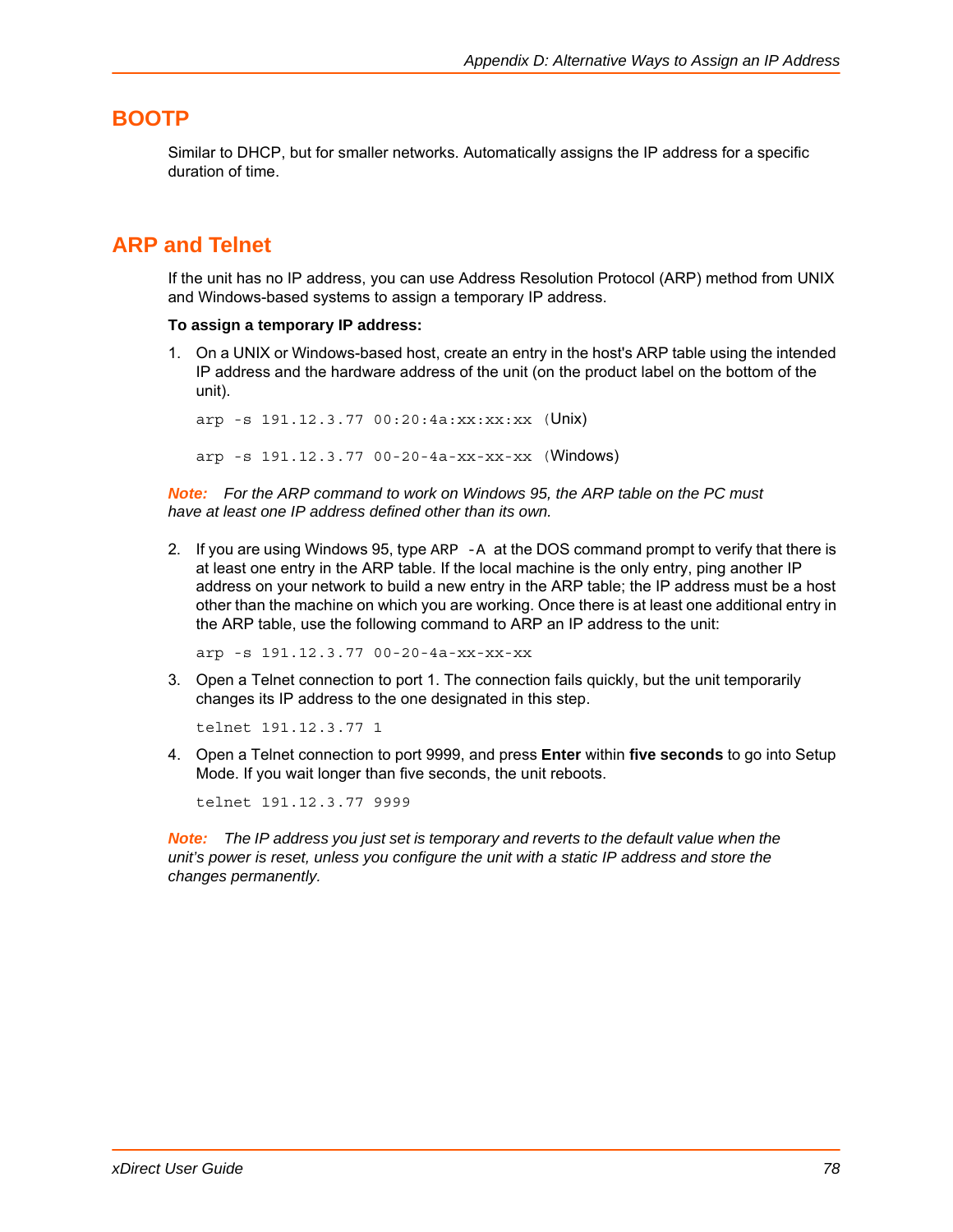## *Appendix E: Binary to Hexadecimal Conversions*

Many of the unit's configuration procedures require you to assemble a series of options (represented as bits) into a complete command (represented as a byte).

The resulting binary value must be converted to a hexadecimal representation.

Use this chapter to learn to convert binary values to hexadecimals or to look up hexadecimal values in the tables of configuration options. The tables include:

- ◆ Command Mode (serial string sign-on message)
- AES Keys

### **Converting Binary to Hexadecimal**

Following are two simple ways to convert binary numbers to hexadecimal notation.

### **Conversion Table**

Hexadecimal digits have values ranging from 0 to F, which are represented as 0-9, A (for 10), B (for 11), etc. To convert a binary value (for example, 0100 1100) to a hexadecimal representation, treat the upper and lower four bits separately to produce a twodigit hexadecimal number (in this case, 4C). Use the following table to convert values from binary to hexadecimal.

### **Scientific Calculator**

Another simple way to convert binary to hexadecimal is to use a scientific calculator, such as the one available on the Windows operating systems. For example:

- 1. On the Windows Start menu, click **Programs -> Accessories -> Calculator**.
- 2. On the View menu, select **Scientific**. The scientific calculator appears.
- 3. Click **Bin** (Binary), and type the number you want to convert.

### *Table E-1 Binary to Hexadecimal Conversion*

| <b>Decimal</b> | <b>Binary</b> | Hex            |
|----------------|---------------|----------------|
| 0              | 0000          | 0              |
| 1              | 0001          | 1              |
| $\overline{c}$ | 0010          | $\overline{c}$ |
| 3              | 0011          | 3              |
| 4              | 0100          | 4              |
| 5              | 0101          | 5              |
| 6              | 0110          | 6              |
| 7              | 0111          | 7              |
| 8              | 1000          | 8              |
| 9              | 1001          | 9              |
| 10             | 1010          | A              |
| 11             | 1011          | B              |
| 12             | 1100          | C              |
| 13             | 1101          | D              |
| 14             | 1110          | Ε              |
| 15             | 1111          | F              |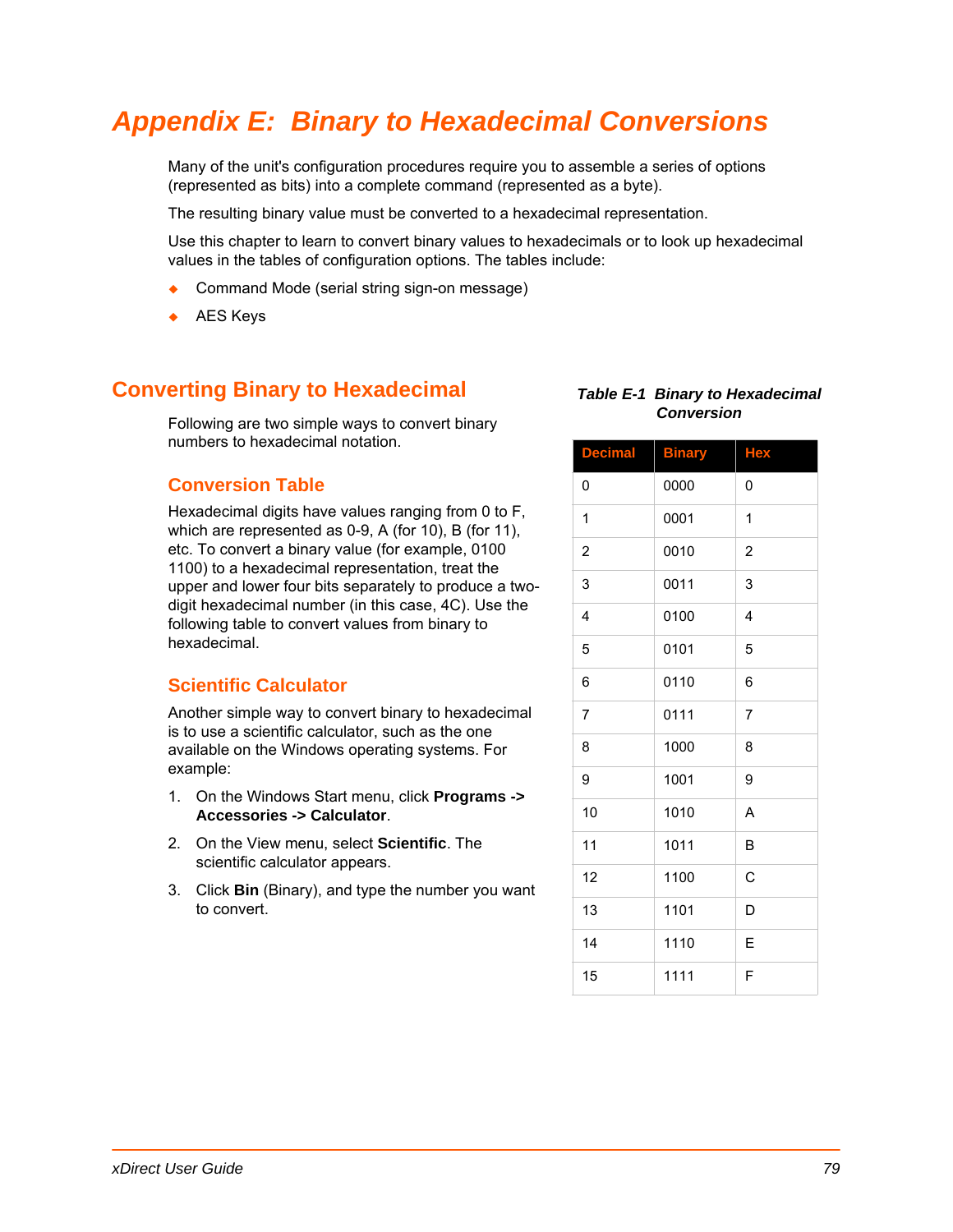**■ Calculator**  $\mathbf{L}$   $\mathbf{I}$ Ι× п Edit View Help  $\overline{0.}$ O Hex @ Dec O Oct O Bin O Degrees  $\bigcirc$  Radians  $\overline{\bigcirc}$  Grads  $\Box$ lnv  $\Box$ Hyp Backspace  $\mathbb{C}\mathsf{E}$ C.  $\rm MC$  $\bar{7}$ Sta  $\bf 8$  $\mathsf g$  $\mathcal I$ Mod And  $\ensuremath{\mathsf{MR}}\xspace$  $\overline{4}$  $\mathbf 5$ 6 Or.  $Xor$ Ave In × MS.  $\mathbf{1}$  $\overline{2}$ 3 Lsh  $\operatorname{\mathsf{Not}}$ Sum  $\mathsf{M}\texttt{+}$  $\mathbf{0}^ \star/\!\!\!\!\cdot$  $\equiv$  $\mathsf{Int}$  $\ddot{\phantom{1}}$  $\mathbb S$ pi Dat  $\mathsf B$ А D E

**Figure E-2 Windows Scientific Calculator**

4. Click Hex. The hexadecimal value appears.

|                    | <b>M</b> Calculator                           |                                              |
|--------------------|-----------------------------------------------|----------------------------------------------|
| Edit               | View<br>Help                                  |                                              |
|                    |                                               | 0                                            |
| Hex<br>๑           | <b>Oct</b><br>Bin<br>Dec $\bigcirc$<br>$\cap$ | O Dword O Word<br>Qword<br>◯ Byte<br>$\odot$ |
| Inv<br>ш           | $\Box$ Hyp                                    | c<br>Backspace<br><b>CE</b>                  |
| Sta                | F-E<br>MC                                     | 7<br>8<br>9<br>And<br>Mod                    |
| Ave                | <b>MR</b><br>Exp<br>dms<br>In.                | 5<br>×<br>6<br>Xor<br>0r<br>4                |
| Sum                | sin<br><b>MS</b><br>хŶу<br>log                | $\overline{2}$<br>3<br>Not<br>Lsh            |
| $\bar{\mathbb{S}}$ | x^З<br>M+<br>n!<br>cos                        | 0<br>$+/-$<br>Int<br>$\ddot{}$<br>$=$<br>٠   |
| Dat                | pi<br>$x^2$<br>1/x<br>tan                     | E<br>F<br>B<br>с<br>Α<br>D                   |

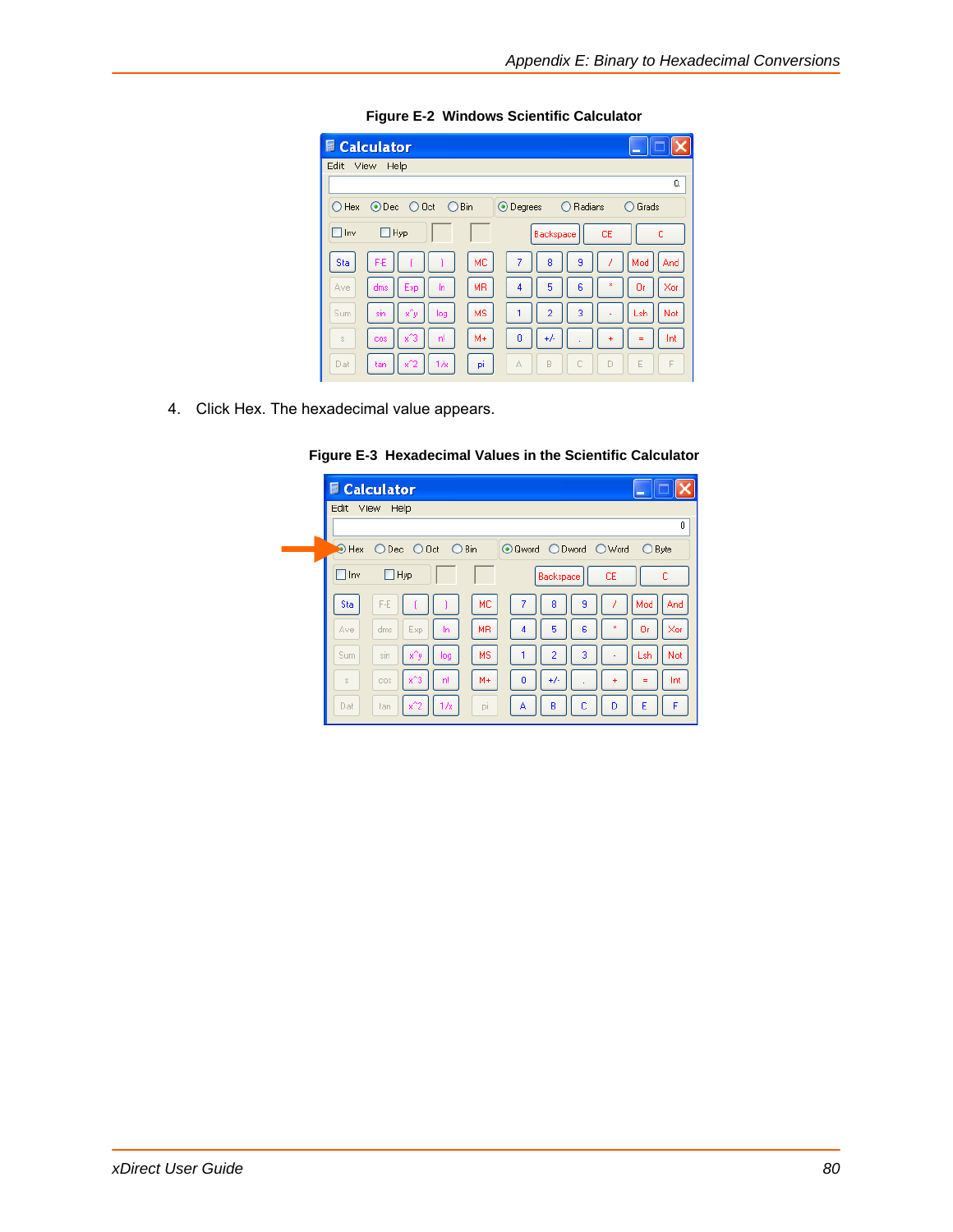## *Appendix F: Compliance*

#### **Manufacturer's Name & Address**

Lantronix, Inc. 167 Technology Drive, Irvine, CA 92618 USA Tel: 800-526-8766 Tel: 949-453-3990 Fax: 949-450-7249

Declares that the following product:

### **Product Name Model:** xDirect Device Server

Conforms to the following standards or other normative documents:

#### **Safety**

- UL 60950-1, 2nd Edition
- ◆ CAN/CSA-C22.2 No. 60950-1-07, 2nd Edition
- ◆ IEC 60950-1:2005, 2nd Edition with National Deviations
- ◆ Low Voltage Directive (2006/95/EC)
- $\bullet$  VCCI
- ◆ C-TICK

### **Electromagnetic Emissions**

- ◆ FCC Part 15 Subpart B, Class B
- ◆ Industry Canada ICES-003 Issue 4 February 2004
- ◆ CISPR 22:2008
- ◆ VCCI V-3/2011.04
- ◆ AS/NZS CISPR 22:2009
- ◆ EN 55022:2010
- $\bullet$  EN 61000-3-2:2006 + A1:2009 + A2:2009
- ◆ EN 61000-3-3:2008
- ◆ ANSI C63.4:2009

#### **Electromagnetic Immunity**

- ◆ EN 55024:2010
- ◆ EN 61000-4-2:2009
- EN 61000-4-3:2006 + A1:2008 + A2:2010
- $\bullet$  EN 61000-4-4:2004 + A1:2010
- ◆ EN 61000-4-5:2006
- EN 61000-4-6:2009
- ◆ EN 61000-4-8:2010
- EN 61000-4-11:2004